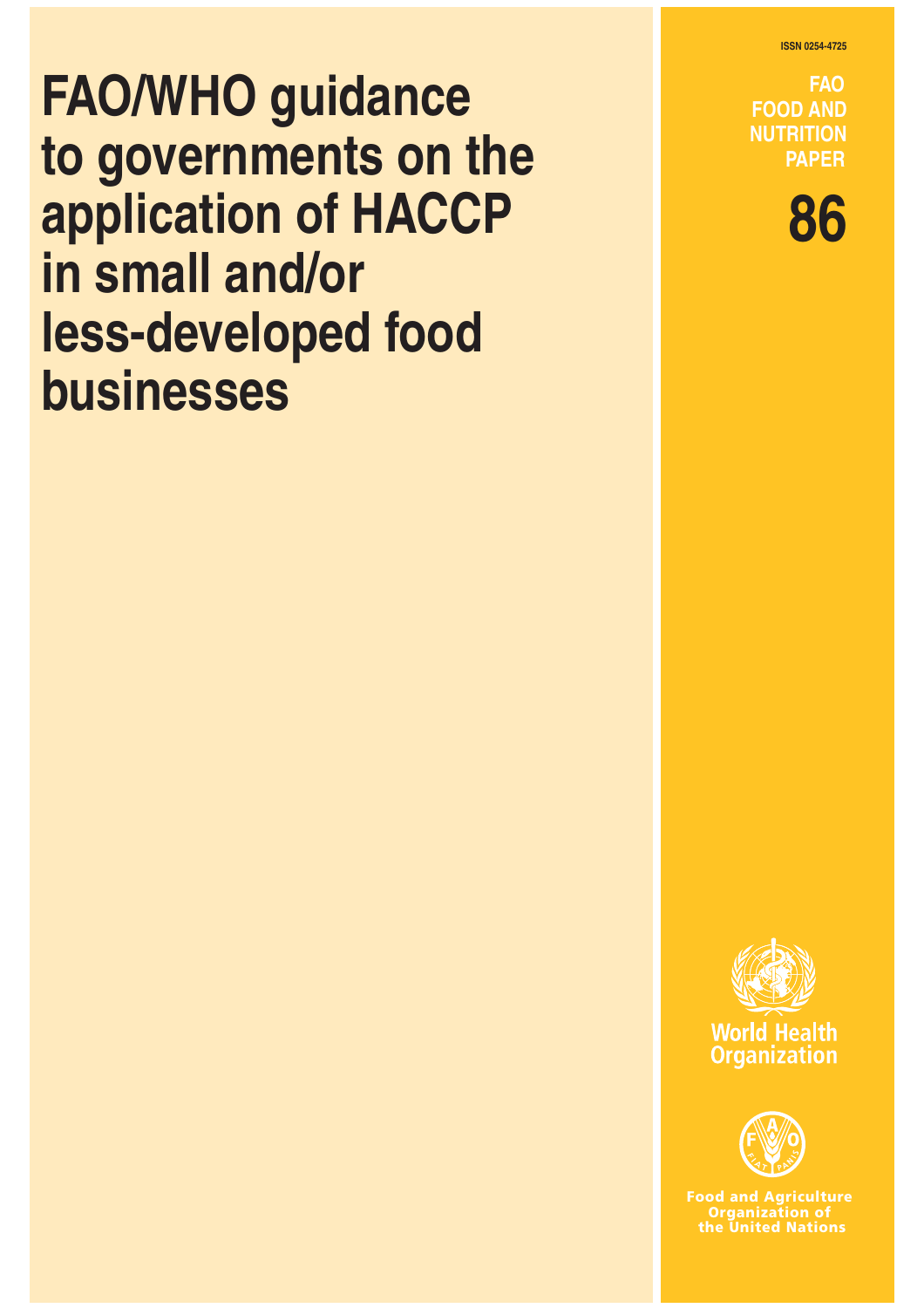# **CONTENTS**

| <b>ACKNOWLEDGMENTS</b><br><b>CONTRIBUTORS</b> |                                    |                                           | vii<br>ix                                                                                                                                                                                                                                                                         |                                                          |
|-----------------------------------------------|------------------------------------|-------------------------------------------|-----------------------------------------------------------------------------------------------------------------------------------------------------------------------------------------------------------------------------------------------------------------------------------|----------------------------------------------------------|
|                                               |                                    | Peer reviewers                            | Participants in the electronic discussion<br>Participants in the Expert Meeting<br>Authors of case study summaries<br>Joint FAO/WHO Secretariat                                                                                                                                   | ix<br>ix<br>$\pmb{\mathsf{X}}$<br>X<br>xi                |
|                                               | <b>ACRONYMS</b><br><b>FOREWORD</b> |                                           |                                                                                                                                                                                                                                                                                   | xii<br>xiii                                              |
| 1.                                            | <b>INTRODUCTION</b>                |                                           |                                                                                                                                                                                                                                                                                   | 1                                                        |
|                                               | 1.1<br>1.2                         | Background                                | FAO/WHO guidance document                                                                                                                                                                                                                                                         | 1<br>$\mathbf 1$                                         |
|                                               |                                    |                                           | 1.2.1 Objectives<br>1.2.2 Scope<br>1.2.3 Descriptive terms<br>1.2.4 Target audience<br>1.2.5 Document overview                                                                                                                                                                    | 1<br>$\begin{array}{c}\n2 \\ 2 \\ 3\n\end{array}$        |
|                                               | 1.3                                |                                           | The HACCP system                                                                                                                                                                                                                                                                  | $\overline{4}$                                           |
|                                               |                                    | 1.3.1<br>1.3.3<br>1.3.4<br>1.3.6          | The food safety burden<br>1.3.2 Codex guidelines on HACCP<br>Role of government and potential benefits<br>Role of food businesses and potential benefits<br>1.3.5 Exploring approaches for HACCP in SLDBs<br>Interdependency between HACCP systems and good<br>hygienic practices | 4<br>4<br>$\,6$<br>$\overline{7}$<br>$\overline{7}$<br>8 |
| 2.                                            |                                    |                                           | THE SMALL BUSINESS SECTOR AND CHALLENGES FACED WORLDWIDE                                                                                                                                                                                                                          | 9                                                        |
|                                               | 2.1                                |                                           | Challenges within the food business                                                                                                                                                                                                                                               | 10                                                       |
|                                               |                                    | 2.1.1<br>2.1.2                            | Infrastructure and facilities<br><b>Basic hygiene</b>                                                                                                                                                                                                                             | 10<br>10                                                 |
|                                               | 2.2                                |                                           | Staff-related challenges                                                                                                                                                                                                                                                          | 11                                                       |
|                                               |                                    | 2.2.1<br>2.2.2<br>2.2.3<br>2.2.4<br>2.2.5 | Awareness and expertise<br><b>Education and training</b><br><b>Technical support</b><br>Human resources<br>Psychological factors                                                                                                                                                  | 11<br>11<br>12<br>12<br>12                               |
|                                               | 2.3                                |                                           | Challenges due to inadequate supporting environment                                                                                                                                                                                                                               | 13                                                       |
|                                               |                                    | 2.3.1                                     | <b>Financial issues</b>                                                                                                                                                                                                                                                           | 13                                                       |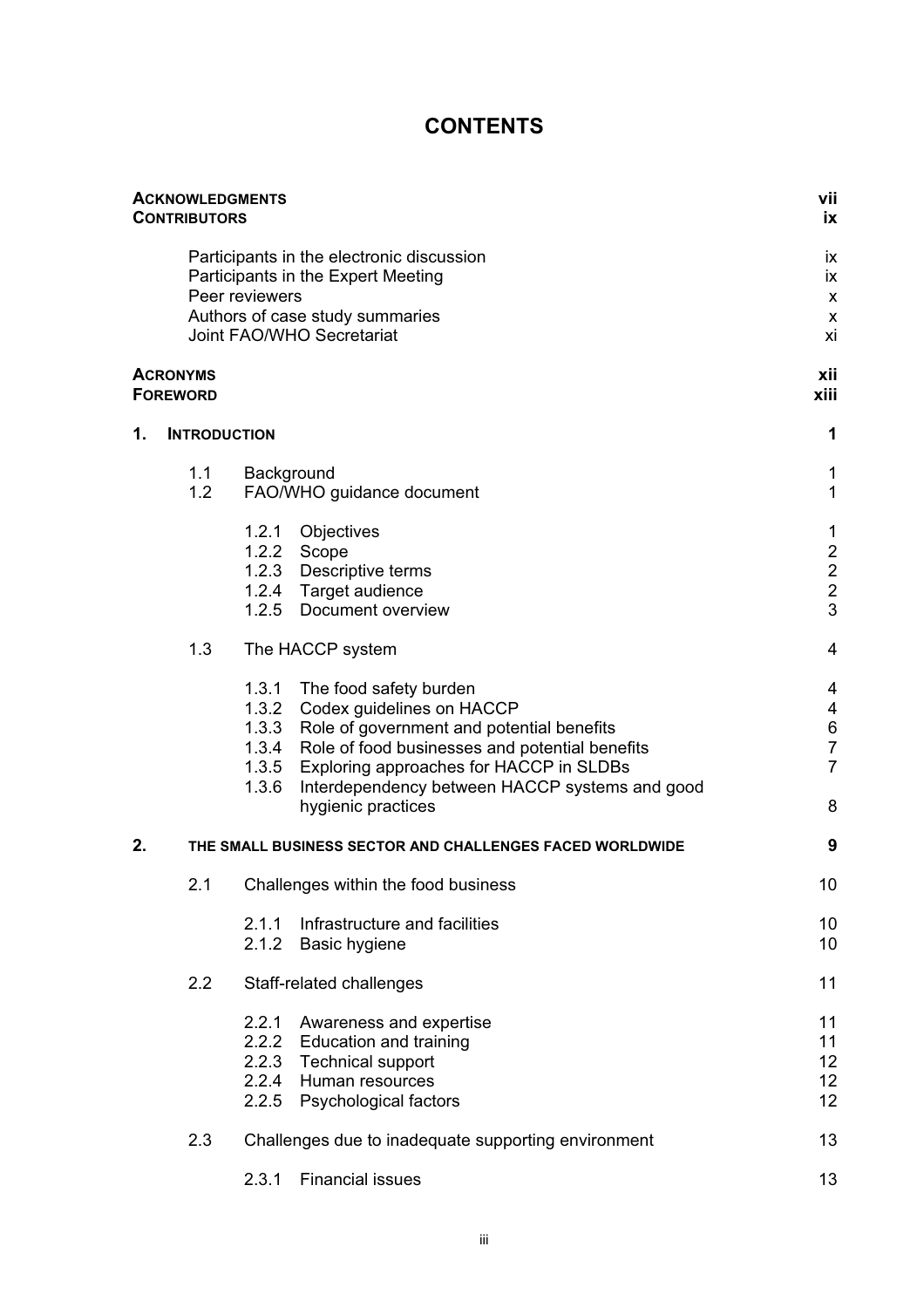|                   |            | 2.3.2<br>2.3.3<br>2.3.4                                              | Government infrastructure and commitment<br>Legal requirements<br>Business awareness and attitude of industry and trade associations<br>2.3.5 Customer awareness<br>2.3.6 Communication                                                                                                        | 13<br>13<br>14<br>14<br>15                   |
|-------------------|------------|----------------------------------------------------------------------|------------------------------------------------------------------------------------------------------------------------------------------------------------------------------------------------------------------------------------------------------------------------------------------------|----------------------------------------------|
| 3.                |            | <b>SAFETY POLICY</b>                                                 | <b>DEVELOPMENT OF A HACCP STRATEGY FOR SLDBS WITHIN A NATIONAL FOOD</b>                                                                                                                                                                                                                        | 17                                           |
|                   | 3.1<br>3.2 | Introduction                                                         | Development of strategy for HACCP implementation                                                                                                                                                                                                                                               | 17<br>18                                     |
|                   |            | 3.2.1<br>3.2.2<br>3.2.3<br>3.2.4<br>3.2.5<br>3.2.6<br>3.2.7<br>3.2.8 | <b>Gather information</b><br>Define barriers and identify causes<br>Develop and select possible solutions<br>Draft strategy and consult widely<br>Conduct assessment of potential impact of strategy<br>Modify and publish strategy<br>Implement strategy<br>Review and revise as needed       | 19<br>21<br>22<br>22<br>23<br>23<br>23<br>24 |
|                   | 3.3        |                                                                      | Criteria for measuring success of strategy                                                                                                                                                                                                                                                     | 25                                           |
|                   |            | 3.3.2                                                                | 3.3.1 How to measure HACCP implementation<br>Indicators of successful HACCP implementation                                                                                                                                                                                                     | 25<br>26                                     |
| 4.                |            |                                                                      | <b>STRATEGIC ACTIVITIES TO FACILITATE HACCP IMPLEMENTATION IN SLDBS</b>                                                                                                                                                                                                                        | 27                                           |
|                   | 4.1        |                                                                      | Support activities                                                                                                                                                                                                                                                                             | 27                                           |
|                   |            | 4.1.1<br>4.1.2<br>4.1.3<br>4.1.5                                     | Provision of financial support<br>Provision of guidance and explanatory information<br>Provision of HACCP training<br>4.1.4 Voluntary schemes<br>Mandatory provisions and enforcement<br>4.1.6 HACCP certification<br>4.1.7 Provision of technical expertise by consultants and other advisors | 27<br>29<br>30<br>31<br>32<br>33<br>34       |
|                   | 4.2        |                                                                      | HACCP-based approaches                                                                                                                                                                                                                                                                         | 36                                           |
|                   |            | 4.2.1<br>4.2.3                                                       | Codes and standards documents<br>4.2.2 Generic HACCP-based plans<br>Evolving HACCP-based methodologies                                                                                                                                                                                         | 37<br>37<br>39                               |
| <b>REFERENCES</b> |            |                                                                      |                                                                                                                                                                                                                                                                                                | 41                                           |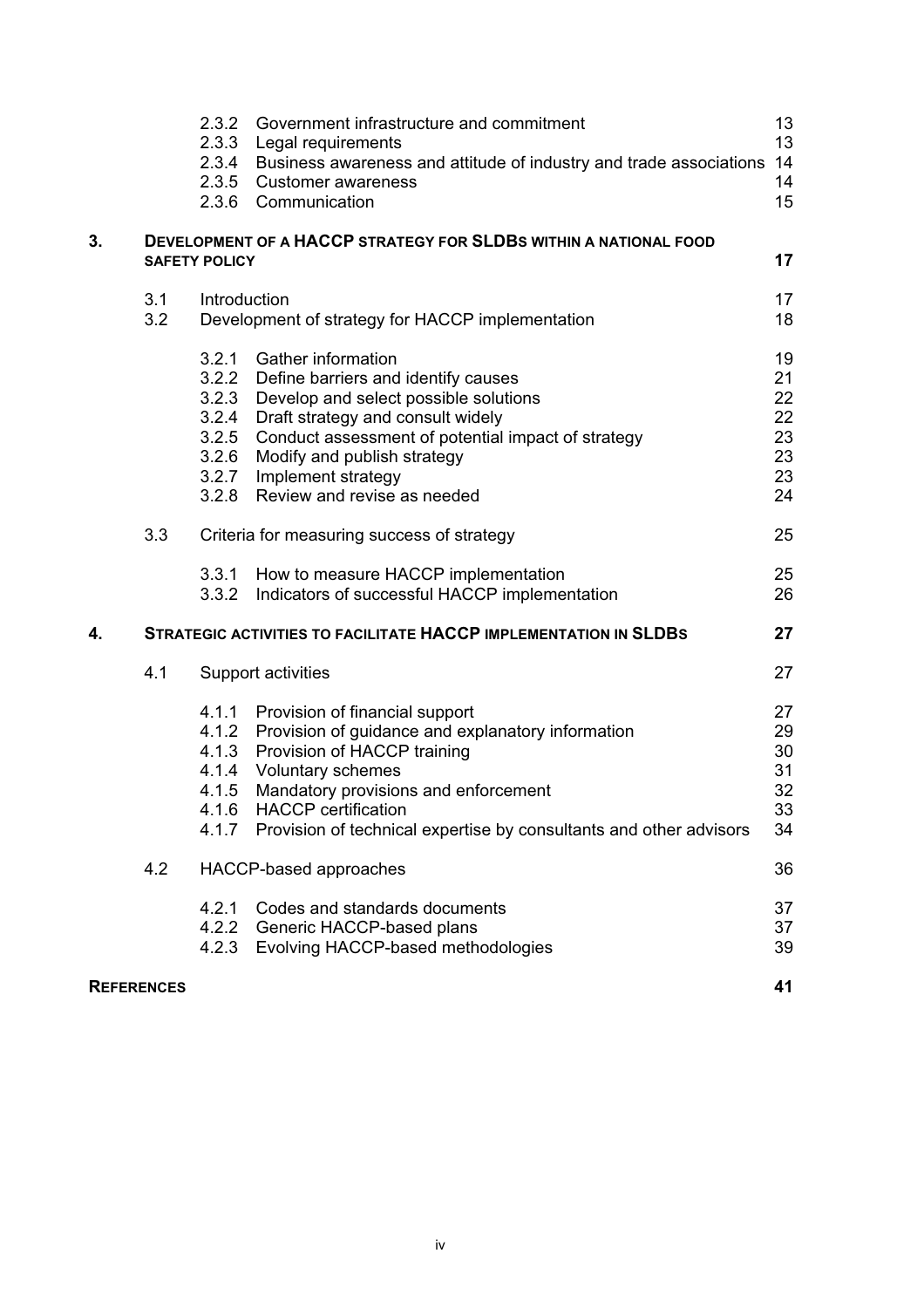| <b>ANNEX1</b>  | <b>APPLICATION IN SLDBS</b>                | <b>OVERVIEW OF NATIONAL APPROACHES TO FACILITATE HACCP</b> | 45       |  |  |
|----------------|--------------------------------------------|------------------------------------------------------------|----------|--|--|
|                | <b>Brazil</b>                              |                                                            | 45       |  |  |
|                | Cameroon                                   |                                                            | 47       |  |  |
|                | Canada                                     |                                                            | 48       |  |  |
|                | India                                      |                                                            | 50       |  |  |
|                | Ireland                                    |                                                            | 52       |  |  |
|                | Japan                                      |                                                            | 53       |  |  |
|                | Mexico                                     |                                                            | 55       |  |  |
|                | The Netherlands                            |                                                            | 57       |  |  |
|                | New Zealand<br>South Africa                |                                                            | 59<br>62 |  |  |
|                | Thailand                                   |                                                            | 65       |  |  |
|                | <b>United Kingdom</b>                      |                                                            | 67       |  |  |
|                |                                            |                                                            |          |  |  |
| <b>ANNEX 2</b> | THE SEVEN PRINCIPLES OF HACCP AND SPECIFIC |                                                            |          |  |  |
|                |                                            | <b>STRATEGIC ACTIVITIES IN SLDBS</b>                       | 71       |  |  |
|                | Principle 1                                | Conduct a hazard analysis                                  | 71       |  |  |
|                | Principle 2                                | Determine the Critical Control Points (CCPs)               | 72       |  |  |
|                | Principle 3                                | Establish critical limit(s)                                | 72       |  |  |
|                | Principle 4                                | Establish a system to monitor control of the CCP           | 72       |  |  |
|                | Principle 5                                | Establish the corrective action to be taken when           |          |  |  |
|                |                                            | monitoring indicates that a particular CCP is not          |          |  |  |
|                |                                            | under control                                              | 73       |  |  |
|                | Principle 6                                | Establish procedures for verification to confirm that      |          |  |  |
|                |                                            | the HACCP system is working effectively                    | 73       |  |  |
|                | Principle 7                                | Establish documentation concerning all procedures          |          |  |  |
|                |                                            | and records appropriate to these principles and their      |          |  |  |
|                |                                            | application                                                | 74       |  |  |

#### **LIST OF FIGURES**

| 1. Logical sequence for the application of HACCP                         |    |
|--------------------------------------------------------------------------|----|
| 2. Government policy and strategies                                      | 18 |
| 3. Logical sequence for development of strategy for HACCP implementation | 20 |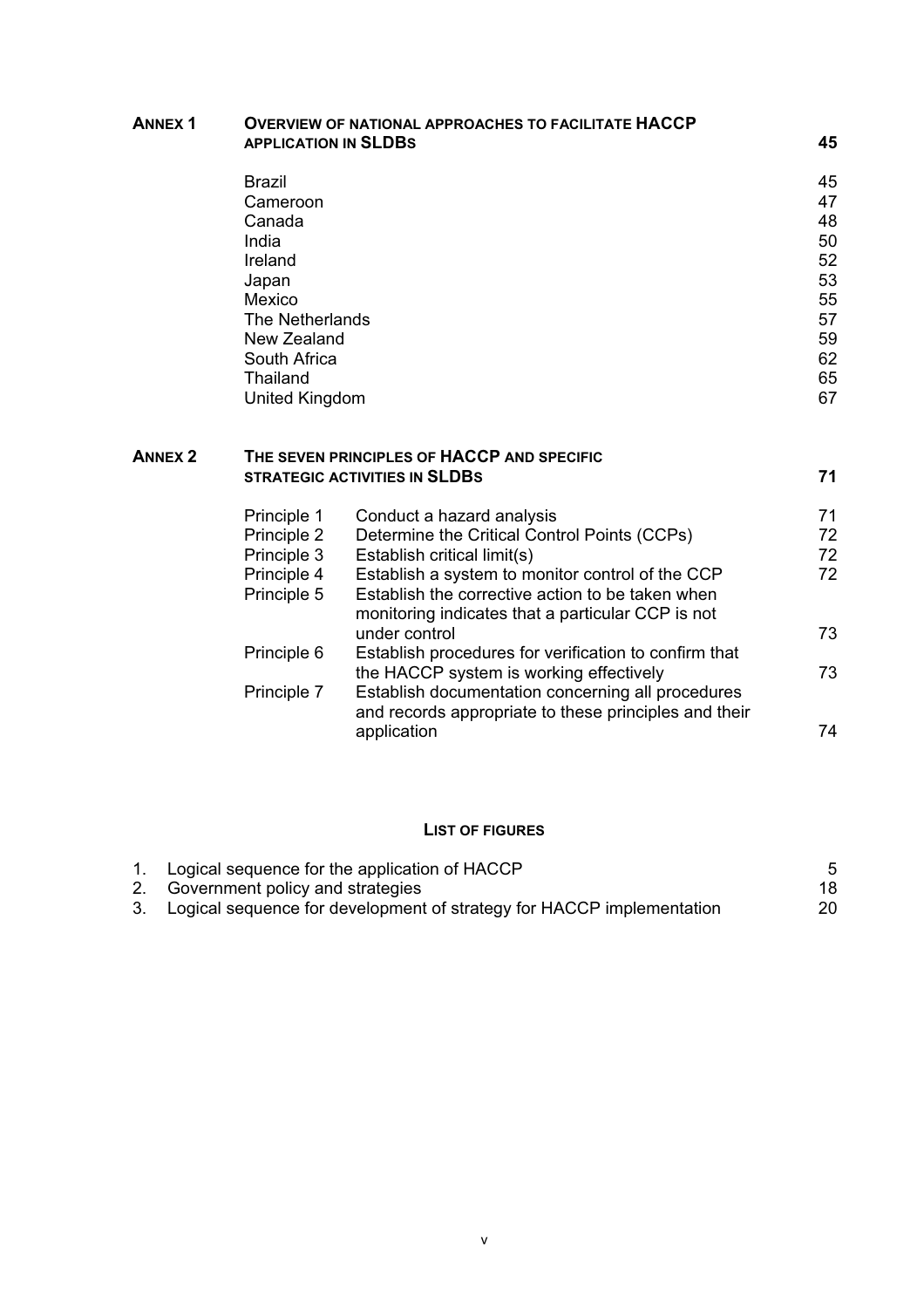# **ACKNOWLEDGMENTS**

The Food and Agriculture Organization of the United Nations (FAO) and the World Health Organization (WHO) would like to express their appreciation to all those who contributed to the preparation of the Guidelines through the generous provision of their time and expertise. The Guidelines were prepared by the Food Quality and Standards Service of FAO, in collaboration with the Department of Food Safety, Zoonoses and Foodborne Diseases of WHO. Other units in FAO provided comments and suggestions which are gratefully recognized.

The first draft of the document was prepared by Wayne Anderson, Food Safety Authority of Ireland, in collaboration with FAO and WHO. This provided the basis for discussion at the expert meeting convened by the Joint FAO/WHO Secretariat, which comprised Ezzeddine Boutrif, Maria de Lourdes Costarrica and Mary Kenny of FAO, and Jaap Jansen of WHO.

The Guidelines were further enhanced by the comments received through the peer review process, the inclusion of the country summaries, and notes on compliance with specific HACCP steps, submitted by a number of experts from different parts of the world.

Publication of the Guidelines was coordinated by Mary Kenny and Maria de Lourdes Costarrica. The Guidelines were edited by Ruth Duffy.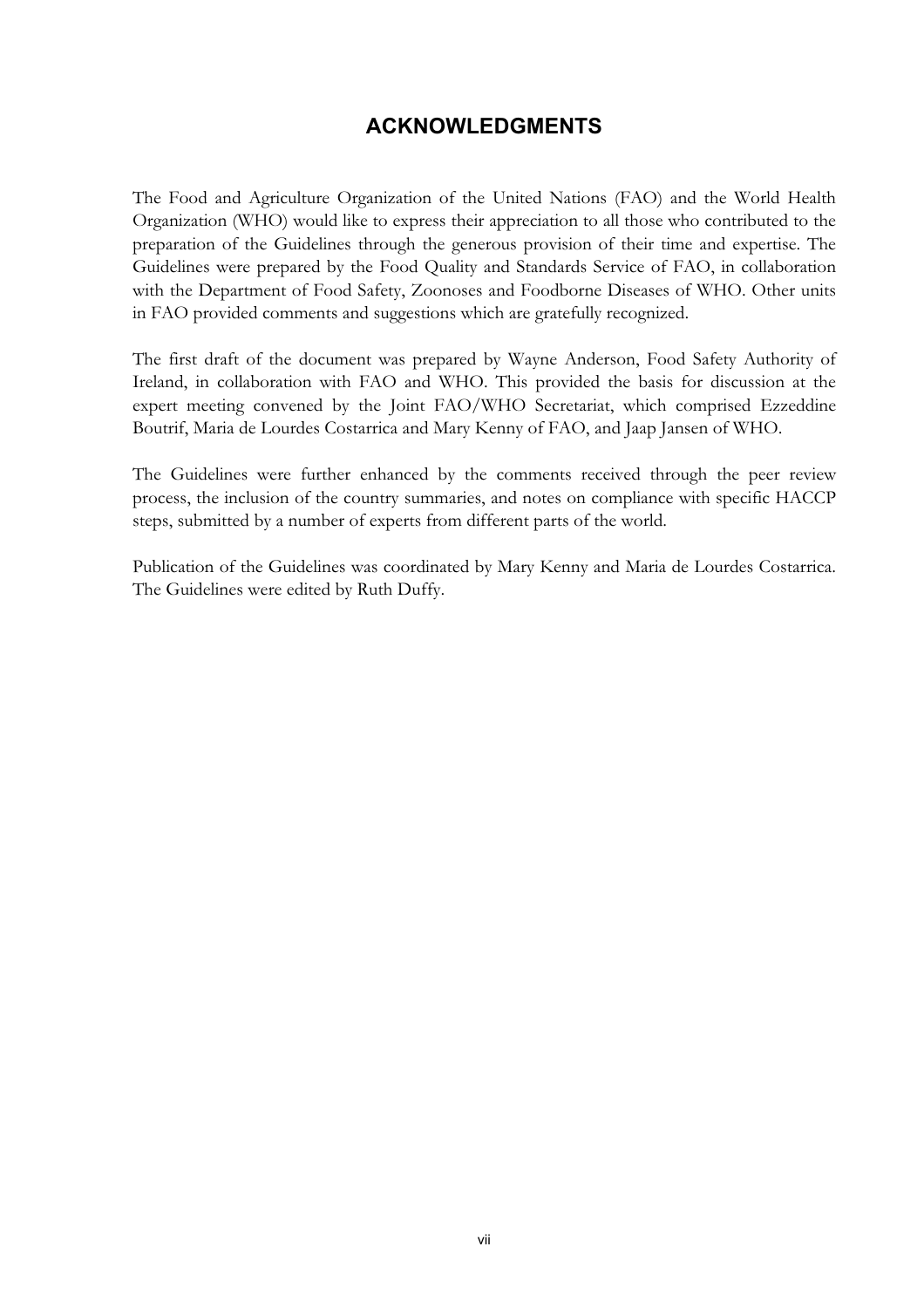# **CONTRIBUTORS**

#### **PARTICIPANTS IN THE ELECTRONIC DISCUSSION**

**Stella Maris Alzamora,** Universidad de Buenos Aires, Argentina

**Wayne Anderson,** Food Safety Authority of Ireland, Dublin, Ireland

**Hans Beelen,** Food and Consumer Product Safety Authority, the Hague, the Netherlands

**Jenny Bishop,** formerly New Zealand Food Safety Authority and the New Zealand Ministry of Health, Wellington, New Zealand

**Alfred Bungay,** Inspection Systems and HACCP, Canadian Food Inspection Agency, Ottawa, Canada

**Linus Gedi,** Small Industries Development Organization, Dar es Salaam, United Republic of Tanzania

**Suwimon Keeratipibul,** Food Industry Group, Federation of Thai Industries, Associate Professor, Chulalongkorn University, Bangkok, Thailand

**Jairo E. Romeiro Torres,** Colombian Association of Food Science, Bogotá D.C., Colombia

**Surendra Shrivastava,** Ministry of Agriculture, India

**Antonio Tavares da Silva,** Universidade Federal Rural do Rio de Janeiro/DTA, Rio de Janeiro, Brazil

**Eunice Taylor,** International Centre for HACCP Innovation, Salford University, Manchester, United Kingdom

## **PARTICIPANTS IN THE EXPERT MEETING<sup>1</sup>**

**Wayne Anderson,** Food Safety Authority of Ireland, Dublin, Ireland

**Lucia Anelich,** Biotechnology and Food Technology, Tshwane University of Technology, Pretoria, South Africa

**Alfred Bungay,** Inspection Systems and HACCP, Canadian Food Inspection Agency, Ottawa, Canada

**Tony Chamberlain,** Marine Studies Program, University of the South Pacific, Suva, Fiji

**Andrew Greaves,** HACCP Project, Food Hygiene Implementation Division, Food Standards Agency, United Kingdom

**Suwimon Keeratipibul,** Food Industry Group, Federation of Thai Industries, Associate Professor, Chulalongkorn University, Bangkok, Thailand

<sup>1</sup> FAO/WHO Technical Meeting on the Application of the Hazard Analysis Critical Control Point (HACCP) System in Small and/or Less Developed Businesses (SLDBs), Rome, Italy, 13-15 December 2004.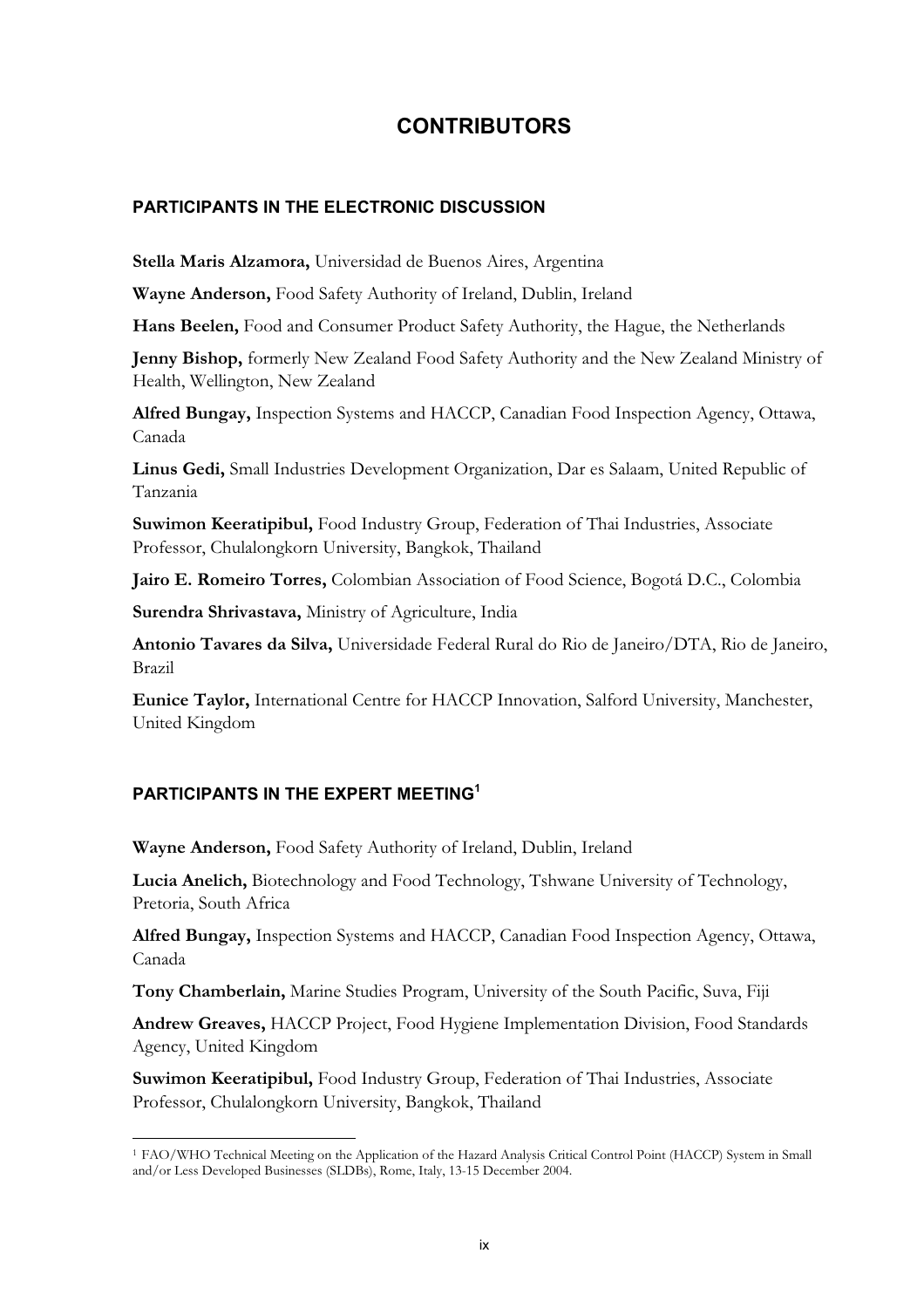**Arvind Patil,** Export Inspection Agency, Chennai, India

**Eng. Rima H. Zu'mot,** Food Control Aqaba Special Economic Zone Authority, Jordan

**Jairo E. Romero Torres,** Food Safety Program, Colombian Association of Food Science, Bogotá D.C., Colombia

**Antonio Tavares da Silva,** Universidade Federal Rural do Rio de Janeiro/DTA, Rio de Janeiro, Brazil

**Eunice Taylor,** International Centre for HACCP Innovation, Salford University, Manchester, United Kingdom

#### **PEER REVIEWERS**

**Jenny Bishop,** formerly New Zealand Food Safety Authority and the New Zealand Ministry of Health, Wellington, New Zealand

**Nourredine Bouchriti,** Department of Hygiene and Food Industries of Animal Origin, Institut Agronomique et Vétérinaire, Rabat, Morocco

**Jean Louis Jouve,** Consultant, Paris, France

**Jose Luis Flores Luna,** Comisión Federal para la Protección Contra Riesgos Sanitarios (COFEPRIS), Mexico D.F., Mexico

**Georges Okala,** Sub-Department of Food and Nutrition, Ministry of Public Health, Yaounde, Cameroon

**Chris Pratt,** Food Hygiene Policy and Legislation Unit, Food Standards Agency, London, United Kingdom

**Rafael Jordano Salinas,** University of Córdoba, Spain

**Sashi Sareen,** Export Inspection Council of India, Ministry of Commerce and Industry, New Delhi, India

**Bruce Tompkin,** Consultant, Illinois, United States of America

#### **AUTHORS OF CASE STUDY SUMMARIES**

**Brazil: Vladmir Favalli,** National Health Surveillance Agency, Brasilia **Canada: Alfred Bungay,** Canadian Food Inspection Agency, Ottawa **Cameroon: Georges Okala,** Ministry of Public Health, Yaounde **India: Sashi Sareen,** Ministry of Commerce and Industry, New Delhi **Ireland: Wayne Anderson,** Food Safety Authority of Ireland, Dublin **Japan: Hajime Toyofuku,** National Institute of Health Sciences, Tokyo **Mexico: Jose Luis Flores Luna,** Comisión Federal para la Protección Contra Riesgos Sanitarios (COFEPRIS)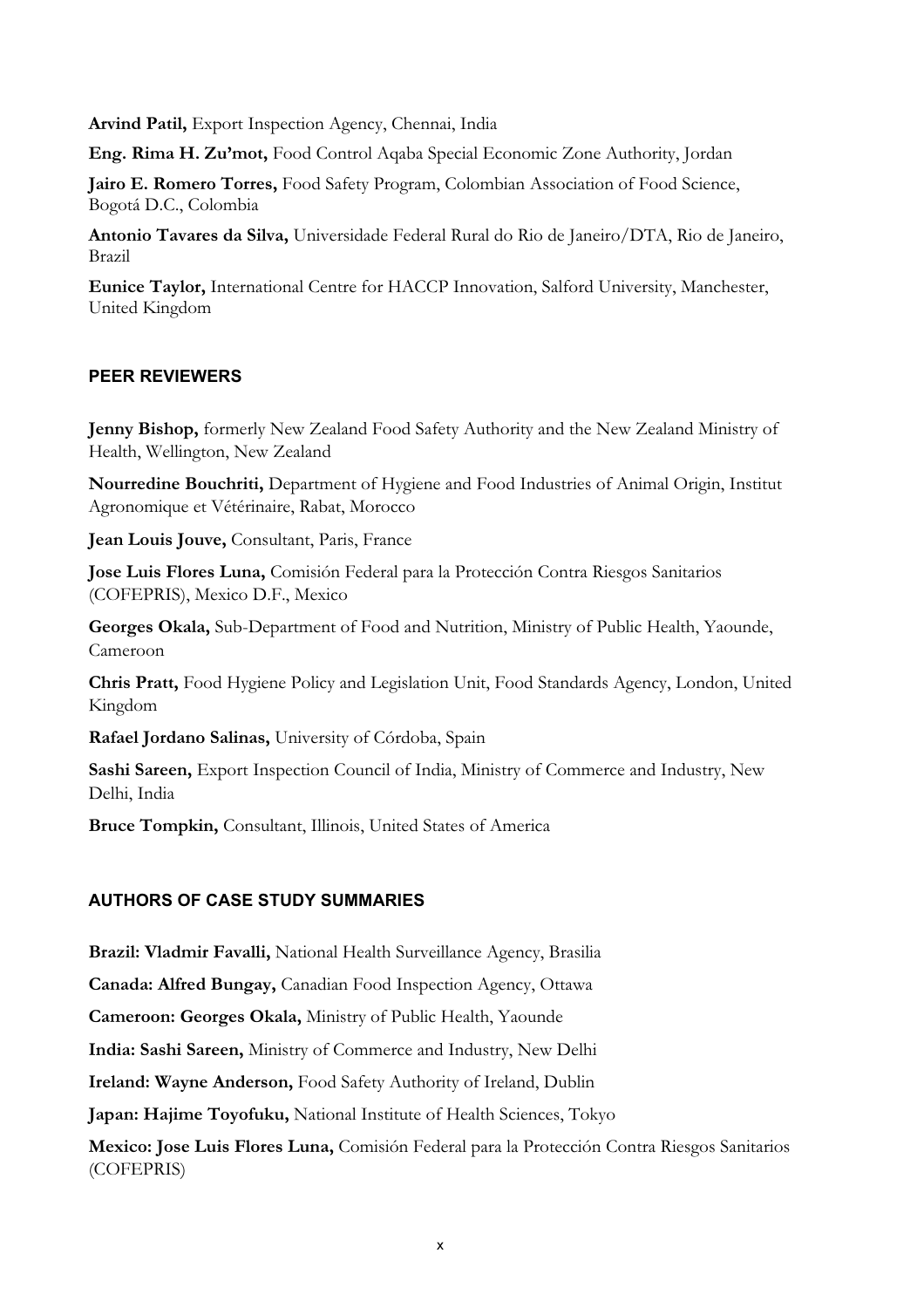**Netherlands: J.F.M. (Hans) Beuger,** Food and Consumer Product Safety Authority, Den Haag **New Zealand: Jenny Bishop,** formerly New Zealand Food Safety Authority and the New Zealand Ministry of Health **South Africa: Lucia Anelich,** Tshwane University of Technology, Pretoria **Thailand: Suwimon Keeratipibul,** Chulalongkorn University, Bangkok **United Kingdom: Eunice Taylor,** Salford University, Manchester

#### **JOINT FAO/WHO SECRETARIAT**

**Ezzeddine Boutrif,** Chief, Food Quality and Standards Service, FAO **Maria de Lourdes Costarrica,** Senior Officer, Food Quality and Standards Service, FAO

**Jaap Jansen,** Scientist, Department of Food Safety, Zoonoses and Food-borne Diseases, WHO

**Mary Kenny,** Nutrition Officer, Food Quality and Standards Service, FAO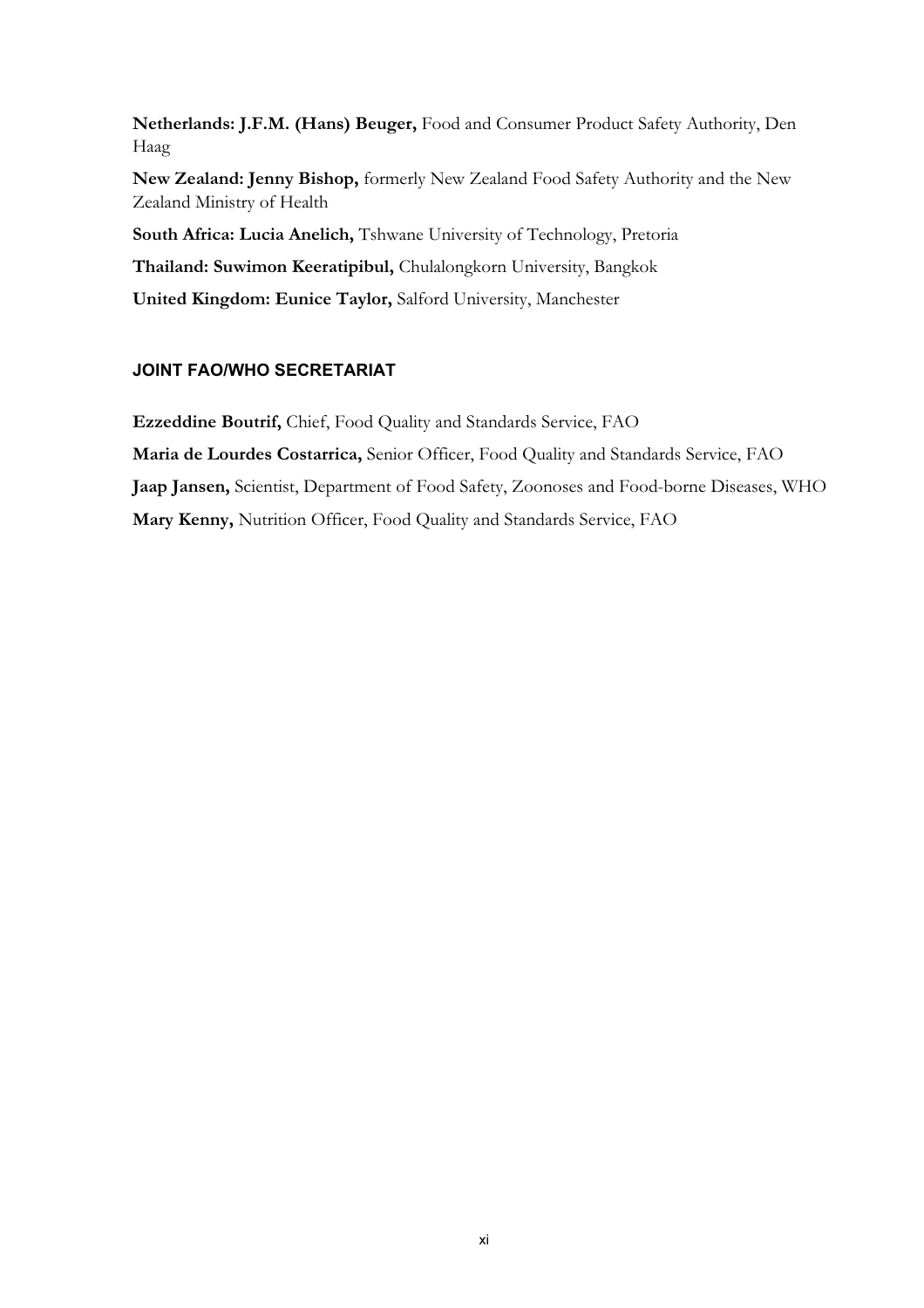# **ACRONYMS**

| <b>BRC</b>     | British Retail Consortium                                           |
|----------------|---------------------------------------------------------------------|
| <b>CCFH</b>    | Codex Committee on Food Hygiene                                     |
| <b>CCP</b>     | Critical Control Point                                              |
| <b>EFSIS</b>   | European Food Safety Inspection Service                             |
| FAO            | Food and Agriculture Organization of the United Nations             |
| GAP            | Good Agricultural Practice                                          |
| GDP            | <b>Gross Domestic Product</b>                                       |
| GHP            | Good Hygienic Practice                                              |
| GLP            | Good Laboratory Practice                                            |
| <b>GMO</b>     | Genetically modified organism                                       |
| <b>GMP</b>     | Good Manufacturing Practice                                         |
| <b>GRAS</b>    | Generally Recognized As Safe                                        |
| <b>HACCP</b>   | Hazard Analysis Critical Control Point (System)                     |
| <b>OAS</b>     | Organization of American States                                     |
| OECD           | Organisation for Economic Co-operation and Development              |
| QA             | <b>Quality Assurance</b>                                            |
| <b>SACNASP</b> | South African Council for Natural Scientific Professions            |
| <b>SLDB</b>    | Small and/or Less-Developed Business                                |
| SPS Agreement  | Agreement on the Application of Sanitary and Phytosanitary Measures |
| SQF            | Safe Quality Food                                                   |
| <b>SSOP</b>    | Sanitation Standard Operating Procedures                            |
| TBT Agreement  | Agreement on the Technical Barriers to Trade                        |
| <b>USDA</b>    | United States Department of Agriculture                             |
| WHO            | World Health Organization                                           |
| <b>WTO</b>     | World Trade Organization                                            |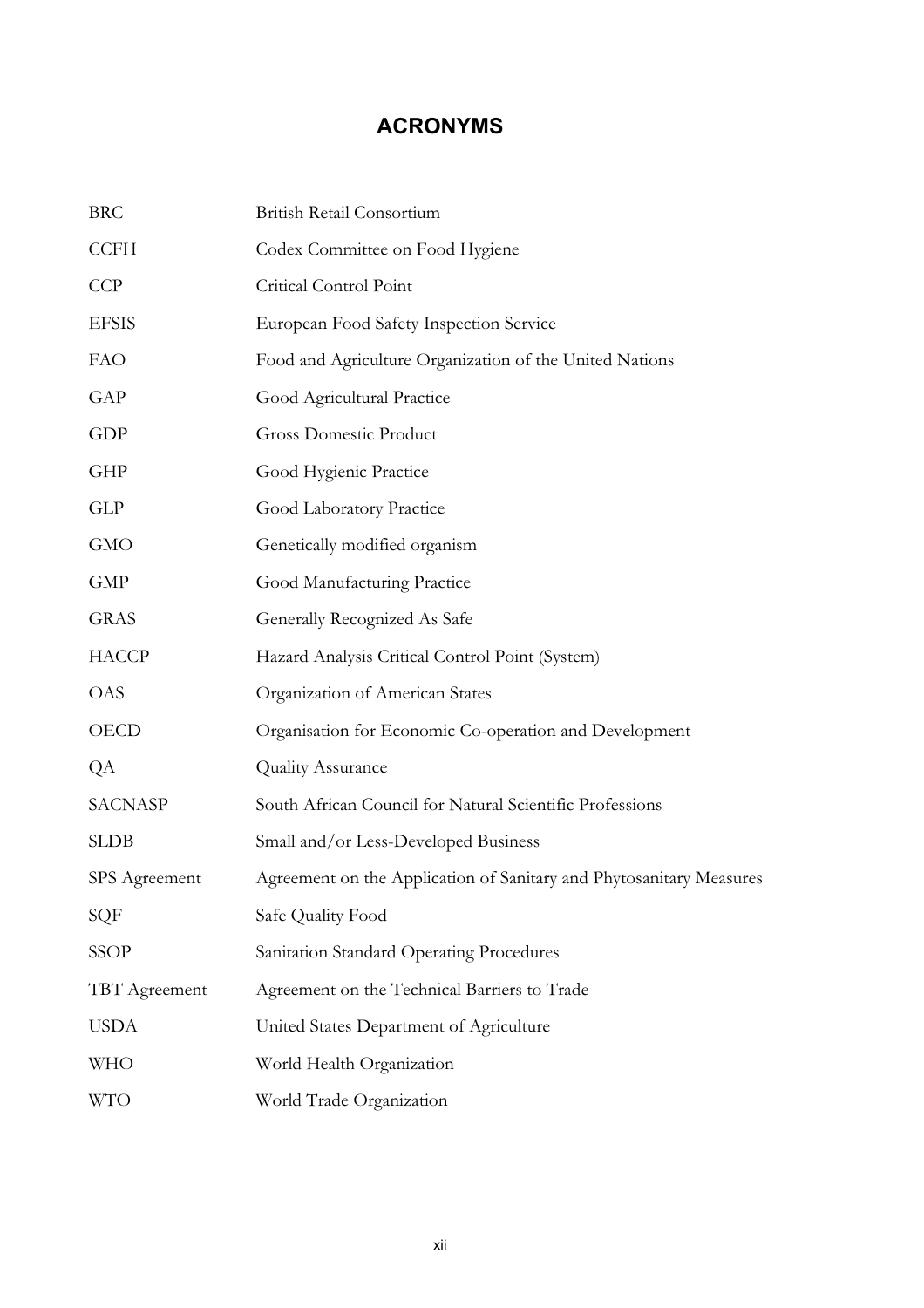# **FOREWORD**

The Hazard Analysis and Critical Control Point (HACCP) system was introduced approximately 20 years ago as a means to control food-related hazards. It has become increasingly important at national and international levels. It is widely recognized that good hygienic practices (GHPs) form the basis or an integral part of HACCP. Over the years, governments and food businesses have gained a wealth of experience in the application of GHP/HACCP and many lessons have been learned.

HACCP or HACCP-based systems (including good hygienic practices) are important for all food businesses along the food chain. However, in some countries HACCP has been most successfully introduced in large food businesses supplying export markets – perhaps because the adoption of HACCP systems is sometimes a basic requirement in major international food markets. Nevertheless, governments increasingly acknowledge that small and/or less developed businesses (SLDBs) provide an important source of food and contribute to the national economy, and the importance of consumer protection applies equally to all food businesses.

The Food and Agriculture Organization of the United Nations (FAO) and the World Health Organization (WHO) support the continual development of national policies to improve food safety and quality with the overall objective of protecting consumer's health and furthering economic development. This document provides guidance to governments and relevant stakeholders and proposes the development of national HACCP strategies to include the implementation of HACCP systems in SLDBs.

Worldwide, SLDBs present diverse and sometimes very complex challenges to ensuring food safety. Language, illiteracy and cultural differences may be more difficult to overcome in one country than in another. On the other hand, many challenges to small and medium-sized businesses are similar, irrespective of geographical location: lack of resources (time, labour and financial) and lack of technical expertise.

This document is designed to assist national food safety authorities in the development of a HACCP strategy for SLDBs within a national food safety policy. It is the product of collective national and international experience. Wherever possible, examples of national approaches are provided. While acknowledging the barriers facing SLDBs in their attempts to implement HACCP systems, approaches to addressing these barriers that have been tried and tested around the world are presented. The objective is to provide FAO/WHO member countries and relevant stakeholders with practical solutions for the implementation of HACCP in SLDBs.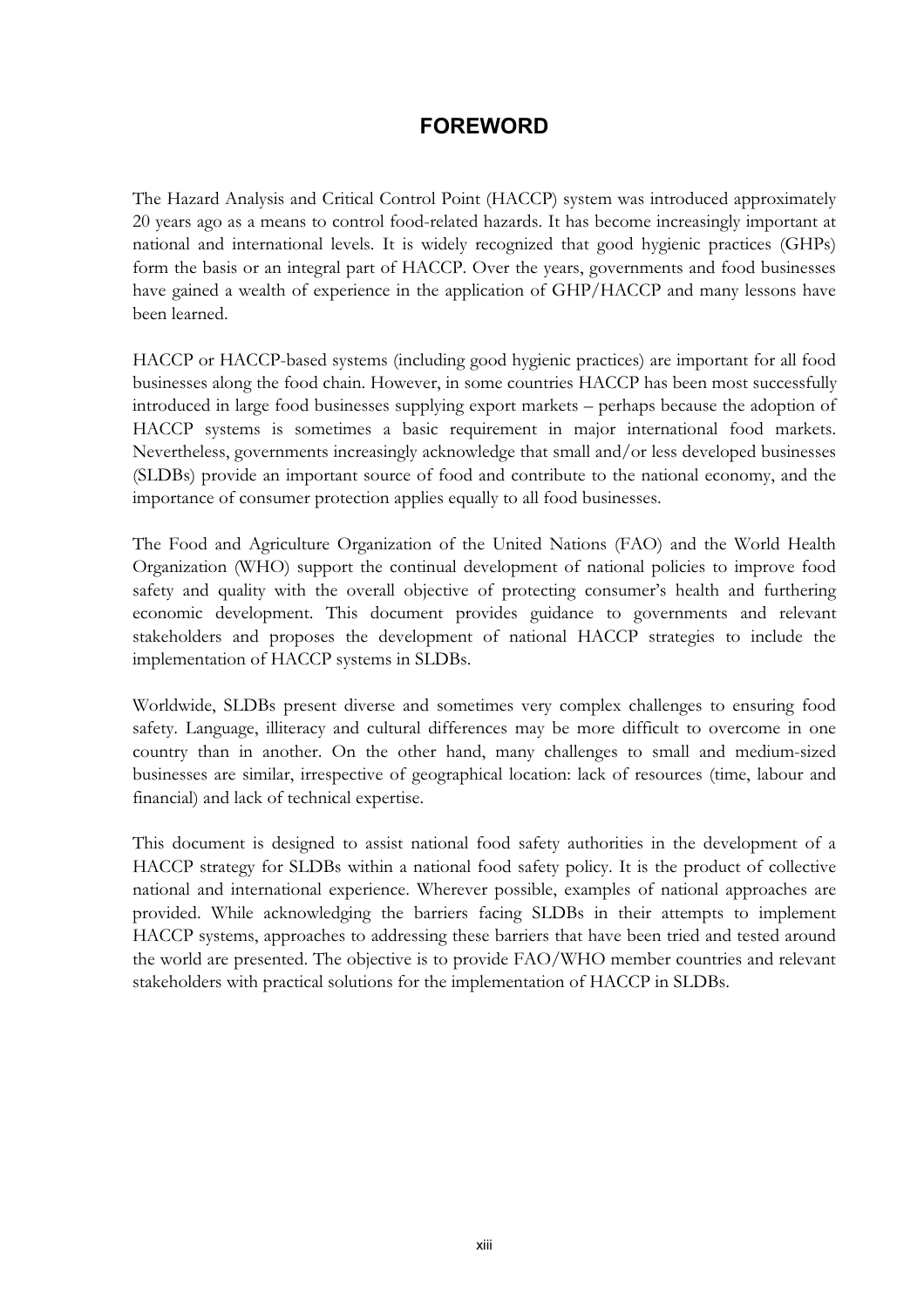# **1. INTRODUCTION**

#### **1.1 BACKGROUND**

The principles of the Hazard Analysis and Critical Control Point (HACCP) system have been adopted by the Codex Alimentarius Commission and guidelines to its application are provided in an Annex to the General Principles of Food Hygiene (FAO and WHO, 2003). During consideration of the draft HACCP standard (Rev. 3) at the  $22<sup>nd</sup>$  session of the Codex Alimentarius Commission (ALINORM 97/37, para. 34), some delegations expressed their concern that difficulties might be encountered in applying the HACCP system in small businesses and in developing countries. Subsequently, the matter of barriers to HACCP application in small and/or less developed businesses  $(SLDBs)^2$  was extensively debated in the Codex Committee on Food Hygiene (CCFH) between 1997 and 2003 (CCFH, 1997-2001 and 2003). A joint Food and Agriculture Organization of the United Nations (FAO) and World Health Organization (WHO) expert consultation in 1998 (WHO, 1998) and a WHO expert consultation in 1999 (WHO, 1999) both addressed aspects of this topic.

At the 35<sup>th</sup> Session of the Codex Committee on Food Hygiene in 2003, it was agreed that FAO and WHO would develop HACCP guidelines for SLDBs, highlighting potential obstacles and approaches to overcome them. This request from member countries arose during the deliberations over the revision of the Recommended International Code of Practice: General Principles of Food Hygiene, including the Annex on "HACCP and Guidelines for its Application" (FAO and WHO, 1993).

In 2004, FAO/WHO convened an electronic discussion group of experts with experience in this field to exchange views and share information. The inputs were considered by FAO and WHO in collaboration with Dr Wayne Anderson, Food Safety Authority of Ireland, who prepared the first draft of the guidelines on the request of both organizations.

The draft was discussed and developed further at an expert meeting convened by FAO and WHO in Rome from 13 to 15 December 2004; prior to finalization, it was subject to a peer review process.

These guidelines aim to fulfil the Codex request and to provide the member states of the CCFH with practical solutions for the implementation of the HACCP system in SLDBs.

## **1.2 FAO/WHO GUIDANCE DOCUMENT**

#### **1.2.1 Objectives**

This document aims to assist in the development of national policy, strategies and action plans aimed at improving food safety and trade through the application of HACCP in SLDBs throughout the world. It identifies the barriers to the application of HACCP in SLDBs and

<sup>2</sup> The term "SLDB" was adopted by CCFH in 1999. A full definition is given in Chapter 2 on p. 9.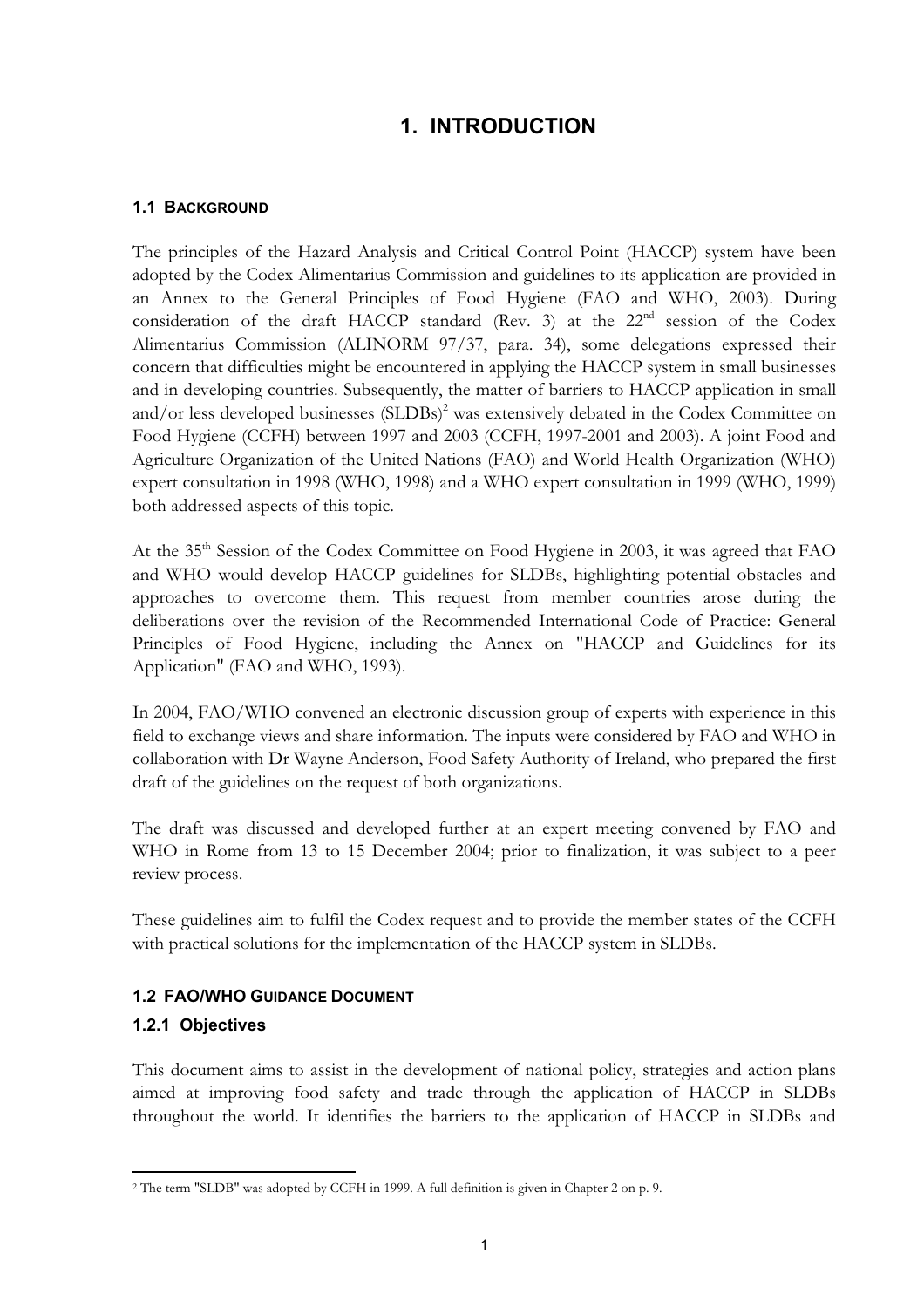provides solutions based on the experience of experts in their respective countries. In this regard, flexible approaches to the implementation of HACCP are described.

## **1.2.2 Scope**

Approaches that could be adopted by national governments to improve food safety and trade by facilitating HACCP application in SLDBs are elaborated herein. The needs of larger, more technically advanced food businesses are not specifically considered, although this document could also be applied to them. The information provided is applicable to SLDBs engaged in food processing and preparation, distribution and storage, wholesale, retail and catering activities. Although not specifically aimed at primary food production (animal husbandry and on-farm activities), it could also be of assistance to governments applying HACCP-based systems at farm level.

Appropriate activities are presented for use by national governments in the development of national policy, strategy and action plans. The aim is not to directly provide solutions to SLDBs for implementing HACCP in their food businesses. However, adaptations of the Codex HACCP system used by national governments are presented briefly for further research by interested parties. It is stressed that the solutions provided need to be adopted and tailored, taking into account national circumstances: no single solution is the optimum choice in all situations.

## **1.2.3 Descriptive terms**

| For the purposes of this document, the following terms were agreed: |  |
|---------------------------------------------------------------------|--|
|---------------------------------------------------------------------|--|

| Good hygienic practices:              | All practices regarding the conditions and measures necessary to<br>ensure the safety and suitability of food at all stages of the food chain. <sup>3</sup>                                        |
|---------------------------------------|----------------------------------------------------------------------------------------------------------------------------------------------------------------------------------------------------|
| <b>Codex HACCP system:</b>            | A system which identifies, evaluates and controls hazards which are<br>significant for food safety, described in the Annex to the Codex General<br>Principles of Food Hygiene (FAO and WHO, 2003). |
| <b>HACCP-based system:</b>            | A system that is consistent with the seven principles of HACCP but<br>does not conform to the layout or steps of the Guidelines for the<br>Application of the Codex HACCP system.                  |
| <b>Food Safety Management System:</b> | A holistic system of controls that manage food safety in a food<br>business. Includes GHPs, the HACCP system, management policies<br>and traceability/recall systems.                              |

## **1.2.4 Target audience**

The guidance document is for use by governments developing national policy aimed at the application of HACCP in SLDBs, and by professionals advising on national policy development (e.g. government officials, food industry associations, consultants, auditors, trainers/education

<sup>&</sup>lt;sup>3</sup> The term "good hygienic practices" is based on the definition of food hygiene documented in the Codex General Principles of Food Hygiene (CAC/RCP 1 – 1969, Rev. 4 [2003]). For consistency, the term GHPs is used throughout the document, recognizing that in some countries other terms, such as "prerequisite programmes", "GMPs" (good manufacturing practices) or

<sup>&</sup>quot;SSOPs" (Sanitation Standard Operating Procedures) may be used.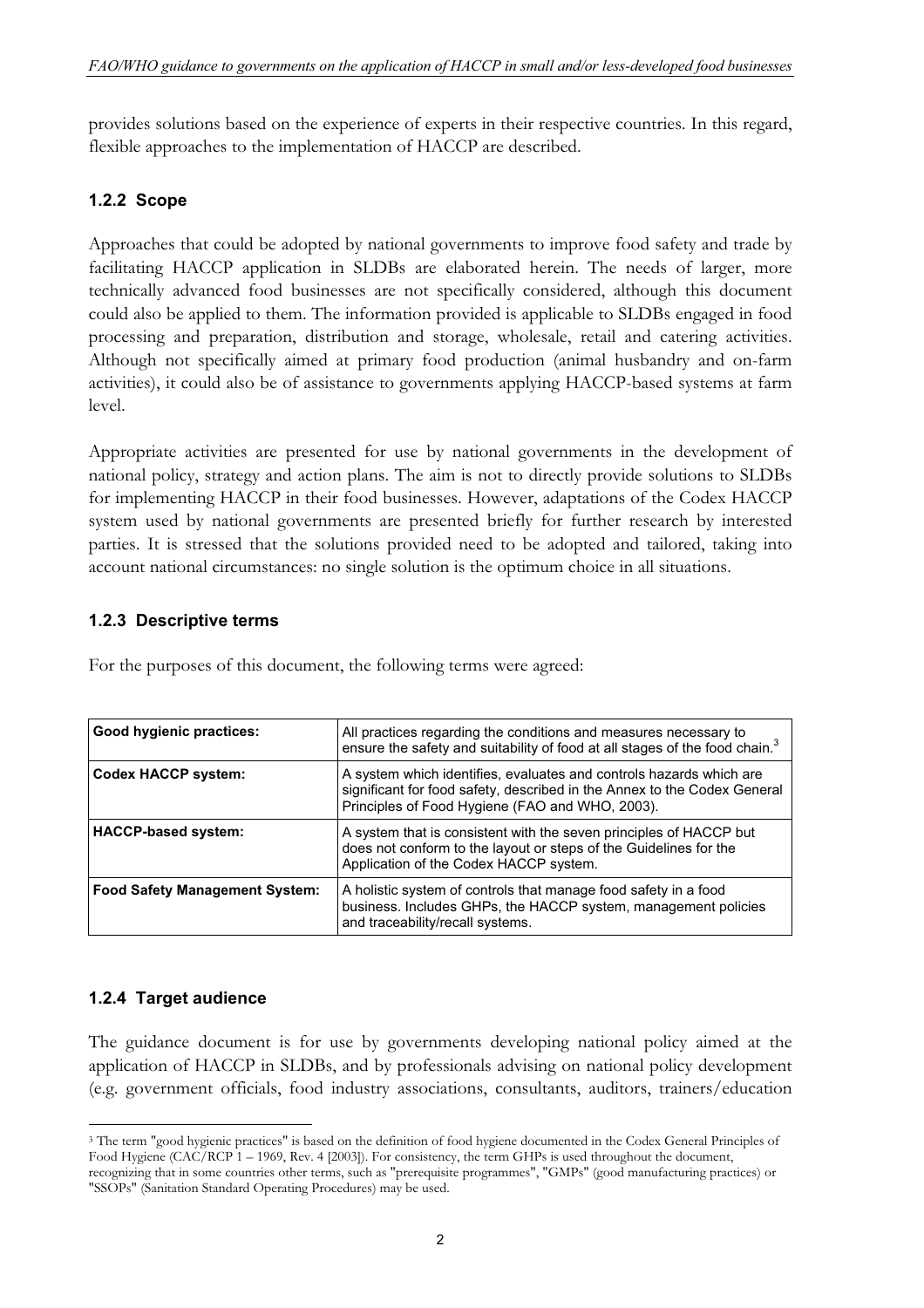specialists). However, it may also be of use to other groups of people, for example, food business managers and food enforcement officers.

## **1.2.5 Document overview**

The underlying principles and the broad logic upon which the guidance has been developed are as follows:

- Together with GHP, HACCP is recognized as an appropriate and useful tool for enhancing the safety of food products and providing adequate food safety assurance.
- HACCP is for use by all food businesses; however, SLDBs experience a number of constraints which can make HACCP implementation difficult.
- There is a greater uptake of HACCP (and hence improved controls) in larger food businesses often involved in the export market.
- Food businesses play a vital role in adopting food safety management systems and are a key stakeholder in food safety policy development.
- <sup>x</sup> In addition to the action taken by the food businesses themselves, governments are responsible for creating a scientific, technical and financial environment favourable to HACCP implementation, with specific consideration for SLDBs.
- <sup>x</sup> Government interventions are best developed within the overall framework of a national HACCP strategy, implemented through a planned process. A comprehensive strategy covers all types of food business and pays specific attention to the needs of SLDBs.
- Involvement of relevant partners in the development of this strategy is essential.
- Government support through a HACCP strategy is especially important where SLDBs are concerned. Effective implementation of the strategy requires a number of support activities as well as the development of specific guidance for HACCP application.

On the basis of these concepts, the document is organized as follows:

- **Chapter 1** provides the historical background and a summary of the work of the Codex Alimentarius Commission on HACCP. It presents the scope and targeted audience and describes the roles of government and food businesses with respect to HACCP implementation, with GHPs as an integral component.
- **Chapter 2** comments on the specifics of the small business sector and the challenges faced in the application of HACCP. The text is based on the experiences of member countries as raised in the Codex Committee on Food Hygiene and includes challenges faced by SLDBs:
	- within the food business;
	- related to staff; and
	- resulting from an inadequate supporting environment.
- **Chapter 3** outlines the steps proposed for the development of a HACCP strategy within a national food safety policy. The criteria for measuring the success of the strategy are discussed.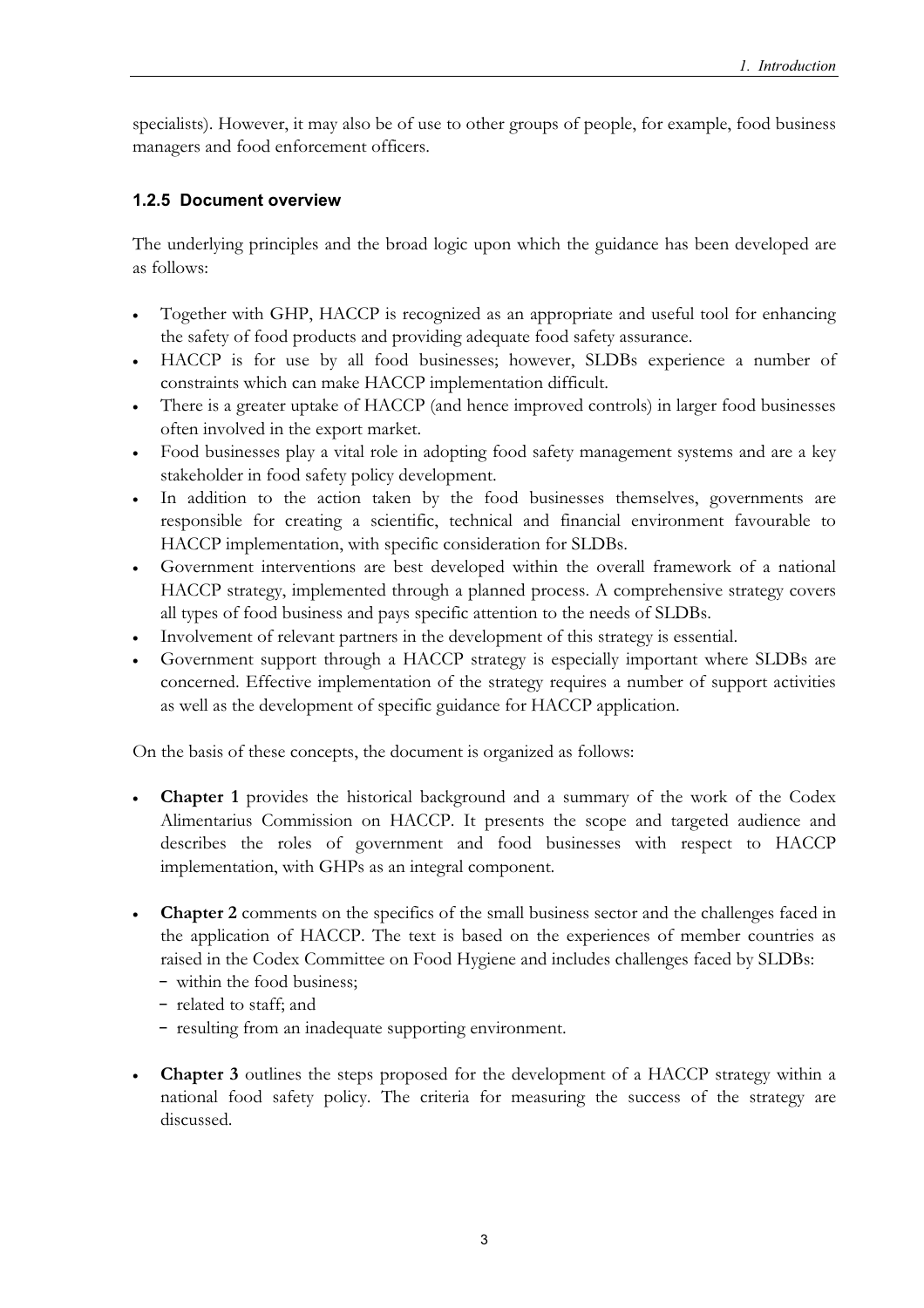- <sup>x</sup> **Chapter 4** outlines a number of strategic activities to facilitate HACCP implementation in SLDBs, including overall support activities (e.g. financial, guidance materials, training, regulatory requirements) and the development of HACCP-based approaches.
- <sup>x</sup> **Annex 1** gives examples of approaches taken in a number of countries to facilitate HACCP implementation, with particular consideration for SLDBs.
- <sup>x</sup> **Annex 2** provides information on how the seven principles of HACCP can be implemented in a specific SLDB environment.

## **1.3 THE HACCP SYSTEM**

## **1.3.1 The food safety burden**

Data from WHO suggest that food-borne disease (together with water) is a significant contributor to mortality from diarrhoeal disease (2.1 million deaths in 2000). Each year, foodborne disease causes an estimated 76 million illnesses, 325 000 hospitalizations and 5 000 deaths in the United States of America, and 2 366 000 cases, 21 138 hospitalizations and 718 deaths in England and Wales (Adak *et al.*, 2005; Mead *et al.*, 1999). A recent OECD (Organisation for Economic Co-operation and Development) report assumed that the burden of food-borne disease is probably similar in most OECD countries. Many countries, including developing countries, lack strong surveillance and reporting systems and therefore statistical estimates are not available. Furthermore, food-borne disease often goes unreported, with the result that the economic and health impacts are greater than the figures suggest in many countries. Improvements in the protection of public health rely on improvements in the safety of food. In this regard, governments, the food industry and consumers have a shared responsibility to adopt the best practices for the control of food safety hazards.

## **1.3.2 Codex Guidelines on HACCP**

The Codex HACCP system (FAO and WHO, 2003) has several features that characterize it. Seven basic HACCP principles are established and then elaborated into a logical sequence of 12 steps for implementation (Figure 1). Guidance in the form of a decision tree is provided for the identification of critical control points (CCPs), and an example of a HACCP worksheet demonstrates a possible layout for a documented plan. The HACCP system should not be implemented until a food business is operating in accordance with good hygienic practices (GHPs) and in compliance with appropriate food safety requirements. It should be noted, however, that the Codex HACCP system is the written product of experience gained in the application of HACCP systems in large and relatively technically sophisticated food businesses. Some governments implement the Codex system according to the 12 steps defined in the guidelines, while others develop or promote systems encompassing the seven principles, without following the 12-step process. Further flexibility is rare, given that the Codex HACCP system is the reference standard in international trade disputes.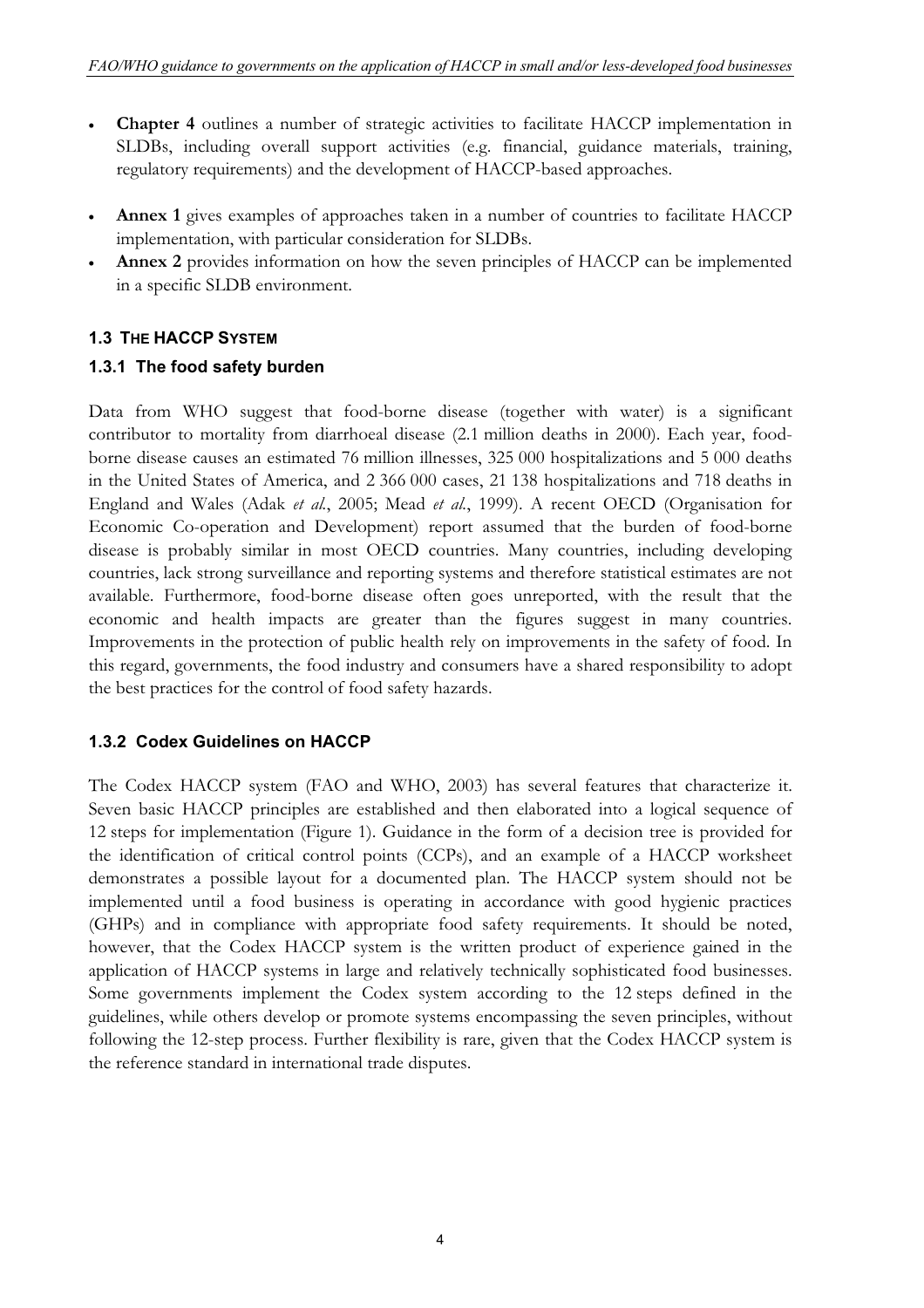FIGURE 1 **Logical sequence for the application of HACCP** 



*Source:* FAO and WHO, 2003, p. 42.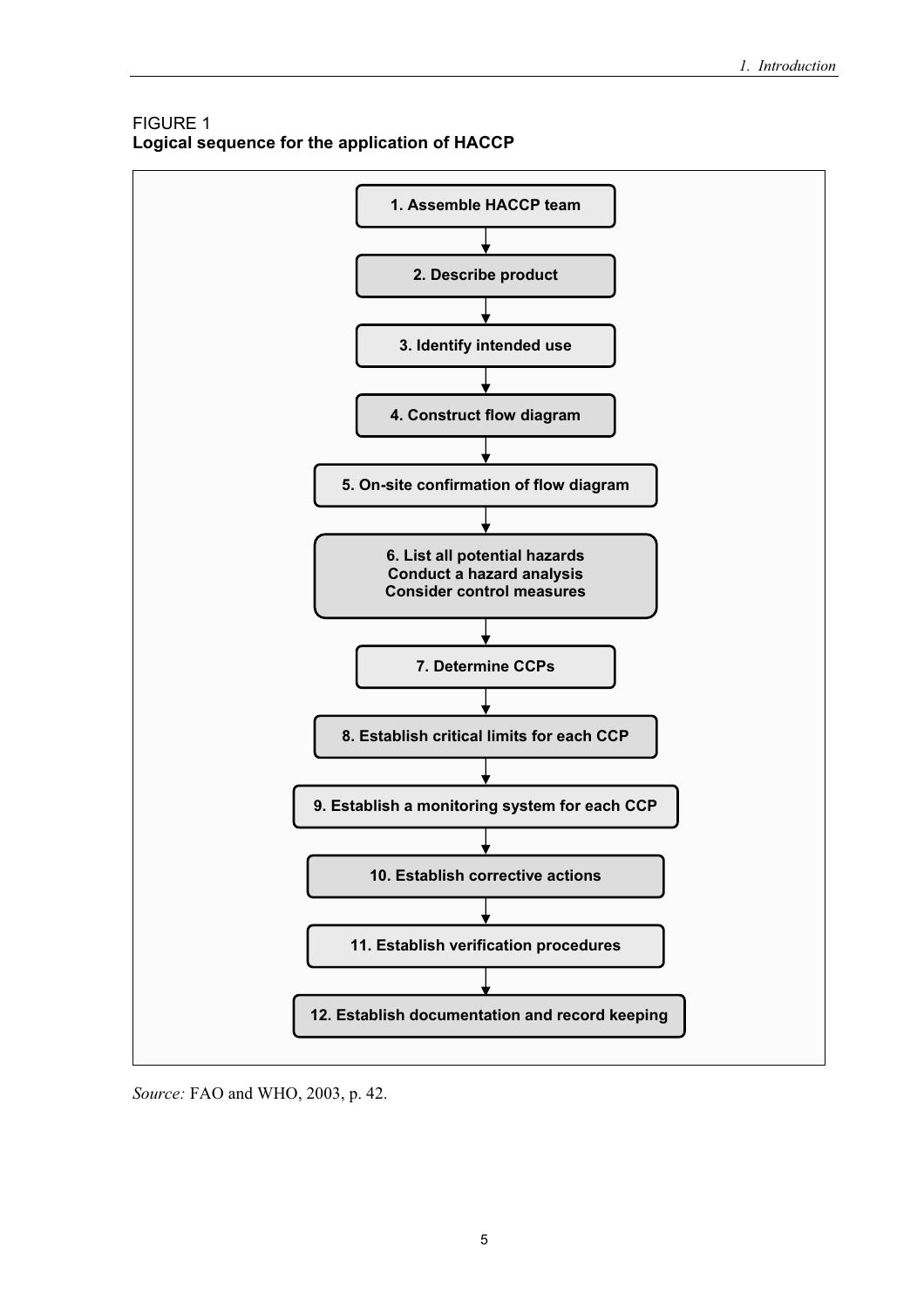The most recent version (Rev. 4, 2003) of the Codex HACCP System and Guidelines for its Application includes amendments addressing issues relating specifically to SLDBs. Examples are:

- <sup>x</sup> *Assemble HACCP team (Step 1)*
	- í *Where such expertise is not available on site, expert advice should be obtained from other sources, such as, trade and industry associations, independent experts, regulatory authorities, HACCP literature and HACCP guidance.*
- <sup>x</sup> *Describe product (Step 2)* 
	- í *Within businesses with multiple products, for example, catering operations, it may be effective to group products with similar characteristics or processing steps, for the purpose of development of the HACCP plan.*
- <sup>x</sup> *Establish documentation and record keeping (Step 12)*
	- í *Expertly developed HACCP guidance materials (e.g. sector-specific HACCP guides) may be utilised as part of the documentation, provided that those materials reflect the specific food operations of the business.*
	- í *A simple record-keeping system can be effective and easily communicated to employees. It may be integrated into existing operations and may use existing paperwork, such as delivery invoices and checklists to record, for example, product temperatures.*

While these improvements provide added flexibility, it is unlikely that they are sufficient to enable SLDBs to implement HACCP; further supporting initiatives are required to address the obstacles faced by SLDBs.

This document emphasizes the use of the HACCP principles as a means to assure the safety of food; however, the concept can be applied to other aspects of food quality.

## **1.3.3 Role of government and potential benefits**

The role of governments goes beyond adopting and monitoring compliance with national food legislation: they should actively promote food safety measures through the adoption of food safety management systems such as HACCP. The success with which food businesses establish and implement HACCP may be directly related to the supporting environment created by the government, including alliances with food businesses; this is particularly true in the case of SLDBs. SLDBs face very significant challenges when adopting HACCP, and active intervention by the government is required. In most countries, the SLDB sector accounts for a substantial part of the food industry, makes an important contribution to the national food supply and is an important source of employment contributing to the local economy. It is therefore important that a national policy is adopted to increase levels of food safety in this sector. At the same time, advocacy of the HACCP system provides mutual benefits to the government, including safer food and hence increased public health protection, which in turn may increase the confidence of both national consumers and tourists. This, combined with better opportunities to increase trade, results in economic growth and national development.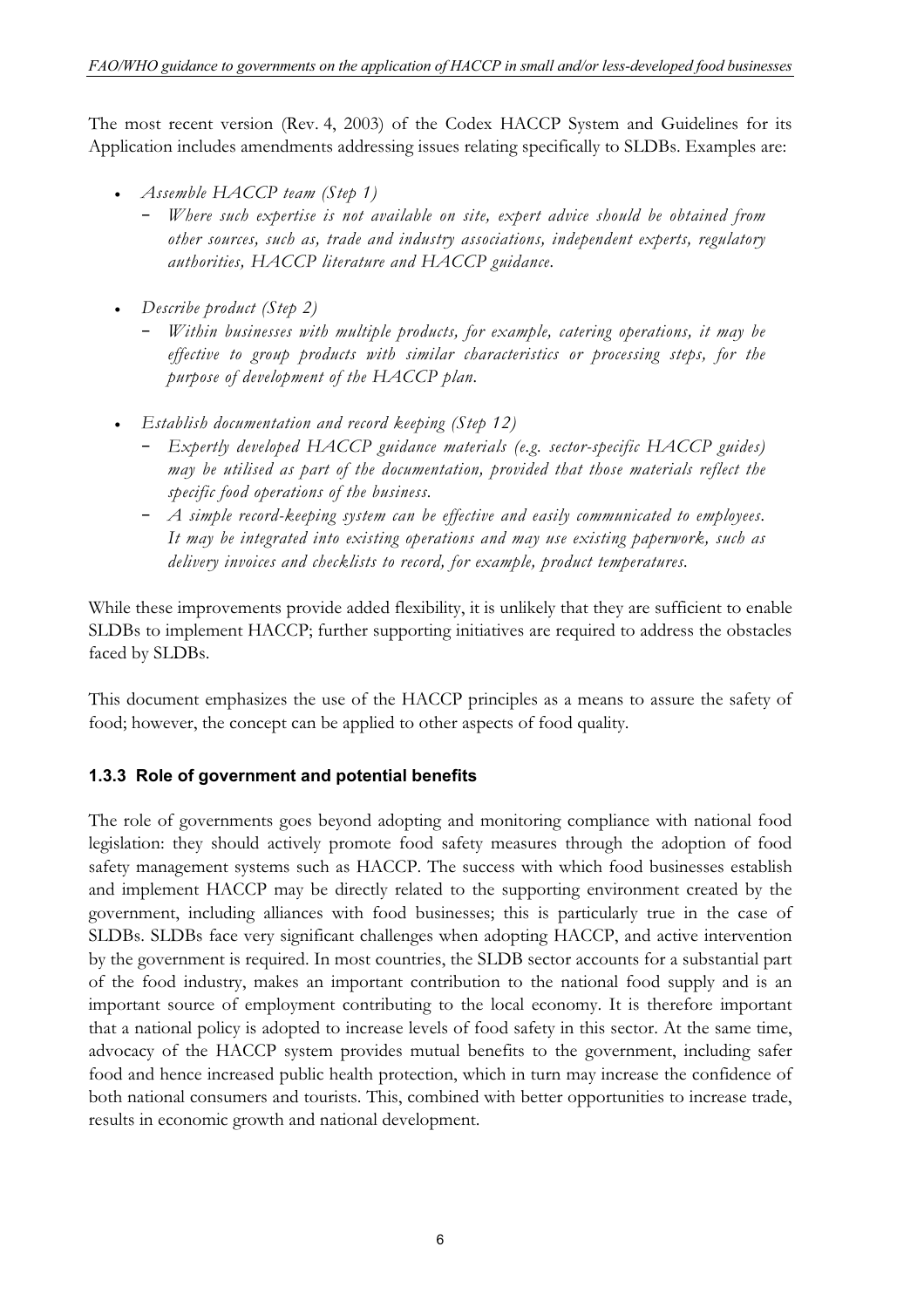## **1.3.4 Role of food businesses and potential benefits**

Food businesses bear the ultimate responsibility for assuring the quality and safety of the foods they produce. The food must reach the consumer in its intended state and there must be adequate consumer information concerning the intended use of the product. Food businesses are under growing pressure from governments and buyers to demonstrate that they implement effective systems to meet basic GHP and HACCP requirements for food safety. Initial responsibility for HACCP lies within the food industry, in particular with management:

- Food must be produced in a hygienic manner.
- The source of incoming raw materials must be considered.
- <sup>x</sup> A risk-based approach such as the HACCP system must be implemented to achieve food safety.

Food businesses are also required to interact and comply with government requirements regarding food safety management systems, inspection and auditing. Food industry associations give food businesses a stronger voice in discussions with government and other interested parties, and help work towards improving the overall standard of a specific food sector. They can also raise awareness, promote technical transfer of information and increase provision of training.

It is recognized worldwide that the HACCP system:

- provides clear benefits to food businesses;
- enhances the safety of food; and
- <sup>x</sup> reduces cases of food-borne disease.

Benefits resulting from the implementation of HACCP systems have been identified (CCFH, 1999; Taylor, 2001; Quintana and FAO, 2002) and some are described below:

- <sup>x</sup> Staff and business owners gain confidence and are better equipped for informed discussion on food safety measures with food inspectors, third party auditors, consultants, trading partners, consumers and others.
- <sup>x</sup> A HACCP system is essentially a management tool and its development requires an investment resulting in cost reductions to SLDBs in the medium and long term: more efficient use of staff, provision of adequate documentation and reduced waste.
- The increased level of process control can result in product consistency and improvements in traceability, with beneficial cost implications for SLDBs as access to some markets is increased and more customers are attracted.
- The development of a HACCP system can be a valuable team-building exercise for an SLDB; it can lead to improved education and awareness of staff working in SLDBs and staff members are empowered when their input is sought and valued; this in turn can have a positive effect on the development of the SLDB, as it demonstrates an ability to manage change.
- HACCP provides a basis for defence against litigation and can bring reduced insurance costs.

## **1.3.5 Exploring approaches for HACCP in SLDBs**

Adoption of the Codex HACCP system has led to confusion among food safety practitioners and food businesses (already facing numerous constraints – see Chapter 2), with the result that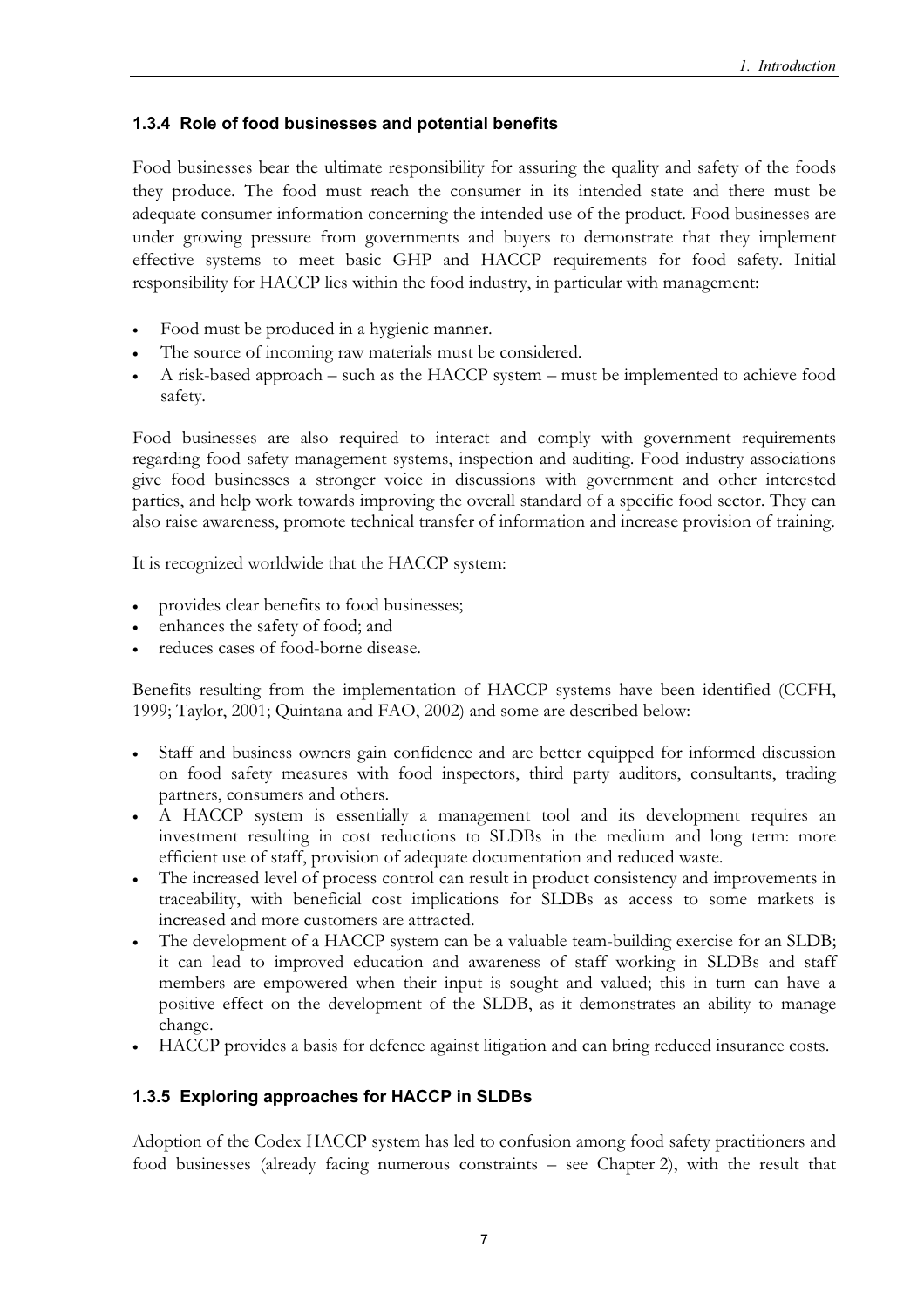implementation has been partial or ineffective. Therefore, systems have been developed with a more flexible approach and are usually referred to as "HACCP-based systems" or "systems based on the principles of HACCP". They are faithful to the seven principles of HACCP, but do not require the business to follow the traditional 12-step approach as outlined in the Codex guidelines. Nevertheless, it is important that SLDBs have a good understanding of the controls they are putting in place as, ultimately, it is they who are responsible for food safety.

## **1.3.6 Interdependency between HACCP systems and good hygienic practices**

This document provides guidance on the application of HACCP in small businesses; nevertheless, a logical approach ensues and it goes without saying that a HACCP system is based upon and should take into account basic prerequisite programmes (i.e. GHPs). Prerequisite programmes outline the measures taken to ensure that premises, equipment, transport and employees do not contribute to or become food safety hazards. Without these basic principles (e.g. sanitation, pest control, personnel practices), a risk-based system such as HACCP will fail. The application of GHP and HACCP acknowledges two schools of thought:

- All the basic prerequisite programmes should be in place in a food business before preparing a HACCP plan.
- A risk-based approach to food safety management can be applied by strengthening the GHP programme, while completing the HACCP plan.

Which path to take (or whether to use a combination of both) is a matter of national policy with due regard to importing country requirements. The basic GHP programme is of prime importance for food safety, as stressed in the fourth revision of the Annex on HACCP (contained in the Codex General Principle of Food Hygiene – FAO and WHO, 2003):

*Prerequisite programmes to HACCP, including training, should be well established, fully operational and verified in order to facilitate the successful application and implementation of the HACCP system.*

While following these guidelines and considering the national policy options for the application of HACCP in the small business sector, it is necessary to take account of the existing food hygiene controls in the food business sector being targeted. What is the existing level of GHPs? Are they adequate? Where is strengthening required?

Government assessment through planned inspection and auditing programmes should review the application of good hygiene principles as well as other food safety management systems operated by the food business. Where GHPs are inadequate, the initial objective of HACCP in SLDBs should be basic hygiene improvement. Hazard analysis can help focus on priority areas where improved hygiene is necessary. A specific HACCP plan – i.e. with identification of CCPs and control charts – could be developed to increase confidence in the control of parameters critical for food safety.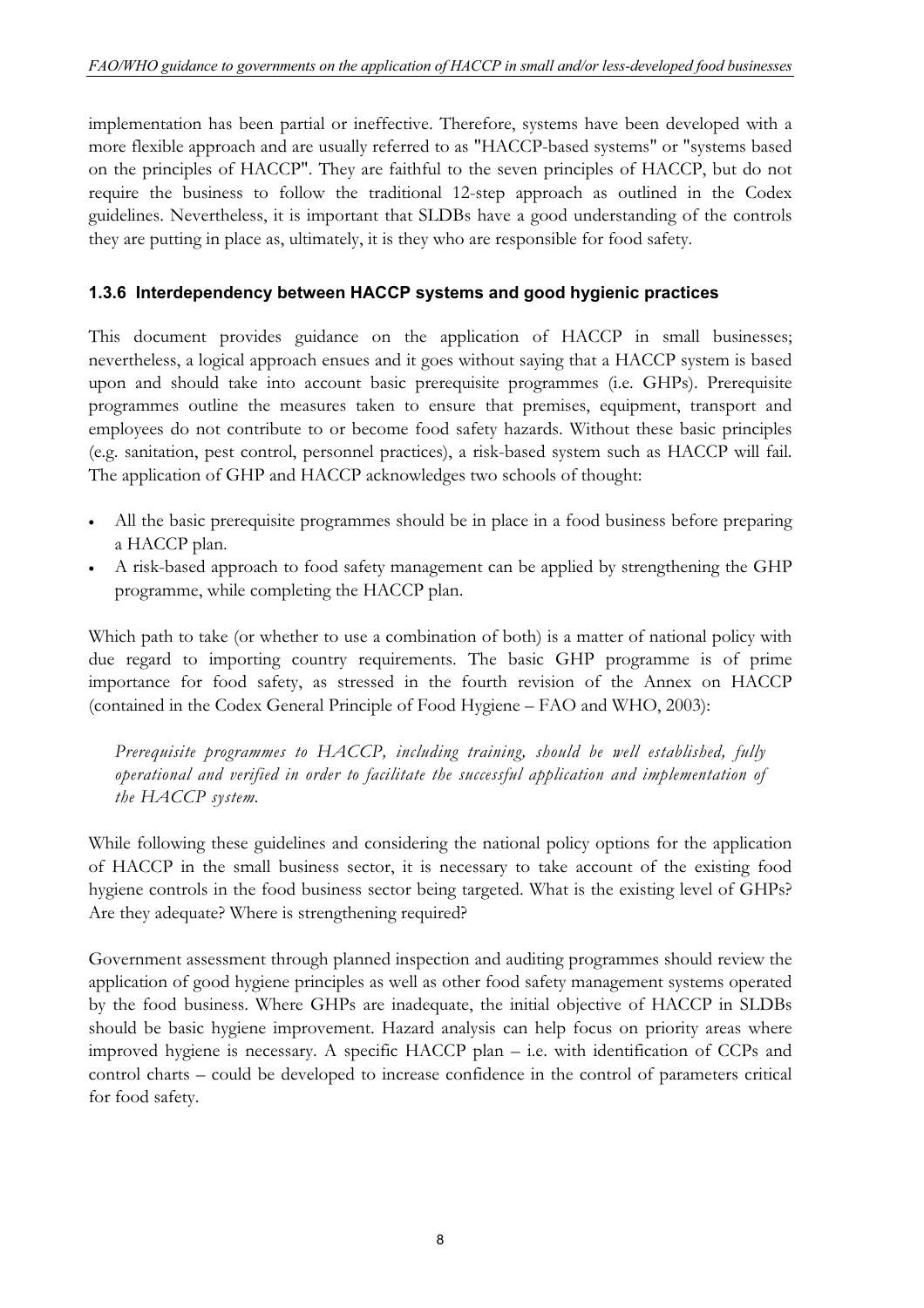# **2. THE SMALL BUSINESS SECTOR AND CHALLENGES FACED WORLDWIDE**

The food industry in most countries is a major sector, sometimes accounting for the highest proportion of the gross domestic product (GDP). In 2002, India's food industry was valued at US\$75 billion and accounted for 30 percent of the GDP (Anandavally and FAO, 2002). In many countries, the food industry comprises mainly small businesses which are responsible for a large share of the food consumed. In 2002, Thailand reported a total of 57 217 food factories: 1 percent (444 factories) were classed as large plants, 3 percent (1 763) medium and up to 96 percent (55 010) small (Keeratipibul, Tutanathorn and FAO, 2002). Small businesses also provide a large share of the total employment in the food sector and make a vital contribution to the economic well-being of the community at local level. United Kingdom statistics suggest that 99 percent of food businesses are small companies employing 50 percent of the total food industry's workforce and contributing 38 percent of its financial turnover (DTI, 1999). For other countries not specifically referenced here (including developing countries), the proportion of SLDBs is considered to be similar.

All national governments aim for indigenous small food businesses to thrive, but they must at the same time protect public health. To this end, it is important to develop a food safety policy and strategy for the implementation of HACCP in SLDBs. While not food exporters, SLDBs have a strong impact on local and regional economies and a potentially immense impact on the health of local consumers and therefore national public health.

In most countries, SLDBs are classified by size, using economic measures such as financial turnover and number of employees. In 2001, the concept of defining small businesses on the basis of their qualities was introduced (Taylor, 2001):

- They serve local customers.
- They have a limited share of the available market.
- They are owned by one person or by a small group of people.
- They are mostly owner-managed and independent of ownership by larger groups of companies.

It is thus easier to define the types of business that need help in implementing HACCP. However, a food business's level of development and expertise must also be considered: in its broadest sense, the term "SLDB" encompasses both small businesses and larger businesses lacking the ability to develop effective food safety management systems.

Therefore, for the purposes of this document, the term SLDB is taken as the definition adopted in the report of the WHO Consultation on "Strategies for Implementing HACCP in Small and/or Less Developed Business" in 1999 (WHO, 1999) and introduced to the CCFH in 1999 (CCFH, 1999):

*The term "small and/or less developed businesses" (SLDBs) shall mean businesses that because of their size, lack of technical expertise, economic resources, or the nature of their*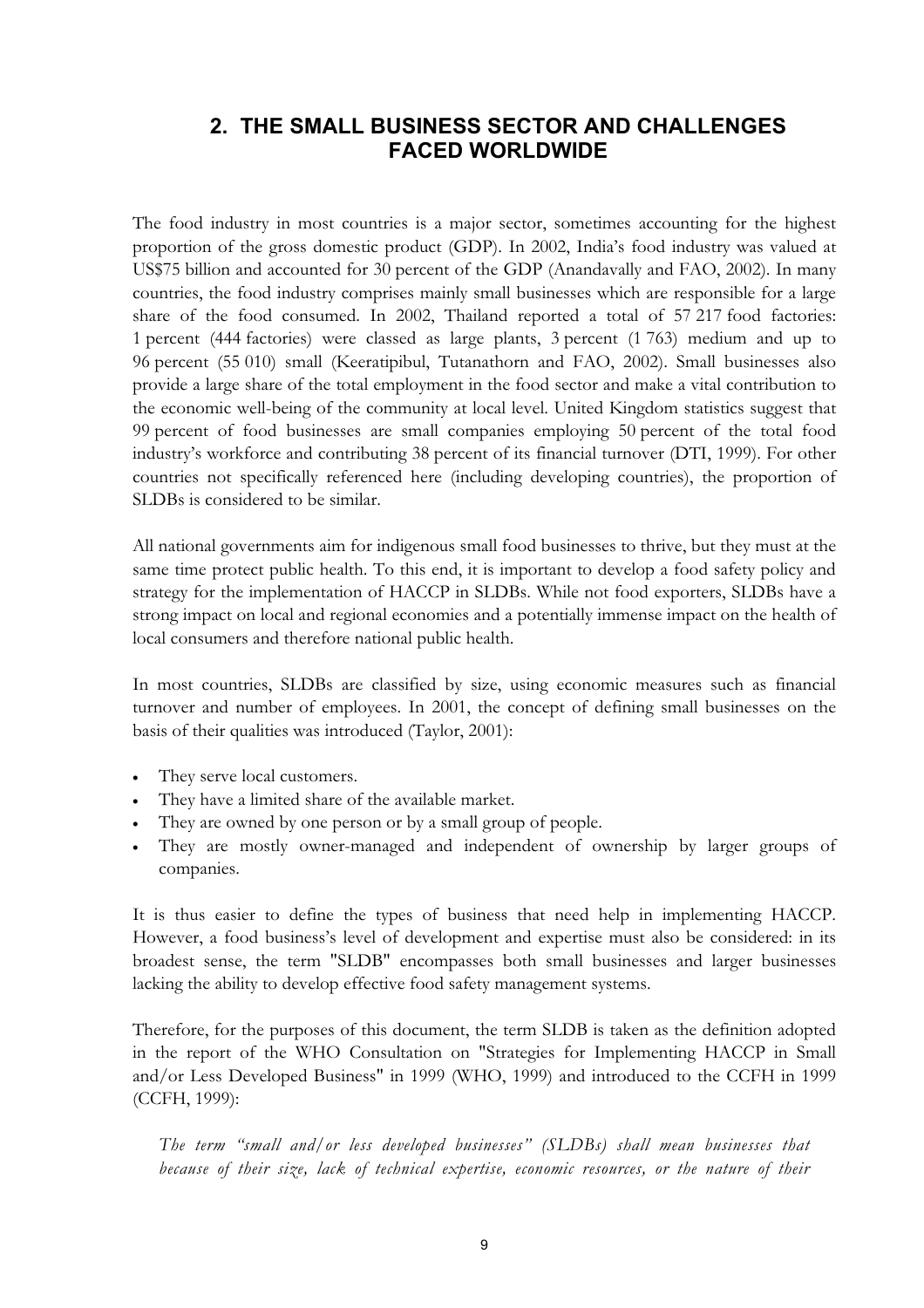*work, encounter difficulties in implementing HACCP in their food business. The term "less developed business" refers to the status of the food safety management system and not to the number of staff or volume of production.*

The strategies and approaches described in Chapter 4 are applicable to both small and less developed businesses. National circumstances dictate which approaches are the most appropriate for which type of business, and governments need to identify the obstacles that may face SLDBs when implementing HACCP. Not all barriers apply in all countries and their relative importance also differs. With a complete understanding of the barriers to HACCP implementation in SLDBs, national governments can develop better policies and select the most appropriate solutions (see Chapter 3). The barriers to HACCP implementation in SLDBs may initially seem daunting; governments need to understand them and should not be deterred from progressing towards solutions. There are clear benefits to the implementation of HACCP in SLDBs (see Chapter 1).

The obstacles to the application of HACCP in SLDBs were discussed in detail at the 35<sup>th</sup> session of the CCFH (CCFH, 2003) and are summarized below. Recent publications, including the FAO country case studies on HACCP application (Anandavally and FAO, 2002; Keeratipibul, Tutanathorn and FAO, 2002; Quintana and FAO, 2002; Gelli, 2002) and an FAO survey on the application of HACCP in SLDBs (Costarrica, 2004), have also shed light on additional HACCP barriers. Matters raised within the FAO/WHO electronic discussion group and during the expert meeting held in Rome, December 2004, provided additional information. All these findings are included in the summaries below.

## **2.1 CHALLENGES WITHIN THE FOOD BUSINESS**

## **2.1.1 Infrastructure and facilities**

For many SLDBs, HACCP means additional costs in upgrading facilities before the system is even applied. This can be an insurmountable barrier for some SLDBs unless support is provided by governments or trade associations. Furthermore, hygiene management can be hindered by the local infrastructure (inadequate power, water, sewage disposal and transport facilities) and SLDBs usually lack the resources to provide on-site solutions (e.g. sewage treatment). Again, governments have an undeniable role in resolving these difficulties.

## **2.1.2 Basic hygiene**

Good hygienic practices tend to be lacking in SLDBs more than in other food businesses. It is common for SLDBs to face a variety of problems: inadequate location, layout or size of facility, non-cleanable structures, old non-cleanable equipment and poor staff training. Some countries face basic sanitation problems, such as easy access to potable water and safe disposal of waste; furthermore, it is often difficult for SLDBs to obtain raw materials from reliable and affordable sources. Prerequisite programmes therefore result ineffective, HACCP is difficult to implement, and there is little effect on hazard control. On the other hand, strict adherence to the dogma that HACCP cannot be implemented without full control over the prerequisites has also impeded the uptake of HACCP in SLDBs.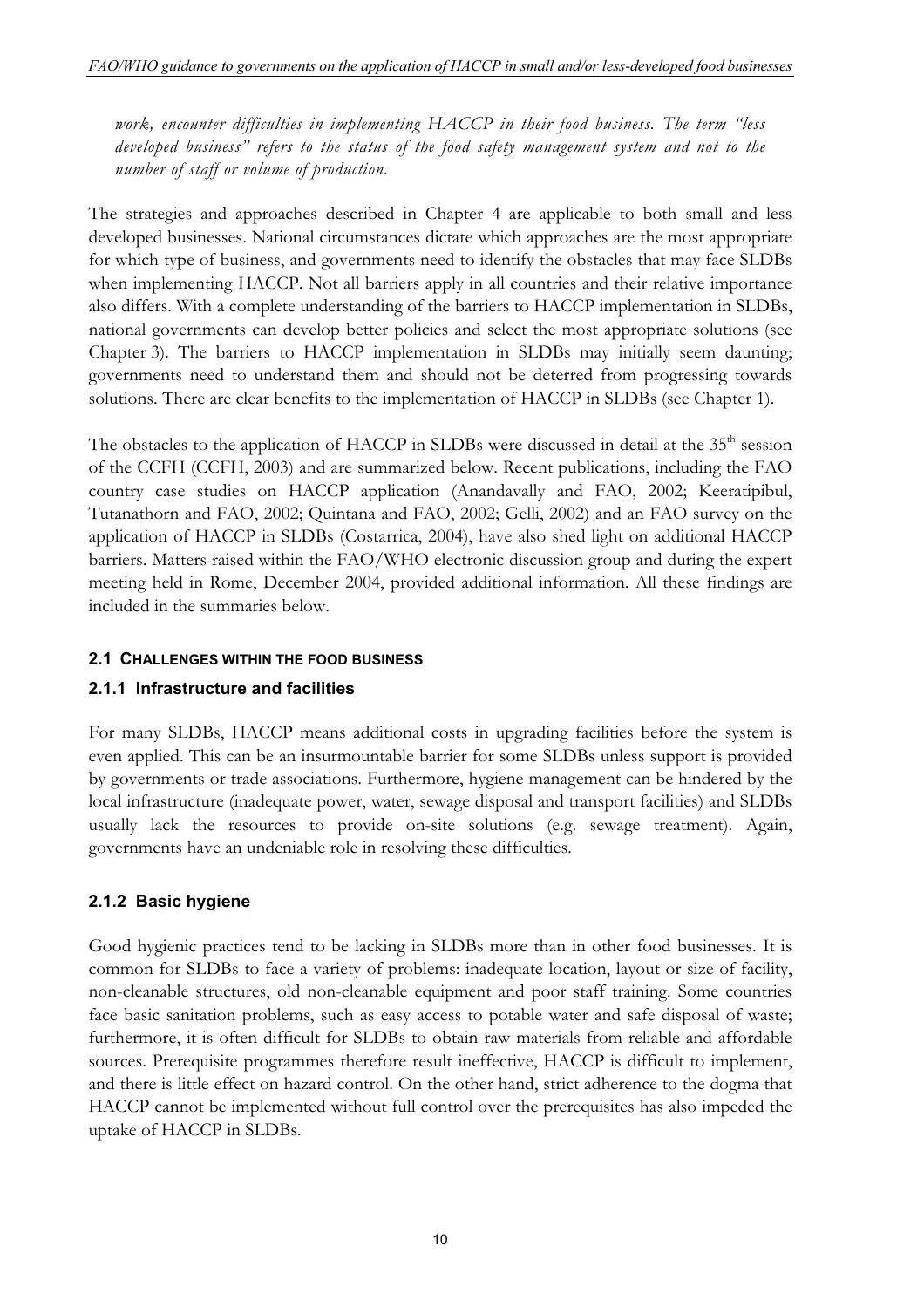#### **2.2 STAFF-RELATED CHALLENGES**

#### **2.2.1 Awareness and expertise**

The owners and operators of SLDBs may be committed to ensuring food safety; however, because of their immersion in the day-to-day running of their businesses, they are often unaware of the importance of HACCP. On the other hand, they may know about HACCP, but lack the technical competence and business skills necessary to operate an effective prerequisite programme and set up a HACCP system as envisaged in the Codex Alimentarius guidance (FAO, 2003). Even with several years of government promotion of HACCP, a significant number of SLDBs remain ignorant of the concept (FSAI, 2001; Mortlock, Peters and Griffiths, 1999), and those businesses which have heard of HACCP are often "swamped" by technical jargon, which is in itself a barrier to clear communication and acceptance of the benefits of HACCP. Most people in SLDBs are not technically skilled enough to conduct a meaningful hazard analysis; since this is an early step in the implementation process, this barrier alone can stop the process in its tracks. It is therefore important that the materials produced focus on the needs and abilities of those to whom they are targeted and that they are presented in as user-friendly a way as possible.

## **2.2.2 Education and training**

For successful HACCP implementation, the concept must be understood by food business owners and managers. Their understanding and commitment is crucial if staff are to effectively operate a food safety management system (of which HACCP is one aspect). Specific training courses did not used to exist and only recently has HACCP been integrated in university curricula; consequently, many business owners have not been exposed to HACCP at all or have received only cursory instruction. What is more, HACCP is still largely taught by theorists in the formal education system: the Codex HACCP system is often rigidly adhered to and practical implementation issues are not always covered.

While processes in different SLDBs are often quite alike, there can also be marked variation between seemingly similar businesses. Training must take account of this diversity and needs to move away from the "one size fits all" concept. Literacy levels are sometimes low; training must be tailored to account for this and may have to be more practical (i.e. use of demonstrations) than theoretical. Training locations should be suited to the needs of the trainees. The challenges may be further compounded where there is a high turnover of staff – a common situation in many SLDBs. In some countries, SLDBs are family-run enterprises passed down through generations and employing traditional methods of food production. Many workers and managers in such businesses may not be trained in even basic food hygiene; training may need to include all relevant hygiene aspects rather than simply targeting HACCP. In some countries, food hygiene training courses are provided separately; it may now be preferable to provide training courses which integrate basic hygiene and HACCP principles.

In short, new training approaches need to be developed to meet the specific needs of SLDBs. A key factor to be taken into consideration is the literacy level, as workers must be able to read and write in order to fill out simple records effectively.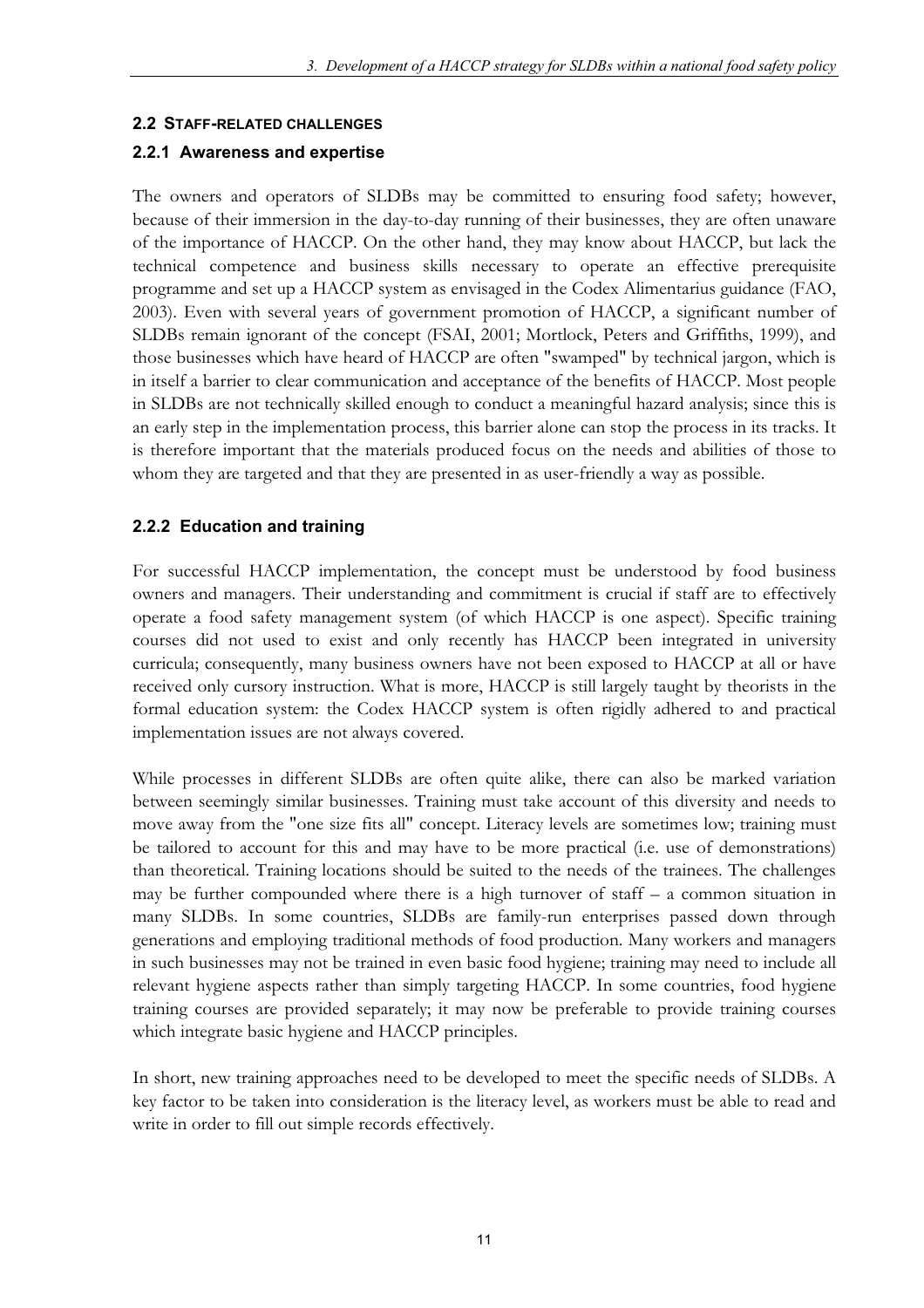## **2.2.3 Technical support**

SLDBs often lack the technical expertise required to implement HACCP and may need external support. In particular, they need help to identify the hazards associated with their food processes; such help must be readily accessible (note that the sheer expense of expertise is a further obstacle) and easy to understand. SLDBs often lack the capacity to differentiate between good and bad experts. Although in some countries, expertise is available through consultants, there is no guarantee of the standard of advice. In such countries and in other countries where consultancy is rarely available, governments and industry/trade associations are responsible for providing adequate, accessible technical support for SLDBs.

## **2.2.4 Human resources**

SLDBs normally have to maintain tight control over their costs. Consequently, labour rarely exceeds the level necessary for the day-to-day running of the business. This problem often prevents resource allocation for the implementation of HACCP systems and curtails the amount of training received by staff (other than on-the-job training). In some sectors there is a high rate of staff turnover, or staff tend to work on short temporary contracts; management is therefore reluctant to invest in training for HACCP. This is sometimes criticized as lack of commitment to HACCP; however, it may not be an attitude problem, rather the result of the fact that human resources in SLDBs are a scarce commodity. In reality, however, staff training can have longterm benefits, even with high staff turnover rates, as some staff will move to other businesses or sectors, and training can lead to increased awareness of food safety practices in the home.

## **2.2.5 Psychological factors**

In order to successfully implement HACCP in SLDBs, behaviour change is required. Behaviour is deeply rooted in a person's psyche and it is sometimes essential to understand the psychological constraints on people in SLDBs faced with implementing HACCP. Gilling *et al.* (2001) used a medical model to examine this barrier to HACCP implementation in different-sized food businesses. Their findings suggest that more barriers to HACCP implementation were perceived by SLDBs than by larger businesses. Barriers envisaged by all companies, large and small, include:

- customer demands;
- $\cdot$  time/cost pressures;
- lack of motivation; and
- the belief that HACCP would not necessarily make a difference in their own business.

Additional barriers in SLDBs are psychological constraints, including:

- <sup>x</sup> lack of self-efficacy (the belief that a person has the capability to organize and execute a course of action);
- <sup>x</sup> inertia (the inability to overcome the habit of a previous practice due to lack of desire to change); and
- agreement (cannot see how HACCP can deliver safer food on their premises).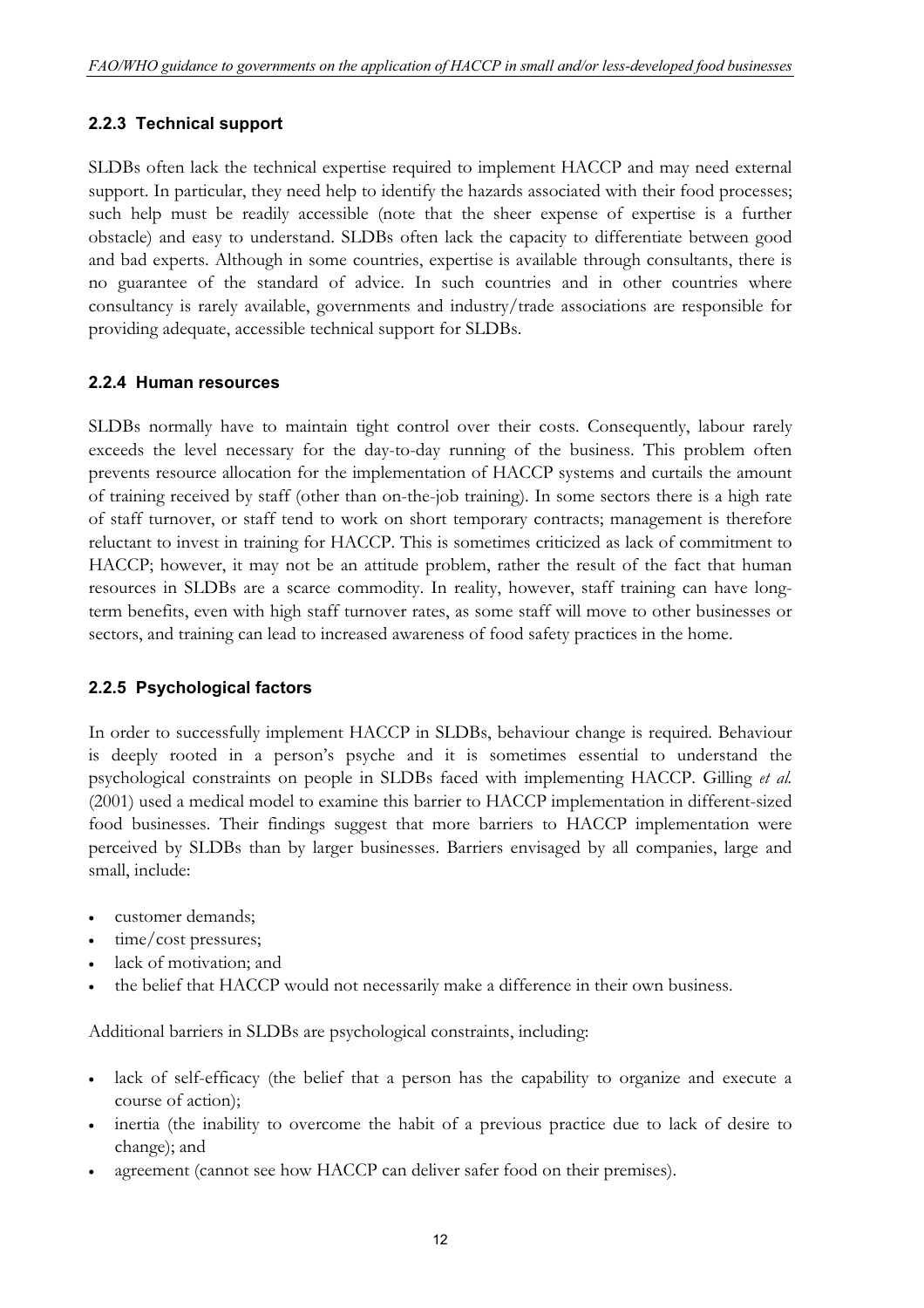Inertia and agreement are often deep rooted in the owner's belief that the SLDB is already producing safe food without a HACCP system. Such psychological constraints tend to be inadequately addressed and passed off as "lack of management commitment", a phrase often seen in HACCP literature.

#### **2.3 CHALLENGES DUE TO INADEQUATE SUPPORTING ENVIRONMENT**

## **2.3.1 Financial issues**

Financial constraints are a practical barrier to implementing HACCP, felt by governments and industry alike, and can be particularly acute in SLDBs. As a result, the assistance provided by governments and trade associations is not adequate to affect change. Good hazard control can lead to savings for governments (e.g. lower public health costs and reduced workplace absenteeism); however, these are rarely appreciated or used to offset initial financial investment.

While the costs associated with HACCP can be daunting for SLDBs, they may also be perceived to be higher than they actually are (e.g. cost of external consultants). A real cost is staff time: the time necessary for training and subsequent implementation can hinder the day-to-day running of an SLDB. It is necessary to consider the potential long-term savings that a good HACCP system can accrue, not least the protection against harm to the consumer and against potential litigation that can follow food poisoning incidents. There is lack of evidence of the cost-benefit ratio of the HACCP system: the lack of data and studies relating to HACCP implementation and its impact on food safety means that the visible benefits of HACCP are not so evident.

## **2.3.2 Government infrastructure and commitment**

National governments and their associated agencies and bodies must be committed to HACCP systems in SLDBs. External and internal commitment is important for the development and implementation of a successful HACCP initiative in SLDBs. An appropriate common policy for the application of GHP/HACCP in SLDBs is needed to achieve uniformity among trainers. Insufficient government commitment, inadequate professional knowledge of HACCP (including inadequately trained auditors), poor coordination within government structures and/or inconsistency in HACCP enforcement or application are not conducive to the creation of a food safety culture in which HACCP can thrive. In this respect, one of the most important tasks of governments is to make industry aware of the benefits of and the need for introducing HACCP to produce safe food. However, the sheer number of SLDBs poses a major challenge. Governments must train staff responsible for introducing HACCP in SLDBs. An important issue is the mindset and skills of inspectors which need to be adapted to ensure they can assess the effectiveness of HACCP systems in food businesses and rely less on traditional inspection methods.

## **2.3.3 Legal requirements**

SLDBs can be persuaded to implement HACCP when it is a legal requirement and – importantly – properly enforced. The presence alone of a legal requirement is not sufficient to stir all SLDB owners into affirmative action, but it can be considered part of a framework to promote HACCP implementation. However, when drafting legal provisions with respect to HACCP, the nature of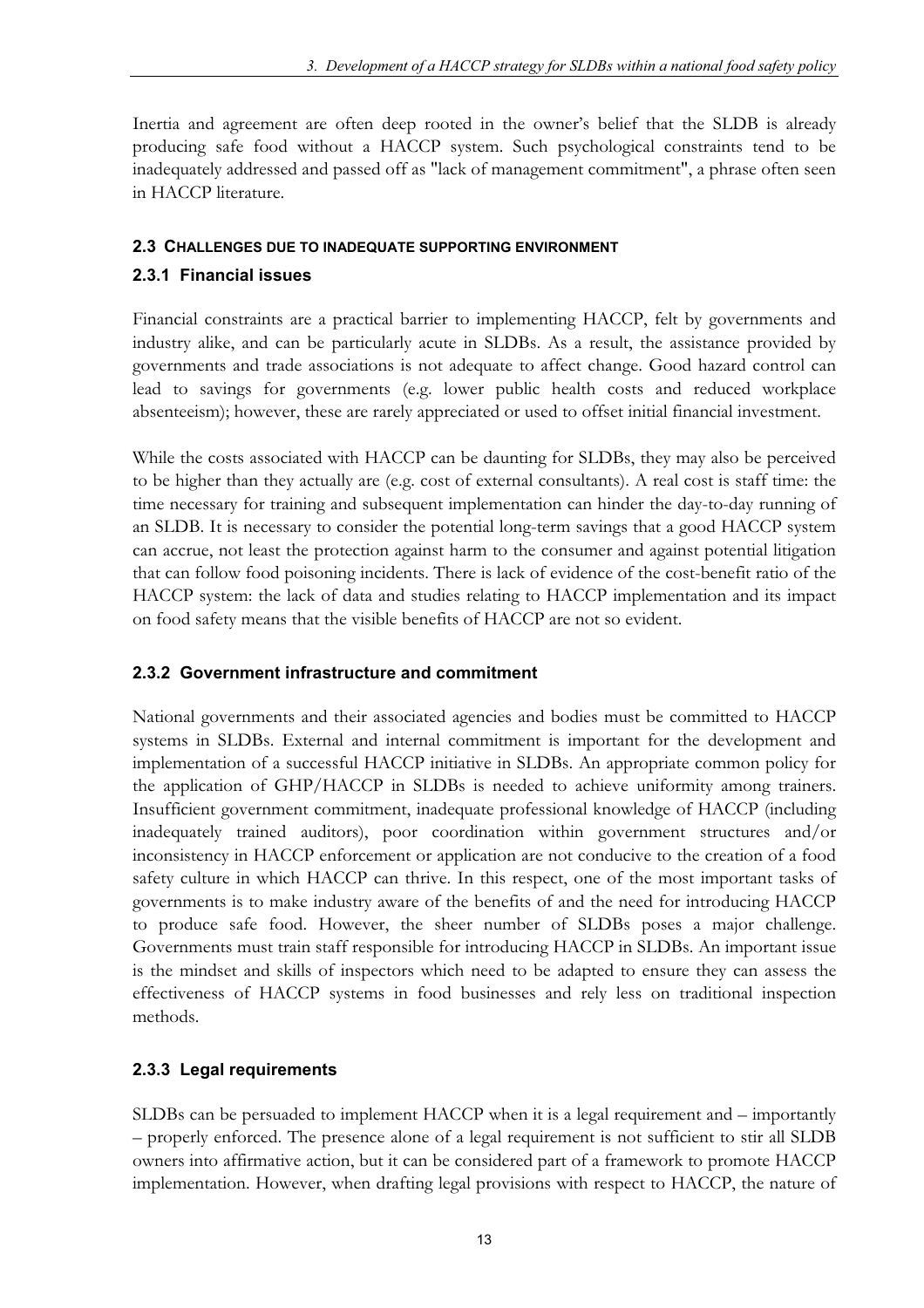the system should not be too rigidly described as it hampers flexibility and the ability of an SLDB to apply the system to their business. It should be noted that legal HACCP is not a necessity, rather a matter of national policy: it will work in some countries and cultures, but perhaps not at all in others. Any legal requirement should attempt to work in tandem with existing initiatives that may be taken by the food industry itself.

## **2.3.4 Business awareness and attitude of industry and trade associations**

Market forces and export requirements have been central to the implementation of HACCP in many food businesses. The implementation of food safety management systems incorporating HACCP can be a prerequisite to market access. This is particularly evident if businesses are export oriented or if they supply into large retail multinational businesses. Many SLDBs, on the other hand, only supply the domestic market and there is no significant presence of large multinational retailers in some countries; as a result, SLDBs in catering and other sectors have been reluctant to implement HACCP – this is also the case for SLDBs supplying direct to consumers or local retailers and caterers. Trade associations have a role to play in promoting HACCP; however, in many countries they do not exist and, even when they are present, SLDBs are likely to be under-represented compared to larger food businesses.

## **2.3.5 Customer awareness**

Many SLDBs are customer focused, whether they are conscious of this or not. Indeed, many SLDBs have direct contact with consumers in a way that larger businesses cannot achieve. Therefore, the consumer can be a very strong driver for change, but when customers (and consumers) do not perceive food safety as an issue of fundamental importance, it is unlikely that SLDBs will be driven to implement HACCP. In many countries – especially developing countries – consumer awareness (and the pressure that can be placed on food businesses) is in the early stages of development: it is the responsibility of government and international organizations to educate consumers in this regard. Where consumers are illiterate, the challenges are compounded: elementary education can supply healthcare knowledge which forms the basis of GHP/HACCP training. The mass media are in an excellent position to educate consumers and to promote the demand for safe food and appropriate control systems. However, it may also have a negative effect if not handled properly and if journalists are not appropriately informed.

Food safety should form an important part of business dealings throughout the food chain. Food (raw or intermediate) should be purchased from businesses implementing HACCP systems. Combined with greater consumer awareness, this should create demand and a strong driving force to undertake improvements in food safety. It is the government's responsibility to:

- consider the potential impact on the food supply chain (providing support where there is a demand for raw materials from businesses implementing HACCP);
- take account of the impact on price (i.e. increases); and
- intervene with regard to the subsequent availability of raw materials.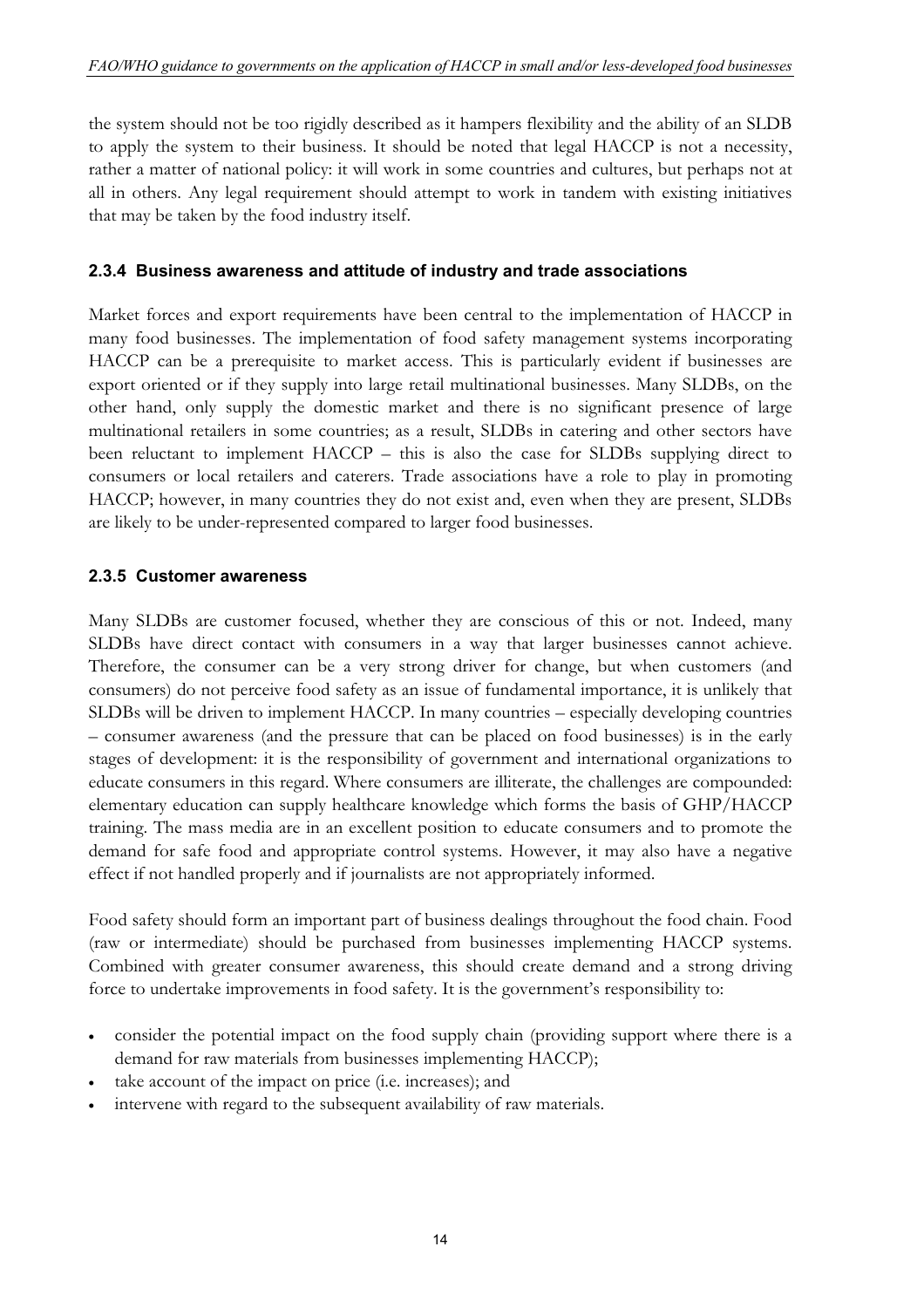## **2.3.6 Communication**

Poor communication between governments, industry and consumers can impede the introduction of HACCP. Communication strategies – covering the content of the communication as well as the channels for communication – need to be part of any HACCP policy or strategy. Often the only point of official contact with SLDBs is through official inspectors; if these people are not resourced, trained and allowed to provide advice as well as conduct official inspections, it can hamper a national strategy aimed at increasing HACCP implementation.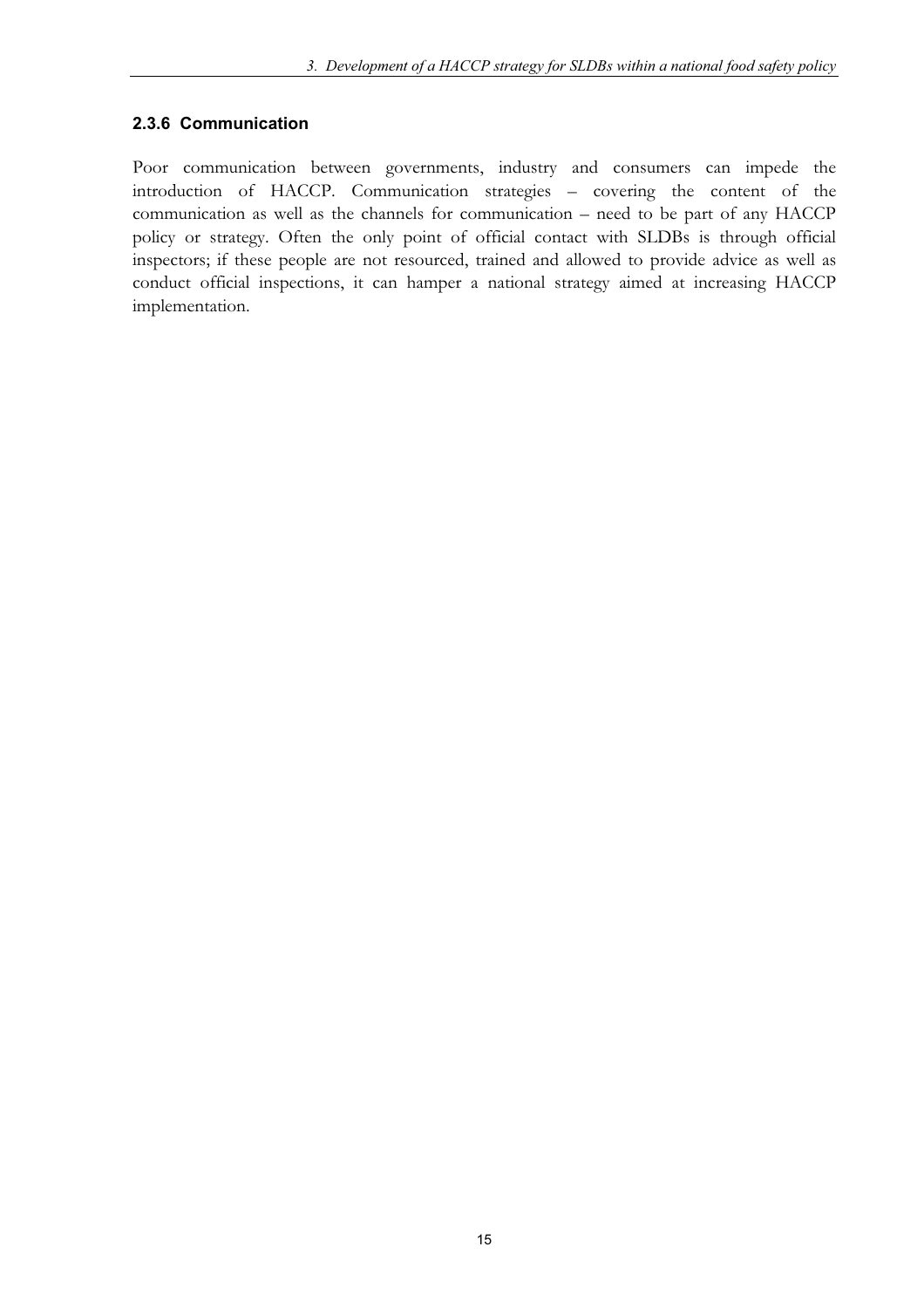## **3. DEVELOPMENT OF A HACCP STRATEGY FOR SLDBS WITHIN A NATIONAL FOOD SAFETY POLICY**

#### **3.1 INTRODUCTION**

Governments are responsible for public health and economic development; improvements in food safety – including the implementation of HACCP in food businesses – can have a positive effect in both areas. Agriculture and the agribusiness sector make an important contribution to the national economy in many countries. The specific nature of the sector varies from country to country in terms of food products, types of technology employed, size of businesses, access to domestic and export markets, and development of GHPs and HACCP programmes. A wide range of stakeholders are working towards the common goal of food quality and safety: government departments (health, agriculture, fisheries, education, development, trade and industry/enterprise), scientific institutes, food associations, trainers, consultants and auditors, in addition to external influences (buyers, accreditation organizations and standard-setting agencies).

National food safety policies serve to coordinate and maximize the efforts of all stakeholders working towards the common goal of food quality and safety. The overall goal of a food safety policy may be to safeguard the quality and safety of the total food supply, leading to:

- reduction in the incidence of food-borne disease:
- improvements in nutrition and quality of life; and
- enhanced food security through a vibrant food business sector.

Effective food safety policies set the strategic direction for food control activities and provide a framework for the implementation of specific strategies to achieve the overall goals. The status and delivery mechanisms for food safety policies vary from country to country, depending on stages of development, food safety problems and administrative arrangements. Figure 2 outlines the relationship between the national food safety policy, individual strategies and strategic activities to achieve the goals of the policy.

The application of GHP and HACCP programmes along the food chain is a priority for governments and food businesses, and HACCP systems cannot be successfully applied if GHPs are not in place (CCFH, 1997; CCFH, 1998; Anandavally and FAO, 2002; Keeratipibul, Tutanathorn and FAO, 2002; Quintana and FAO, 2002; Gelli and FAO, 2002; Costarrica, 2004). A national HACCP strategy should address the situation of all food businesses in a country, and where SLDBs account for a significant amount of the food produced and consumed, special emphasis should be given to understanding the specific needs of SLDBs and some elements of the national strategy should be tailored to these needs. Where there is no national governmentled food safety policy, decisions tend to be taken by other stakeholders, such as the more organized elements of the food industry, market forces and organizations outside of the country. Initiatives by these stakeholder groups are important, especially when there is a lack of government support; however, they may result in fragmented or differing approaches, which in turn can be to the particular detriment of the development and sustainability of SLDBs, with resulting social impact.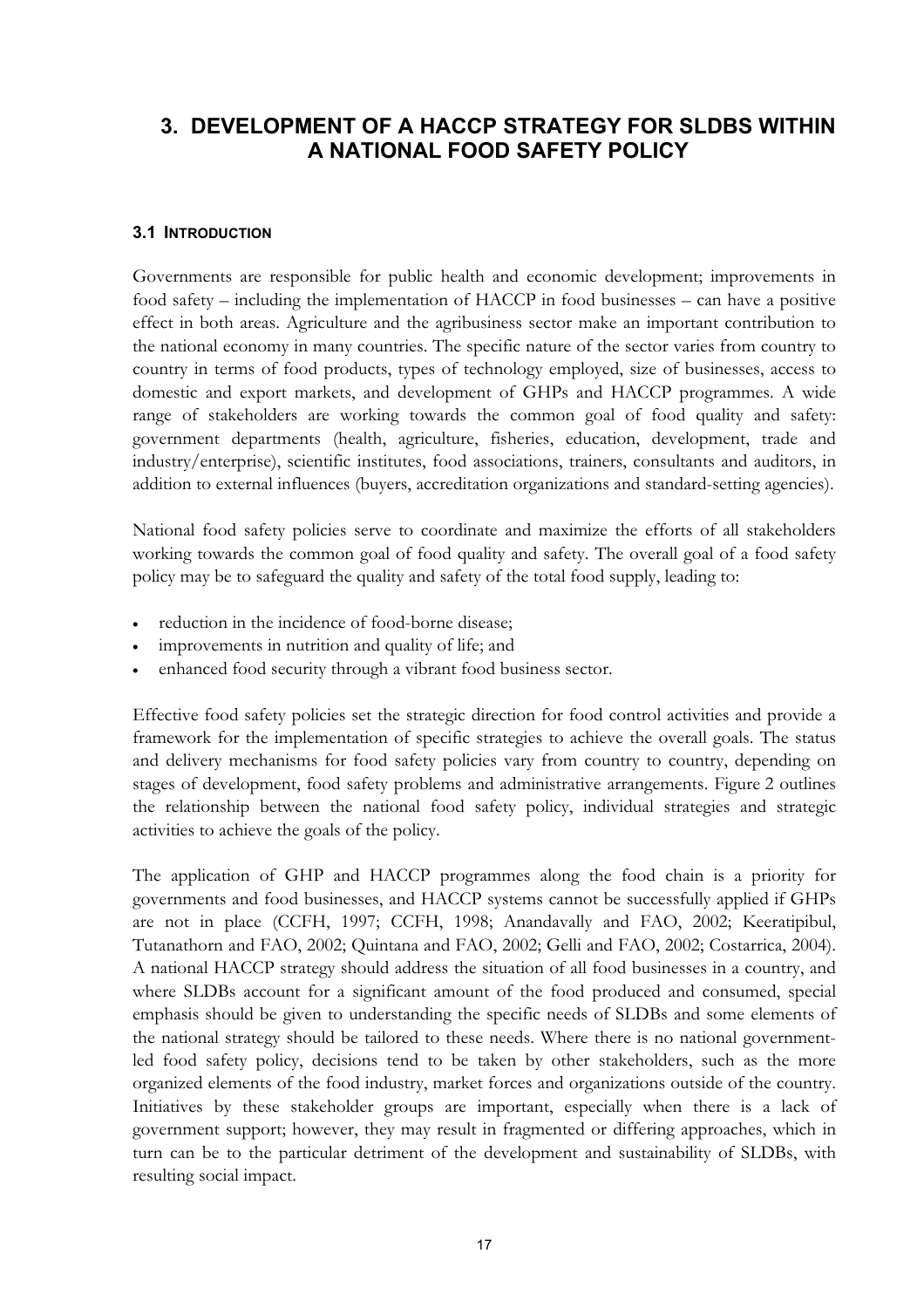#### FIGURE 2 **Government policy and strategies**



Given the barriers facing the implementation of HACCP in SLDBs (see Chapter 2), many activities are needed on many different fronts involving a range of stakeholders. To achieve the desired goals of the food safety policy, activities must be organized in the most efficient and effective manner. HACCP is based on a coherent interdepartmental and multidisciplinary approach and requires full stakeholder involvement.

Successful HACCP development and implementation are interconnected with other strategies:

- Improvement of official food control and inspection system (including inspector training).
- Improvement of official laboratories.
- Appropriate evaluation of food safety risks.
- Improvement of local infrastructure (water, roads, electricity supply).
- Higher quality construction of food premises and facilities.

Each strategy comprises a range of specific activities and the various strategies must be coherent in order for the HACCP strategy to be successful.

## **3.2 DEVELOPMENT OF STRATEGY FOR HACCP IMPLEMENTATION**

The first step is to broadly list the desired objectives and outcomes in terms of food safety and/or economics and on the basis of the national food safety policy. The strategy should focus on the creation of an environment with a sound foundation of GHPs to facilitate HACCP implementation in SLDBs. In some countries it is possible to conceive a single all-encompassing strategy incorporating all HACCP activities in all SLDBs, irrespective of food sector. In other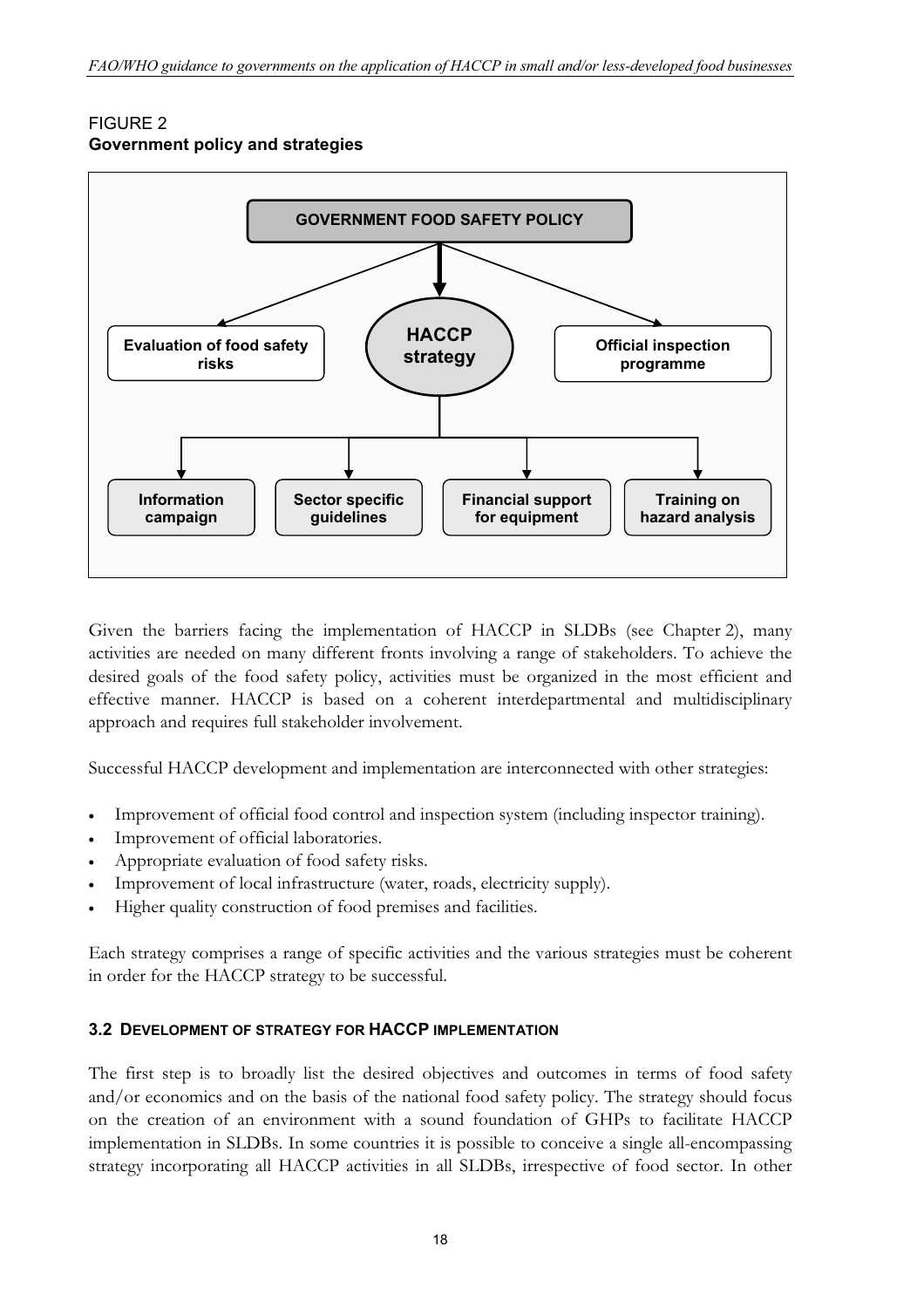countries it may be necessary to develop a series of strategies aimed at SLDBs in specific food sectors; the strategies need to be coordinated to ensure that they enact and reflect the national food safety policy.

In either case, the steps outlined in this chapter for the creation of effective strategies are applicable. Note that the term "strategy" used in the context of this document refers to a single national HACCP strategy comprising a series of coordinated strategic activities implemented through a planned process. Where GHPs are not already systematically applied, the first objective is basic hygiene improvement. The strategy should be based on sound and comprehensive information and concern itself with solutions and their likely impact. The sector of the food industry and size of business concerned should be specified. Only if a strategy is developed correctly, can its implementation through specific activities (see Chapter 4) culminate in the achievement of the desired policy outcomes.

Figure 3 presents the logical sequence of steps to be followed for the successful development of a HACCP strategy. It is not essential that governments follow the exact order; for example, it may be appropriate to assess the impact of the draft strategy before consulting with stakeholders.

## **3.2.1 Gather information**

Information concerning HACCP implementation in SLDBs should be obtained from both external international sources and internal national sources.

- *External*. It is important to learn from the experiences of other countries: organizations such as FAO and WHO are very useful repositories of information relevant to national strategy, as are the Web sites of national governments or their agencies, in addition to the published literature (Mortlock, Peters and Griffiths, 1999; Panisello, Quantick and Knowles, 1999; CFIA, 2004). It is important for governments to be aware that influences vary between countries (e.g. food industry profile, economic performance, organizations and support structures, infrastructure); they may underlie the adoption of a particular strategy but may not necessarily be communicated openly – strategies adopted in one country may not be effective in another. Brief summaries of some national experiences are provided in Annex 1.
- *Internal*. To obtain information internally, initial consultation with the relevant stakeholders is vital; they often have information that is not publicly available and which places other information in the correct context. Surveys are a useful tool – for example, a structured questionnaire which should be statistically validated (FSAI, 2002; Quintana and FAO, 2002; Burt, 2001). Results must be interpreted carefully, as the information obtained from SLDB self-diagnosis may not be entirely compatible with similar information gained by a third party audit of a business's food safety management system. It is recommended that survey results are cross-checked with, for example, official inspection reports, trade body reports or other available surveys. The findings need to be broadly consistent and any anomalies should be investigated before developing a strategy on the basis of possible misinformation.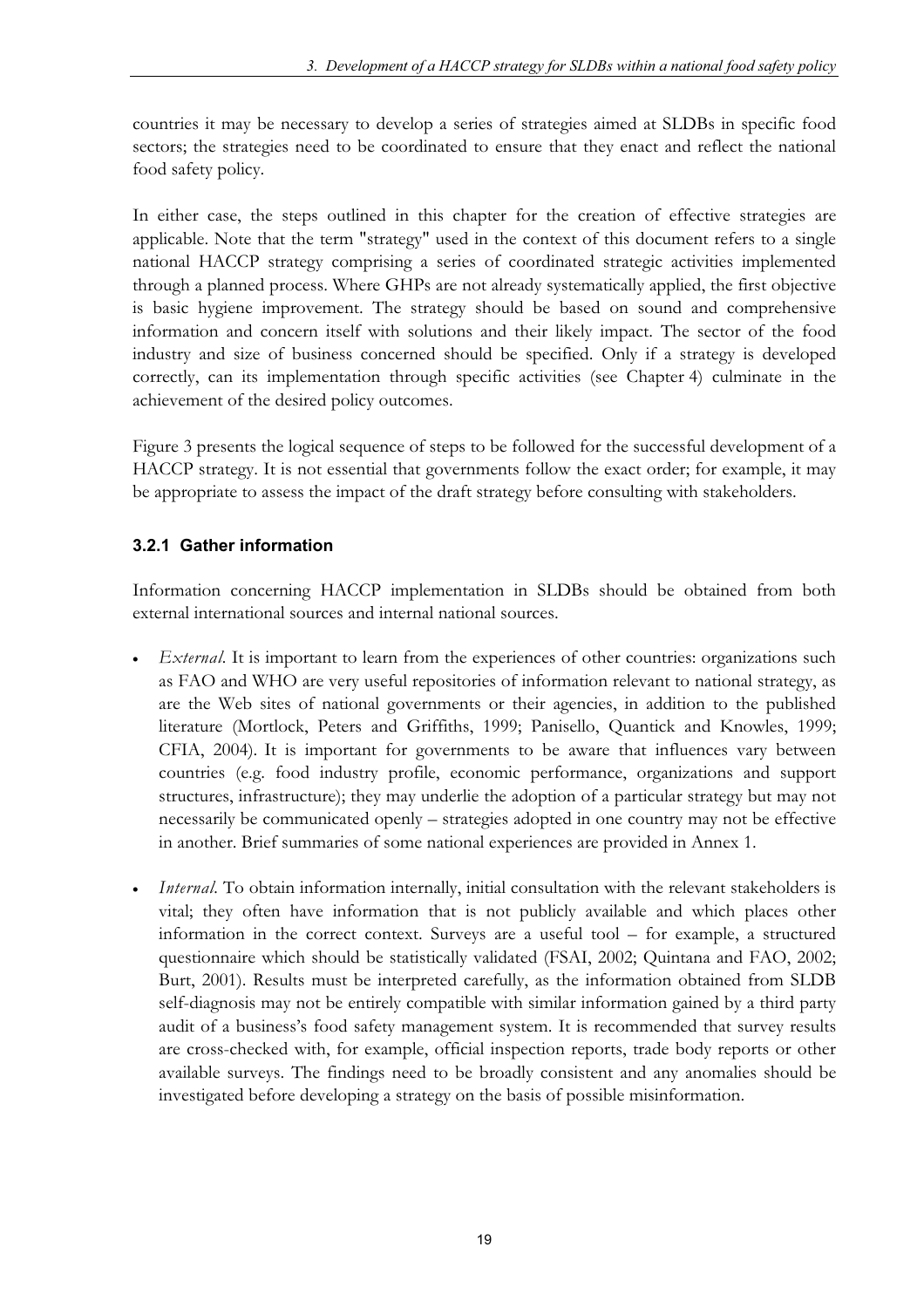

FIGURE 3 **Logical sequence for development of strategy for HACCP implementation** 

Examples of relevant national information are given below. They are not comprehensive: governments should develop a more exhaustive list relevant to their national circumstances.

- <sup>x</sup> Food-borne illness
	- Underlying causes of sporadic food-borne illness and outbreaks
- <sup>x</sup> Economic and structural profile of the food industry
	- Contribution to GDP
	- Food business size profile
	- Export versus import
	- Employment figures
	- Skills and education of staff at all levels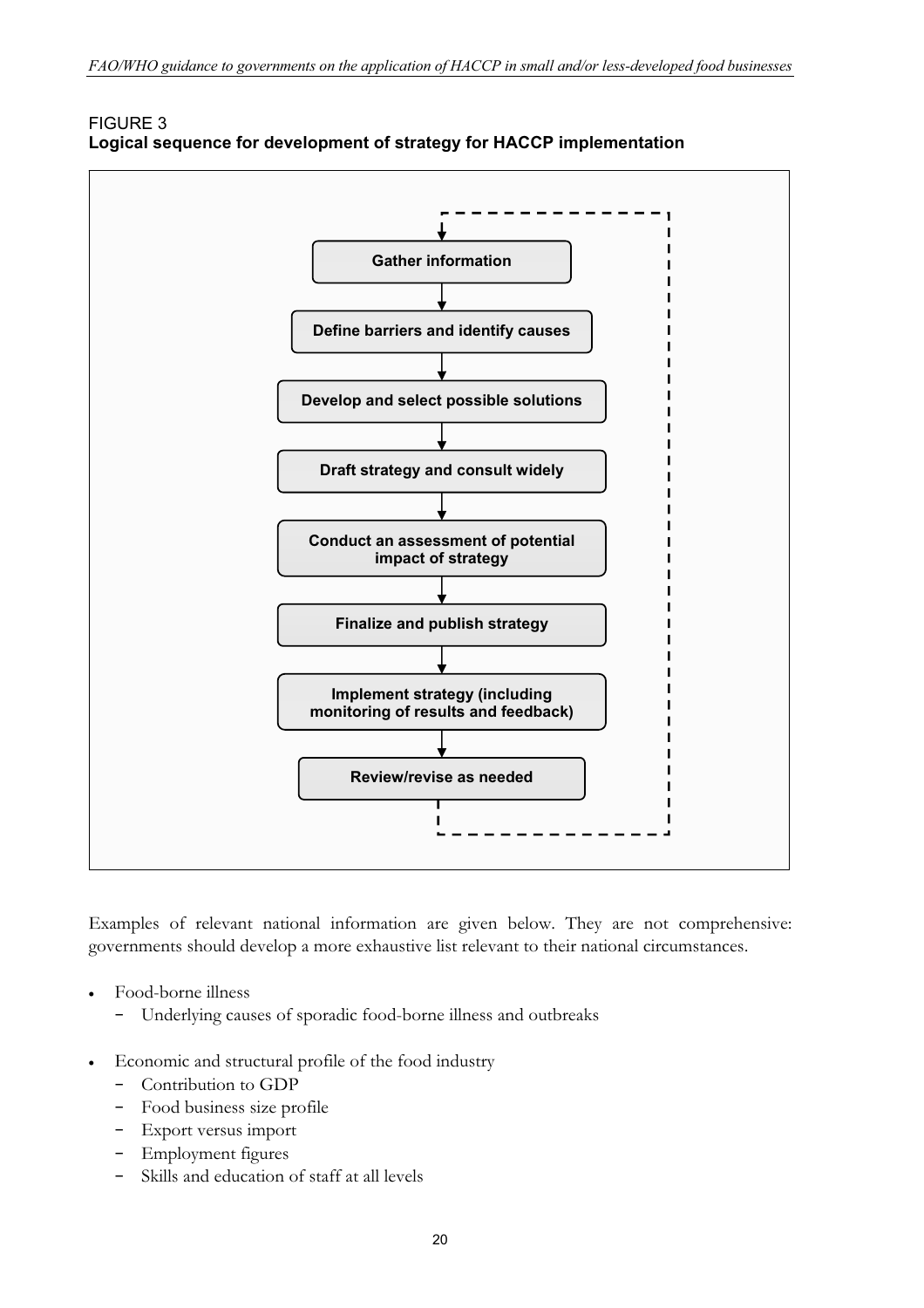- Level of quality assurance (QA) programmes, including basic hygiene programmes
- Availability of skilled personnel
- Food safety support structures
	- $-$  Government
	- Industry
	- Third party
- <sup>x</sup> Internal pressures/strengths and challenges
	- Legal requirements
	- Political drivers
	- Basic infrastructure
	- Level of economic development
	- Official food control structure, organization and resources
	- Cultural considerations
- <sup>x</sup> External pressures/opportunities and weaknesses
	- Export requirements
	- Legal requirements
	- WTO rules

Much of this information is readily available to governments and gaps can be filled by commissioning studies. For example, full national diagnostic studies can be carried out in conjunction with FAO – the information gathered is incorporated in one document and used to support policy decisions (Anandavally and FAO, 2002; Keeratipibul, Tutanathorn and FAO, 2002; Quintana and FAO, 2002; Gelli, 2002; Costarrica, 2004).

## **3.2.2 Define barriers and identify causes**

Once the information has been gathered, the barriers can be identified and defined. Barriers to HACCP tend to have public health and economic consequences. It is important for a national government to decide on the relative priorities of these two factors as they are inextricably linked (if the health risk in question is high, for example, it may be preferable to hinder industry – and therefore the economy – in order to protect the public).

An analysis of the information available can identify correlations between the barrier and the possible causes. However, it is important to distinguish between correlation and causality. For example, the number of outbreaks of food poisoning may be inversely correlated with the level of HACCP implementation, but this does not necessarily mean that food-borne disease outbreaks can be reduced only by the implementation of HACCP in SLDBs.

Identification of the cause of a barrier may require SLDBs to provide specific and detailed information. Hence, information gathering becomes an iterative process throughout a strategy's lifetime.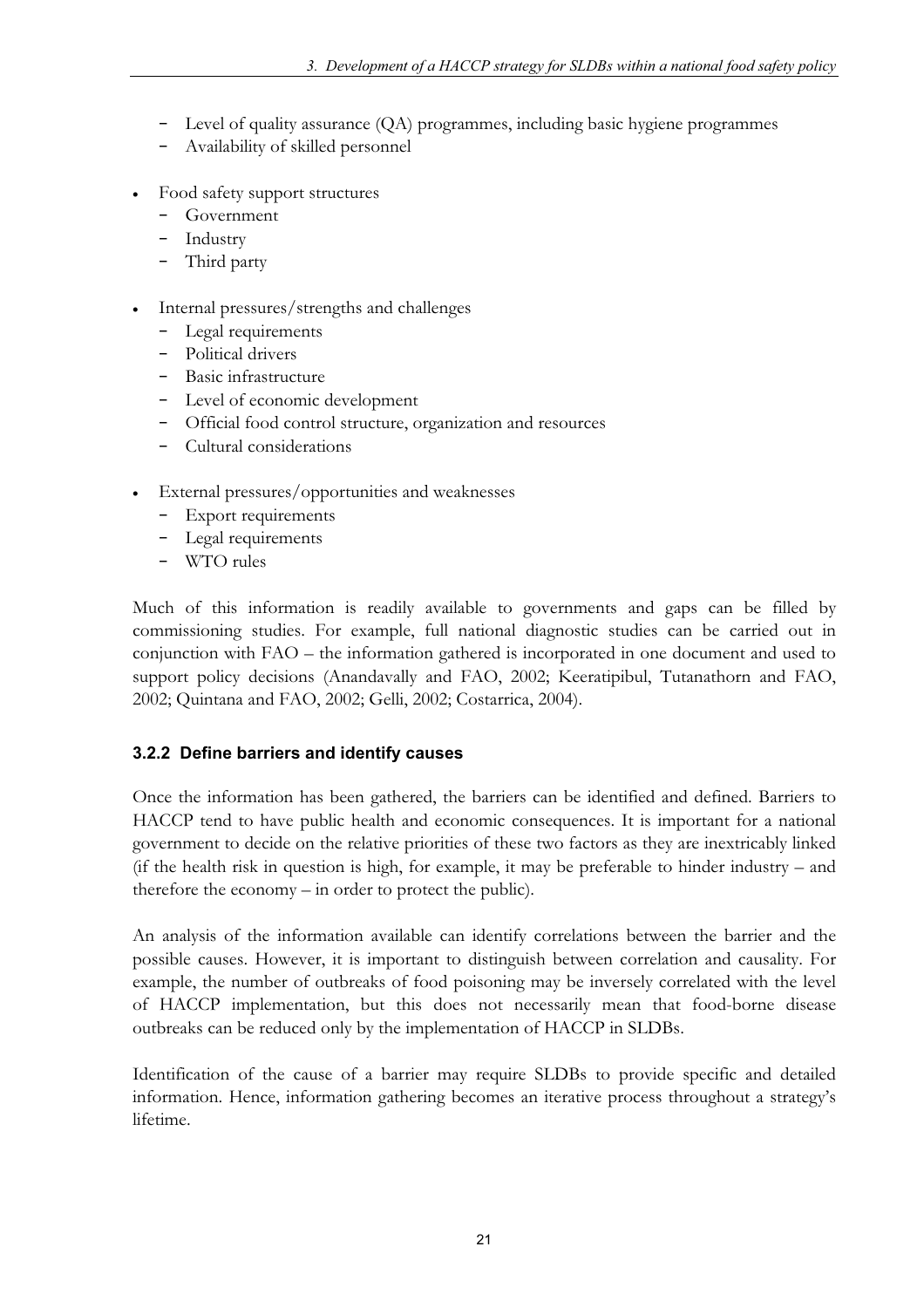## **3.2.3 Develop and select possible solutions**

A variety of approaches can be adopted to develop solutions to overcoming the identified barriers (Osborn, 1967). Techniques include:

- analysis of detailed surveys;
- provision of possible solutions by survey respondents themselves; and
- brainstorming.

It is recommended that governments generate solutions to their own problems taking into account local needs and challenges (see Chapter 4). In particular:

- <sup>x</sup> Focus on national requirements: one country's needs do not always reflect another's (e.g. a voluntary approach may work for one government, while mandatory may be more appropriate for another).
- <sup>x</sup> Identify the role of different government agencies and other main stakeholders in the implementation.
- Refer to information gathered at the start of the strategy development to ensure that solutions are practical.
- <sup>x</sup> Incorporate into the strategy any identified incentives (e.g. a state-funding agency or schemes for promoting exports) already in place for the implementation of HACCP in SLDBs.

## **3.2.4 Draft strategy and consult widely**

After drafting a strategy based on the definition of the problem and the best possible solutions, it is recommended to consult a wide range of stakeholders (consumers, food industry, government bodies, research or scientific organizations, and possibly organizations in other countries). The strategy should have a goal linked to the food safety policy and objectives linked to the achievement of that goal. In turn, specific activities can be defined under each objective to ensure the objective is met (Figure 2). The strategy is thus likely to be more creative, more effective and more widely adopted. Governments should take all possible steps to gain commitment for a HACCP strategy, and participation in strategy development can be a means of achieving this (FSAI, 2002; FSA, 2003; ASEZA, 2005; Gelli, 2002; Celaya, 2004). A strategy develops over time and therefore it is important that regular reviews, continuous evaluation and measures of progress are built into the framework; modifications can be made in the light of changing circumstances brought on by its implementation. However, it should not be forgotten that the strategy is linked to a national policy which should always be enacted.

The strategy must include a coordinated plan of action to enable the solutions to be implemented within a realistic time scale, taking into account the many barriers. The consultation phase should be designed to elucidate the issues surrounding the implementation of a strategy as well as to test the underlying thinking behind it.

The method of consultation varies widely from country to country. Countries may have a standard consultation process which is applied when new legislation or standards are being implemented, e.g. consultation in advance of new directives in the United Kingdom (FSA, 2004)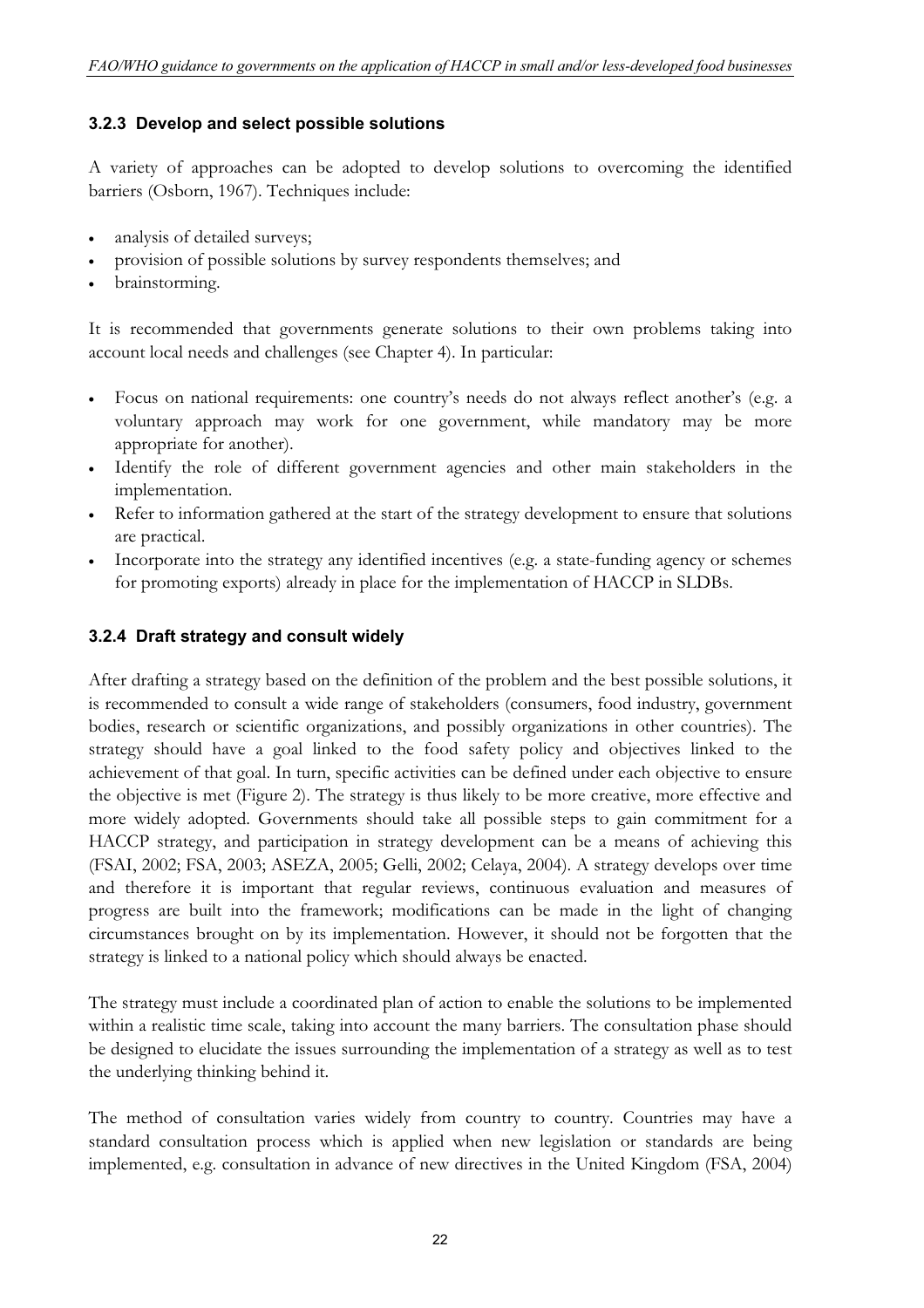or consultative groups to assist in the development of new standards used by the Food Standards Australia New Zealand (FSANZ, 2004). Web-based consultation can be effective, but in some countries it may be necessary to physically engage the stakeholders either indirectly (via a consultation document) or directly (via focus meetings or stakeholder forums). A combination of Web-based comment and physical meetings often proves to be most desirable. The choice of consultation mechanism depends on the intended target audience.

The consultation process is essential for the strategy to have a good chance of success. It is a means of involving and gaining commitment from stakeholders; this in turn creates "ownership" of the strategy and eases its future implementation. Indeed, governments should be wary of consultation approaches which fail to engage with all stakeholders or that are not transparent; likewise, they should ensure that the information provided during consultation is acted upon. Otherwise the strategy is likely to be undermined and its implementation may prove difficult.

## **3.2.5 Conduct assessment of potential impact of strategy**

The information gathered should also be used to conduct an assessment of the potential impact of implementation of the strategy, in particular to:

- anticipate the possible effects on each stakeholder group;
- examine issues relating to the economic resources; and
- envisage the potential social impact.

For example, a strategy that includes mandatory HACCP implementation may result in the closure of a significant number of SLDBs, unless sufficient support structures are put in place. Implementation costs may also be passed on to consumers via price increases, with negative repercussions for the market. By assessing the likely impact of a policy, it is possible to determine what actions may be necessary to limit the impact; in doing so, the seeds of a strategy are sown. Experience has shown that a certain level of impact is unavoidable and it is, therefore, important that governments anticipate and tolerate the ensuing economic and social outcomes of their actions.

## **3.2.6 Modify and publish strategy**

On the basis of information gathered from the consultation phase and the impact assessment, it may be necessary to modify the strategy. The strategy should then be published in an appropriate form and communicated widely to all stakeholder groups. An active rather than a passive approach is recommended in this regard, because it is important that everyone affected by the strategy has access to it and is actively involved in its implementation.

## **3.2.7 Implement strategy**

Once the strategy has been agreed upon and officially published, an action plan is required – for example, steering groups or a specific agency could be responsible for execution of the strategy. Irrespective of the implementation method chosen, national government should ensure that all stakeholders are involved to some extent, depending on national circumstances.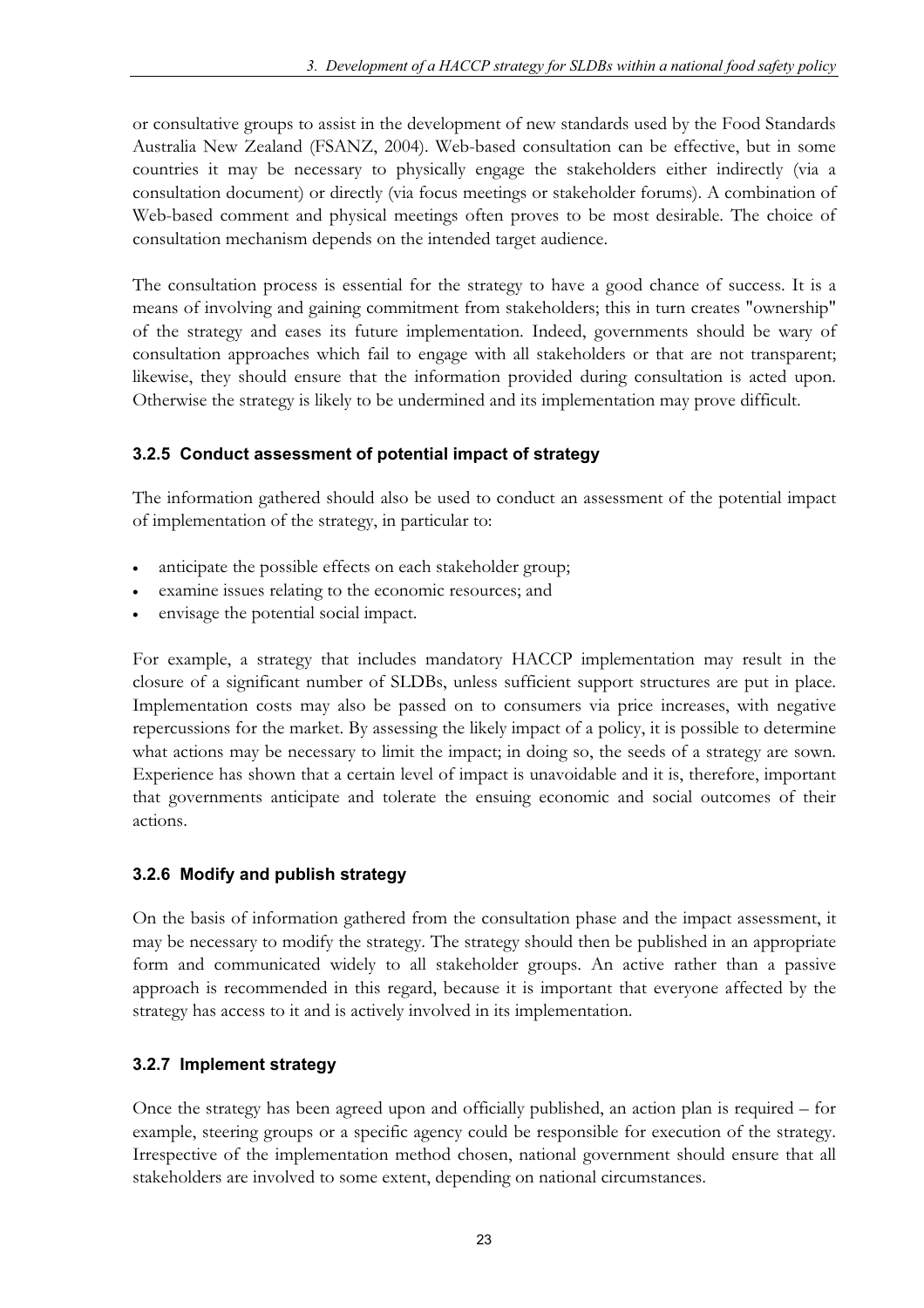A government embarking on a HACCP implementation plan must provide sufficient financial and human resources to achieve its objectives. An under-resourced approach could be perceived by SLDBs as a lack of government commitment to the detriment of the strategy.

Matters requiring consideration include: the sequencing of activities within a HACCP strategy; whether the application of HACCP will be voluntary or mandatory; and the option of a stepwise approach. For example, in some countries a progressive GHP-to-HACCP approach or a voluntary-to-mandatory-HACCP approach have been used successfully to ensure implementation.

The timing of the implementation must be determined. For example, if the strategy includes mandatory implementation of HACCP for all food business types, the following are examples of implementation timing strategies:

- All food businesses to have HACCP implemented by a specified date. This approach is transparent and "fair" in the eyes of food businesses, but it is difficult for the regulator to resource as all food businesses require government-supplied resources at the same time.
- Time frames developed using a risk-based approach, i.e. high-risk businesses must meet HACCP requirements first. This ensures that resources are directed towards "problem" areas. However, there are potential disadvantages, including:
	- allocation of resources to determine the risk (using food-borne illness data and consumption data);
	- need to determine food categories; and
	- need for supplier specifications and resulting increased demand on resources (for example, if food services [e.g. caterers] are identified as high risk, they will have to agree specifications with their suppliers and take action to monitor compliance).

Training is an essential component of any government strategy. Steps should be taken to facilitate the availability and delivery of appropriate training to government officials, in particular, those responsible for assisting SLDBs to implement HACCP. These officials may need detailed training in HACCP and specific training in HACCP-based approaches (see Chapter 4). As traditional inspection methods are inappropriate for assessment of HACCP in food businesses, government officials may need to develop relevant auditing skills. Where consultants are used to assist SLDBs in implementing HACCP, they should also be given appropriate training.

## **3.2.8 Review and revise as needed**

Those responsible for implementing the strategy should also be responsible for monitoring and reviewing its progress on a regular basis and carrying out necessary modifications. To ensure sustainable, long-term success, there should be periodic assessments (and hence public recognition of significant progress) during the implementation phase. This will reaffirm commitment to the strategy and the findings from periodic review can be used to improve and adjust the strategy as required.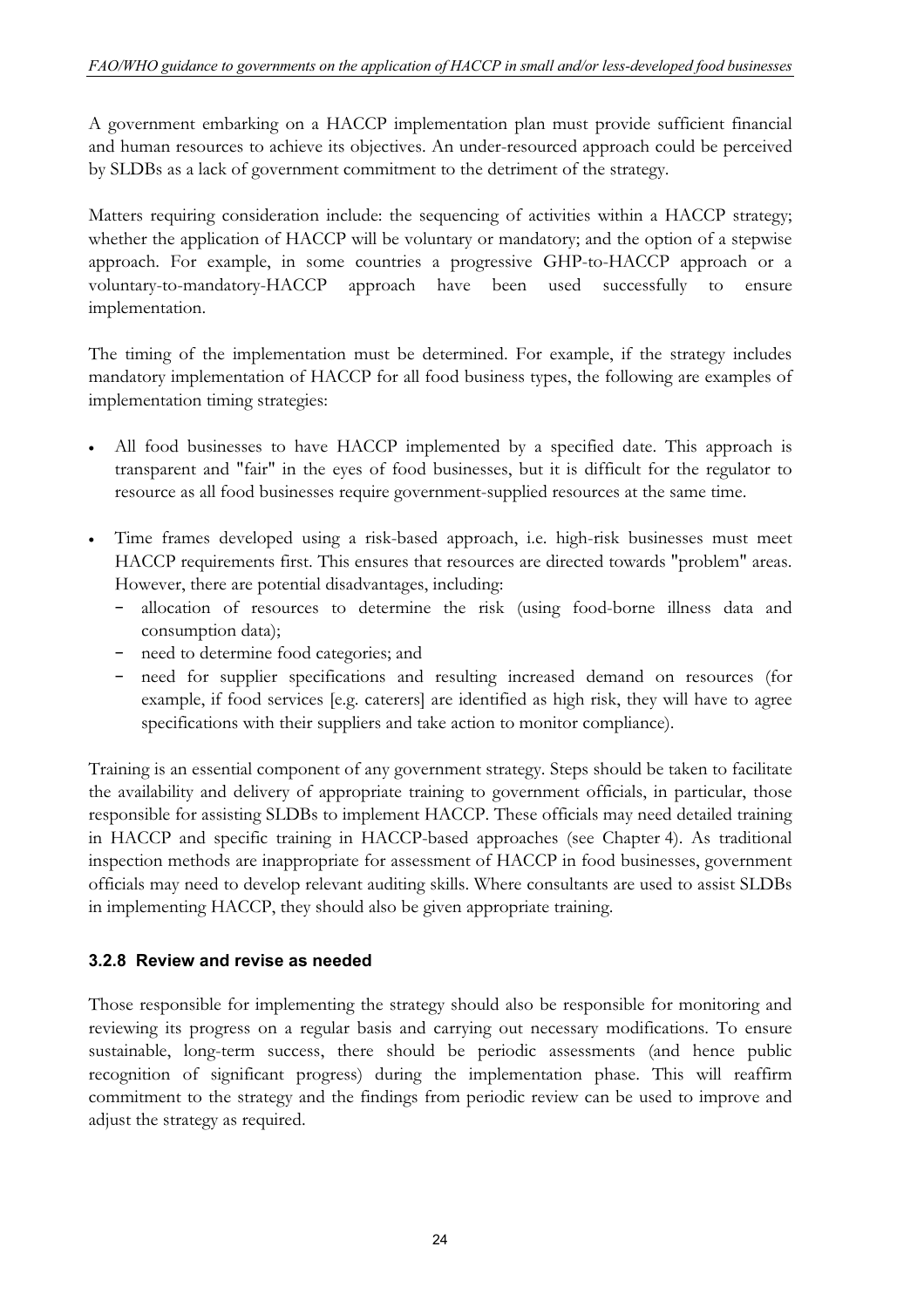#### **3.3 CRITERIA FOR MEASURING SUCCESS OF STRATEGY**

The impact of the activities and, ultimately, the delivery of the national strategy must be measured. By carrying out an appraisal during review, it is possible to modify the strategy as it progresses. If a HACCP strategy works, there should be an increase in the number of SLDBs implementing HACCP. On the other hand, there have been cases where HACCP has been introduced as a mandatory requirement, with the result that processing units are closed down or inadequate HACCP systems are implemented. Therefore, to measure the true impact of a strategy, indicators should be clearly defined to ensure that they are representative when gauging to what extent the overall objective of the strategy is being achieved. Measurements taken before, during and after can be used to analyse trends and demonstrate improvements, which in turn provide greater public health protection.

## **3.3.1 How to measure HACCP implementation**

- <sup>x</sup> Quantify the increase in the number of SLDBs using HACCP systems and the patterns associated with uptake (e.g. Is it sector specific? Are certain size businesses or businesses at a certain level of development omitted?).
- Distinguish the level of implementation of the system and any behavioural or attitude changes occurring as a result; determine what barriers remain or, indeed, whether new barriers have arisen.

It is important to examine the "before" and "after" scenarios and planning is essential: a "measurement" should be taken before the strategic activity is undertaken and then during and after its completion. Strategy development should include consideration of how to measure the HACCP implementation and selection of appropriate indicators. While not essential for all elements of the strategy, it is particularly important for financial support systems, training and any introduction of HACCP-based systems.

A professional auditor examines in detail both the extent of implementation and the quality of the HACCP system. A business can quite feasibly have a HACCP system in place but that same system may not actually be valid or offer the necessary level of food hazard control. Similarly, a well-designed HACCP system can be implemented badly. Professional auditors must determine the precise state of affairs by observing and questioning all staff in the SLDB as well as examining documentation and records. Professional auditors may be independent, qualified, third party experts or qualified government officials. In both cases, they should work to an agreed transparent protocol to increase the consistency of the exercise (FSAI, 2004). The level of detail achieved corresponds to the level of financial and human resources available – the extent of the exercise depends on national circumstances. To minimize costs, a statistical sample of SLDBs can be audited.

While it is difficult to directly assess changes in knowledge, attitude and behaviour in food safety, a number of psychological tools have been used successfully, for example:

The narratology approach uses in-depth, non-directive interviews and subsequent detailed content analysis to assess the "psyche" of the interviewee. If undertaken before and after an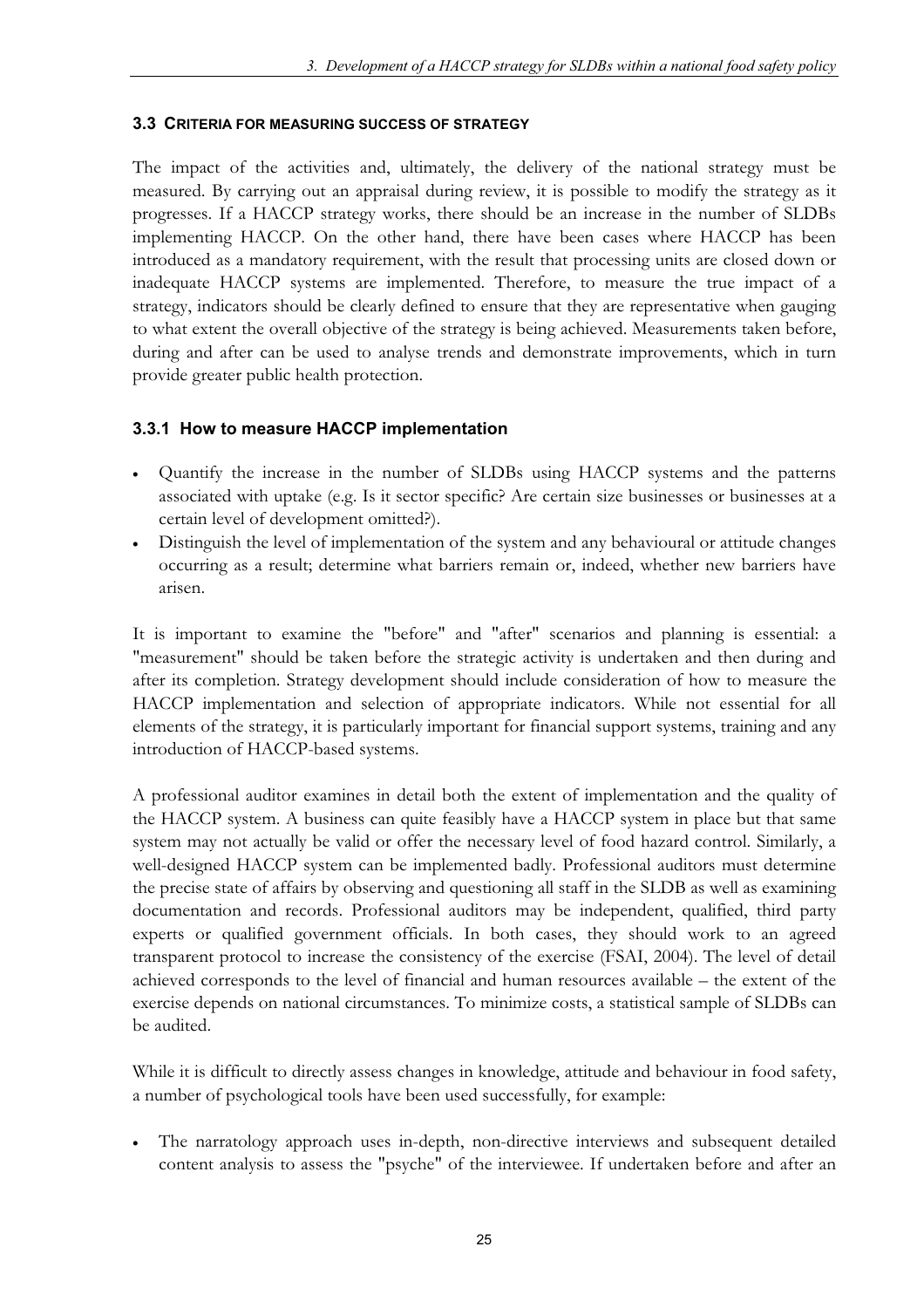intervention, psychological change in knowledge, attitude and behaviour within the business can be determined.

• Design a risk management module linking the food business risk category and the grading score rates of the inspection report to decide the frequency and schedule of inspection (e.g. ASEZA, 2005). This system can provide a systematic science-based methodology to monitor food business compliance and enhanced performance. There must be an inspection scoring before the strategy is implemented against which you can compare at determined times after the strategy has been implemented.

## **3.3.2 Indicators of successful HACCP implementation**

Indicators help governments decide whether HACCP is being successfully implemented in an SLDB or a sector; it is then possible to decide whether targets have been achieved and to determine the strategy's success. The relevant indicators depend on national circumstances and the strategic approach adopted. Research in this area is still in its infancy but some indicators have been determined and are given below as guidance:

- History or track record of the SLDB:
	- number of compliance violations;
	- findings of enforcement officers; and
	- number of associated food safety incidents.
- Number of consumer complaints (either by business or by sector).
- <sup>x</sup> Change in number of reported food-borne illnesses associated with a business or sector.
- Number of certified businesses in a sector.
- Number of product recalls in a business or sector.
- Number of rejections or detentions in importing countries.
- Number of new SLDBs recorded as having adopted HACCP.
- Results of inspection missions by foreign competent authorities (where relevant).

While not strictly quantitative indicators, positive and negative trends can be monitored by reviewing the following:

- <sup>x</sup> Assessment of on-site documentation and records (appropriateness, accuracy and validity).
- <sup>x</sup> Comparison study of business achievements (based on risk management profile, scored inspection report and grading scale).

In the Netherlands, the enforcement officer uses a checklist based on one or more HACCP topics during every inspection. The results (i.e. whether compliant or not) are entered into a laptop computer and analysed. This gives an idea of the sector's compliance with HACCP-related items and provides input for further action (e.g. future priorities, communication with the sector association, provision of additional information to the sector). The selection of indicators based on enforcement officers' records can vary over time due to experience gained during the process.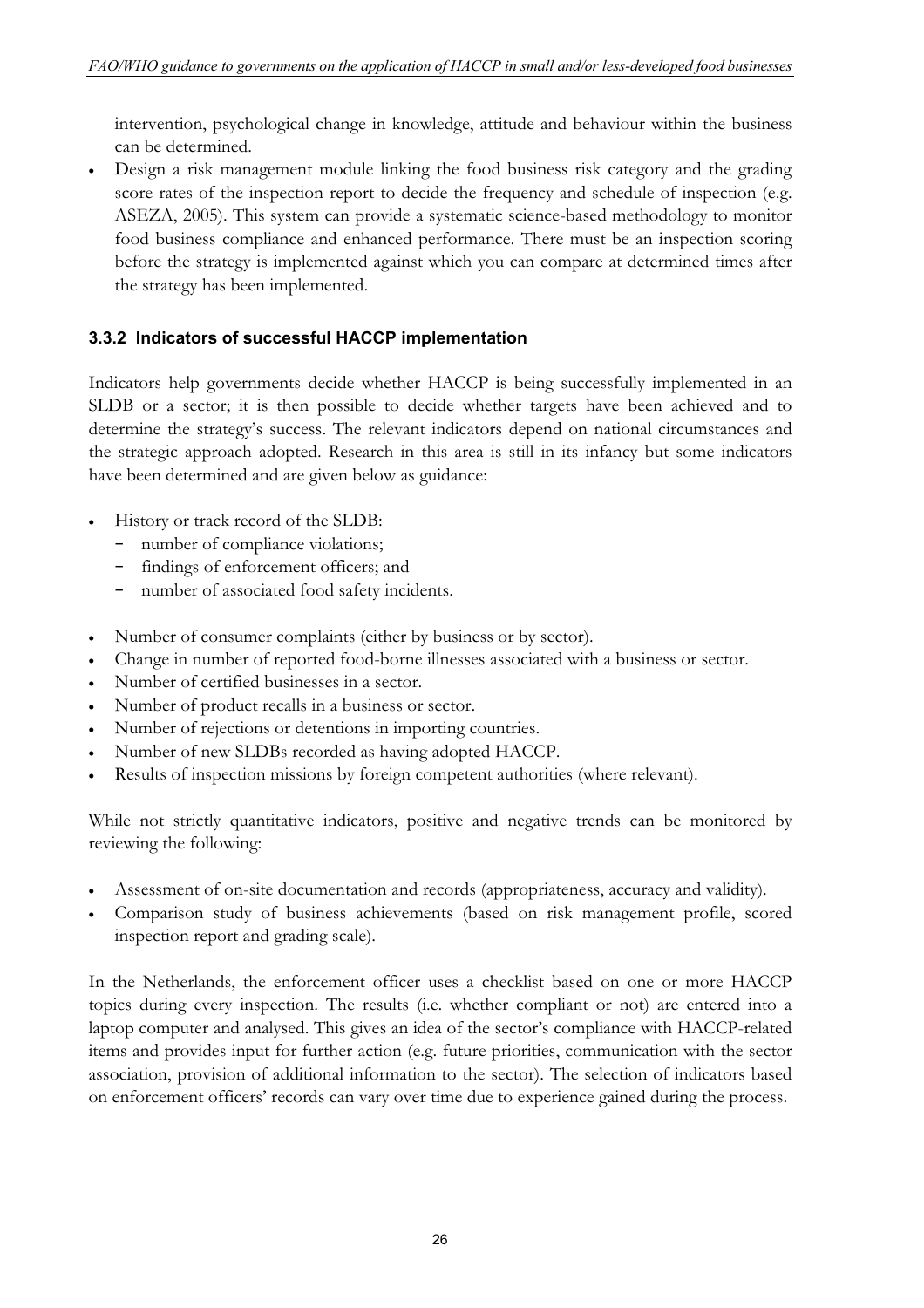# **4. STRATEGIC ACTIVITIES TO FACILITATE HACCP IMPLEMENTATION IN SLDBS**

This chapter provides examples of the types of activity that may be considered as part of the strategy. Enacted individually, the activities are unlikely to resolve difficulties for SLDBs – hence the need for a complete and coherent strategic approach. While it is important to assess the existing level of application of good hygienic practices (see Chapter 1), it should be noted that application of a risk-based system such as HACCP does not replace or negate the need for a strong GHP programme. Indeed, both GHP and HACCP may be interdependently strengthened for a comprehensive approach to producing food safely. In many countries, SLDBs require effective support to strengthen the application of GHPs and the HACCP system.

National approaches, where some or all of the following strategic activities have been undertaken, are summarized in Annex 1. Annex 2 outlines the application of specific activities for each of the seven principles of HACCP in SLDBs.

Two distinct and equally valid groupings of strategic activities are outlined in this chapter:

- Section 4.1 describes activities that are vital to support HACCP implementation in SLDBs.
- Section 4.2 describes HACCP-based approaches successfully developed and implemented by various national governments and other concerned parties.

No single activity should be used in isolation, nor is it necessary to include all examples of the strategic activities described for a successful HACCP strategy.

If a national government has developed its strategy in a similar way to that outlined in the previous chapter, there should be sufficient information available to enable selection of the best strategic activities. Section 4.1 presents some of the most effective features of the various activities, their respective advantages (and disadvantages, where appropriate) and some of the challenges that may arise. Examples of effective strategic activities are also provided.

#### **4.1 SUPPORT ACTIVITIES**

#### **4.1.1 Provision of financial support**

A government embarking on a HACCP implementation strategy must provide financial and human resources to achieve its goals. However, these resources are often directed towards the development of materials for SLDBs or official control activities, rather than being directly accessible in the form of support and assistance.

It should also be recognized that the financial costs associated with HACCP represent a significant barrier for SLDBs, and access to the materials and training required for HACCP implementation may require the provision of financial support. Funds can be made available in different ways: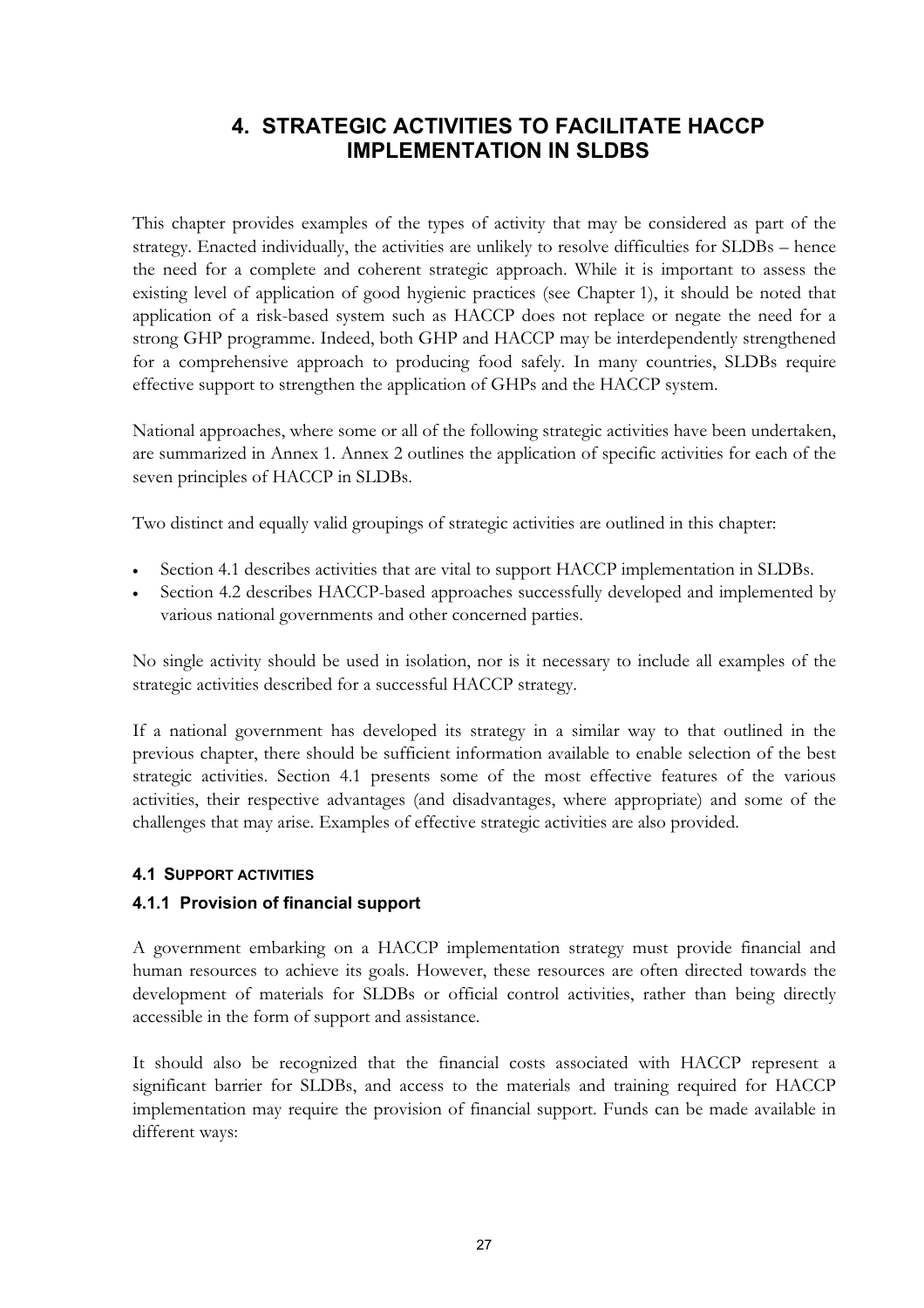- In some countries, grant aid may be available through established trade associations.
- An innovative voluntary initiative was implemented by the Government of Hungary to attract funding from the public sector and industry in order to enable food businesses to obtain up to 50 percent of costs for the development of HACCP plans. This government-managed scheme also facilitated training within food businesses (Sebok, 2002).
- In many countries, the government has provided financial support for improving good hygienic practices and HACCP development, for example in Thailand (Keeratipibul, Tutanathorn and FAO, 2002), Brazil (Gelli and FAO, 2002) and Chile (Quintana and FAO, 2002). The emphasis in these cases was on GHPs, as the governments' view was that without proper GHP, SLDBs were not able to implement HACCP.<sup>4</sup>
- <sup>x</sup> In Canada, the HACCP adaptation programme provided financial support for the agri-food sector (Agriculture and Agri-Food Canada, 2005).
- In Colombia, the Research Center for Economy and International Competitiveness, Universidad Javeriana, runs a programme supporting GMP (good manufacturing practice) implementation in SLDBs with national funds for SLDB development.<sup>5</sup>

When financial support is provided to SLDBs to facilitate HACCP implementation (through, for example, HACCP plan development or training), policy-makers should make available appropriate support facilities. This requires coordination and cooperation between the different bodies involved to ensure delivery of the support. The procedures for accessing financial support must be simple, in order to facilitate uptake by SLDBs; there should be appropriate control measures in place to ensure that the support provided is used effectively.

| Financial support                                                                                                                                                                                                                                                                                                                                                                                                                                   |                                                                                                                                                                                                                                                                                                                                                                                                                                                         |  |
|-----------------------------------------------------------------------------------------------------------------------------------------------------------------------------------------------------------------------------------------------------------------------------------------------------------------------------------------------------------------------------------------------------------------------------------------------------|---------------------------------------------------------------------------------------------------------------------------------------------------------------------------------------------------------------------------------------------------------------------------------------------------------------------------------------------------------------------------------------------------------------------------------------------------------|--|
| Some features                                                                                                                                                                                                                                                                                                                                                                                                                                       | Advantages                                                                                                                                                                                                                                                                                                                                                                                                                                              |  |
| Funds targeted for HACCP development in SLDBs<br>Funds targeted for development of sector-specific<br>HACCP-based hygiene codes<br>Improved equipment and facilities<br>Administration by single agency via local support structure<br>Simple mechanism to obtain funds<br>Support mechanism to raise awareness of financial<br>support<br>Monitoring system to evaluate success                                                                    | Facilitates HACCP implementation as part of a<br>holistic approach<br>Provides opportunity for improved equipment and<br>facilities<br>Raises level of training and technical ability<br>Demonstrates government commitment to SLDBs<br>Minimizes potential social and economic impact of<br>mandatory HACCP approach<br>Creates awareness about HACCP within food<br>industry sector and about key factors to be<br>controlled (e.g. time-temperature) |  |
| Examples                                                                                                                                                                                                                                                                                                                                                                                                                                            | Potential challenges                                                                                                                                                                                                                                                                                                                                                                                                                                    |  |
| Targeted funds for general hygiene and HACCP training<br>Grants linked to purchase of government-approved<br>training courses and HACCP systems or other<br>certified/recognized programmes<br>Financial loans available with favourable low-rate or long-<br>term payback provisions for SLDBs<br>Access to equipment calibration services at reduced rates<br>or grants to purchase equipment<br>Provision of basic equipment (e.g. thermometers) | Not available in countries with limited budgets<br>Not effective in isolation of other support activities<br>May need support from government-approved<br>HACCP programmes and training<br>Can prove expensive for governments<br>Limited in time and requires suitable spending<br>evaluation structures                                                                                                                                               |  |

<sup>4</sup> Further examples of strengthening good hygienic practices as the progressive means to implementing HACCP at a later stage are documented in Celaya (2004) and Costarrica (2004).

<sup>5</sup> www.puj.edu.co/centro/cieci/index.html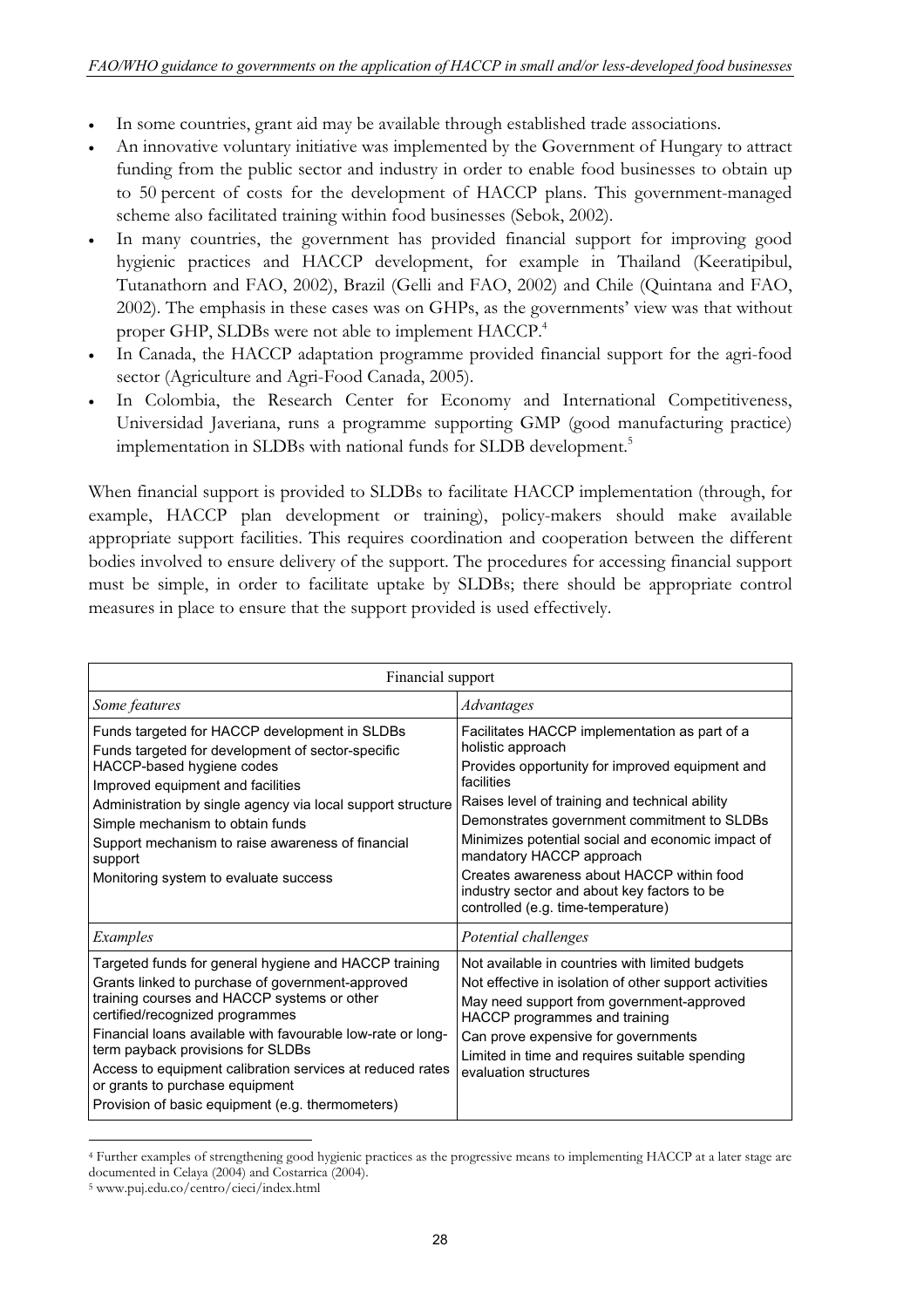## **4.1.2 Provision of guidance and explanatory information**

Most government HACCP strategies are characterized by the provision of guidance and information in the form of manuals, short booklets, leaflets, videos etc. Such guidance is valuable for raising awareness of HACCP in SLDBs, providing clear advice and clarifying the HACCP concept, but the practical content tends to be limited and so it is not sufficient alone to increase HACCP implementation in SLDBs.

Numerous short documents or leaflets have been developed to introduce the concept of HACCP and the advantages that the system offers for SLDBs (see Annex 1). Guidance booklets explain the terminology surrounding HACCP and food safety in an attempt to address the technical barriers described in Chapter 2. Specific guidance has also been developed by governments for particular types of SLDB. Guidance documents tend to advise and point the SLDB in the right direction rather than giving practical help. They provide information and enhance capacity among food businesses, but also increase consumer awareness of the importance of food safety and good hygienic practices, which can result in pressure being exerted on food businesses to improve overall levels of food safety.

| Guidance and explanatory information                                                                                                                                                                                                                                                                                                                                                                                                                                                                                                                                                                 |                                                                                                                                                                                                                                                                                                                                                                                                      |
|------------------------------------------------------------------------------------------------------------------------------------------------------------------------------------------------------------------------------------------------------------------------------------------------------------------------------------------------------------------------------------------------------------------------------------------------------------------------------------------------------------------------------------------------------------------------------------------------------|------------------------------------------------------------------------------------------------------------------------------------------------------------------------------------------------------------------------------------------------------------------------------------------------------------------------------------------------------------------------------------------------------|
| Some features                                                                                                                                                                                                                                                                                                                                                                                                                                                                                                                                                                                        | Advantages                                                                                                                                                                                                                                                                                                                                                                                           |
| Short and specific<br>Promotional and instructive<br>Suitable for training in specific sectors<br>A "gateway" to further information and advice<br>Written in plain, simple language<br>Available in appropriate languages<br>Usefully illustrated<br>Containing good practical examples of use to SLDBs<br>Relatively inexpensive (or free) to print and distribute<br>Including advice on the approaches to HACCP implementation,<br>particularly hazard identification, identification of CCPs and<br>validation/verification of HACCP systems<br>Relevant to problems faced by a specific sector | Can communicate simple messages well<br>Likely to be read if written and published<br>correctly<br>Offers first introduction to the subject and<br>available services<br>Provides continuing support as new people<br>enter a food business<br>Functions as reference material<br>Can engage SLDBs initially<br>Enhances awareness and commitment of<br><b>SLDBs</b><br>Can signal support for SLDBs |
| Examples                                                                                                                                                                                                                                                                                                                                                                                                                                                                                                                                                                                             | Potential challenges                                                                                                                                                                                                                                                                                                                                                                                 |
| Manuals<br>"How To" guides<br>Technical references<br>Hazard guides<br>Promotional documents<br>Videos                                                                                                                                                                                                                                                                                                                                                                                                                                                                                               | Initial engagement must be followed up by<br>other means, because SLDBs may need more<br>detailed help to implement HACCP<br>SLDBs often need support with further lines of<br>advice and communication<br>Nuances or complexity are not communicated<br>Certain level of literacy in recipient is assumed                                                                                           |

xamples of publications are given below: E

In Chile, the Agriculture and Livestock Service, Department of Agriculture, developed several guidance documents on GMP, HACCP, traceability and other food safety subjects (SAG, 2006).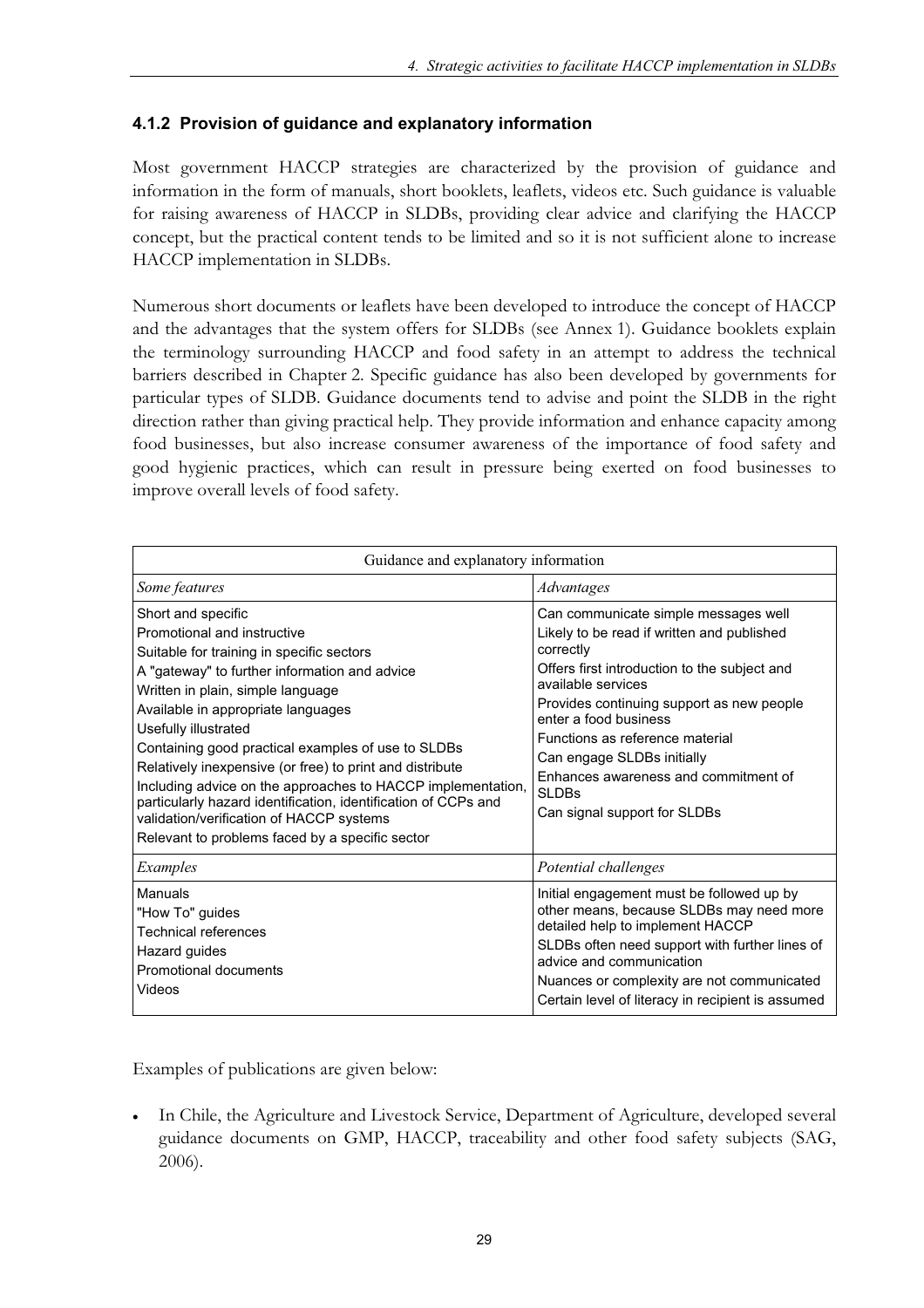- <sup>x</sup> In Argentina, the Phytosanitary and Food Safety Agency, Department of Agriculture, developed several guidance documents for evaluation of HACCP in the meat and poultry sector and criteria for evaluating HACCP auditors (SENASA, 2001).
- asparagus that was successfully implemented throughout the country (the third asparagus • In Peru, the Peruvian Asparagus and Other Vegetables Institute<sup>6</sup> and the Peruvian Export Promotion Agency<sup>7</sup> developed a model and a technical standard for the safe production of producer worldwide) (PROMPEX and IPEH, 2004).

## **4.1 .3 Provision of HACCP training**

Training is essential for the implementation of a sustainable HACCP system and no government strategy should neglect this element. The provision of short formal and informal training for SLDB staff is examined herein. SLDBs have specific training challenges due to their size and financial constraints (see Chapter 2), and it is important to identify the respective needs of all food business operators. It is the responsibility of governments to facilitate the availability and delivery of appropriate training to the SLDB sector.

Initiatives vary depending on the education structure in a country. For example:

- Some governments have sponsored and organized formal training courses provided by selected commercial entities or other institutions - e.g. Thailand (Keeratipibul, Tutanathorn and FAO, 2002), Brazil (Gelli and FAO, 2002) and Chile (Quintana and FAO, 2002).  $\bullet$
- 1990, it has had support from the Seafood HACCP Alliance (United States of America), the <sup>x</sup> In Costa Rica, the Center for Food Technology Research and Transfer runs a training and assistance GMP/HACCP programme covering several countries in Central America; since Natural Resources Institute (United Kingdom) and the Multinational Project for Quality Management and Productivity of SLDB (Organization of American States [OAS]).<sup>8</sup>
- Countries without the resources to formally establish and sponsor training can set standards an approved syllabus for HACCP training courses. The documents can be used by SLDBs to for courses developed by third parties (e.g. trade organizations) or develop documents with determine whether the training they are investing in is of the correct standard. Such documents have been developed and used in Ireland.
- $\bullet$ In New Zealand, the regulator has worked alongside training organizations to develop unit standards for HACCP (including on-site assessments of food businesses to determine the food handler's competency).
- Seafood Sector Council has developed and facilitated delivery of training across Canada in In Canada, the Canadian Food Inspection Agency has a partnership with a national training organization to develop training material for the seafood processing sector. The National HACCP, personal hygiene, sanitation etc. (NSSC, 1996-2006).

A f urther initiative involves sponsoring experts to go into SLDBs and provide in-house advice and training specific to the business (Gelli, 2002; Costarrica, 2004) – it is resource intensive, but extremely effective. Whatever approach to training is adopted, it must take into account the level

<sup>6</sup> www.ipeh.org/index.asp

<sup>7</sup> www.prompex.gob.pe

<sup>8</sup> http://www.cita.ucr.ac.cr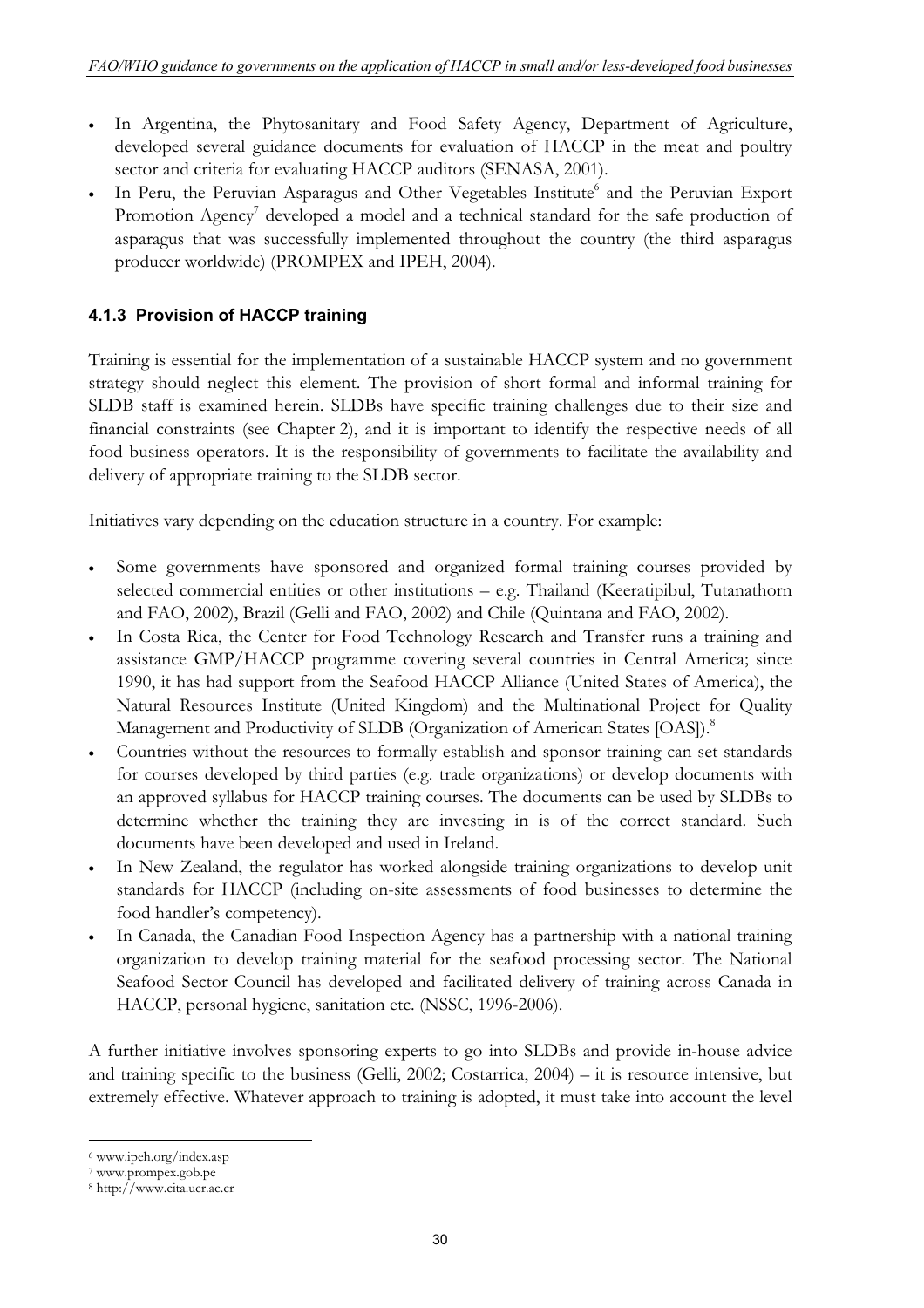of literacy and numeracy within the SLDB and it must be aware of any time and financial limitations. Where food workers have a knowledge of basic hygiene principles (e.g. through elementary schooling), it is possible to optimize the resources invested in HACCP training.

| <b>HACCP</b> training                                                                                                                                                                                                                                                                                                                                                                                                                                                                                                                                                                                                                                                                                                               |                                                                                                                                                                                                                                                                                         |  |
|-------------------------------------------------------------------------------------------------------------------------------------------------------------------------------------------------------------------------------------------------------------------------------------------------------------------------------------------------------------------------------------------------------------------------------------------------------------------------------------------------------------------------------------------------------------------------------------------------------------------------------------------------------------------------------------------------------------------------------------|-----------------------------------------------------------------------------------------------------------------------------------------------------------------------------------------------------------------------------------------------------------------------------------------|--|
| Some features                                                                                                                                                                                                                                                                                                                                                                                                                                                                                                                                                                                                                                                                                                                       | Advantages                                                                                                                                                                                                                                                                              |  |
| Short and specific for food business<br>Facilitates flow of information and skills development<br>Covers prerequisite programmes as well as HACCP<br>Does not take staff away from SLDBs for long periods<br>Practical sector-oriented rather than theoretical<br>Element of follow-up in business itself:<br>practical help in implementing newly learned information<br>checks that learning outcomes have been realized<br>mechanism to verify that training outcomes are consistent with the<br>national approach, such as a government standard or an approved<br>syllabus<br>Cost accessible<br>Widely available<br>Includes "train the trainers" component<br>Developed in consultation with SLDBs<br>Accessible when needed | Facilitates implementation of HACCP<br>Aligned with enforcement standards<br>where HACCP is mandatory, but<br>flexible enough to facilitate HACCP<br>application in SLDBs<br>Can be tailored towards SLDB needs<br>and processes<br>Demonstrates government support for<br><b>SLDBs</b> |  |
| Examples                                                                                                                                                                                                                                                                                                                                                                                                                                                                                                                                                                                                                                                                                                                            | Potential challenges                                                                                                                                                                                                                                                                    |  |
| On-site training and internal training<br>Self-learning including distance learning<br>Provision of case studies and materials<br>Established syllabus course with uniform content                                                                                                                                                                                                                                                                                                                                                                                                                                                                                                                                                  | Can be resource-intensive in SLDBs<br>(costs include time and human<br>resources)<br>Requires support structures and<br>follow-up                                                                                                                                                       |  |

# **4.1.4 Voluntary schemes**

ACCP or HACCP-based systems may be implemented through voluntary programmes. In H some cases, implementation can be in stages: starting with voluntary HACCP and progressing to mandatory HACCP. Voluntary and mandatory schemes can also be implemented in parallel, depending on various factors, including the food business sector and the importing country requirements (Costarrica, 2004).

to assist them in applying a successful HACCP system. Examples of voluntary schemes are given below: Regardless of whether HACCP is mandatory or voluntary, SLDBs require guidance and resources

- In Malaysia, HACCP implementation by food companies is voluntary (Merican, 2000).
- The Thai Department of Fisheries has used voluntary HACCP programmes to enhance food safety practices, standards and the process for approval of fishery products for export (Suwanrangsi and Keerativiriyaporn, 2004).
- SafeFood Production NSW in Australia has introduced a voluntary HACCP-based food safety plan for the goat milk industry (SafeFood Production New South Wales, 2003.).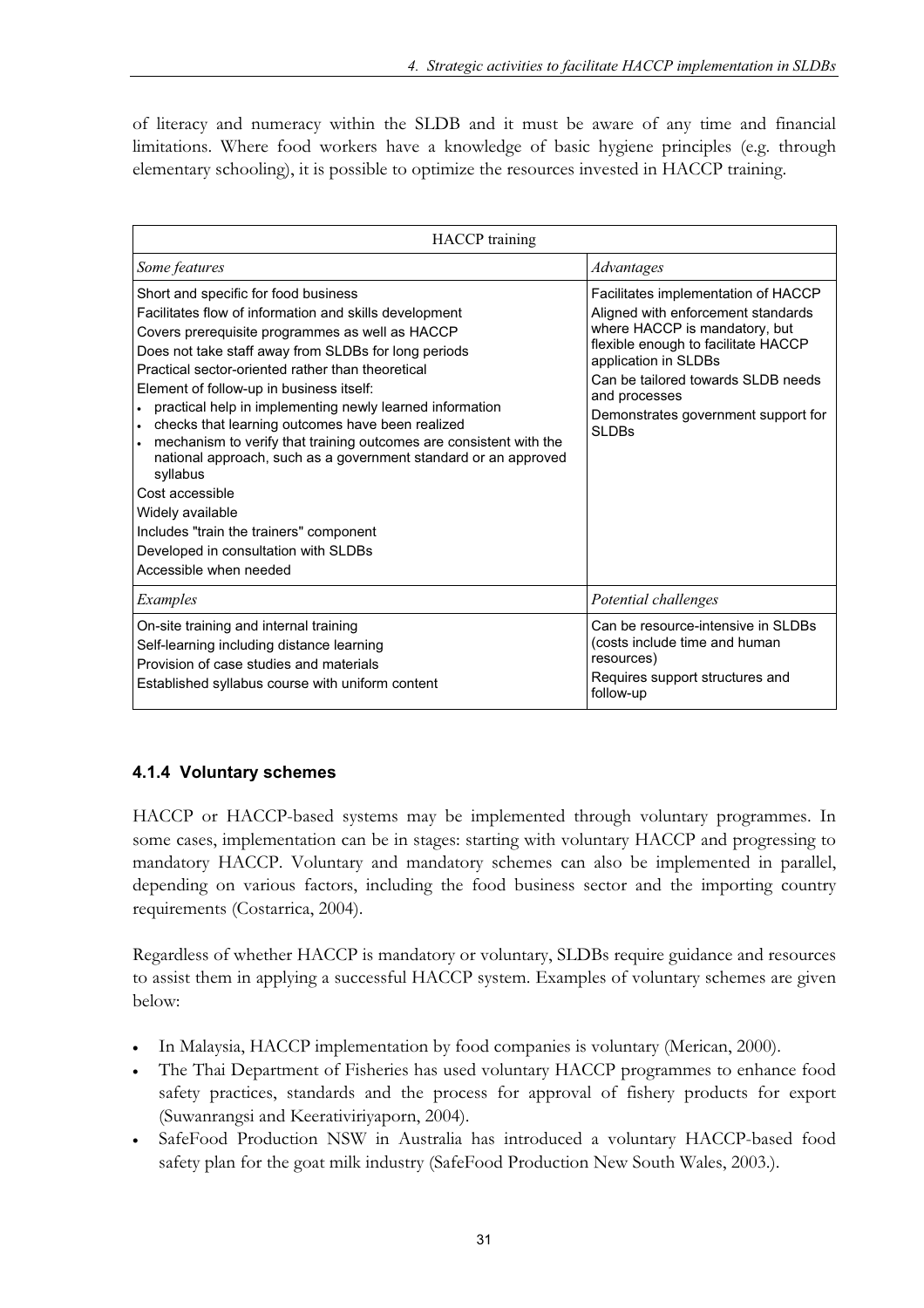| Voluntary schemes                                                                                                                                                                                                                                                                                                                                                                                                                                                                                                                                                                                |                                                                                                                                                                                                                                                                                                                                                                                                                                                                                                                            |  |
|--------------------------------------------------------------------------------------------------------------------------------------------------------------------------------------------------------------------------------------------------------------------------------------------------------------------------------------------------------------------------------------------------------------------------------------------------------------------------------------------------------------------------------------------------------------------------------------------------|----------------------------------------------------------------------------------------------------------------------------------------------------------------------------------------------------------------------------------------------------------------------------------------------------------------------------------------------------------------------------------------------------------------------------------------------------------------------------------------------------------------------------|--|
| Some features                                                                                                                                                                                                                                                                                                                                                                                                                                                                                                                                                                                    |                                                                                                                                                                                                                                                                                                                                                                                                                                                                                                                            |  |
| May precede mandatory schemes or complement them in certain sectors<br>Do not require transition phase for implementation<br>Require government information campaign to publicize programme and benefits<br>Open to application from all types of food business<br>May include an award/mark for businesses demonstrating compliance<br>May have greater application in the domestic markets where importing country requirements do not need to be<br>considered<br>May be developed by government or food industry associations<br>Need to emphasize the benefits of HACCP to small businesses |                                                                                                                                                                                                                                                                                                                                                                                                                                                                                                                            |  |
| Advantages                                                                                                                                                                                                                                                                                                                                                                                                                                                                                                                                                                                       | Disadvantages                                                                                                                                                                                                                                                                                                                                                                                                                                                                                                              |  |
| Businesses can develop and implement the system at<br>their own rate<br>Free choice to implement the system, therefore<br>business should have desire to succeed<br>Clear management commitment<br>Less pressure on government as businesses gradually<br>adopt the scheme, and hence stagger the rate at which<br>they require assessment of their conformity<br>May relieve the burden on inspection rates, with those<br>premises following the voluntary scheme being<br>inspected less frequently<br>May reduce burden on laboratory analysis of end-<br>products                           | High-risk premises may not apply for voluntary<br>approach; may therefore operate without best<br>practices<br>Food businesses may improve food safety<br>management systems at varying rate<br>May not contribute to higher levels of national food<br>safety where take-up by businesses is low<br>Food inspection services may interpret the<br>requirements differently, leading to non-uniform<br>application<br>Less influence by government agency and so difficult<br>to measure impact throughout food businesses |  |

### **4.1.5 Mandatory provisions and enforcemen t**

Promoting HACCP as a legal requirement can facilitate its implementation in SLDBs - but only if the required support is provided. The majority of SLDBs want to comply with the law but may not be able to do so for a wide variety of reasons. Governments should therefore consider implementing a voluntary HACCP scheme prior to the introduction of mandatory HACCP. Mandatory HACCP should only be used as part of an overall strategy that includes advice, training and means of support outlined in this chapter, including the application of GHPs. Risk to consumers should be taken into consideration and those food sectors that are a significant source of food-borne illness should be targeted.

contrary, they may guide an SLDB towards compliance by providing sources of advice and training. If enforcement officers do provide advice on HACCP plan development or Enforcement officers and inspectors are often the only available technically qualified personnel with whom SLDBs have regular contact. While their primary task is to ensure compliance with legal requirements, they also have an important advisory role. For this reason, enforcement officers should not be directly involved in developing the HACCP system for SLDBs; on the implementation, it should be made clear how this may affect their enforcement role. One guiding principle may be that any advice given by enforcement officers is given in the context of meeting the requirements. In some countries, separate roles are formulated: officers responsible for enforcement, and officers with advisory or educational roles.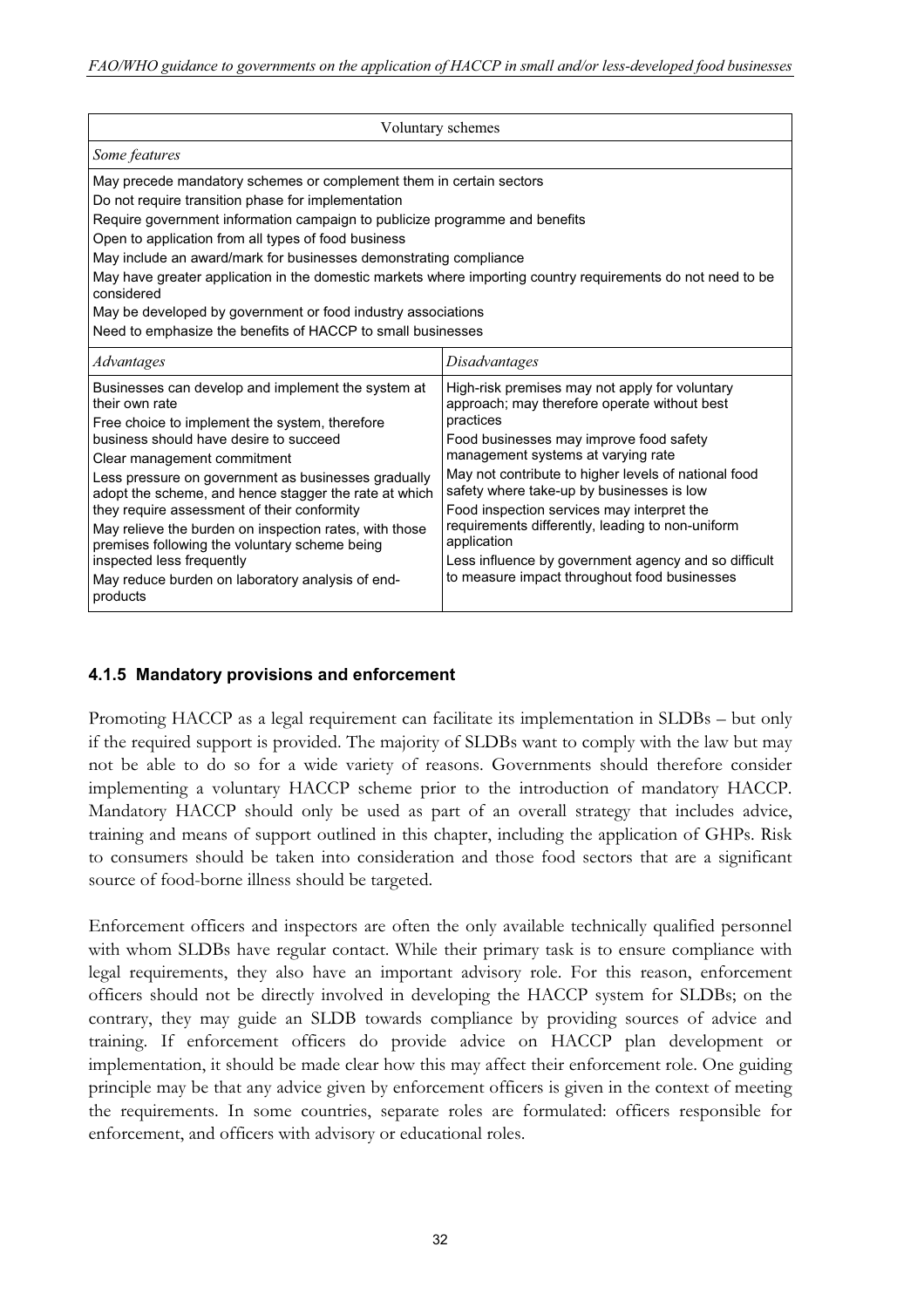SLDBs should be encouraged and given sufficient time to comply with mandatory HACCP. The enforcement policy of a country is a matter for national governments and depends on social and economic issues. There is evidence that HACCP implementation is enhanced if legal action is used appropriately and reserved for those businesses which consistently demonstrate nwillingness to comply. u

sector is thus in a position to identify the hazards of concern and develop appropriate systems for control in reasonable time. In some countries, HACCP has been mandatory for export food The introduction in stages of mandatory provisions can be effective. For example, when implementing HACCP in a specific sector, voluntary compliance could be permitted for a certain period (with the option of offering incentives) before making the provisions mandatory. The plants and gradually introduced to the domestic sectors. Appropriate communication should be made of any such measures.

| Mandatory provisions                                                                                                                                                                                                                                                                                                                                                                                                                                                                                                                                                                                                                                                                                                                       |                                                                                                                                                                                                                                                                                               |  |
|--------------------------------------------------------------------------------------------------------------------------------------------------------------------------------------------------------------------------------------------------------------------------------------------------------------------------------------------------------------------------------------------------------------------------------------------------------------------------------------------------------------------------------------------------------------------------------------------------------------------------------------------------------------------------------------------------------------------------------------------|-----------------------------------------------------------------------------------------------------------------------------------------------------------------------------------------------------------------------------------------------------------------------------------------------|--|
| Some features                                                                                                                                                                                                                                                                                                                                                                                                                                                                                                                                                                                                                                                                                                                              |                                                                                                                                                                                                                                                                                               |  |
| Implemented after GHP programmes are in place<br>Introduced as part of holistic legal framework<br>Gradual implementation of mandatory requirements<br>Flexible drafting of legal requirements focusing on principles of HACCP rather than on the process of<br>implementing it<br>Implemented with associated enforcement policy<br>Stepwise approach towards enforcement<br>Wide communication of legal requirements and enforcement policy<br>Consistent enforcement in line with enforcement policy<br>Preceded by provisional voluntary scheme and suitable training where appropriate<br>Availability of "tools" (codes, templates etc.) to aid implementation developed in consultation with members of<br>the relevant food sector |                                                                                                                                                                                                                                                                                               |  |
| Advantages                                                                                                                                                                                                                                                                                                                                                                                                                                                                                                                                                                                                                                                                                                                                 | Disadvantages                                                                                                                                                                                                                                                                                 |  |
| Demonstrate national intent for HACCP implementation<br>Allow for legal protection of public health<br>Act as additional lever for HACCP implementation<br>Increase credibility among importing countries<br>With appropriate support and enforcement, can reduce time<br>for HACCP implementation<br>Reduce requirement for businesses to assess hazards<br>associated with incoming goods, where goods are sourced<br>from a business operating according to HACCP principles                                                                                                                                                                                                                                                            | Will not work without associated support structure<br>for SLDBs<br>Could result in unacceptable social and economic<br>impact<br>Can stifle innovative HACCP implementation if<br>legal requirement drafted too rigidly<br>Misuse of resources where prerequisite<br>programmes still lacking |  |

# **4.1.6 HACCP certification**

Certification is a procedure by which a third party gives written assurance that a product or a process is in conformity with the corresponding standard. The certificate is a convincing demonstration to the buyer that the supplier complies with certain standards.

Certification systems for compliance with an agreed HACCP standard are implemented in many countries as part of voluntary or mandatory programmes. They can be linked to international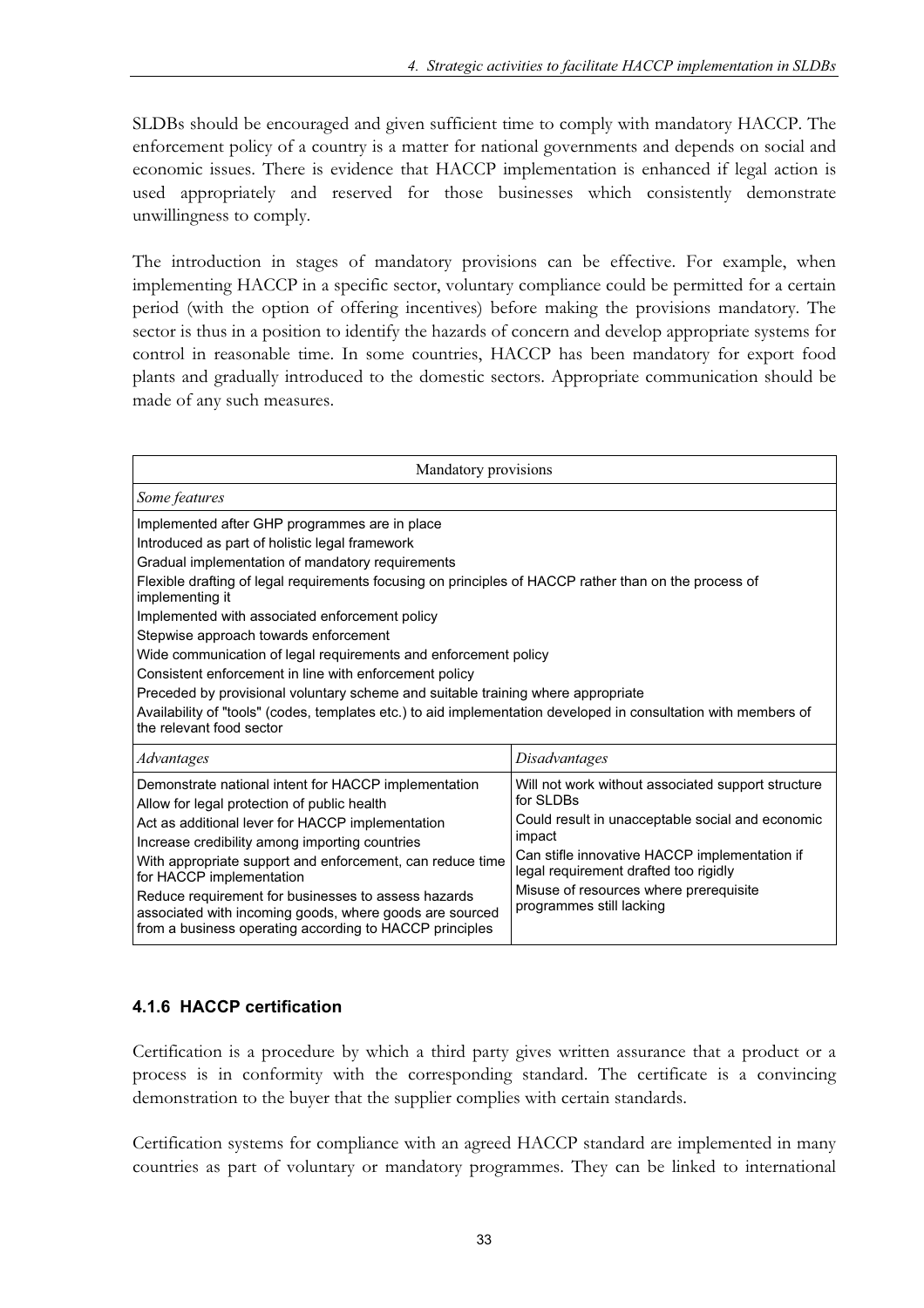schemes, such as British Retail Consortium (BRC) or Safe Quality Food Standard. In many countries, the retail sector is increasingly directly involved; it has developed its own standards outlining the requirements and conditions which must be met by suppliers.

| <b>HACCP</b> certification                                                                                                                                                                                                                                                                                                                                           |                                                                                                                                                                                                                                                                                                                                                                                            |  |
|----------------------------------------------------------------------------------------------------------------------------------------------------------------------------------------------------------------------------------------------------------------------------------------------------------------------------------------------------------------------|--------------------------------------------------------------------------------------------------------------------------------------------------------------------------------------------------------------------------------------------------------------------------------------------------------------------------------------------------------------------------------------------|--|
| Some features                                                                                                                                                                                                                                                                                                                                                        |                                                                                                                                                                                                                                                                                                                                                                                            |  |
| Requires sound standard to assess compliance<br>Includes assessment of GHPs as well as HACCP<br>Needs trained and qualified third party auditors<br>Requires promotion among food businesses to ensure uptake<br>Should not be too costly or cumbersome a process<br>Established by government or private groups<br>Can be within a voluntary or mandatory programme |                                                                                                                                                                                                                                                                                                                                                                                            |  |
| Advantages                                                                                                                                                                                                                                                                                                                                                           | Disadvantages                                                                                                                                                                                                                                                                                                                                                                              |  |
| Can raise levels of food safety<br>Can facilitate trade and assessment of quality<br>programmes between different stages in the food<br>chain<br>Can reduce pressure on national food control<br>system<br>Can facilitate national and international trade<br>Independent assessment of food business                                                                | May provide false sense of security if not properly<br>implemented<br>May not have adequate emphasis on food safety<br>requirements<br>Additional costs to food businesses may exclude SLDBs<br>Too many certification schemes may confuse food<br>businesses<br>May over-emphasize attaining a certificate without focusing<br>on potential food hazards<br>Requires third party auditors |  |

### **4.1.7 Provision of technical expertise by consultants and other advisors**

SLDBs are limited by the technical capacity at their disposal; consequently, they often require external technical help from government, trade associations, education institutions or commercial dvisors. The growth of HACCP is mirrored by the growth in available advice. However, not all a dvice is appropriate or applicable and the quality of professional advice can vary considerably a among consultants. Consultants may have the required HACCP knowledge, but they may make its implementation very complicated for SLDBs; in other cases, consultants may lack practical knowledge in a specific field.

Ideally, a government ensures that the provision of advice is regulated. In reality, governments rarely have the resources to do this. However, governments can seek to ensure that approved sources of advice are available and accessible; to this end, various measures can be taken:

- Many governments link up with education institutes to deliver training and consultancy or they support trade association initiatives; however, given the sheer number of SLDBs, it is difficult to meet the demand for advice.
- <sup>x</sup> Guidelines help SLDBs select consultants; but this does not give a 100 percent success rate (e.g. Ireland).
- Some countries have systems of consultant registration and certification useful for maintaining the quality of advice. In New Zealand, for example, consultants are assessed against a unit standard, and they can be recognized as being competent in that area.  $\bullet$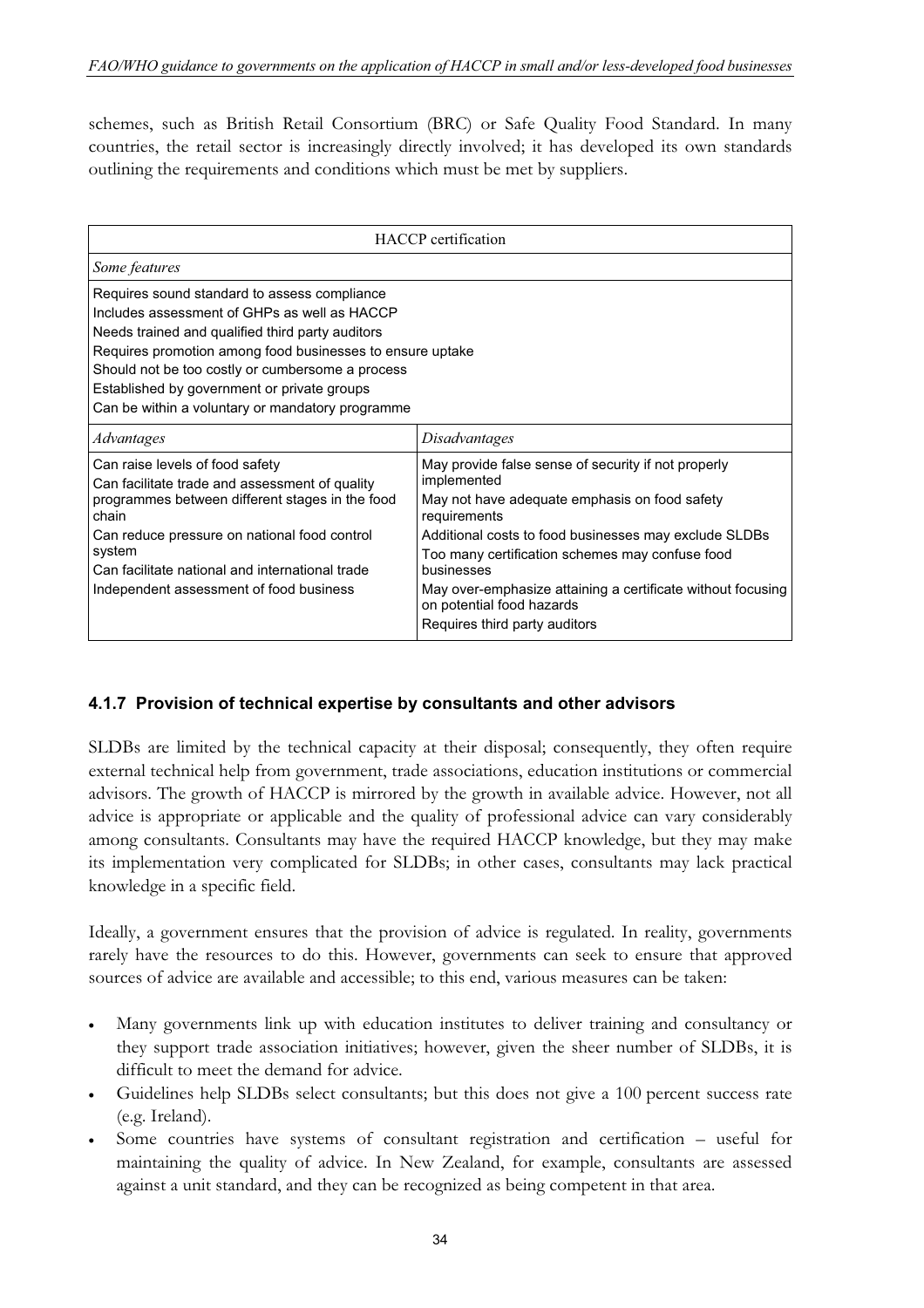- Written advice can be provided to food businesses to assist them in selecting an appropriate food consultant.
- <sup>x</sup> A system of registration for consultants is in place in South Africa, where natural scientists Professions (SACNASP). This organization has been recently mandated through a site includes a copy of the act, as well as the application process, registration criteria, (including HACCP trainers) register with the South African Council for Natural and Scientific parliamentary act to take legal action and prosecute those members who do not act professionally according to the Code of Conduct of SACNASP (SACNASP, 2003). The Web application forms and application fees.
- Groups of SLDBs can be created to access a single source of advice, share experiences and to some extent learn from each other; this can also lead to reduced costs for SLDBs in securing advice.

| Technical expertise provided by consultants and other advisors                                                                                                                                                                                                                                                                                               |                                                                                                                                                                                                       |  |
|--------------------------------------------------------------------------------------------------------------------------------------------------------------------------------------------------------------------------------------------------------------------------------------------------------------------------------------------------------------|-------------------------------------------------------------------------------------------------------------------------------------------------------------------------------------------------------|--|
| Some features                                                                                                                                                                                                                                                                                                                                                |                                                                                                                                                                                                       |  |
| Advice and training linked to national strategy<br>Government organization/approval of education institutes and trade organizations<br>Regulation of freelance consultants to ensure high quality of advice for:<br>registration<br>certification<br>Clear communication with SLDBs to indicate where best advice is available<br>Easily accessible to SLDBs |                                                                                                                                                                                                       |  |
| Advantages                                                                                                                                                                                                                                                                                                                                                   | <i>Disadvantages</i>                                                                                                                                                                                  |  |
| Supports HACCP strategy<br>Develops skills within SLDB<br>Reduces government expenditure<br>Provides on-site technical support critical to HACCP<br>implementation in SLDBs                                                                                                                                                                                  | Can be resource intensive for governments to set<br>up and regulate<br>Difficult for government to properly manage such<br>systems<br>Can be a source of poor information<br>Costs passed on to SLDBs |  |

In addition to the activities described, there are other steps that governments may take in order to successfully implement their HACCP strategy:

- Conduct cost/benefit analysis to help SLDBs with financial planning.
- Develop effective communication systems between different government bodies and between government and SLDBs (directly or via organized groups) to ensure a consistent message and reduce the likelihood of misunderstandings.
- Facilitate transfer of expertise from more developed businesses to SLDBs: a large business support to similar SLDBs. Such arrangements are to the benefit of the larger partner in that the reputation of the food sector is better protected.  $\bullet$ can assist a small supplier in the development of its HACCP plan or it can provide technical
- Create small clusters of SLDBs to share available resources and pool experiences and technical understanding.
- $\bullet$ Fund local resource centres where low-cost HACCP guidance/support/training can be made available.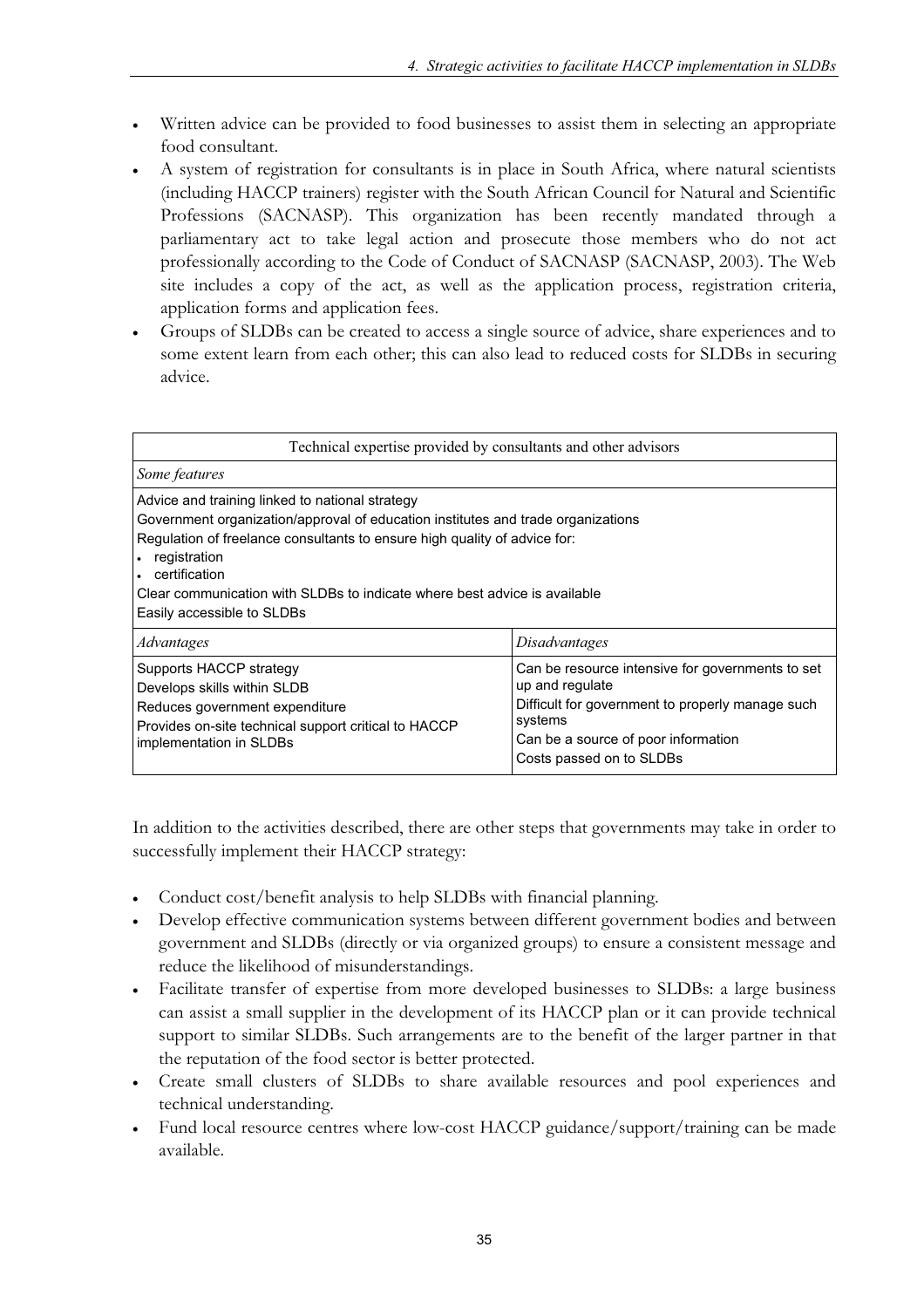- <sup>x</sup> Consider how to maintain continued support to ensure that GHP and HACCP are understood and implemented correctly.
- Develop educational curricula on GHP/HACCP for schools and universities. x
- Develop Internet- or CD ROM-based training courses to provide low-cost effective training programmes or guidelines on HACCP.

### **2 4. HACCP-BASED APPROACHES**

provided they are underpinned by all seven HACCP principles. Alternative methods, often referred to as "HACCP-based approaches", may be the best way of facilitating HACCP Nevertheless, where HACCP-based plans are introduced, notification must be communicated to all national stakeholders to obtain consensus. The Codex general guidelines allow for a degree of flexibility in interpreting its methodology – implementation in SLDBs as they offer various means for achieving the same objective.

If a national government decides to develop HACCP-based approaches as part of its HACCP strategy, programmes should be tested on a small number of businesses prior to a full launch in all food businesses. A pilot programme should be carefully monitored and the outcomes used to fine-tune the approach.

There are pros and cons to HACCP-based approaches, but they are not all applicable to all forms of HACCP-based approaches.

Some of the HACCP-based approaches developed and implemented by national governments and other concerned parties are explained below.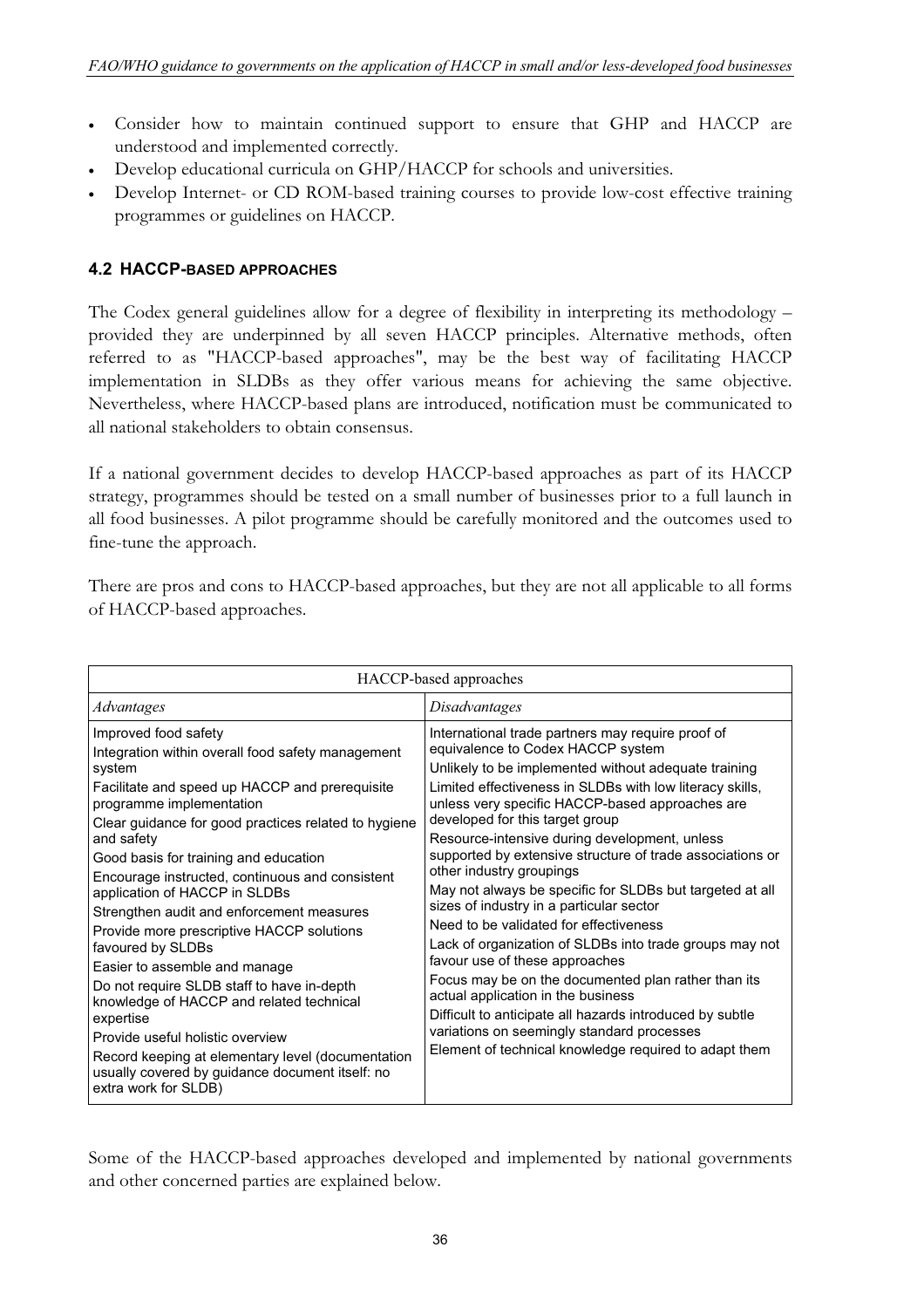## **4.2.1 Codes and standards docu ments**

Codes and standards documents (e.g. codes of hygienic practice, agreed national standards) are voluntary or mandatory (depending on government policy), sector-specific, detailed sets of rules and practices aimed at providing information and facilitating HACCP implementation. Codes and standards documents vary in terms of the level of detail they provide on HACCP; they usually also cover the related elements (e.g. prerequisite programmes, recall procedures, traceability, management commitment) and may actually describe a full food safety management system. The final document may be government approved: SLDBs conforming to the code or standard are considered to comply with the law.

Hygiene codes work well in the Netherlands, for example: food businesses are compelled by law to be members of their respective trade association, which results in strong trade association coverage and support to the food sector (see Annex 1).

Some features of effective codes and standards documents:

- Cover the related elements (e.g. prerequisite programmes, recall procedures, traceability, management commitment) and provide a full food safety management system.
- Written and approved by governments in collaboration with SLDBs directly or through x industry associations.
- <sup>x</sup> Technical decisions carried out by qualified expert.
- Recognized by enforcement officers.
- Written in plain and simple language (HACCP jargon may be replaced with simple language e.g. "hazards" is replaced with "things that can go wrong" and "things that may harm consumers").
- Flexible and "tailor-made" to cater for the needs of SLDBs.
- Sector-specific (e.g. bakery, slaughterhouse, street vendors).
- Identify classical CCPs, critical limits and corrective actions.
- Support simple forms of record keeping (e.g. temperature management, cleaning programmes, incoming raw materials).
- Accessible and well distributed.
- Supported with readily available advice.

## **4.2.2 Generic HACCP-based plans**

Generic HACCP-based plans have been generated by governments and other stakeholders to help SLDBs implement HACCP. A pre-developed general HACCP plan needs to be further tailored and adapted by the individual food business; its basic format is as follows:

- <sup>x</sup> A flow diagram describes the food process to which the generic plan is applicable.
- Hazard analysis is completed and the most common critical control points (CCPs) and their critical limits are identified.
- Corrective actions are detailed.
- Guidance on documentation is often given.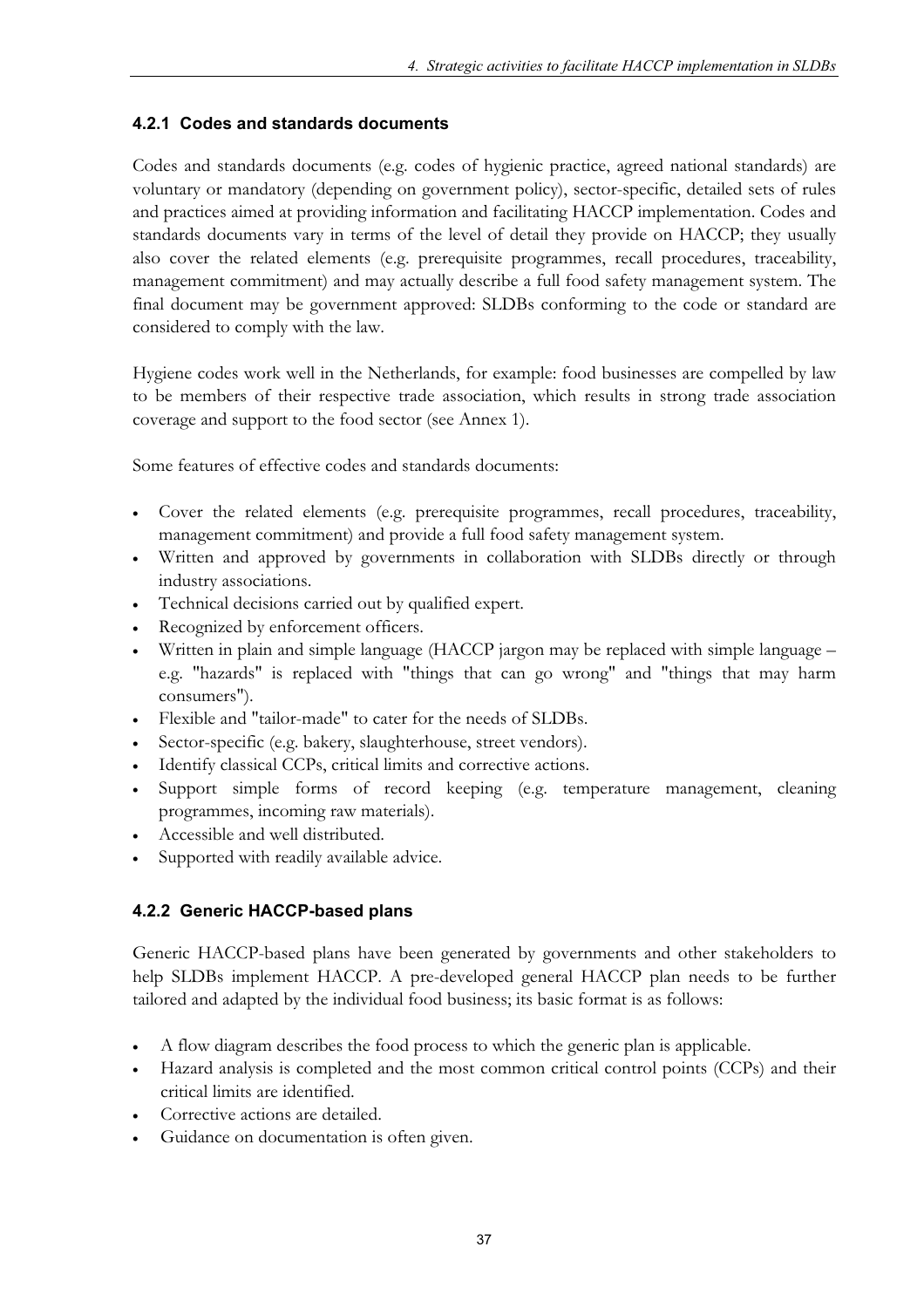Well-known examples of this approach have been developed by the United States Department of Agriculture (USDA) covering meat and poultry establishments (e.g. USDA Generic Model for Poultry Slaughter, 1999).

Generic plans aim to help food operators think through the food safety problems that can occur and how they can be controlled; they enable food businesses to adapt to site-specific variations in consistent within the sector, in particular linear processes (e.g. animal slaughter, meat cutting, fruit and vegetable washing and packing). They are less appropriate for complex multi-pathway processes (e.g. in the retail and catering sectors), where an alternative method is to assemble individual generic plans using a modular approach: process and product. The approach is best suited to businesses operating processes that are

- · Subprocess components are chosen from various generic plans (sometimes termed "pick and plug"), and are then assembled into a tailor-made HACCP plan.
- <sup>x</sup> Hazards are identified and CCPs and critical limits set for each of the subprocesses.
- Food business selects subprocesses relevant to its own business.
- Can be used to generate numerous different HACCP plans for multiple processes. x
- <sup>x</sup> Level of interpretation and customization by the SLDB is required.

New Zealand has successfully used the modular approach (see Annex 1), as has Northern Ireland (FSANI, 2003). In addition, a generic HACCP-based plan for eggs is being promoted in New Zealand (NZFSA, 2004).

the hazards applicable to their own processes). Some require the HACCP plan to be developed from the reference documents provided, while others generate the modular documents in such a Generic HACCP-based plans vary in the amount of support they offer. Some plans identify the appropriate hazards, while others only suggest the possible hazards (requiring the SLDB to select way that they can actually become the documented HACCP plan (in this respect they often resemble a workbook).

still require a moderate level of record keeping. However, recent developments have provided modular systems where the daily record-keeping requirement is minimal (FSANI, 2003). In the latter case, the food business owner/manager works from the start to the end of the workbook completing the sections as directed taking into account the actual processes used in their own SLDB. The completed workbook becomes the plan. Most systems developed to date

Because these HACCP-based systems do not look like traditionally developed HACCP systems, it is essential that governments are involved in their development. This is particularly important where a strategy includes mandatory HACCP, because enforcement officers may not recognize the system as compliant. It is important that SLDBs and enforcement officers undergo similar training.

Some features of effective generic HACCP-based plans:

- associations, educators etc.). <sup>x</sup> Developed in collaboration with all stakeholders (government officials, SLDBs, trade
- Specific to a sector where processes are similar.  $\bullet$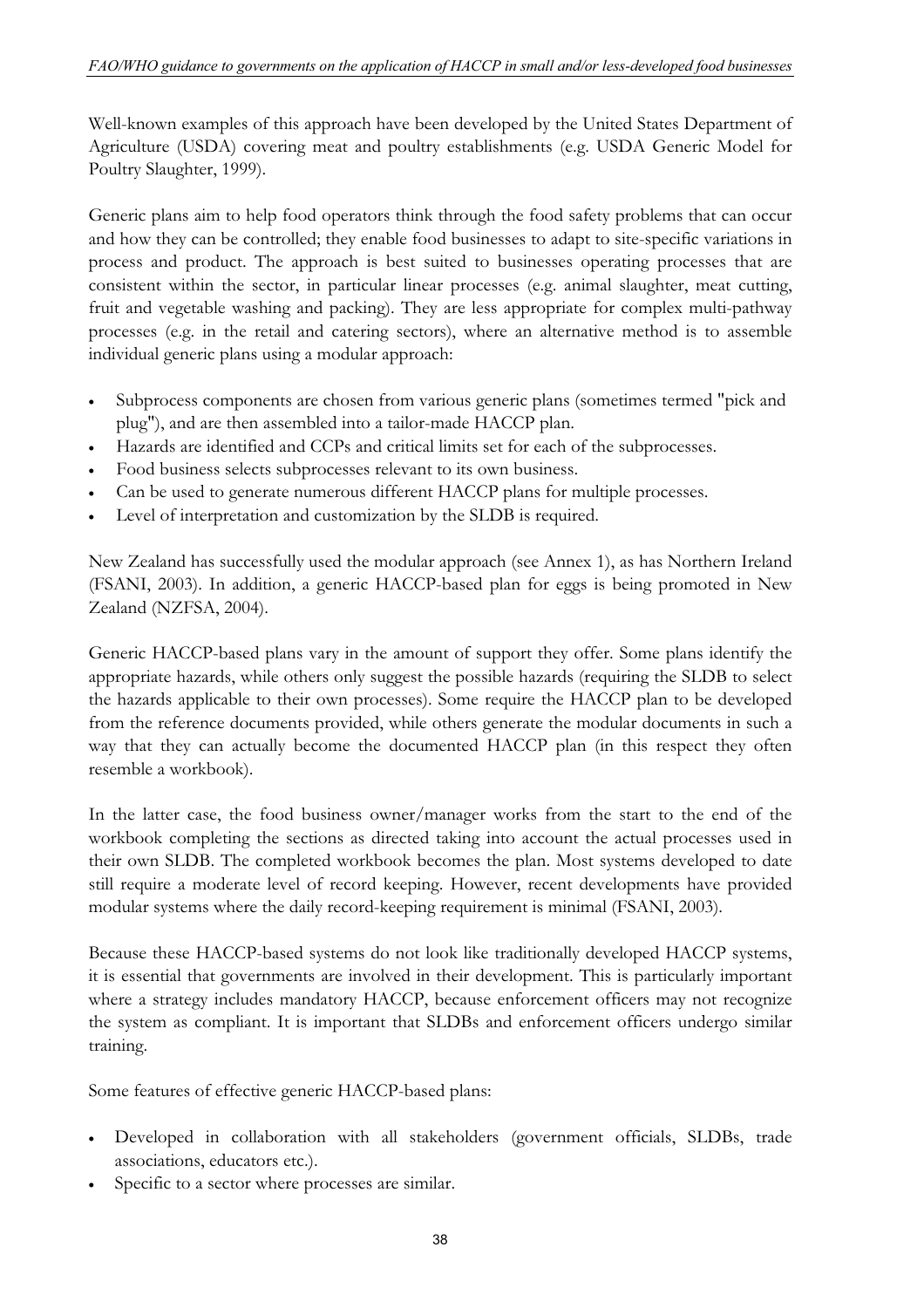- Provide a documented hazard analysis and associated references.
- Provide a standardized layout for the whole plan which includes CCPs, their critical limits and corrective actions.
- <sup>x</sup> Explain briefly how the critical limits control the hazard(s).
- Provide examples of documentation and guidelines on its completion.
- Outline methods and frequencies of verification and validation.
- Clearly communicate the need for on-site adaptation.  $\bullet$

### **4.2.3 Evolving HACCP-based methodologies**

application of previously prepared plans and controls). The difficulties faced by SLDBs are consuming or costly to implement. Evolving HACCP-based methodologies apply one or more of the following methods: Evolving HACCP-based methodologies lie between traditional approaches (created by and wholly specific to a particular business) and completely generic approaches (involving the discussed earlier in this document (see Chapter 2) and intermediate systems have been developed to address these problems. These systems may at first seem too far removed from Codex HACCP. However, if they are firmly based on the seven principles, they are likely to offer a way forward for those SLDBs which find traditional methods of HACCP too difficult, time-

- Supplying businesses with information on risks and hazards pertinent to their particular type  $\bullet$ of food production in order to reduce the levels of scientific knowledge and judgement required by the business.
- Merging both the general (i.e. prerequisite) and specific (i.e. HACCP) hazards in a way that businesses can understand and therefore control.
- Grouping similar hazards and controls to facilitate the operation of HACCP by the business.
- Utilizing methods that reduce the quantity of record keeping (e.g. use of a "diary" or simplified records based on "management by exception").
- Refocusing enforcement and audit requirements onto the business's understanding and control of processes (this might be typified as "self-audit" monitoring).

An example of the use of one of these evolving methodologies is the "Safer Food Better Business" system developed by the United Kingdom Food Standards Agency (see Annex 1):

- Merges both the general (i.e. prerequisite) and specific (i.e. HACCP) hazards.
- Criticality is indicated by the level and frequency of monitoring required.
- Record keeping focuses on a diary signed on a daily basis by the person responsible for food safety.
- Record keeping is by exception, i.e. making a written record only when things go wrong and corrective actions are undertaken.
- <sup>x</sup> Verification done routinely by self-audit, i.e. activity is undertaken by the manager responsible and intermittently by official enforcement officers.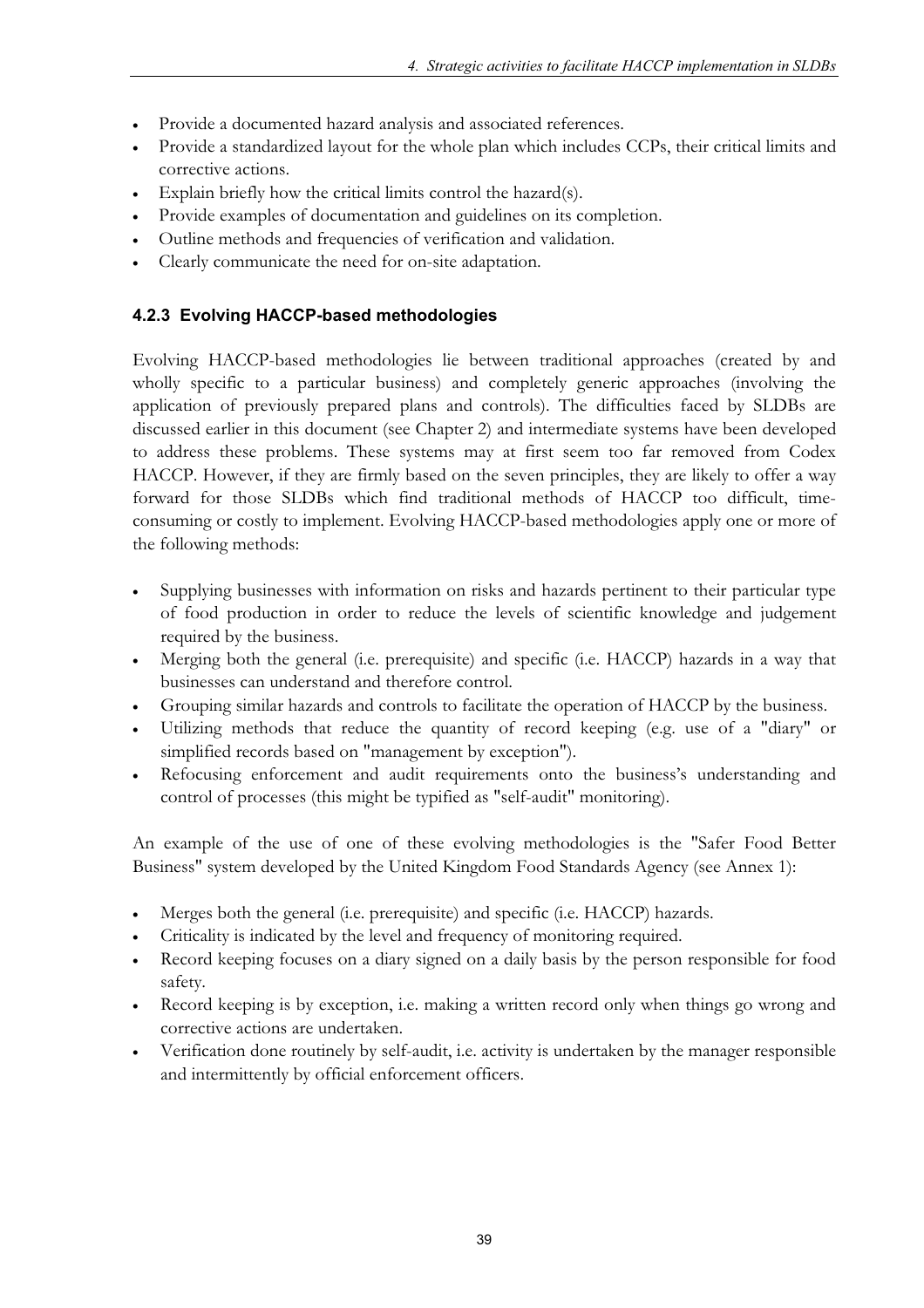# **REFERENCES**

- **Adak, G.K., Meakins, S.M., Yip, H., Lopman, B.A. & O'Brien, S.J.** 2005. Disease risks from foods, England and Wales, 1996-2000. *Emerging Infectious Diseases*, 11(3). Also available at: http://www.cdc.gov/ncidod/EID/vol11no03/04-0191.htm.
- **Agriculture and Agri-Food Canada.** 2005. *Portraits of success: Canadian Adaptation and Rural Development Fund.* Available at: http://www.agr.ac.ca./acaaf/card/pdf/portraitofsuccess e.pdf.
- **Anandavally, N. & FAO.** 2002. *A case study on Hazard Analysis Critical Control Point System (HACCP): Implementation in India.*
- **ASEZA (Aquaba Special Economic Zone Authority).** 2005. Risk management approach on food compliance – model strategy, Hashemite Kingdom of Jordan. Paper presented at the  $3<sup>rd</sup>$ FAO/WHO Coordinating Committee for the Near East, Amman, Jordan, 7-10 Mar. 2005, as Conference Room Document 2. Available at:

http://www.aqabazone.com/environment/E\_Food\_Control\_Aware.html.

- **Burt, P.** 2001. *A survey to identify the state of knowledge regarding the implementation of Food Safety Programmes (FSP's), the current barriers to the implementation of FSP's and the resources which will assist food businesses to develop and implement FSP's*. New Zealand, Crown Public Health (unpublished).
- **CCFH (Codex Committee on Food Hygiene).** 2003. Consideration of the obstacles to the application of HACCP particularly in small and less developed businesses and approaches to overcome them (CX/FH 03/4-add.1). Prepared by the Netherlands and presented at the Codex Committee on Food Hygiene, Orlando, Florida, 27 Jan.- 1 Feb. 2003.
- **CCFH.** 2001. Proposed draft guidelines on the application of HACCP in small and/or less developed businesses (CX/FH 01/10). Prepared by the Netherlands and presented at the Codex Committee on Food Hygiene, Bangkok, Thailand, 8-13 Oct. 2001.
- **CCFH.** 2000. Discussion paper on the application of HACCP in small and/or less developed businesses (SLDBs) (CX/FH 00/10). Prepared by the Netherlands and presented at the Codex Committee on Food Hygiene, Washington D.C., 23-28 Oct. 2000.
- **CCFH.** 1999. Discussion paper on the implementation of HACCP in small and/or less developed businesses (CX/FH 99/9). Prepared by the Netherlands and presented at the Codex Committee on Food Hygiene, Washington DC, 29 Nov. - 4 Dec. 1999.
- **CCFH.** 1998. Discussion paper on HACCP in small and less developed businesses (CX/FH 98/12). Prepared by the Netherlands and presented at the Codex Committee on Food Hygiene, Orlando, Florida, 26-30 Oct. 1998.
- **CCFH.** 1997. Discussion paper on the development of risk-based guidance for the use of HACCP-like systems in small businesses, with special reference to developing countries (CX/FH 97/12). Prepared by the Netherlands with assistance from the Codex Secretariat and presented at the Codex Committee on Food Hygiene, Washington D.C., 20-24 Oct. 1997.
- **Celaya, C.** 2004. Evaluacíon de la implantación del sistema APPCC en pequenas industrias alimentarias de la Comunidad de Madrid. Tesis Doctoral. Universidad Complutense de Madrid, Espana.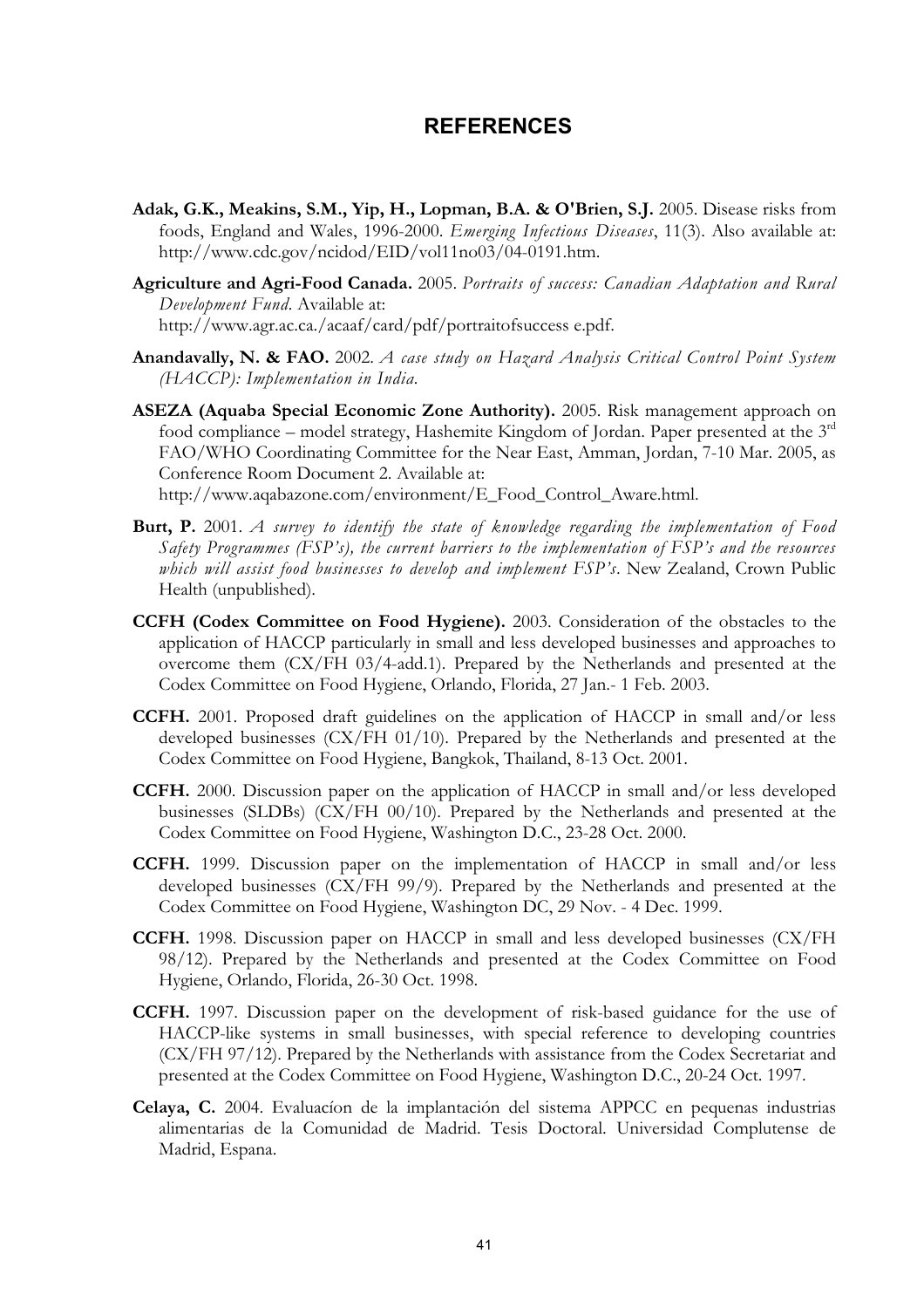- **CFIA (Canadian Food Inspection Agency).** 2004. *HACCP: a national survey of federally registered meat and poultry establishments*. Available at: http://www.inspection.gc.ca/english/anima/meavia/manobl/200407surve.shtml.
- **Costarrica, M.L.** 2004. *Evaluación de la aplicación del sistema APPCC (HACCP) en industrias alimentarias de países en vías de desarrollo*. Universidad de Córdoba, Espana.
- **DTI (Department of Trade and Industry).** 1999. *Small and medium enterprise (SME) statistics for the United Kingdom*. London, DTI.
- **FAO & WHO.** 2003. *Recommended international codex of practice. General principles of food hygiene*, CAC/RCP 1 - 1969, Rev. 4-2003, including "Annex on Hazard Analysis Critical Control Point (HACCP) System and Guidelines for its Application".
- **FSA (Food Standards Agency).** 2004. *Food hygiene law consultation launched: Food Standards Agency, UK.* Available at: http://www.food.gov.uk/news/newsarchive/2004/oct/fhleg.
- **FSA.** 2003. *Strategy for the wider implementation of HACCP. United Kingdom*. Available at: www.food.gov.uk/multimedia/pdfs/fsa030203.pdf.
- **FSAI (Food Safety Authority of Ireland).** 2004. *Guidance Note 11: Assessment of compliance with the HACCP based element (regulation 4.2) of the European Communities (Hygiene of foodstuffs) Regulations 2000.* (S.I. No. 165 of 2000) (Rev. 1). Available at: www.fsai.ie.
- **FSAI.** 2002. *National HACCP strategy*. Available at: www.fsai.ie/industry/haccp/industry\_haccp\_strategy.asp.
- **FSAI.** 2001. Survey of the implementation of HACCP and food hygiene training in Irish food businesses. Available at: www.fsai.ie/industry/haccp/survey\_HACCP\_july2001.pdf.
- **FSANI (Food Standards Agency Northern Ireland).** 2003. *Safe catering Your guide to HACCP* (Version 3).
- **FSANZ (Food Standards Australia New Zealand).** 2004. *Annual Report 2003-2004.*
- **Gelli, D. & FAO.** 2002. *A case study on Hazard Analysis Critical Control Point System (HACCP): Implementation in Brazil.*
- **Gilling, S.J., Taylor, E., Kane, K. & Taylor, J.Z.** 2001. Successful hazard analysis and critical control point implementation in the United Kingdom: understanding the barriers through the use of a behavioural adherence model. *J. Food Prot*., 64 (5): 710-715.
- **Keeratipibul, S., Tutanathorn, H. & FAO.** 2002. *A case study on Hazard Analysis Critical Control Point System (HACCP): Implementation in Thailand.*
- **Mead, P.S., Slutsker, L., Dietz, V., McCaig, L.F., Bresee, J.S., Shapiro, C., Griffin, P.M. & Tauxe, R.V.** 1999. Food related illness and death in the United States. *Emerging Infectious Diseases*, 5: 607-625.
- **Merican, Z.** 2000. The role of government agencies in assessing HACCP the Malaysian procedure*. Food Control*, 11: 371-372.
- **Mortlock, M.P.A., Peters, A.C. & Griffiths, C.J.** 1999. Food hygiene and hazard analysis critical control point in the United Kingdom food industry: practices, perceptions and attitudes. *J. Food Prot*., 62: 786-792.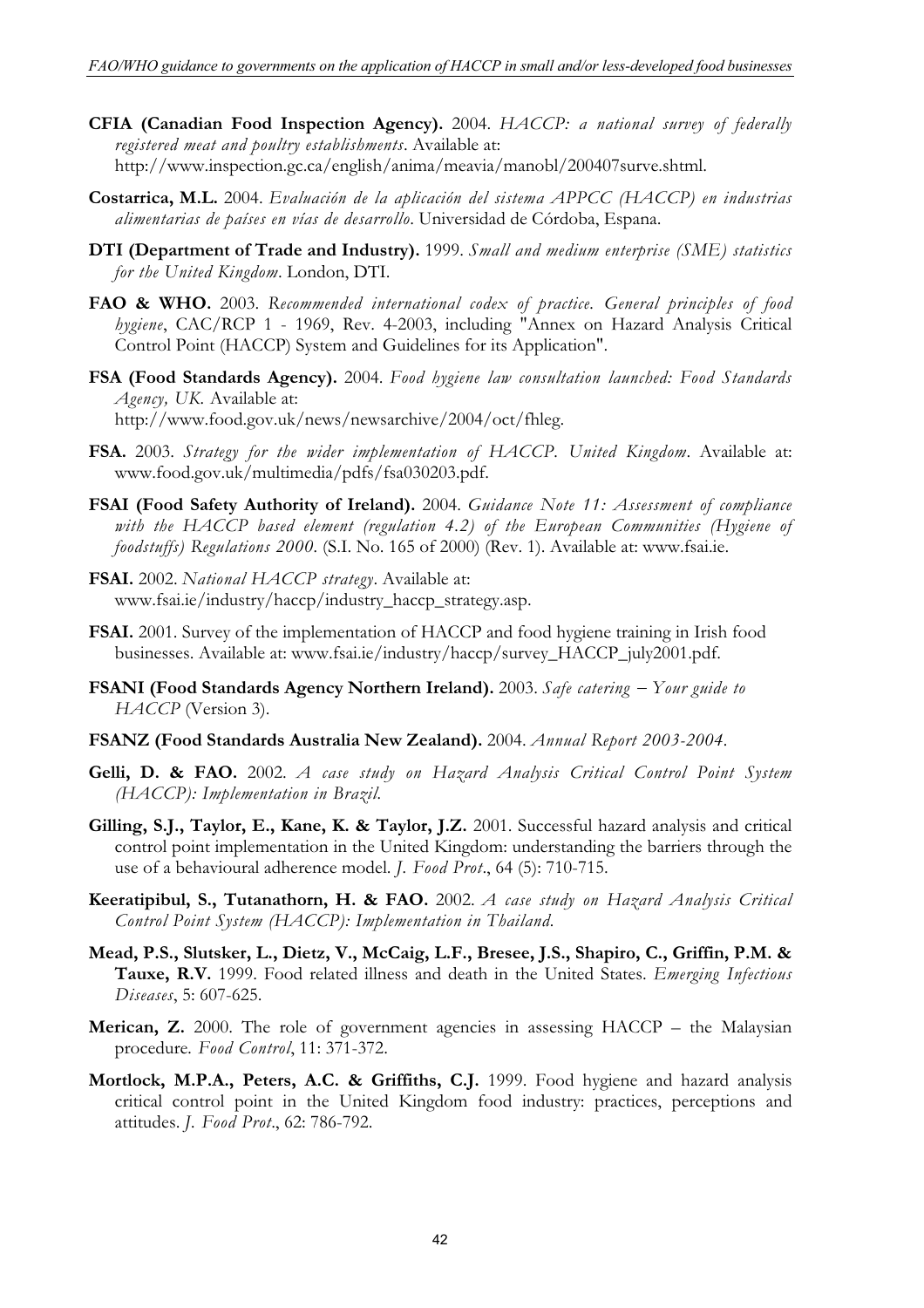- **NSSC (National Seafood Sector Council).** 1996-2006. *Regulatory skills upgrading products: Basic seafood spoilage and food safety, industrial safety for workers in the seafood processing industry* (and HACCP DVD). Available at: http://www.nssc.ca/eng\_doc.cfm?DocID=10#C.
- **NZFSA (New Zealand Food Safety Authority).** 2004. Risk management programme template for eggs. Available at: http://www.nzfsa.govt.nz/animalproducts/subject/eggs/index.htm.
- **Osborn, A.F.** 1967. *Applied imagination: Principles and procedures of creative problem solving.* Third revised edition, New York, Charles Scribner and Sons.
- Panisello, P.J., Quantick, P.C. & Knowles, M.J. 1999. Toward the implementation of HACCP: results of a UK regional survey. *Food control*, 10: 87-98.
- **PROMPEX (Peruvian Export Promotion Agency) & IPEH (Peruvian Asparagus and Other Vegetables Institute). 2004.** IICA case reference 2004. Available at: http://www.infoagro.net/shared/docs/a3/CODEX\_PERU.pdf.
- **Quintana, M. & FAO.** 2002. *A case study on Hazard Analysis Critical Control Point System (HACCP): Implementation in Chile.*
- **SACNASP (South African Council for Natural and Scientific Professions).** 2003. Act 27 of 2003. Available at: www.sacnasp.org.za/pdf/sacnaspact.pdf.
- **SafeFood Production New South Wales.** 2003. *Annual Report 2002/2003.*
- **SAG (Agriculture and Livestock Service).** 2006. Biblioteca Digital. Available at: http://www.sag.gob.cl/portal/page? Pageid=206,1 & dad=portal&schema=PORTAL.
- **Sebok, A.** 2002. Experiences in application of HACCP systems in small and medium sized businesses in Hungary. Paper presented at the Pan-European Conference on Food Safety and Quality, Budapest, Hungary, 25-28 Feb. 2002.
- **SENASA (Phytosanitary and Food Safety Agency).** 2001. Planes de control y erradicacion de les enfermedades que atacon a los animales. Available at: http://www.senasa.gov.ar/.
- **Suwanrangsi, S. & Keerativiriyaporn, S.** 2004. How official services foster and enforce the implementation of HACCP by industry and trade. Presented at the Second FAO/WHO Global Forum for Food Safety Regulators, Bangkok, Thailand, 12-14 Oct. 2004.
- **Taylor, E.** 2001. HACCP in small companies: benefit or burden? *Food Control*, 12: 217-222.
- **WHO.** 1999. *Strategies for implementing HACCP in small and/or less developed businesses.* Report of a WHO Consultation. WHO/SDE/PHE/FOS/99.7. Geneva, WHO.
- **WHO.** 1998. *Guidance on the regulatory assessment of HACCP*. Report of a Joint FAO/WHO Consultation on the Role of Government Agencies in Assessing HACCP. WHO/FSF/FOS/98.5. Geneva, WHO.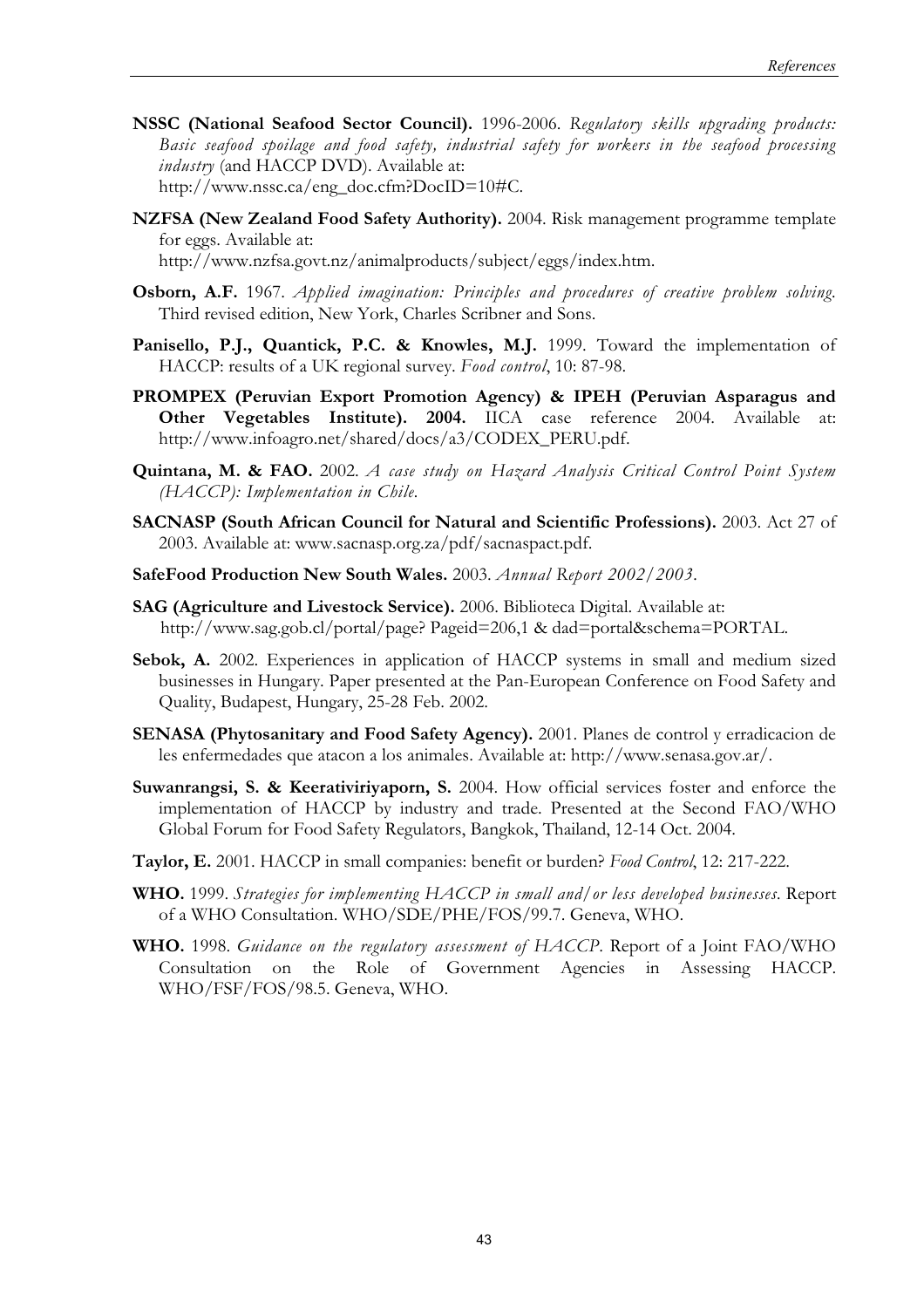# **ANNEX 1**

# **Overview of national approaches to facilitate HACCP application in SLDBs<sup>9</sup>**

The extent to which governments are involved in facilitating HACCP implementation is a matter of national policy. Many governments, faced with a low level of HACCP uptake in the food industry, make policy decisions to facilitate implementation. However, the approach taken depends on the objectives set by the national policy itself. Following an analysis of the existing levels of implementation, most countries examine the barriers facing the food industry and attempt to overcome them through the realization of specially developed initiatives. Some governments attempt to measure HACCP compliance at the start and end of initiatives to gauge the effect and assess value for money. The types of initiative depend on cultural, economic, organizational and geographical factors, which vary from country to country.

The case study summaries below are a useful reference. They give a good indication of the wide range of activities and different approaches adopted to support HACCP application in SLDBs. Food safety systems tend to be more advanced in food businesses involved in food export, while foods destined for domestic markets are generally produced under less controlled conditions.

## **Brazil**

#### **NATIONAL FACTORS SUPPORTING APPROACH**

- Food control in Brazil is managed by several parties, principally the Ministry of Health, the Ministry of Agriculture, Livestock and Supply, and the Ministry of Industry, Development and Trade.
- The control system is evaluated and revised to reflect the evolution of the production process and economic and social development in Brazil. Initially an isolated system of regulations and actions, it has developed into a broader integrated system.
- The government has been seeking to improve efficiency, involving institutions with their own managerial resources and a degree of autonomy.
- In 1999, the National Health Surveillance Agency (ANVISA) was created to: protect and promote the population's health; ensure the safety of products and services; and encourage participation of the population when developing policies and programmes.
- Regulatory decisions are made on the basis of the three recognized ANVISA values: knowledge, transparency and accountability.
- <sup>x</sup> ANVISA promotes training of its own labour force and of the staff of the National Health Surveillance System, which includes professionals from the states, municipalities and federal districts.
- Partnerships with education and research institutions are being established.

<sup>9</sup> The authors of the case study summaries are listed on p. x.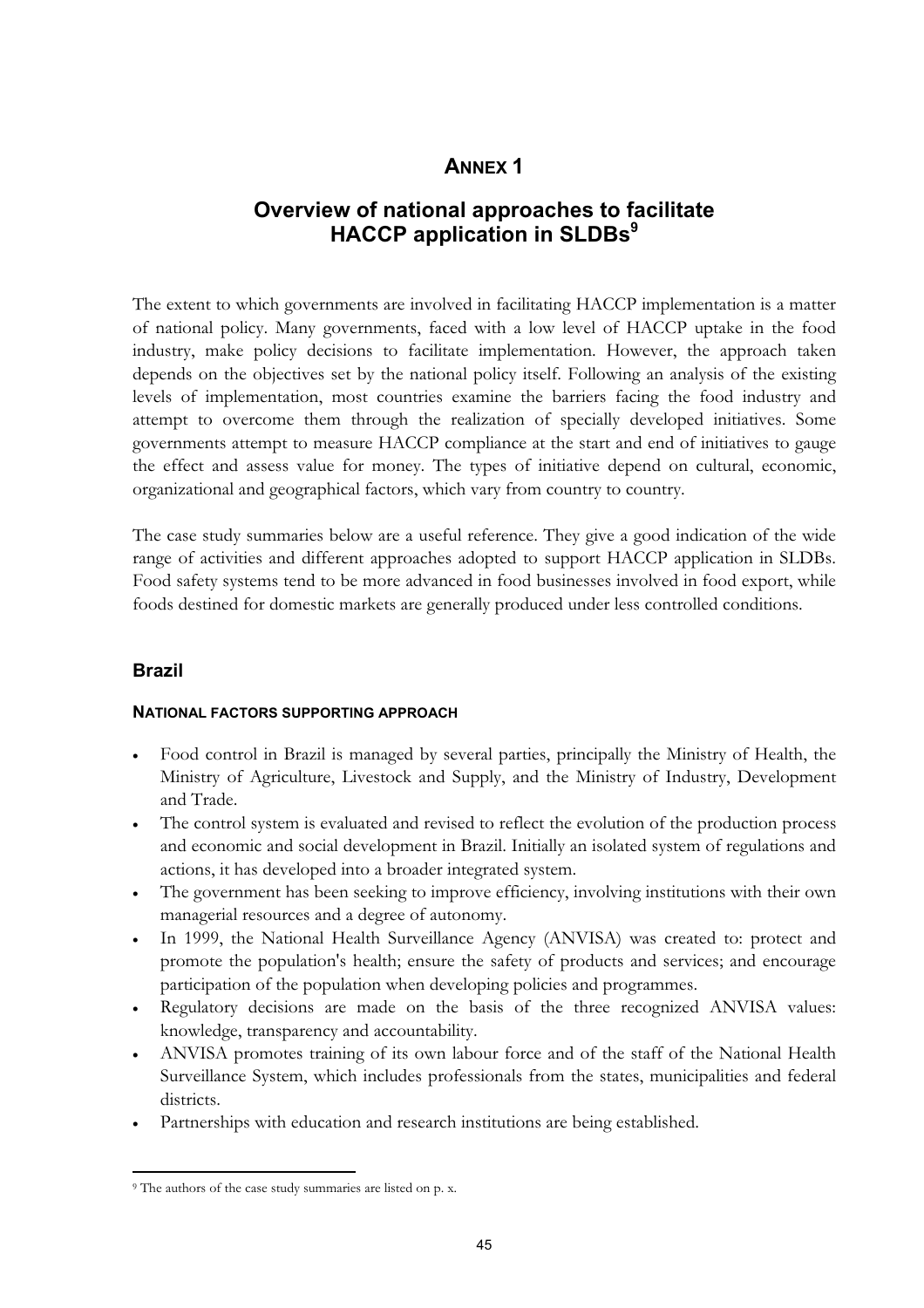#### **BRIEF DESCRIPTION OF THE APPROACH AND OUTCOMES TO DATE**

- Staff training is important for the implementation of the new food safety regulations:
	- The partnership with the University of Brasilia, by means of the post-graduate specialist course in health surveillance, led to the graduation of over 300 specialists.
	- The Pan-American Health Organization, through the Pan-American Institute for Food Protection and Zoonoses, organizes courses for technicians and auditors in HACCP and provides training for a further 1 254 health surveillance technicians at state and municipal level.
	- Through the partnership with the National Industrial Training Service, over 3 500 technicians from the food industry and food service enterprises have been trained in the implementation of HACCP methodology in their activities.
- <sup>x</sup> The nationwide "Safe Foods Program" disseminates knowledge and provides guidance to small and medium-sized food enterprises concerning good manufacturing and handling practices, resulting in an increase in the supply of safe foods.
- The "Portal for Scientific Information on Health Surveillance" established by ANVISA, in partnership with the Latin American and Caribbean Health Sciences Information Center provides online access to the main international sources of health information, including bibliographical collections, catalogues of Web sites related to health surveillance and directories of regulatory and research institutions from several countries.
- Risk analysis procedures allow ANVISA, in health surveillance activities, to initiate a pioneering and innovative process of deregulation of registration for a significant number of food groups, assessed as being low risk for human consumption. Such action allows ANVISA to employ its resources more efficiently and effectively, concentrating its efforts on high-risk groups of food products.

#### **LESSONS LEARNED AND THE FUTURE**

- The focus on risk analysis allows ANVISA to update the existing regulatory framework, working in partnership with a significant number of education, scientific and technological research institutions, within the country and abroad.
- At present, ANVISA relies on a technical food committee (with representatives from seven universities), a technical-scientific commission on functional foods for evaluation of new foods and claims on labels (representatives from nine other universities) and technical groups with specialists in the areas of food additives, food packaging materials and food safety assessment (representatives from universities and research centres).
- <sup>x</sup> Transparency in the regulation process is achieved through the participation of food producers, consumers and professional associations in the regulation-building process: open public consultation to gather input from interested parties.
- The decentralization of regulation and sanitary inspection activities in countries with large territories such as Brazil is an important issue. The Unified Health System brings together all health organizations, both public and private – although private organizations only participate in a supplementary manner. ANVISA is one of the organizations in this system. It operates in a decentralized manner, with responsibilities shared among the federal, state, district and municipal governments.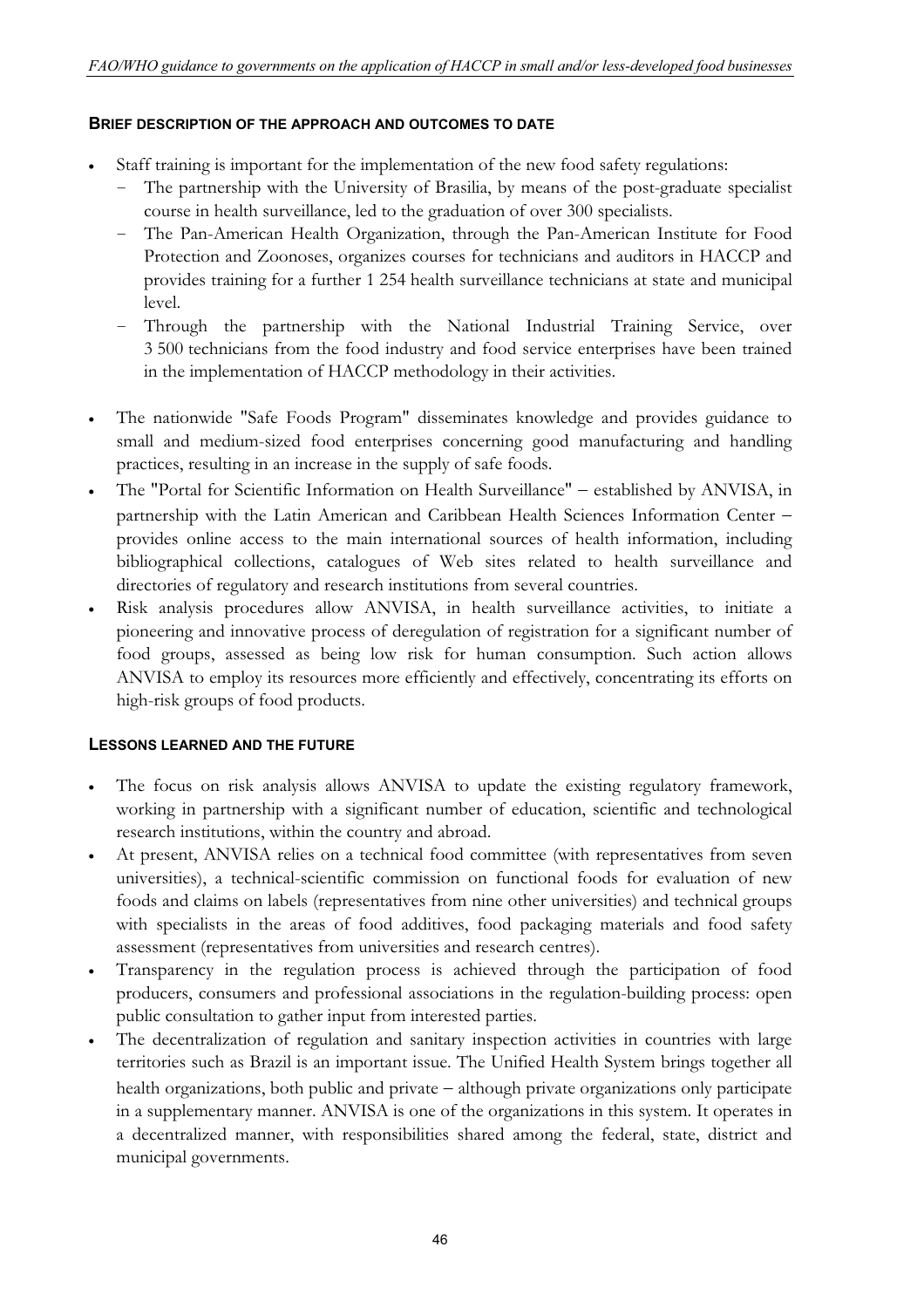It is increasingly important to understand the external environment through participation in international fora such as Codex Alimentarius, Mercosur (the free trade agreement between Argentina, Brazil, Paraguay and Uruguay), the SPS Agreement (Agreement on the Application of Sanitary and Phytosanitary Measures), the Biodiversity Convention (Cartagena Protocol) and other international agreements. By understanding the external environment, the food production sector and exporters can be increasingly involved in international food trade.

## **Cameroon**

### **NATIONAL FACTORS SUPPORTING THE APPROACH**

- Since 2000, a government structure has existed for the normalization and certification of food products.
- <sup>x</sup> The Cameroon Ministry of Public Health has issued a guide on the handling of foods sold in public places.
- Since 1990, numerous consumer associations have existed.
- The industrial sector and the state collaborate to control the quality of locally produced foods as well as imported foods.
- Educational institutions train engineers and technicians specialized in food quality control.

### **BRIEF DESCRIPTION OF THE APPROACH AND OUTCOMES TO DATE**

Different ministries have different roles (often assisted by consumer associations):

- The Ministry of Public Health must safeguard the health of consumers and is, therefore, responsible for food safety. Controls are carried out to ensure conformity to manufacturing norms, labelling regulations and nutrition composition requirements. Inspections target production units (breweries, salt factories, milk products companies, bakeries etc., focusing on the production environment), finished or imported food products, and the equipment and utensils used to handle foods.
- The Ministry of Agriculture is responsible for the registration of agricultural inputs (fertilizers, pesticides etc.) and carries out phytosanitary controls through decentralized services at provincial and divisional level.
- The Ministry of Trade and Industry is responsible for the elaboration of national norms.
- <sup>x</sup> The Ministry of Fishery and Animal Husbandry registers veterinary products and carries out controls at abattoirs, ports and markets through decentralized services at provincial and divisional level.
- The Ministry of Water carries out controls mostly on mineral water.
- The Ministry of Higher Education is responsible for fundamental and applied research in food quality and for training of food quality engineers and technicians.

Controls and inspections reveal occurrences of the following:

- Use of pesticides and insecticides to preserve food.
- Poor hygienic conditions in restaurants and where food is sold in public places.
- Poor cold-chain facilities resulting in meat and fish becoming spoiled.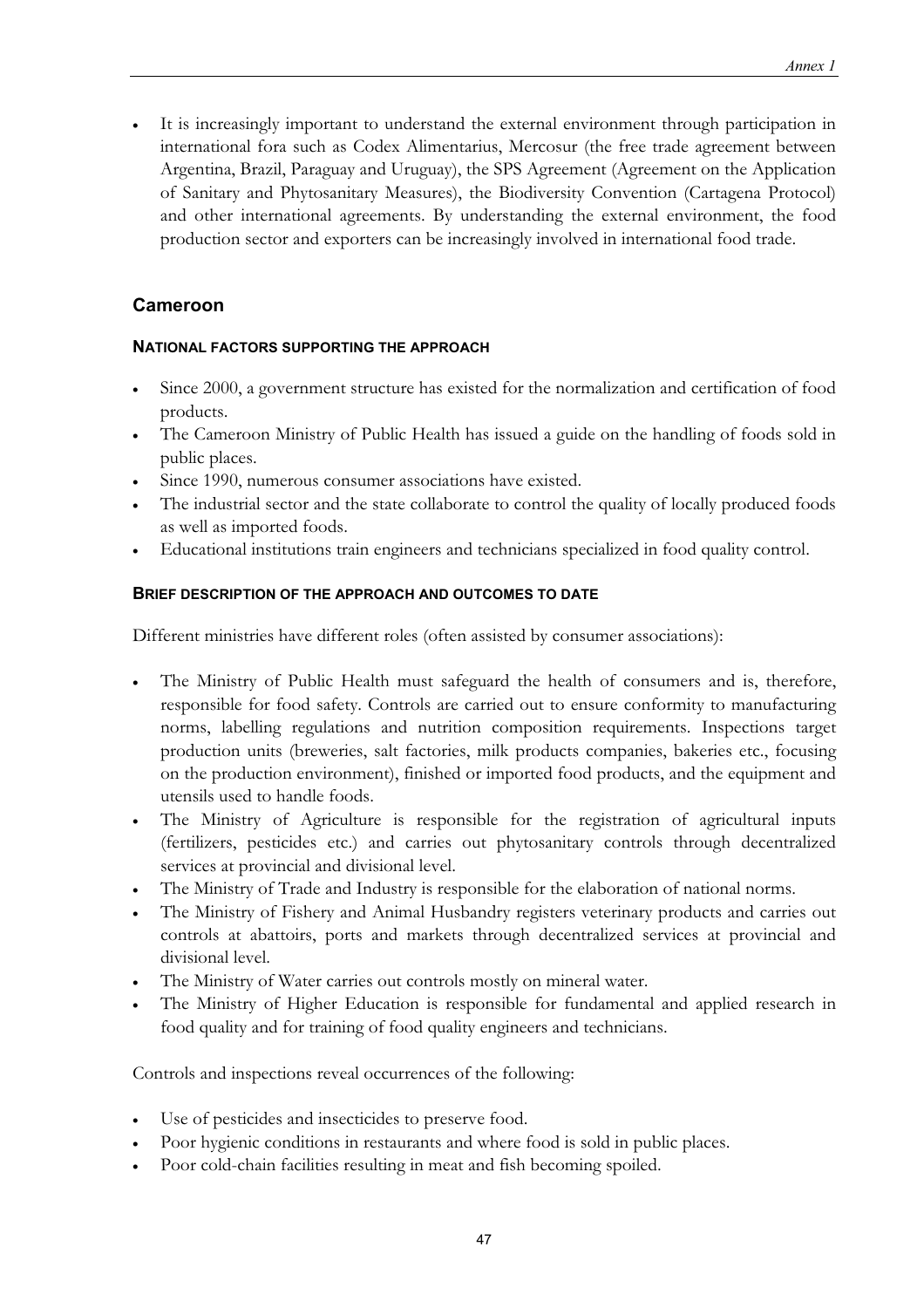- Absence of adherence to labelling requirements.
- Lack of awareness of food norms among manufacturers and food importers.
- Presence of expired food products on the market.

Major difficulties include the following:

- <sup>x</sup> Absence of facilities and infrastructure, and shortage of qualified staff.
- <sup>x</sup> Lack of knowledge of elaborated and international norms for controls among most interested partners, importers, local producers etc.
- Absence of coordinated action in the food sector.

#### **LESSONS LEARNED AND THE FUTURE**

It is difficult to coordinate the operations of the numerous ministries involved: as a result, HACCP application is not very rigorous in Cameroon. It is therefore imperative to identify all institutions directly and indirectly involved, define their responsibilities and establish a framework of coordination and partnership. In the long term, a food safety agency should be created.

### **Canada**

#### **NATIONAL FACTORS SUPPORTING APPROACH**

- There is no national policy for HACCP implementation. Three levels of government (federal, provincial and municipal) are responsible for food safety and each authority has adopted differing strategies to address food safety challenges.
- The Canadian Food Inspection Agency (CFIA) is responsible for all federal inspection activities related to food safety, including foods which are imported into Canada or which are destined for export out of Canada or between provinces.
- The CFIA has two strategies for HACCP implementation for federally registered food processing establishments:
	- Quality Management Program (QMP) for the fish processing sector mandatory since 1992 and implemented in approximately 1 000 establishments.
	- Food Safety Enhancement Program (FSEP) for the agrifood sector (meat, processed fruit and vegetables, egg, dairy, honey and maple syrup)  $-$  currently a voluntary programme, but legislation amendments will be passed in the near future to make it mandatory for the meat processing sector.
- The CFIA is also working with industry on an on-farm food safety programme, to implement food safety systems based on HACCP at farm level.

#### **BRIEF DESCRIPTION OF THE APPROACH AND OUTCOMES TO DATE**

The CFIA was formed in 1997, amalgamating the food safety responsibilities of three different federal departments and bringing together separate food safety strategies for the different food sectors. These strategies (QMP and FSEP) have continued to evolve to address the specific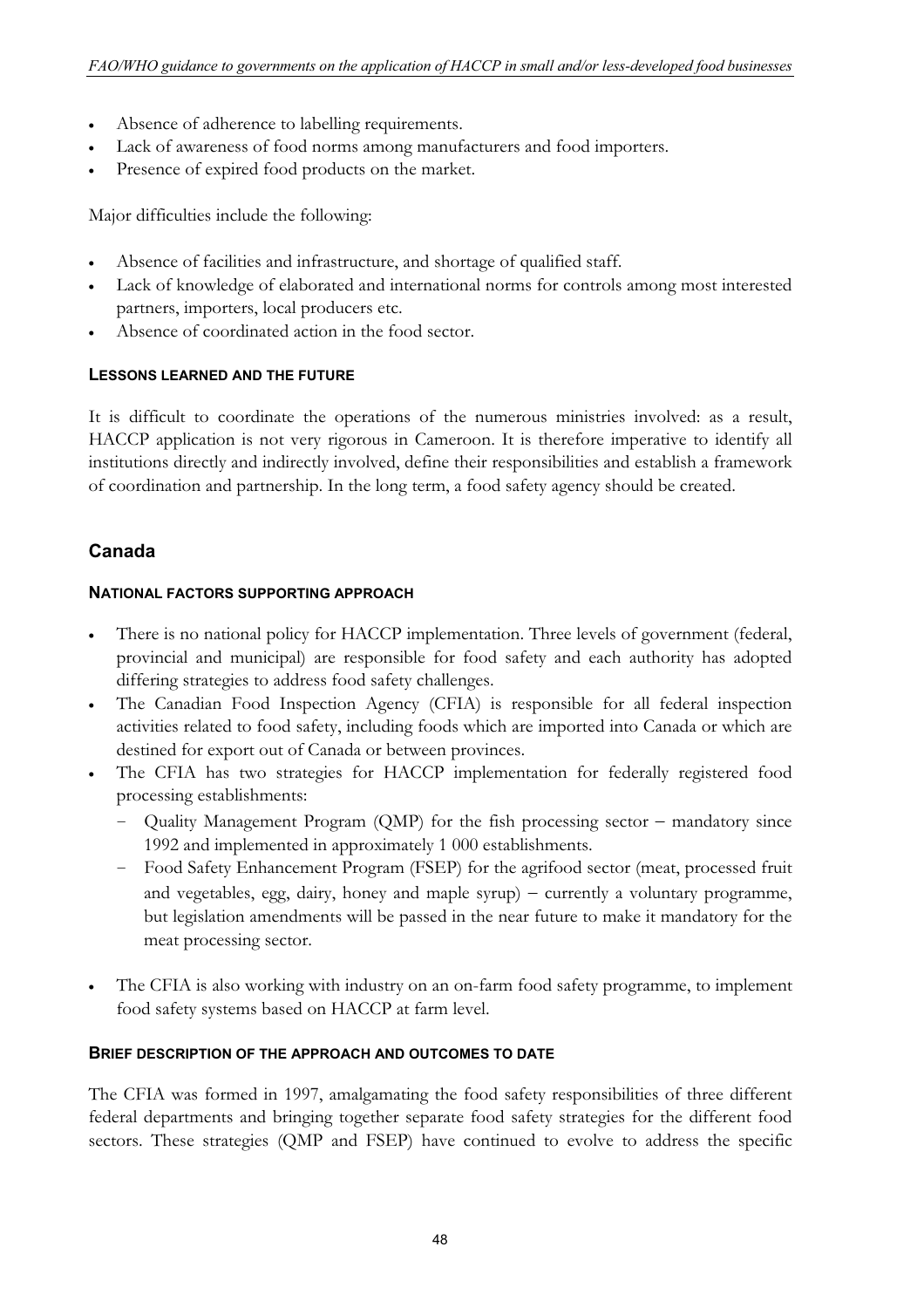challenges of the different sectors. However experiences are shared between the two programmes to facilitate harmonization and improvement.

The fish-processing sector in Canada is large and diverse and heavily reliant on international markets. Over 80 percent of Canadian fish products are exported to some 125 different countries each year with a value in 2003 of Can\$4.7 billion. As HACCP is a requirement for imports to most of these markets, its effective implementation is essential for maintaining this important industry. The Canadian Government worked closely with industry, associations and institutions to ensure that the necessary tools and guidance are available to facilitate the design and implementation of individual processor QMP plans. In consideration of the technical and resource challenges facing industry, it was necessary to design a programme which is flexible but which at the same time adequately addresses all food safety concerns.

FSEP recognizes and audits HACCP systems (prerequisite programmes and HACCP plans) in federally registered establishments within the commodities of meat and poultry, processed products, dairy, shell eggs, processed eggs, honey, maple and hatcheries. The CFIA adopts a voluntary approach in all of the aforementioned commodities, with the exception of meat and poultry, where HACCP is expected to become mandatory. The agency will investigate the potential for the remaining commodities with regard to mandatory requirements, taking into account the industry readiness and international requirements.

#### **LESSONS LEARNED AND THE FUTURE**

The design and implementation of QMP and FSEP is a learning experience. The most significant lessons learned to date are as follows:

- Take a stepwise approach to industry implementation. Do not expect industry to be able to implement everything right away, but work towards continuous improvement and focus on what has been accomplished and not on what the processor has left to do.
- Listen and communicate. When a processor has a problem with certain requirements, it is not because he does not want to produce a safe product, it is because he may not understand the requirement or its importance. Be willing to listen, have the requirements clearly laid out and communicate them.
- <sup>x</sup> Be flexible. Allow the processors to develop a HACCP system to fit their operation; this will increase ownership and lead to more effective implementation and continuous improvement.
- Provide tools to assist the processor in understanding the requirements, for example, guides and Web sites.
- Avoid generic plans. Generic plans lead to a forced fit. In QMP, example plans based on industry input were provided and used for illustrative purposes only.
- Apply a clear enforcement process for those who fail to comply with a regulatory programme. It is important to be neither too strict nor too soft on enforcement commitment will be lower if processors do not think they will be assessed and programme effectiveness will suffer as a consequence.

To date, most of the effort has been directed at HACCP design implementation. For the future, it is important to be able to measure the performance of the food safety strategies. Indicators must be identified to demonstrate that food safety is actually being achieved. This process will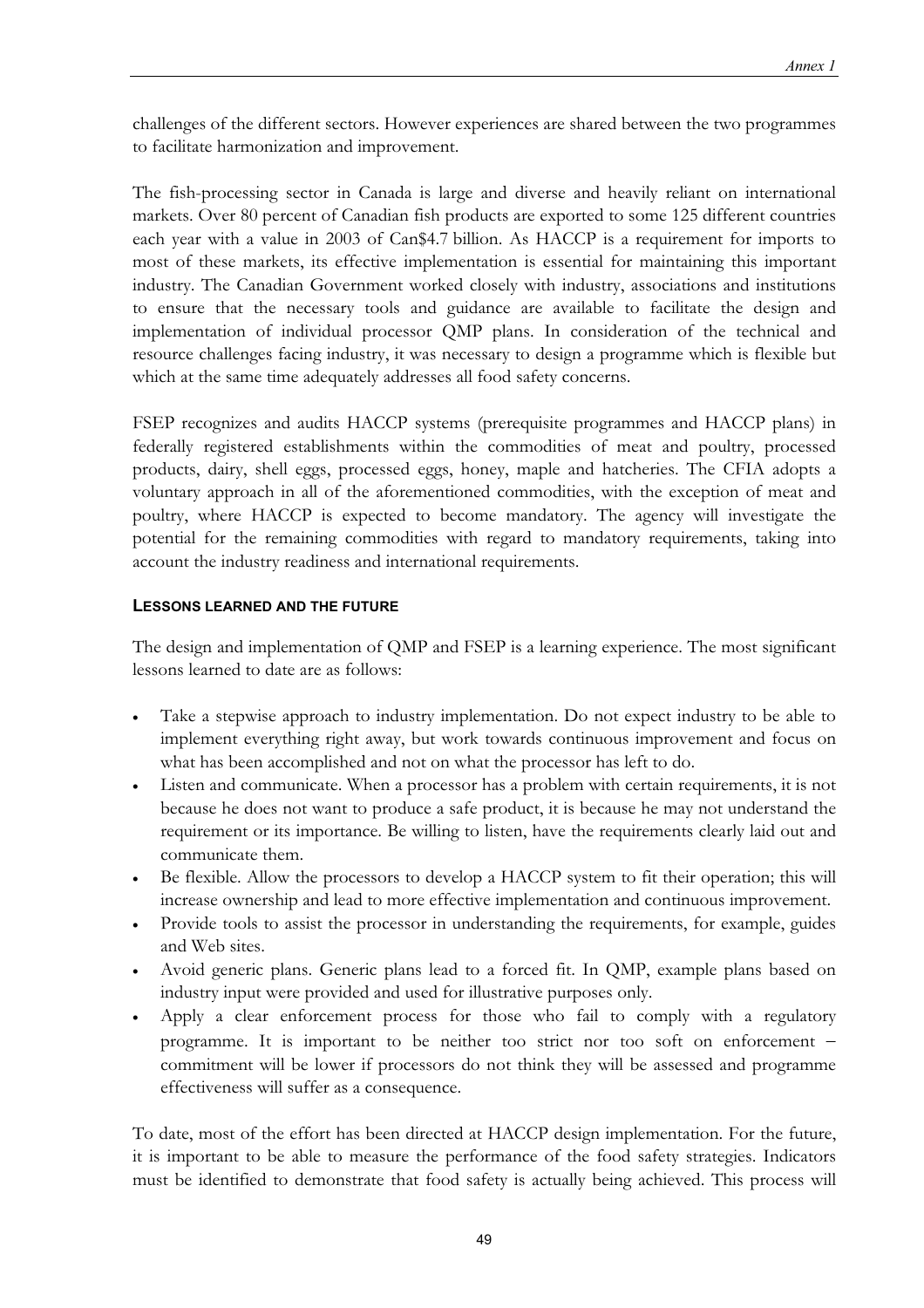produce data and information on the effectiveness of both the individual processor's controls and the programme design and maintenance.

### **India**

#### **NATIONAL FACTORS SUPPORTING APPROACH**

- Legislation exists to specifically address exports; in some areas (seafood, dairy, poultry, eggs, honey), GHP and HACCP implementation is mandatory.
- A single body organizes the official export certification process.
- HACCP for exports is already implemented in around 450 units.
- There is a large pool of official auditors.

### **BRIEF DESCRIPTION OF THE APPROACHES AND OUTCOMES TO DATE**

A number of organizations have a role in the regulatory policies for food safety. The Ministry of Health and Family Welfare is responsible for food safety at domestic level, including food imports. While HACCP implementation is not currently mandatory in the domestic sector, there is a well-defined export control system.

The Export (Quality Control and Inspection) Act 1963 empowers central government to: notify commodities for pre-shipment inspection and certification; specify minimum standards (generally recognizing international, importing countries' standards and contractual specifications); and prescribe the system of export inspection and certification (consignment-wise or a systems approach). The system of export control is operated by the Export Inspection Council of India (EIC - India's official export certification body) through its regional organizations, export inspection agencies (with head offices in Chennai, Delhi, Kochi, Kolkata and Mumbai and 41 sub-offices including laboratories around the country).

Over the years, under the provision of the act, nearly 1 000 commodities have been notified by the government for pre-shipment inspection and certification prior to export. Sectors covered include chemicals, pesticides, rubber products, engineering products, food and agricultural produce, textiles and footwear. Food is one of the major areas and includes Basmati rice, black pepper, marine products, fruit and vegetable products, egg products and dairy produce. Inspection and certification of all notified commodities were initially compulsory, but in the early 1990s (as part of economic reforms), export certification procedures were simplified allowing various categories of exporters to be exempt from compulsory pre-shipment inspection and certification by EIC. However, with the establishment of the WTO, quality issues gained significance, as did the role of standards and legislation, especially in relation to food safety. Marine products, egg products, dairy produce, poultry products, meat and meat products, and honey are subject to compulsory export certification by EIC. Certification is not compulsory for other food products (although many of them are notified under the act) and in many cases (e.g. when an importing country demands certification), EIC certifies the products on a voluntary basis.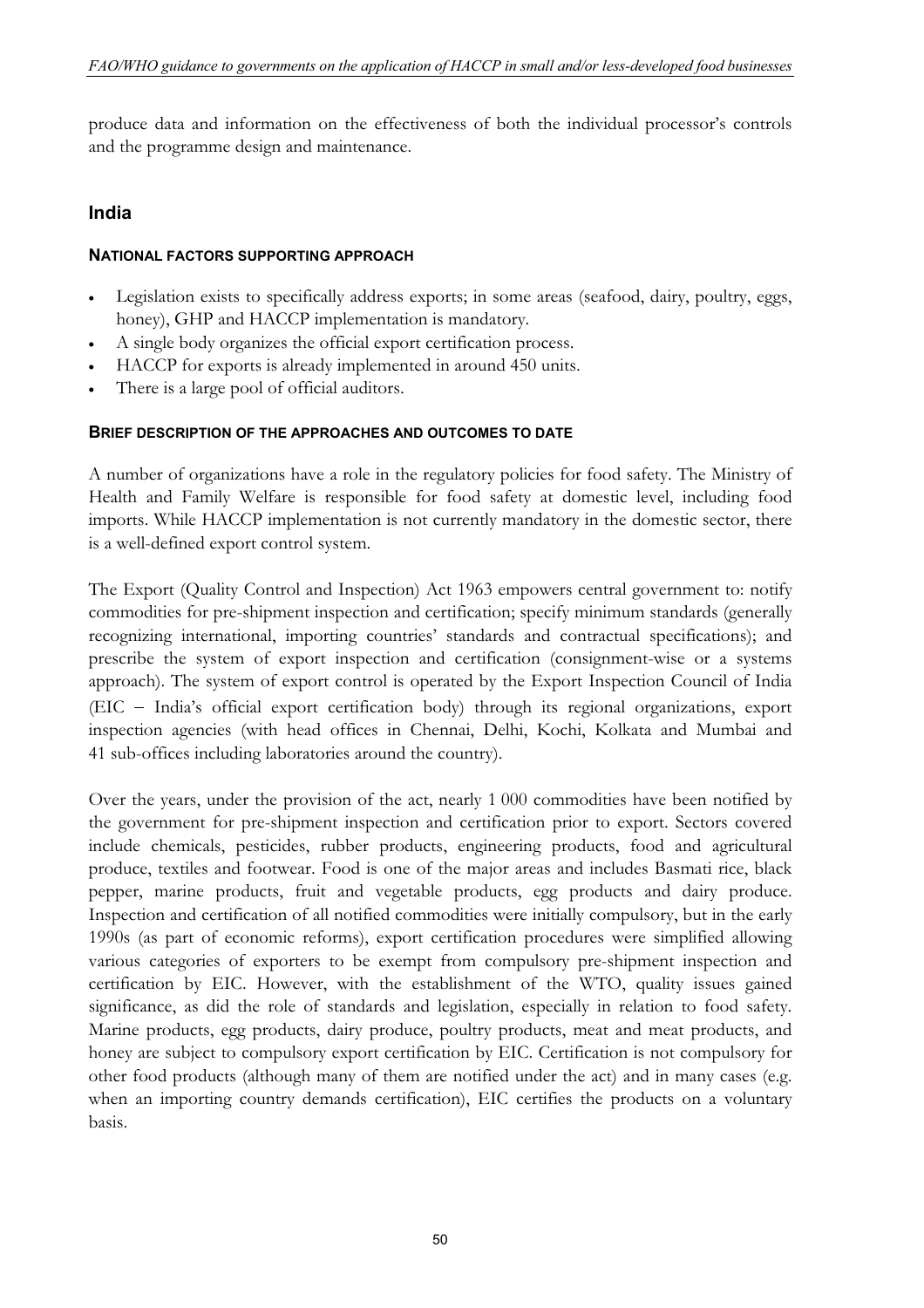In most of the above products, Food Safety Management Systems based Certification is implemented, based on Codex HACCP/GMP/GHP. The certification system involves approval of the units (based on an assessment against the requirements prescribed in the respective notifications), followed by periodic surveillance by EIC with a three-tier approach:

- Periodic monitoring: check records; process controls including sanitation and hygiene; take samples of raw material, water, ice, swabs, processed/finished products etc. for independent testing for various parameters.
- Supervisory visits by senior level officials: ensure compliance by units and monitoring officers.
- Corporate audits by head office: check compliance and effectiveness of the system; build accountability of the regional offices.

The above approach, in which HACCP is a part of the system, is being implemented in more than 450 export-based food-processing units in the areas of fish and fishery products, dairy products, poultry products, meat and meat products, and egg products.

In addition to EIC, export promotion bodies are important for assisting processing units to implement HACCP. Such promotional bodies are active in various sectors (e.g. marine, spices, agricultural and tea). They develop guidelines and modules for specific sectors and organize projects for groups of industries to assist in HACCP implementation and similar activities. For example, the Agricultural Processed Food Products Development Authority oversaw a mango pulp processing project: the project lasted about 2 years and assistance was provided to around 24 export units to implement HACCP.

#### **LESSONS LEARNED AND THE FUTURE**

To date, the emphasis has been on HACCP in export-oriented units, but the focus is now shifting to domestic industries. Efforts are being made to introduce GAP (good agricultural practices) at the primary production levels with the involvement of promotional bodies as well as the Ministry of Agriculture and Ministry of Health and Family Welfare. Some of the initiatives taken are described below:

- <sup>x</sup> A HACCP accreditation programme is being established by the National Accreditation Body in India, the Quality Council of India.
- HACCP implementation in the country is being further intensified through a World-Bankassisted capacity-building project implemented with the collaboration of the Ministry of Health and Family Welfare.
- Sectors identified in the first phase include: dairy, meat and poultry, fruits and vegetables, bakery and hospitality. The aim is to prepare training manuals and initiate training in HACCP. The second phase covers seafood, infant food, sweets and confectionery, ice cream and frozen confectionery, and institutional catering.
- <sup>x</sup> Training manuals were prepared for the first phase. Training in HACCP, GMP and GLP (good laboratory practices) for industry is conducted in association with trade associations, including the Confederation of Indian Food, Trade and Industry, Federation of Indian Chamber of Commerce and Industry, hotel and restaurant associations, National Dairy Development Board and Confederation of Indian Industry.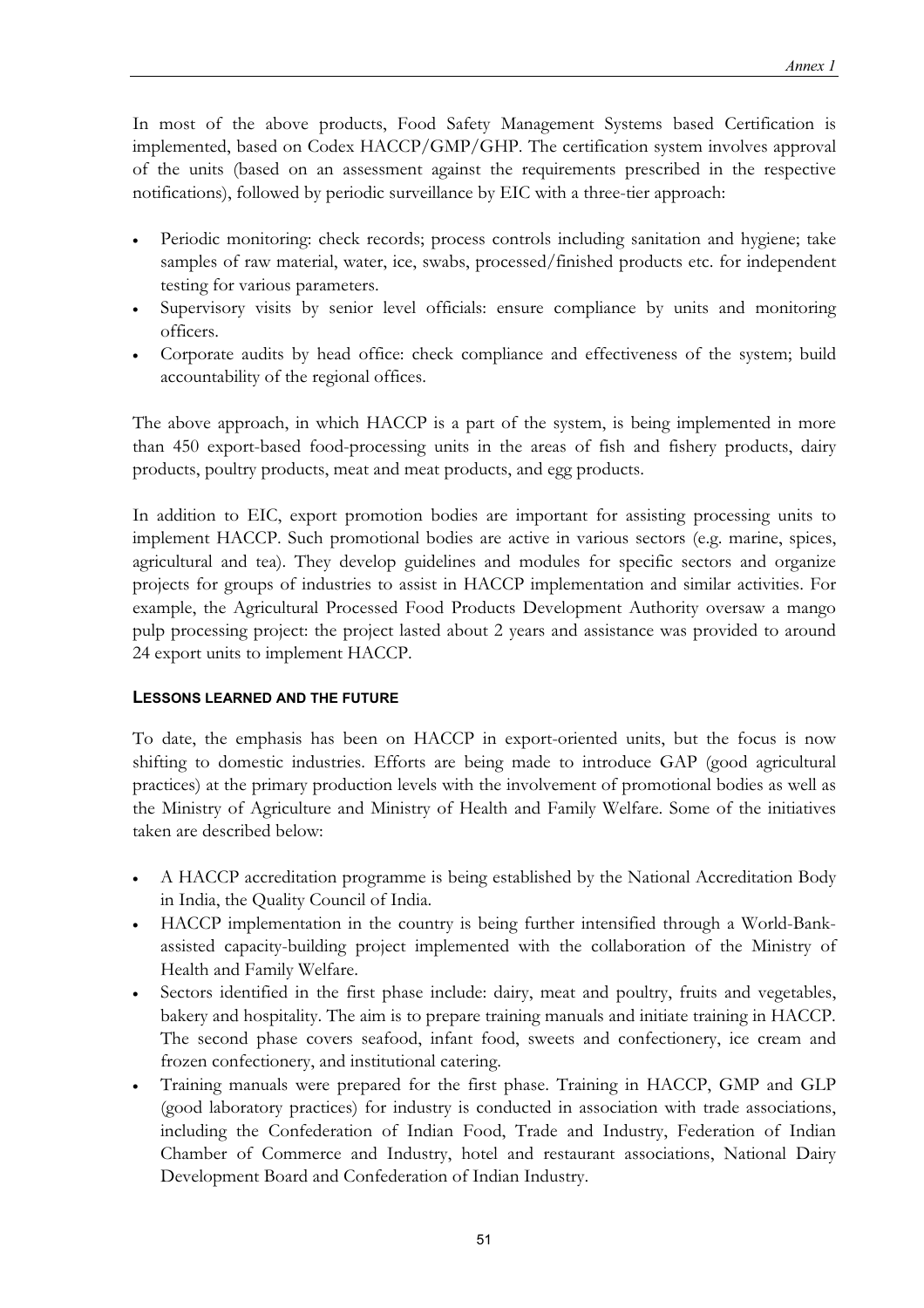- <sup>x</sup> HACCP-based training modules for certain sectors (e.g. dairy, meat and poultry, fruits and vegetables, bakery and hospitality) have already been developed, while others are under development.
- <sup>x</sup> A HACCP stand-alone certification scheme is being developed by EIC, based on Codex HACCP; it will specifically address the export-oriented units to meet the Codex requirements and those of importing countries.

## **Ireland**

### **NATIONAL FACTORS SUPPORTING APPROACH**

- There is a national policy for consumer protection and HACCP compliance.
- National legislation requires HACCP in food businesses for 4 years prior to any initiative.
- A single body organizes the official inspection process.
- The official inspectorate is well trained, motivated and resourced.
- There are motivated trade associations.
- Ample third party expertise is available for the food industry.

### **BRIEF DESCRIPTION OF THE APPROACH AND OUTCOMES TO DATE**

The Irish Government set up an independent government agency, the Food Safety Authority of Ireland (FSAI), to oversee national food safety in 1999. One of the FSAI's policies was to improve the compliance of the food industry to European Community legislation requiring food businesses to have a food safety management system based on HACCP principles.

A telephone survey of food businesses was conducted in 2000 to determine the level of compliance with established European legislation and to identify barriers to successful HACCP implementation.<sup>10</sup> This was followed by a workshop involving official inspectors and the food industry. At the workshop, a national HACCP strategy was developed with input from all stakeholders. The strategy was defined in detail by a national HACCP steering group consisting of representatives of the FSAI and ten health boards responsible for inspecting 40 000 of the 43 000 food businesses in Ireland.<sup>11</sup> Most of these businesses are in the retail and food service sectors and are SLDBs. At the same time, an industry forum was created with representatives from the food service sector. A forum consisting of retailers already existed.

The strategy was executed in steps focusing all resources on one target group at a time. Target groups were selected based on the risk posed to consumer health and on the resources available to help that group. HACCP information was developed for each group selected, using input from the official inspectors and industry fora.<sup>12</sup> Each target group began with inspection and assessment by the official inspectors so as to create a baseline.<sup>13</sup> This was followed by provision

<sup>10</sup> www.fsai.ie/industry/haccp/survey\_HACCP\_july2001.pdf

<sup>&</sup>lt;sup>11</sup> www.fsai.ie/industry/haccp/industry\_haccp\_strategy.asp

<sup>&</sup>lt;sup>12</sup> www.fsai.ie/publications/haccp/HACCP\_CATERING.pdf

www.fsai.ie/publications/haccp/WHAT\_IS\_HACCP.pdf www.fsai.ie/publications/haccp/HACCP\_TERMINOLOGY.pdf www.fsai.ie/publications/haccp/HACCP\_EXTERNAL\_CONSULTANT.pdf

<sup>13</sup> http://www.fsai.ie/publications/haccp/HACCP\_EXTERNAL\_CONSULTANT.pdf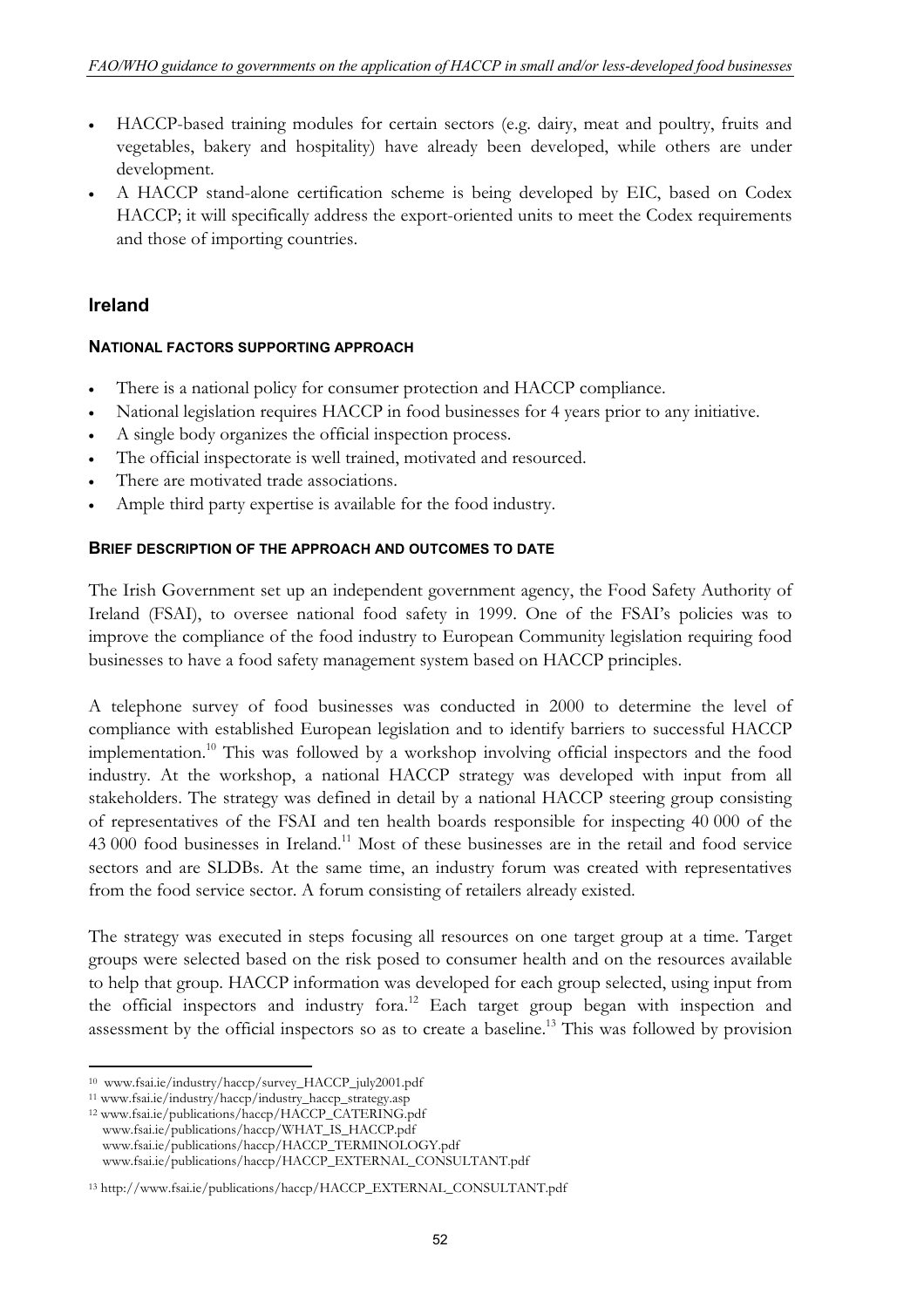of advice from inspectors, distribution of relevant materials and awareness campaigns by both the FSAI and trade associations. In each case, a deadline was set for completion of the target group.

A guidance note for HACCP inspectors was developed to provide advice on enforcement measures to be taken.<sup>14</sup> Upon completion of the process in a target group, full inspections are carried out to determine improvement. Official action is encouraged for those SLDBs who have shown no sign of commencing HACCP implementation.

The first target group  $-$  hotels  $-$  was completed in June 2004 and good progress has been made. However, a small but significant group of hotels have not started to develop HACCP plans; they will be the target of potential enforcement actions.

### **LESSONS LEARNED AND THE FUTURE**

Although it is still early to determine the full effects of the Irish approach, it appears to be working based on the measures of HACCP implementation in target groups before and after application of the strategy. However, it is resource intensive for the official inspectors and progress can only be made in one target group at a time. The strategy represents an approach based on affirmative action by official inspectors backed by national support from the government and trade associations. It leaves food businesses to develop their own systems providing only guidance rather than generic HACCP systems. It is recognized that in the near future, in order to tackle certain types of SLDB, a simplified HACCP-based approach may be necessary and resources will have to be allocated for this purpose.

## **Japan**

### **NATIONAL FACTORS SUPPORTING APPROACH**

- HACCP is not required by national food safety laws and regulations.
- <sup>x</sup> A voluntary HACCP and GHP approval system was introduced under the Food Sanitation Law in 1995, applicable to milk and milk products, meat products, surimi-based products, low acid canned food, and soft drink establishments. In spite of this, a huge outbreak associated with a milk-based drink manufactured in a HACCP-approved establishment occurred in 2000. Both government and industry still face major challenges to enhance the importance of food safety among food safety managers in food manufacturing plants.
- In 1998, the HACCP Support Law came into force: food industries interested in introducing HACCP and a quality assurance control system based on the HACCP principles were offered low interest rate loans and tax reductions in order to update facilities and equipment. Under this law, industry organizations for each commodity develop standards and request approval from both the Ministry of Agriculture, Forestry and Fisheries (MAFF) and the Ministry of Health, Labour and Welfare (MHLW). Once the standards are approved, businesses belonging to the organization and needing low interest rate loans to update facilities (e.g. separating dirty and clean zones) and equipment (e.g. automatic temperature monitoring equipment) can apply for approval of a HACCP-based plan by the industry organization to access the loan and authorize the benefits of the reduced tax rate.

<sup>14</sup> www.fsai.ie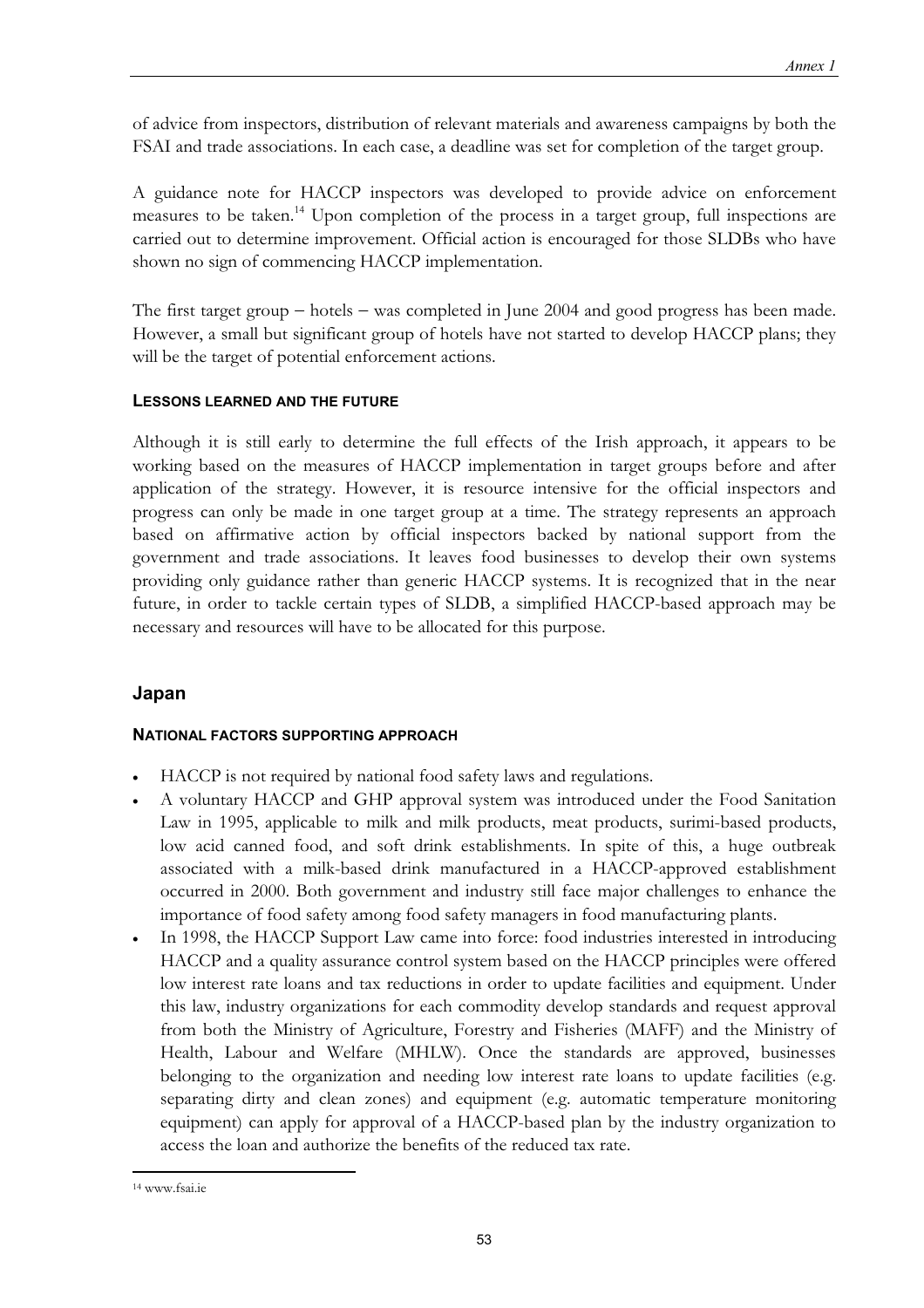- The food sanitation inspectors of the national and district governments take a 3-day training course and perform separate roles:
	- National: review of HACCP and GHP documents and on-site verification for approval by the MHLW.
	- District: routine establishment inspections.
- Seventeen district governments and large cities began a voluntary-based HACCP approval system for certain food businesses, e.g.:
	- Tokyo Metropolitan Government (system more GHP based).
	- Hyogo District Government (HACCP and GHP-based systems for meat processing, poultry slaughtering and processing, seafood processing, large-scale catering and lunch box preparation establishments).
	- Wakayama, Tottori and Aichi districts (systems for large-scale catering, lunch box preparation, hotel and inn restaurants, confectionery manufacturing, ready-to-eat meals).

In addition, other districts began promoting HACCP in small and medium-sized food establishments.

<sup>x</sup> With financial support from the MAFF, the Japan Food Hygiene Association (an industry organization for promoting food safety among its members) has conducted HACCP training courses for food industries.

### **BRIEF DESCRIPTION OF THE APPROACH AND OUTCOMES TO DATE**

Following the *Escherichia coli* O157:H7 outbreak in Sakai in 1996, the need to introduce and implement the HACCP system in food businesses was recognized by both industry and government. Since the introduction of a voluntary-based HACCP approval system under the Food Sanitation Law, approval has been given by the MHLW to:

- 158 milk processing establishments;
- 179 milk product manufacturing establishments;
- 82 meat product manufacturing establishments;
- <sup>x</sup> 24 surimi-based product manufacturing establishments;
- 36 low acid canned food manufacturing establishments; and
- <sup>x</sup> 87 soft drink manufacturing establishments.

Under the HACCP Support Law, 20 industry organizations for different commodities (e.g. frozen food, ready-to-eat food, lunch box, confectionery and bakery) apply MHLW/MAFFapproved standards. Moreover, 205 establishments have developed HACCP plans, obtained approval from the industry organization, and received low interest rate loans from a MAFFrelated financial organization. In addition, food industry organizations have developed guidance on HACCP, GHP and SSOP (Sanitation Standard Operating Procedures).

More than 200 food establishments have been approved by district government under the HACCP approval system.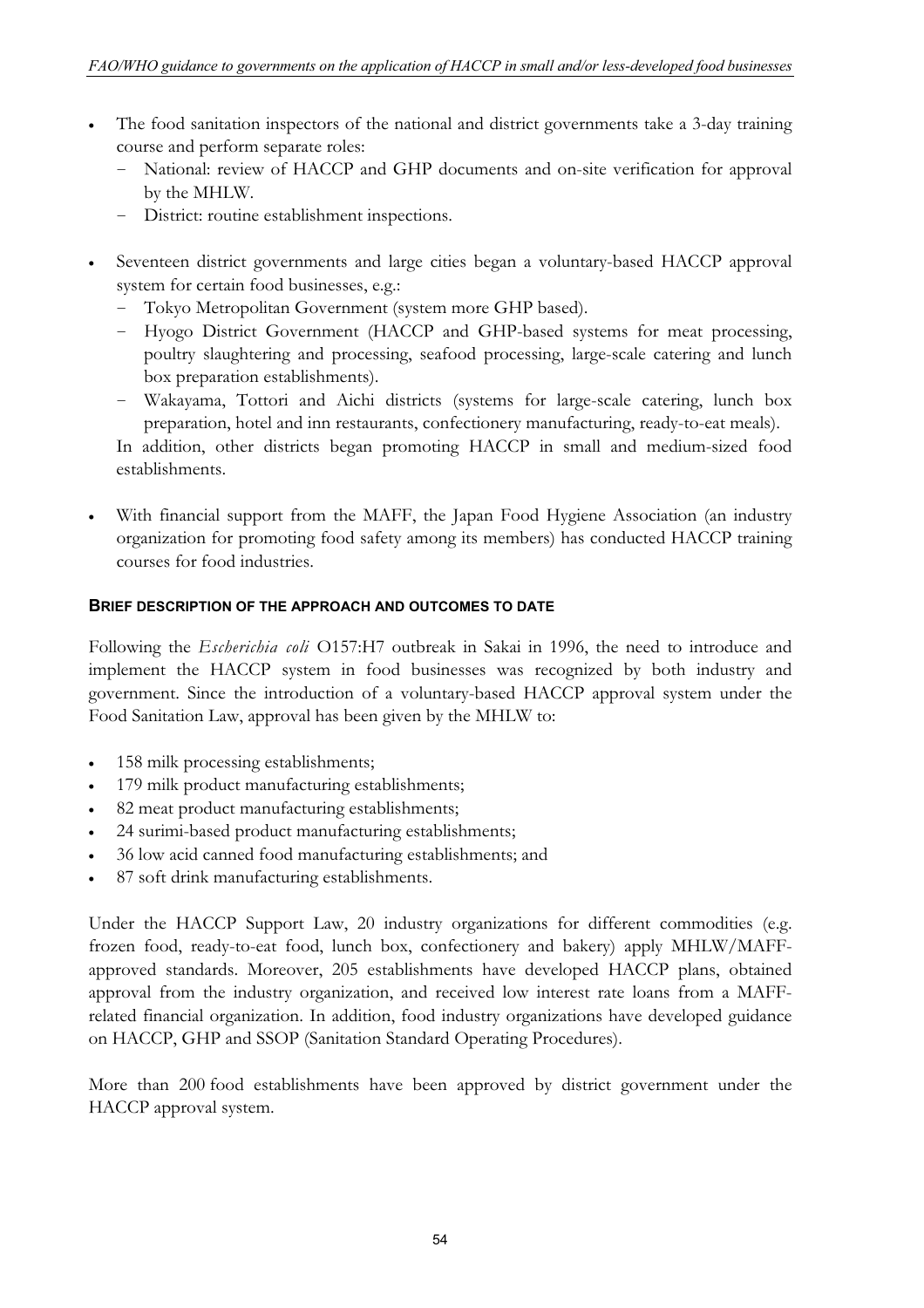From April 2003 to March 2005, 4 166 people took the 1-day basic HACCP training courses, 580 people took 4-day advanced HACCP training courses, and 36 people took trainer courses conducted by the Japan Food Hygiene Association.

#### **LESSONS LEARNED AND THE FUTURE**

- Strong commitment from top level management is needed to introduce HACCP in both large businesses and SLDBs.
- Continuous and appropriate implementation of a HACCP plan is as critical as development of the plan.
- Development of a precise flow diagram, in particular identification of where and how raw or intermediate materials are re-used, is very important to assess the probability of contamination.
- Provision of appropriate training for all employees involved in HACCP implementation, making them understand the role and responsibility of each employee under the HACCP plan, is a key factor for success.

### **Mexico**

#### **NATIONAL FACTORS SUPPORTING APPROACH**

- National policy for protection against health risks is based on risk analysis.
- Two main organizations are in charge of food safety with complementary functions:
	- the Health Department (the competent authority for food safety); and
	- the Agriculture Department (the competent authority for animal and plant health).
- A stepwise approach is adopted from voluntary to mandatory: first GHP, then GMP and SSOP, followed by voluntary HACCP.
- National regulations exist requiring mandatory GHP (since 1996), and there are mandatory documentation requirements for the whole food industry (since 2000).

#### **BRIEF DESCRIPTION OF THE APPROACH AND OUTCOMES TO DATE**

Mexico has a population of over  $100$  million. There are 1.8 million food premises  $-$  food industry establishments, food wholesalers and retailers, food services (fixed and street vendors)  $-$  of which 61 percent are one-person food premises and only 1.3 percent are facilities with more than 51 employees. Food industry employees on average receive a formal education of 7 to 8 years, i.e. the vast majority have received only elementary education.

The Federal Commission for the Protection against Health Risk (COFEPRIS) was formed in 2002 by integrating all federal departments with regulatory responsibilities in the Department of Health, i.e. those responsible for food and consumer products, drugs and medical devices, environmental health, health services, organ transplants and blood transfusions, and labour health. Risk analysis principles are applied for public health protection and a specific division has been developed for risk assessment. Risk management actions include regulation, inspection and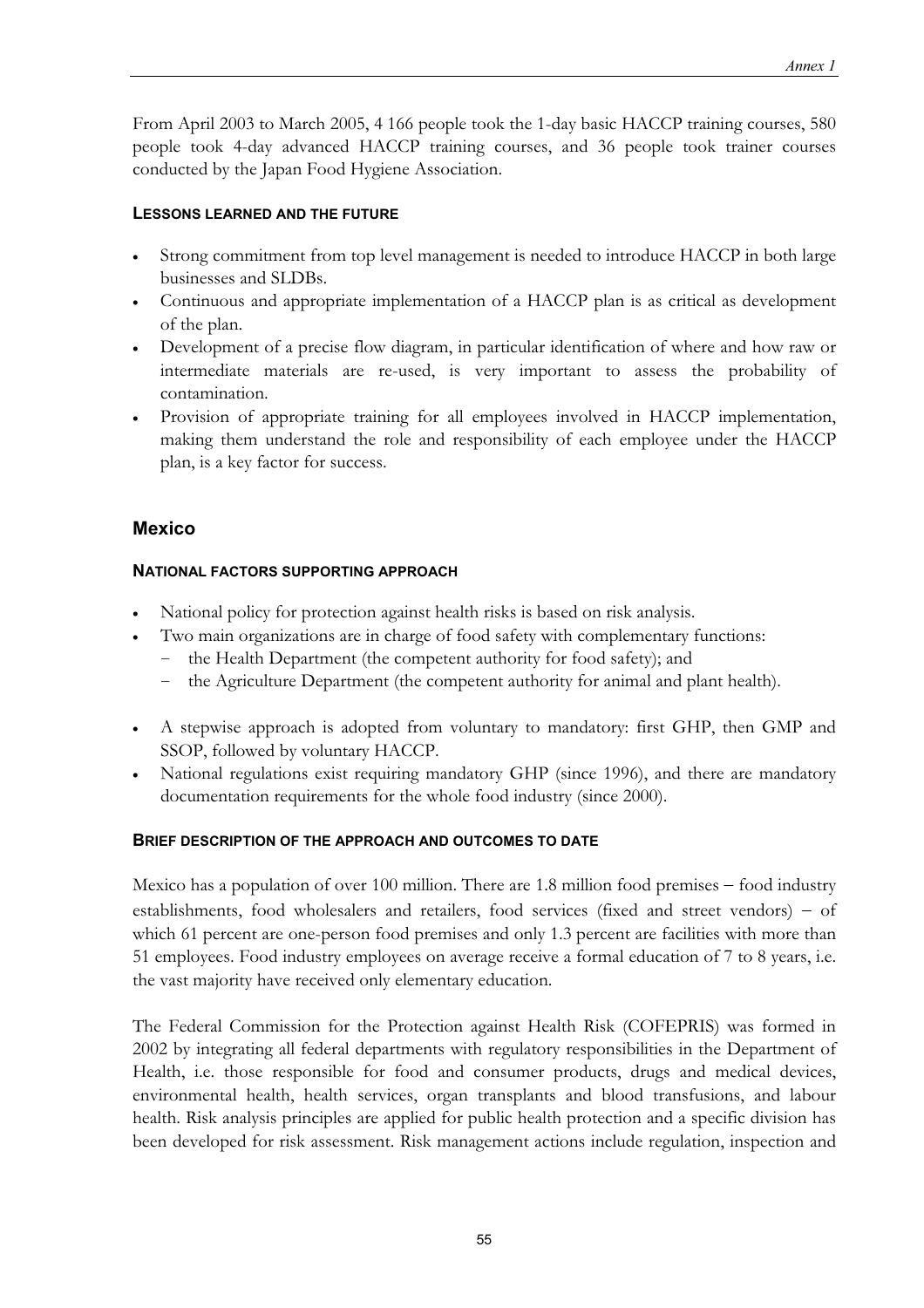compliance, as well as non-regulatory measures, such as education, training and self-inspection agreements with the food industry.

The National Service of Agri-Food Health, Safety and Quality (SENASICA) depends on the Secretariat of Agriculture, Animal and Fisheries. It was formed in 2001 to amalgamate the federal departments of animal and plant health. SENASICA has a regulatory role to support food safety as an important factor for the expansion of national and foreign markets for meat, poultry, honey and fruit.

COFEPRIS and SENASICA coordinate all activities from farm to table with the involvement of federal government departments (e.g. Economy and Environment), but further efforts are required to develop a seamless food control system. SENASICA promotes GAP and GMP in the production of fruits and produce by distributing guidelines and providing financial support for food safety programmes implemented by private companies.

The national food safety policy has been applied consistently since 1992. However, HACCP is mandatory only when demanded by export markets (GHP/HACCP are certified upon request of the competent authority of the importing country). The Secretariat of Health is concentrating on meeting mandatory GHP and documentation requirements in food industry and trade.

Until 1996, GHP was voluntary. Subsequently, it became mandatory for the food industry through regulations developed through broad consultation with all stakeholders. HACCP is only mandatory for the seafood industry (since 1997). In 1996, GMP regulations for several food industries were developed. Between 1992 and 2002, more than 500 000 GHP guidelines and generic HACCP guidelines for different industry and food service sectors were developed and distributed. In 2000, mandatory documentation of cleaning, sanitation and pest programmes came into effect, reinforcing the prerequisites for HACCP implementation.

A training programme for food inspectors and industry was launched in collaboration with the National Autonomous University of Mexico, covering GHP, HACCP and HACCP auditing; more than 400 people have been trained in the last 13 years. A training programme for food inspectors began in 1996; by 2005 more than 2 000 officials had been trained in various subjects.

In 1993, a strategy of focusing on specific food industry groups was introduced. Target groups were selected on the basis of a risk approach and resources were invested to improve food safety. The approach was resource intensive, but while there were major improvements in salt iodization and fluoridation, pasteurized milk, purified water and seafood, only minor food safety improvements were seen in other food groups comprising larger numbers of SLDBs, such as fresh cheese, public markets and restaurants.

The Mexican Official Standards of GHP for the food industry and food service sector have been in effect for over 8 years and are due for review. COFEPRIS intends to include HACCP on a voluntary basis, as a first step towards implementing HACCP in high-risk sectors (if all stakeholders are in agreement).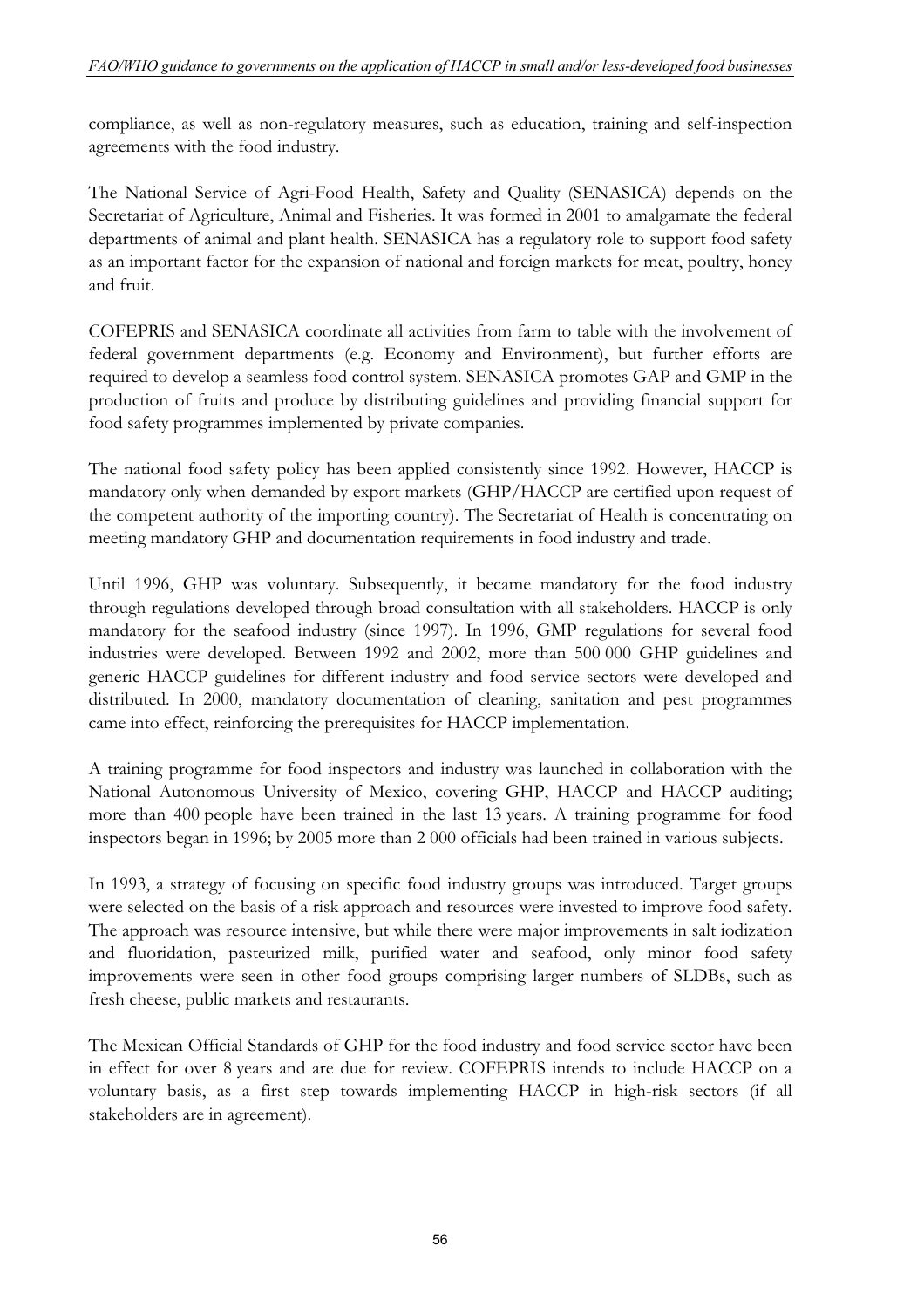#### **LESSONS LEARNED AND THE FUTURE**

- GHP, GMP and HACCP implementation are part of a continuous learning process.
- <sup>x</sup> Mandatory GHP and SSOP for all food businesses has laid the foundations for implementation of HACCP on a voluntary basis, leading in turn to mandatory HACCP in selected high-risk industries once the system is mature and resources are available.
- <sup>x</sup> COFEPRIS is working towards third party GHP/HACCP auditing as a tool to support voluntary implementation of food safety programmes for interested industries, including the food service sector.
- <sup>x</sup> To improve the efficiency and effectiveness of food safety measures, it is important to raise awareness through elementary education.

## **The Netherlands**

#### **NATIONAL FACTORS SUPPORTING APPROACH**

The Netherlands has a population of 16 million. A total of 130 000 companies are active in the production or distribution of food. Of these, 3 500 are considered larger industrial businesses; the remainder are medium-sized and small businesses, and generally lack knowledge of and experience in HACCP. Most of these businesses are not able to develop and implement a food safety system by themselves.

In accordance with the EU directive 43/93, the basic obligations for food safety became law in 1996. While some companies immediately saw the advantages of food safety provisions, it was clear that without due pressure from the government and consumer associations, implementation would not succeed.

Historically, the Netherlands has a wide range of branch associations. Associations and boards have legal status and fulfil a very important role between the government and food businesses. Every food company in a specific branch is obliged by law to become a member of the relative association. In return, companies are represented and supported by the branch association in different ways. There is open communication between associations and government through discussion groups, where all associations, consumer organizations and the Food and Consumer Product Safety Authority (VWA) are represented and can discuss the introduction of legislation concerning food.

#### **BRIEF DESCRIPTION OF APPROACH AND OUTCOMES TO DATE**

### *Hygiene guides:*

- Branch associations representing certain food sectors have developed branch-specific hygiene guides concerning food safety based on HACCP. The guides:
	- provide assurance that food prepared in the sector is safe;
	- provide basic prerequisite hygiene advice and instructions related to food safety; and
	- use terminology that is understandable, taking into account the level of education and cultural background of the users of the document.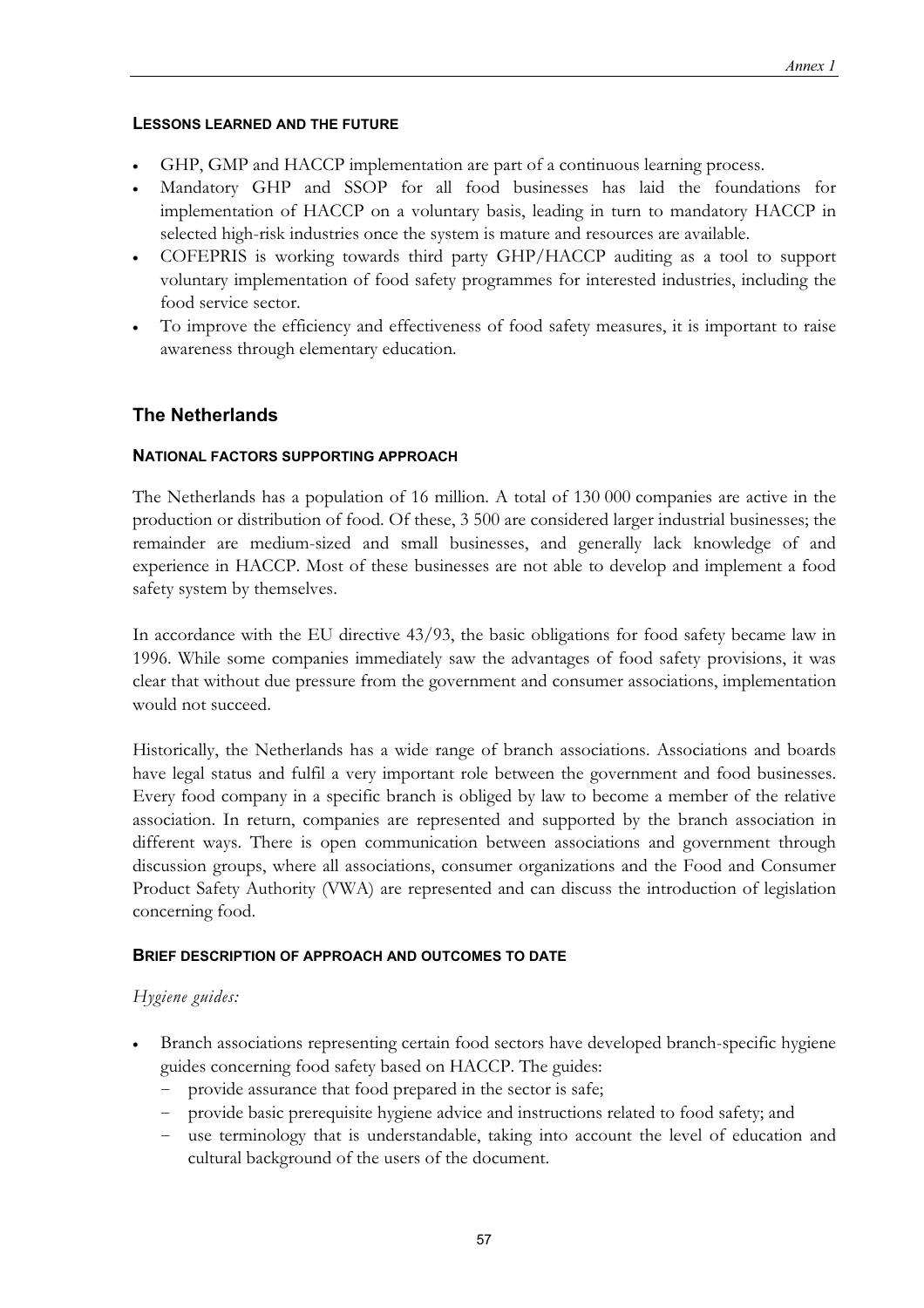- The Minister of Public Health and consumer organizations received this initiative with enthusiasm.
- <sup>x</sup> Guides are discussed in the aforementioned discussion groups. Following discussion and agreement with the VWA, the hygiene guide receives approval from the Minister of Public Health for a period of 4 years, after which, the hygiene guide needs to be re-evaluated.
- Between 1997 and 1999, more than 25 hygiene guides received approval.
- The legal articles are formulated so that the food business owner may choose how to implement food safety measures and controls - developing and implementing a personalized food safety system or implementing an approved HACCP-based hygiene guide. Food businesses not operating according to a food safety system or hygiene guide are considered to be committing a legal offence.
- In 2001, the first hygiene guides were evaluated. Microbiological verification criteria were introduced and it became possible to verify different stages in the process by analysing inprocess samples against different microbiological criteria. Currently, there are ten hygiene guides containing microbiological verification criteria suitable for SLDBs.

### *Enforcement:*

- Despite references to HACCP-based food safety systems in legislation and the availability of hygiene guides, compliance with the regulations is still not assured. In 1998, the government inspectorate began to enforce compliance with the procedures and working instructions related to the food safety systems.
- <sup>x</sup> A phased approach of enforcement was chosen and the associations were consulted to identify the priorities. This working method has several advantages:
	- î Branch associations can communicate priorities to all members, who then start working according to the hygiene guide.
	- Companies can implement food safety in stages and gradually become accustomed to securing food safety in a systematic way.
	- Instructions for the inspector are limited to agreed and established priorities.
	- Registration of the inspection results gives an overview of the level of observance of the procedures and working instructions.

### *Results:*

- <sup>x</sup> Food safety has been controlled as described above for 7 or 8 years and most companies are familiar with a hygiene guide.
- Several priorities (targets related to CCPs) have been identified and are checked during every inspection:
	- Receiving and storage of raw materials/goods
	- Temperature (storage/preparation)
	- Cleaning and disinfecting
	- Cross-contamination
- Steps have been taken to define CCPs:
	- Instructions and procedures related to the priorities in the hygiene guide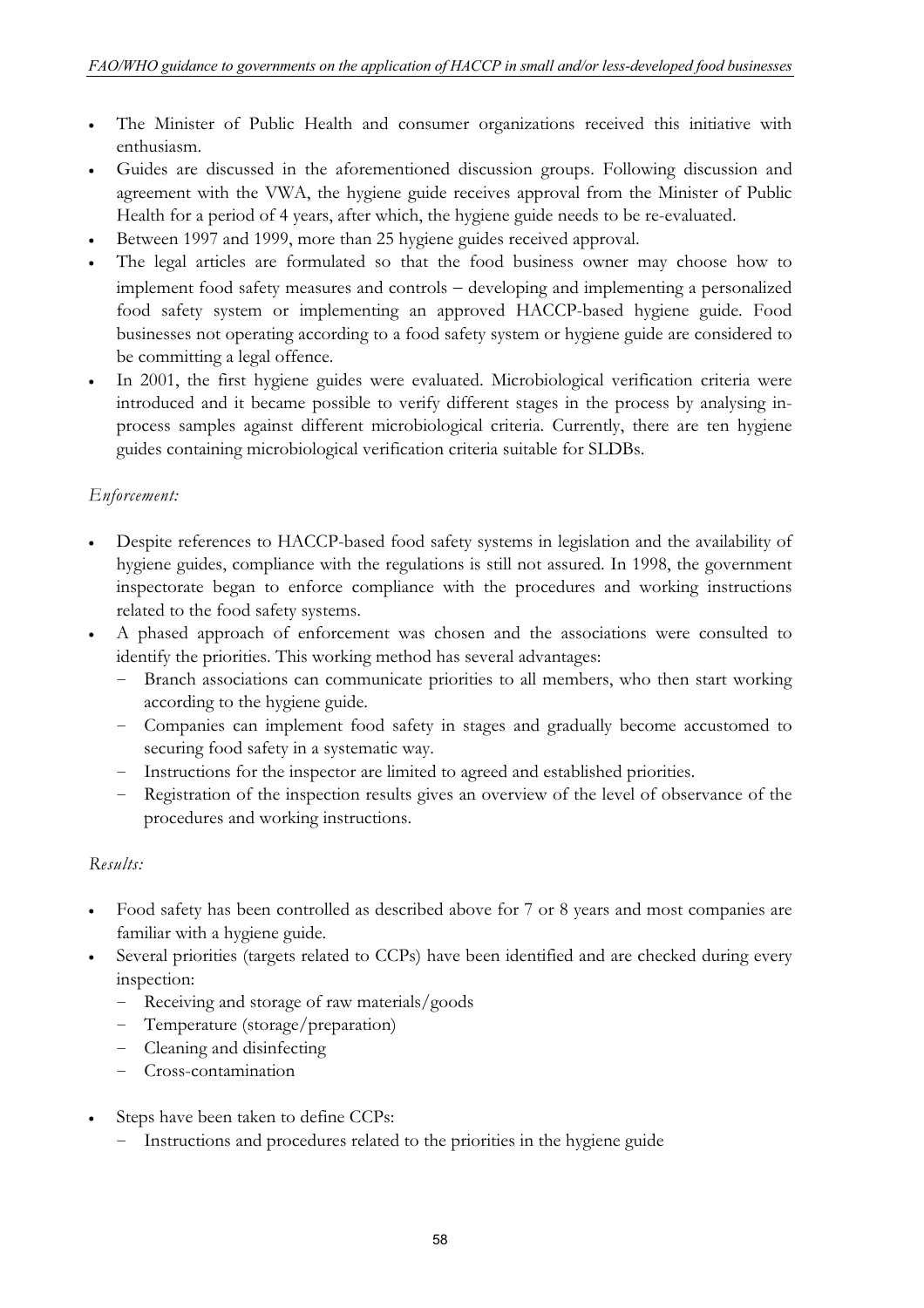- î Conformance procedures by the owner and personnel, implementing the right control measures and sufficient corrective action if necessary
- Recording of all measurements available concerning the CCP

### **LESSONS LEARNED AND THE FUTURE**

After over 7 years working on the system of hygiene guides for SLDBs, it is possible to draw the following conclusions:

- Food business inspections have changed from full-scope inspections to target-related inspections on critical points. Inspectors require specific training.
- The inspection method is standardized: it is easier to monitor the national level of food safety in the different branches and it is possible to prioritize.
- <sup>x</sup> A suitable hygiene guide exists for every type of SLDB. Nevertheless, some items require attention in the near future.
- The motivation of the owners and staff of SLDBs to act according to the hygiene guide can be improved in some situations, for example, through simplification of the hygiene guide.
- There is scope for improvement of the education of SLDB staff in relation to the hygiene guide.

## **New Zealand**

### **NATIONAL FACTORS SUPPORTING APPROACH**

- Single integrated agency with responsibility for all food-related legislation.
- <sup>x</sup> Mandatory requirement for the application of GHP and HACCP in some sectors, particularly for exports (e.g. animal products, seafood and dairy).
- Intent to mandate HACCP-based programmes throughout the food industry.

### **BRIEF DESCRIPTION OF THE APPROACH AND OUTCOMES TO DATE**

The New Zealand Food Safety Authority (NZFSA) was established on 1 July 2002. The Authority takes a new approach to food safety by bringing together the food safety functions of the Ministry of Agriculture and Forestry and the Ministry of Health. One objective of the NZFSA is to develop a seamless food regulatory regime across the entire food chain. Before addressing current initiatives, there follows a brief description of HACCP policy prior to the establishment of the NZFSA.

Meat, dairy and other food types used to be regulated differently, mainly in isolation from one another, and different approaches towards HACCP implementation had been developed. At the time of the establishment of the NZFSA, the meat and dairy sectors were heading towards full mandatory HACCP for business within specified time frames; the domestic sector had the option of voluntarily implementing HACCP-based programmes.

There were differences in the implementation of GHP and its association with HACCP: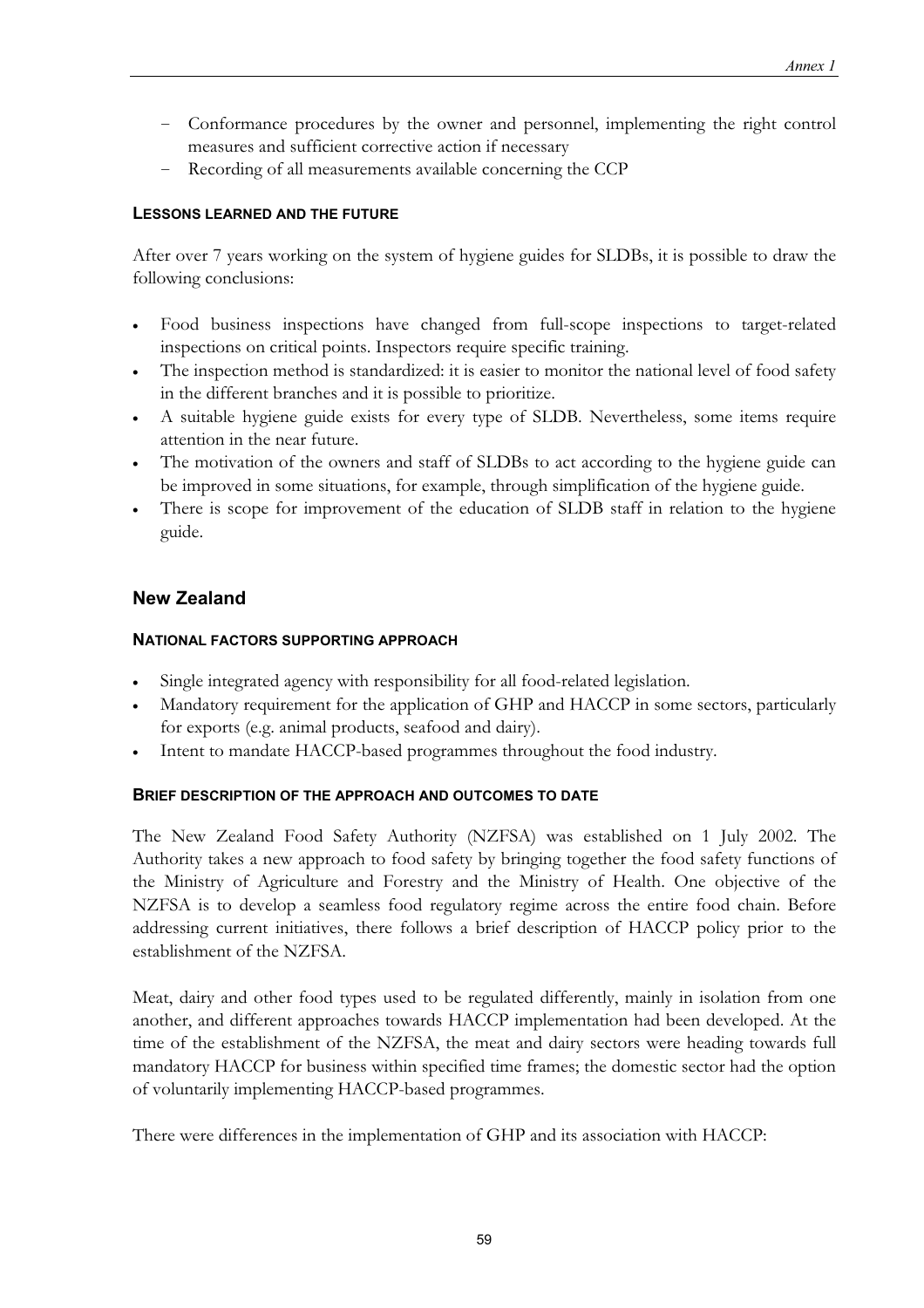- The Ministry of Agriculture and Forestry (responsible for the meat and dairy sectors) had separated GHP and HACCP requirements.
- The Ministry of Health had integrated GHP and HACCP, requiring that hazards for prerequisite programmes were identified for the following reasons:
	- Prerequisite programmes used in the domestic sector were out of date and prescribed.
	- The hazards controlled by the prerequisite programmes needed to be reconsidered to determine if they were adequate and appropriate for the process.
	- Experience indicated that these programmes became secondary to the HACCP component and were often forgotten.

### **LESSONS LEARNED AND THE FUTURE**

The Animal Products group within the NZFSA reports success with the use of generic HACCP guides, plans and templates. The success has been aided by good working relationships with food sector associations, some of which include SLDBs. This means that the group can provide input for HACCP-based approaches and guidance materials/templates. A good example of an outcome of this collaborative approach is the "Risk Management Programme Template for Eggs".<sup>15</sup>

Another successful initiative from the Animal Products group is an active programme of revising generic HACCP work to reflect current HACCP thinking and of improving guidance and template material based on food business and external verifier feedback.

The Domestic and Imported Foods group within the NZFSA has continued with the voluntary implementation of HACCP-based programmes. The team has noted four particular areas of success:

- A resource folder including HACCP guidance, frequently asked questions and legislative requirements has been very well utilized by food businesses.<sup>16</sup>
- Template-based solutions seem to be readily implemented by all types of food business; the NZFSA template on staff sickness is an example of this.<sup>17</sup>
- <sup>x</sup> Establishing processes for open dialogue between the NZFSA, local regulators, external verifiers and food businesses has been essential to ensure improvements in the HACCPbased programme approval process (including ongoing verification and on-site programme review).
- The voluntary shift towards HACCP-based programmes has worked particularly well for "chain type" food businesses. This is where the head office of a food business chain (e.g. fast food, service station or supermarket) develops one HACCP-based programme for all sites. The programme includes training on how to implement (including site-specific hazard identification) and comply with the programme on an ongoing basis, as well as extensive food safety training for each food handler. The level of success is greater when the head office is particularly active in following up with outlets after their external audits.

<sup>15</sup> http://www.nzfsa.govt.nz/animalproducts/subject/eggs/index.htm

<sup>16</sup> http://www.nzfsa.govt.nz/processed-food-retail-sale/fsp/index.htm

<sup>17</sup> http://www.nzfsa.govt.nz/processed-food-retail-sale/templates/index.htm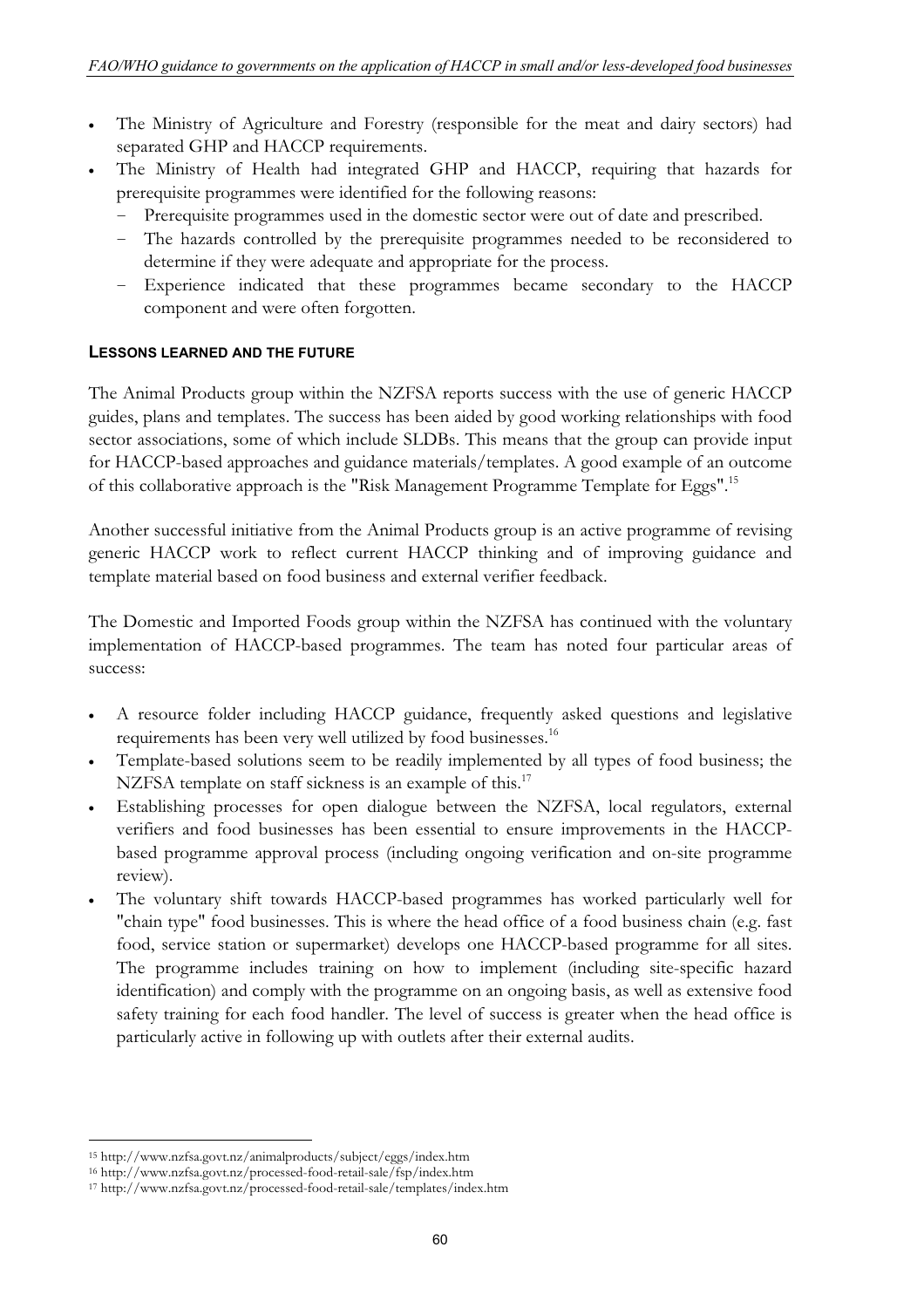The success of these "general agreements" or generic templates for "like" businesses has led to the view that successful implementation of HACCP-based programmes for SLDBs is dependent on the development of such tools.

The voluntary status of HACCP implementation within the domestic sector and harmonization of HACCP requirements between the food sectors is being developed under the New Zealand Food Safety Authorities Domestic Food Review.<sup>18</sup>

New Zealand proposes that risk-based management plans, known as "food control plans", will include "good operating practices" and HACCP. Good operating practices are intended to encompass relevant food safety and suitability sections of good agricultural, good manufacturing or good hygienic practices. Good operating practices should have the following characteristics:

- Able to control or assist in controlling a food safety hazard or food suitability issue, covering matters such as training.
- Science-based where possible.
- Relevant to the food type and food process.
- Documented under the following headings:
	- Purpose
	- Scope
	- Authorities and responsibilities
	- Materials and equipment
	- Actual procedure (including monitoring, corrective action and internal verification)
	- Recording and reporting
- Developed and documented prior to applying the HACCP principles.
- Reviewed in conjunction with applying HACCP principles.

Food control plans are intended to cover the following components to the level appropriate for the business:

- <sup>x</sup> Responsibilities and authorities (administrative details such as name and address)
- Scope (product and process description)
- Relevant regulatory requirements
- Good operating practices (see above)
- Documentation and record keeping
- <sup>x</sup> Application of HACCP principles (including hazard identification and analysis, critical control points and critical limit determination, critical control point monitoring and corrective actions when needed, and internal verification)
- **Training**
- External verification and verifier competencies and rights

The key to the successful application of food control plans is the simplicity of the plans and the role of the regulator.

<sup>18</sup> http://www.nzfsa.govt.nz/policy-law/projects/domestic-food-review/index.htm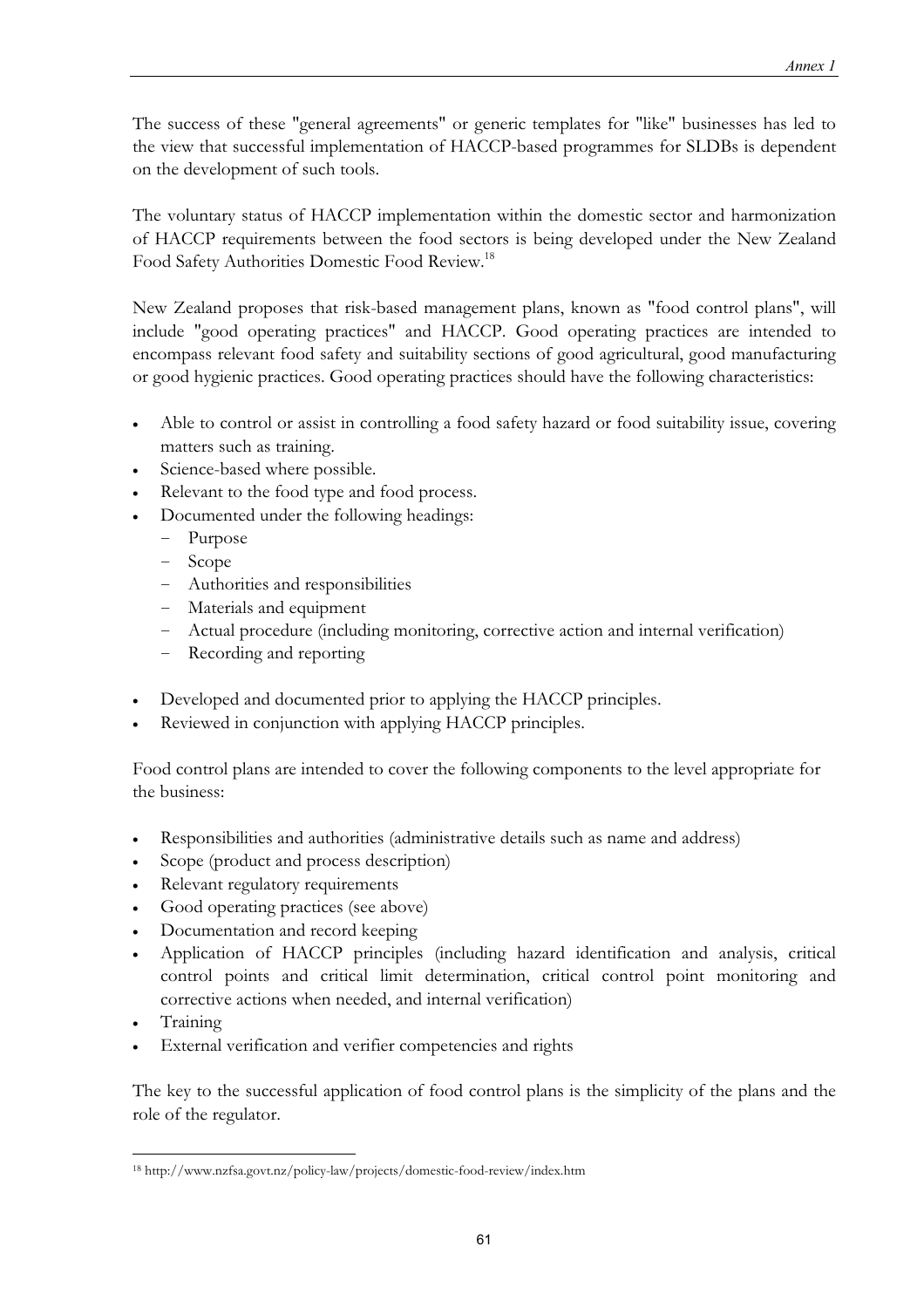For successful implementation of the food control plans, the NZFSA, as the regulator in this area, is expecting to provide templates and other guidelines for food control plans to cover the needs of some 30 000 to 40 000 businesses. The balance (of food businesses) either already has plans in place or, because of size or the use of proprietary processes for example, develops individual plans covering their specific businesses.

Food control plan templates are generally presented as part of, or supported by, codes of practice for particular food sectors, with GHP and HACCP elements and any regulatory requirements clearly identified. Food control plan templates might already be available within a food sector or may well exist in a complementary form in another country (which might be adapted for New Zealand businesses).

The type of tool produced varies depending on the level of understanding of a particular food sector. HACCP principles are applied in developing the template, and small to medium-sized business operators do not need to repeat this step.

New Zealand has not commenced broad application of the above approach. Discussion papers proposing that food control plans be the tool of choice for food safety management in the future were released publicly. Depending on submissions, developments are expected to continue.

# **South Africa**

## **NATIONAL FACTORS SUPPORTING APPROACH**

- National legislation creating an enabling framework to make HACCP mandatory in different sectors of the food industry.
- An FAO TCP Project conducted to determine, amongst others, the applicability of HACCP principles in street-food vending (a type of SLDB).
- <sup>x</sup> Hygiene regulations applicable in all sectors of the food industry developed as a means of harmonizing national hygiene standards.
- Strong collaboration between all food control authorities, the industry and the academic sector, through various working groups and committees.

## **BRIEF DESCRIPTION OF THE APPROACH AND OUTCOMES TO DATE**

In South Africa, food control is mainly the responsibility of the agricultural and health sectors and of the South African Bureau of Standards (SABS).

The agriculture sector is responsible for:

- ensuring good agricultural practices;
- the control of abattoirs;
- development and enforcement of food quality standards;
- certain labelling standards;
- certain imports and exports;
- registration of genetically modified organisms (GMOs);
- <sup>x</sup> registration of agricultural remedies; and
- the national SPS enquiry point.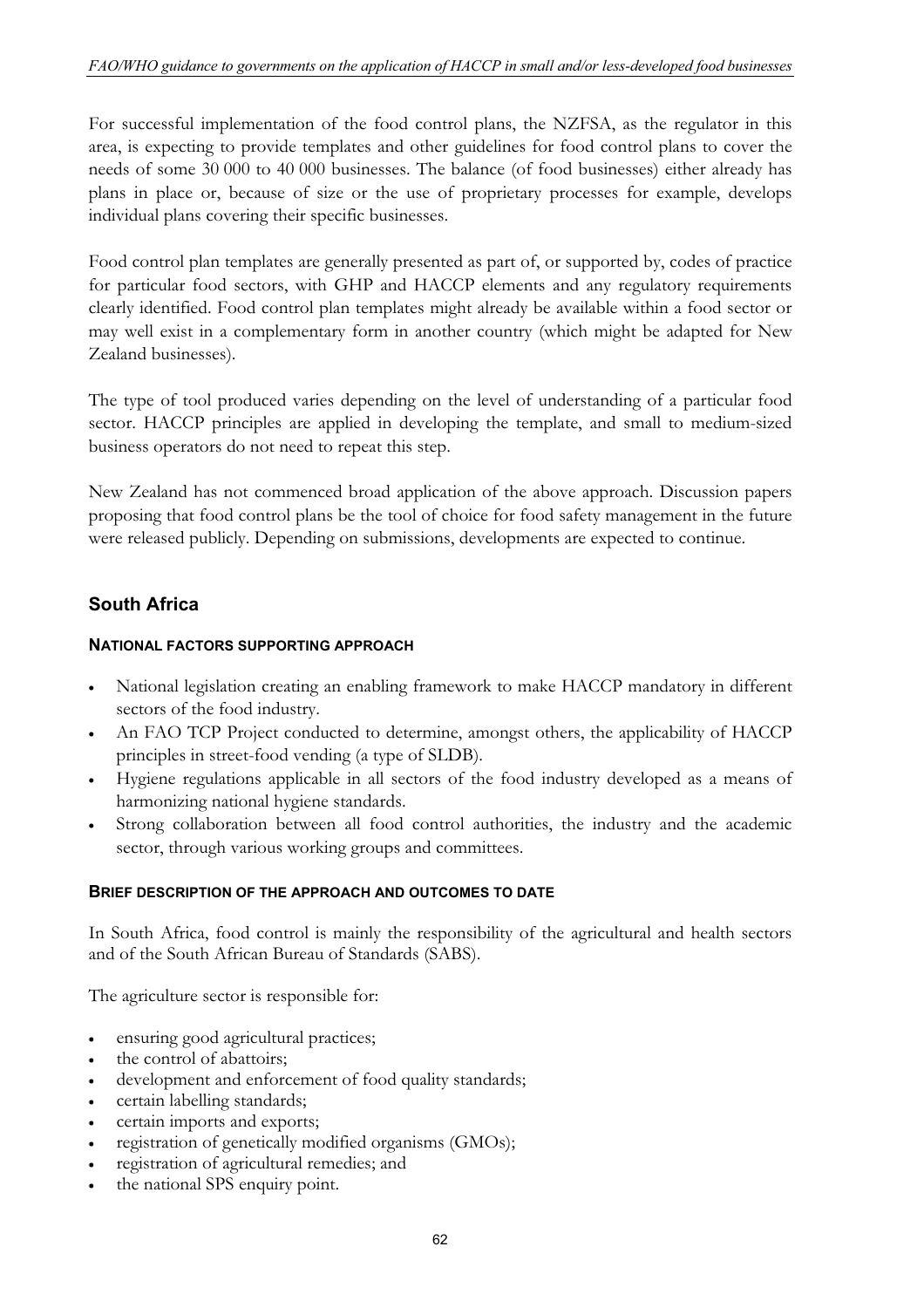In addition, the Department of Agriculture authorized the Perishable Products Export Control Board to conduct physical inspections of perishable products (e.g. fresh fruits and vegetables) for export from South Africa.

The health sector is responsible for:

- development of food safety and nutrition standards;
- food hygiene issues (excluding abattoirs);
- certain aspects of food labelling;
- the quality of certain products; and
- certain import activities.

The health sector operates on three levels – national, provincial and local:

- National Department of Health, through the Directorate: Food Control, is responsible for:
	- coordinating food control activities within the country;
	- developing policy and legislation;
	- supporting provinces and local authorities; and
	- the National Codex Contact Point.
- Provincial Departments of Health (of which there are nine), through the Environmental Health service, are responsible for:
	- coordinating, amongst others, food control activities within the province;
	- developing provincial norms and standards;
	- supporting and monitoring local authorities; and
	- rendering specialist services such as port health services on behalf of the national department.
- Local authorities, through the Environmental Health service, are responsible for:
	- enforcing legislation;
	- health promotion activities;
	- investigating complaints;
	- identifying and controlling health hazards; and
	- compliance monitoring and intersectoral collaboration.

The regulatory division of the SABS administers compulsory specifications (technical regulations) on behalf of the Minister of Trade and Industry for:

- canned and frozen fishery products; and
- canned meat products.

The minimum requirements of these specifications are based on GMP and GHP and also contain minimum consumer safety, compositional, quality and labelling requirements. The SABS inspection system is based on the surveillance and conformity assessment of factories, fishing vessels, processes and products. These specifications are also applicable to imported products. The SABS is also the competent authority for the certification of fish and fishery products for export.

Following several assessments of the South African food control system, it was found that the system was inefficient due to the fact that: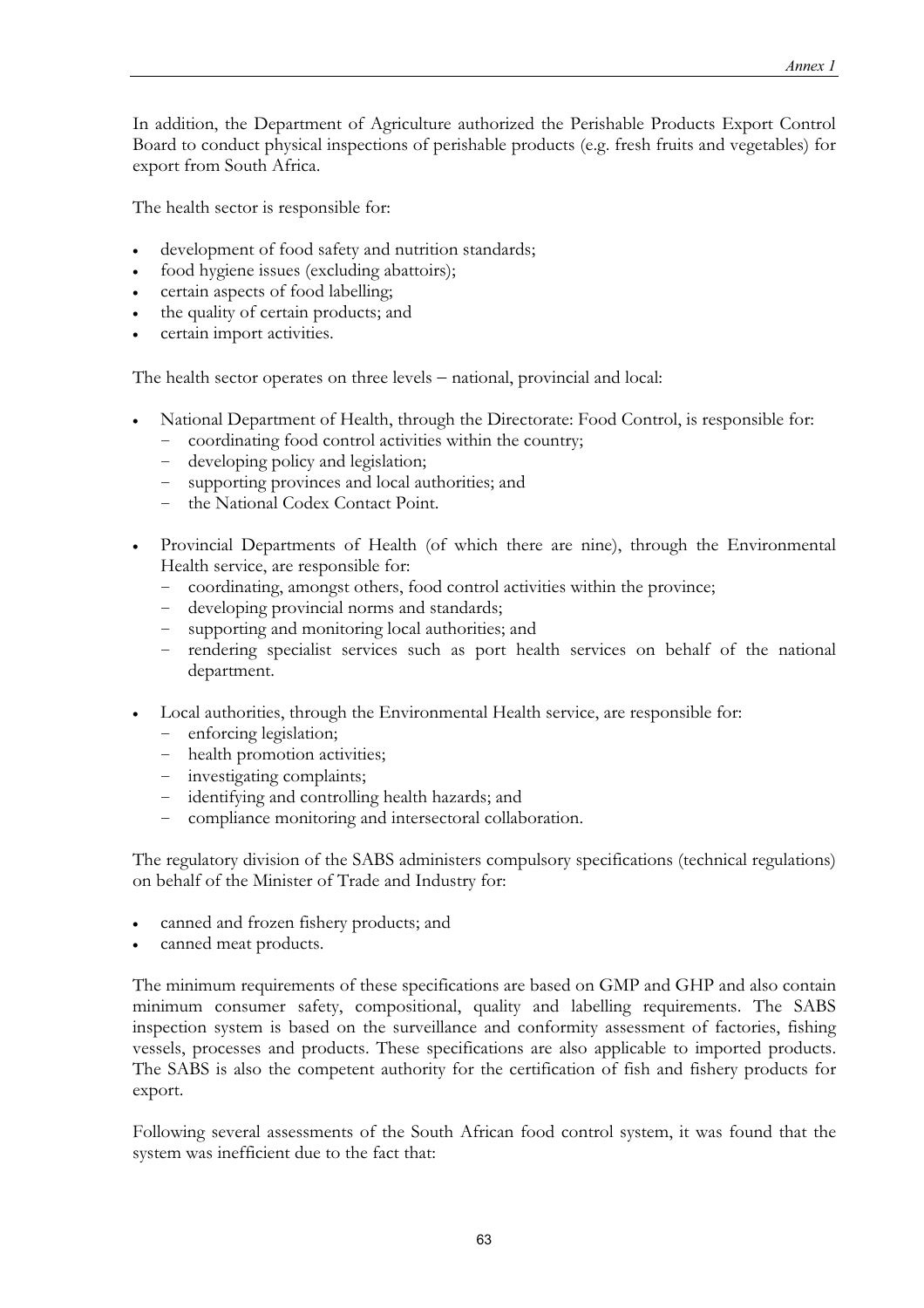- there was no single or coordinated voice or body regarding food control issues;
- <sup>x</sup> multiple jurisdictions, overlapping and outdated legislation were hampering effective regulation of food in South Africa;
- there was uncoordinated enforcement of the legislation;
- there was no national monitoring programme and no national database; and
- all these issues resulted in an ineffective and inefficient utilization of human and other resources.

Several models have been proposed for the new food control system, for example:

<sup>x</sup> *Multi-agency system* 

Food control responsibilities are shared between the departments of Health, Agriculture, and Trade and Industry. This system is very similar to the current system of food control in South Africa. It has the disadvantage of creating a fragmented system lacking coordination between the different agencies in food policy, monitoring and food control. There is also fragmentation between national, provincial and local authorities, which results in consumers not receiving the same level of protection throughout South Africa.

<sup>x</sup> *Single agency system*

There is consolidation of responsibility for food control in a single agency with very clear terms of reference. This system allows for a rapid response to food safety problems and for more effective use of resources, including the harmonization of food standards and uniform application of norms and standards. This option is said to have many advantages, but unfortunately does not fall in line with current South African Constitutional arrangements, where some aspects of food control are a provincial competency.

<sup>x</sup> *Integrated system*

Allows for the separation of policy from operational activities, thus separating risk assessment from risk management functions as it demarcates the role of the authority from that of the inspection agency. Such a system has the advantage of addressing the entire food chain.

Before any model can be considered, numerous factors require consideration:

- National constitutional requirements, taking account of national, provincial and local authority structures.
- Current strategic plans of national government departments.
- <sup>x</sup> Food control activities located in other agencies.
- <sup>x</sup> South Africa's obligations to WTO SPS/TBT (technical barriers to trade) agreements and other international trade agreements.
- Public health protection for all South Africans.

In addition, the scope of the food control system must be closely related to the cultural, economic and political conditions of South Africa, covering all agricultural food produced, processed and sold, as well as imported food.

The Department of Agriculture has undergone restructuring with the creation of the South African Agricultural Food and Quarantine Inspection Services and of several new Directorates:

- Animal Health
- Plant Health
- Food Safety and Quality Assurance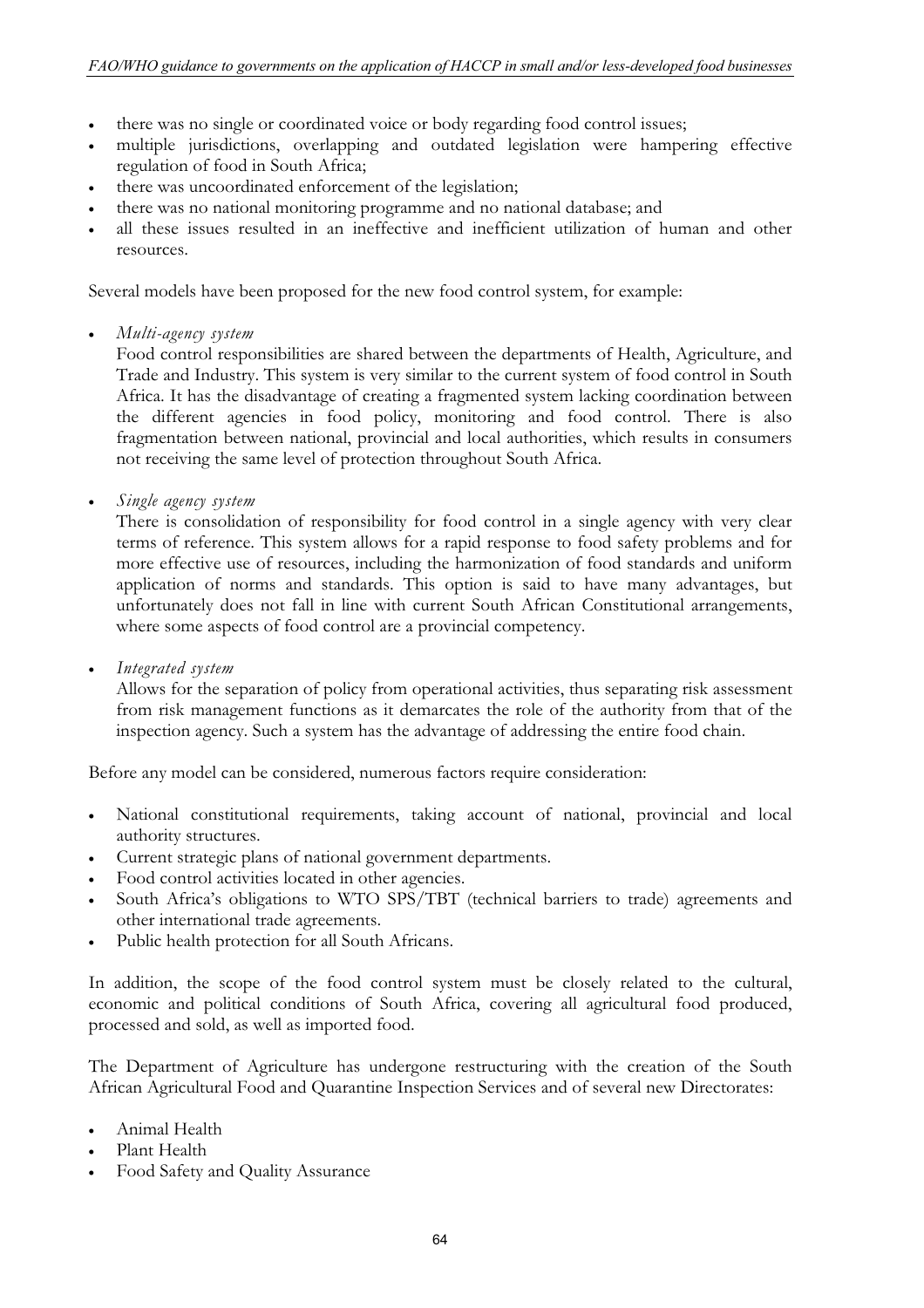These changes are the first step towards the establishment of a single integrated food control system in order to address the problems of fragmentation, lack of coordination and duplication of efforts. The subsequent steps are as follows:

- Obtain approval of the system at top level.
- Appoint a taskforce to examine the different options and choose the most effective model for the South African situation.
- Develop/approve a policy framework.
- Develop/approve a comprehensive policy regarding structure, personnel, resources etc.
- Publish a relevant bill and promulgate the relevant act.
- Draw up and implement the new regulations.

The creation of a new food control system, even when deemed necessary and urgent, is clearly not a simple operation. Indeed, the need for a new food control system in South Africa was identified 10 years ago and, although officials at all levels of national and provincial food control agencies, industry representatives, accredited inspection bodies and private inspection groups all agree that the creation of a National Food Control Authority is necessary, the stakeholders are still a long way from a decision regarding which food control system model to follow and how to implement it.

## **Thailand**

#### **NATIONAL FACTORS SUPPORTING APPROACH**

- National policy for consumer protection and HACCP compliance.
- National survey on the readiness for HACCP implementation in food businesses before setting the time frame requiring HACCP in national legislation.
- Single body organizing the official inspection process.
- Well-trained and highly motivated human resources (consultants, official inspectors and third party auditors).
- Coordination among the academic sector, industry and trade associations (food safety courses, research, training).

#### **BRIEF DESCRIPTION OF THE APPROACH AND OUTCOMES TO DATE**

Thailand has a large number of food factories and a food export policy, resulting in an overwhelming workload for the Thai Food and Drug Administration (Thai FDA, Ministry of Public Health)  $-$  the principal regulatory organization responsible for the nation's food safety system. Consequently, in October 2002, the Thai Government set up the National Bureau of Agricultural Commodity and Food Standards (ACFS) under the Ministry of Agriculture and Cooperatives to develop standards and oversee the food safety of agricultural commodities and food products for export. ACFS also acts as a national accreditation body (only for food and agricultural products) and accredits the inspection system of the Departments of Fisheries, Agriculture and Livestock Development (under the Ministry of Agriculture and Cooperatives) which control food and agricultural products produced for export.

Through ACFS, the Ministry of Agriculture and Cooperatives aims to harmonize the certification/inspection system and gain international recognition. ACFS works to improve the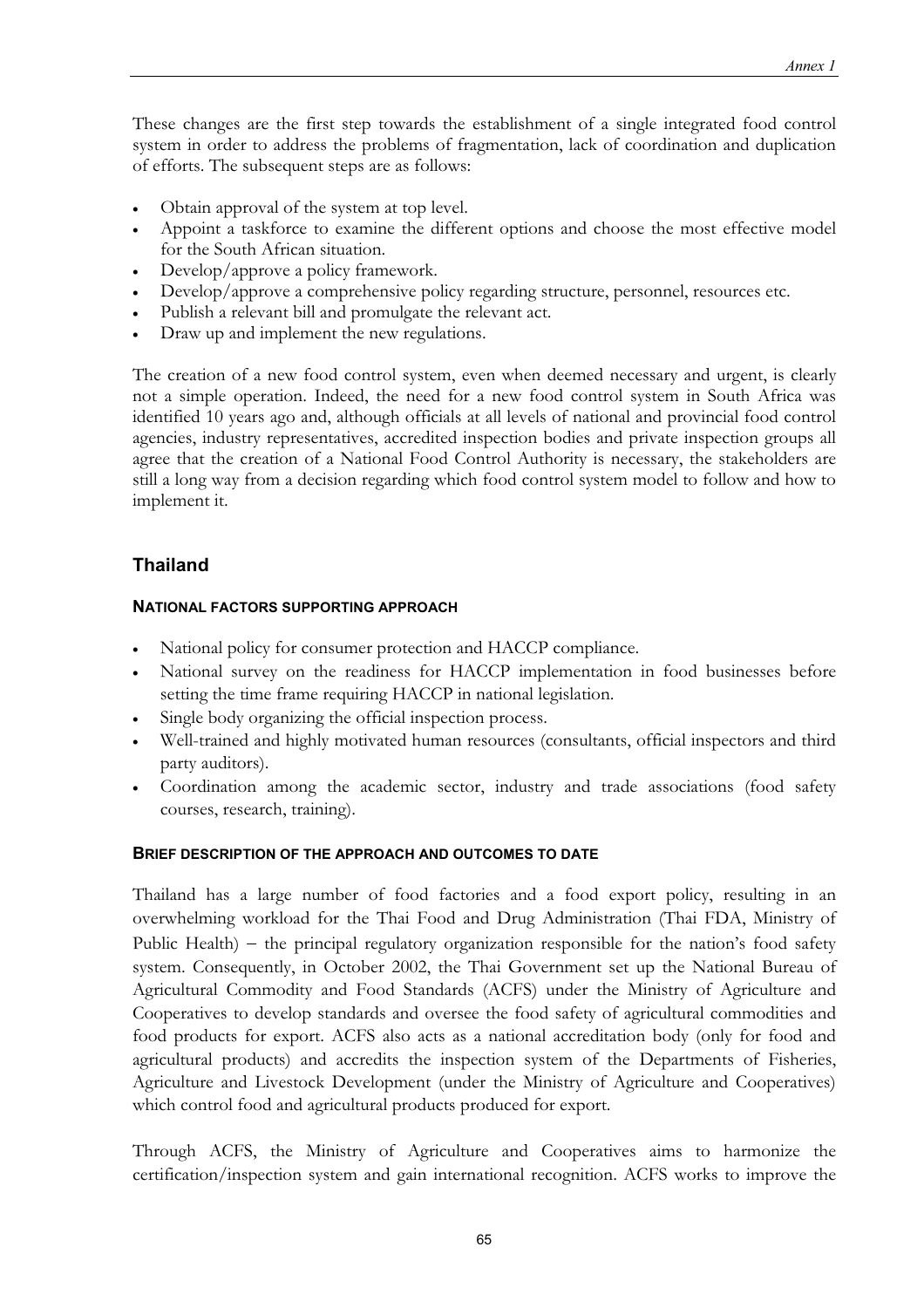compliance of food export establishments with importing countries' legislation, which requires a food safety management system based on the HACCP principles. A farm-to-table approach was introduced recently, with the implementation of good agricultural practices (GAP) at farm level and GMP and HACCP for food establishments.

The Department of Health (under the Ministry of Public Health) is responsible for food safety in the food service sector (restaurants, hotels, canteens, supermarkets, fresh markets, food shops and street vending). Thailand has a huge number of food businesses in this sector, most of which are SLDBs.

To summarize, the main responsibilities are as follows:

- ACFS oversees the safety of food products for export.
- Thai FDA is in charge of safety of food products for domestic consumption.
- Department of Health is in charge of the food service sector.

Initiatives to support HACCP implementation in Thailand have been ongoing for some time. For example, the National Food Institute (NFI) was established under the Ministry of Industry in 1996 to facilitate HACCP implementation. More recently, NFI has become a certifying representative for the Campden and Chorleywood Food Research Association (United Kingdom) and the European Food Safety Inspection Service (EFSIS) and, as a result, is no longer a neutral organization for HACCP development in Thailand. Therefore, a national centre for food safety information and HACCP implementation (including HACCP harmonization) is still needed to effectively implement HACCP in all food sectors.

Pressure from importing countries is the major factor currently dictating HACCP implementation. Thai consumers must therefore be educated so that pressure is applied to implement HACCP domestically. On 24 July 2001, Thai FDA issued GMP regulations (basic hygiene regulations that need to be implemented prior to a HACCP system); they present numerous obstacles for small food businesses however. Despite assistance from the government (e.g. loans with low interest rate and free consultations), GMP implementation is still not fully implemented across the country. While Thai FDA is attempting to overcome the obstacles and fully implement GMP regulation for all food sectors, HACCP remains voluntary and lacks a targeted time frame for implementation.

For effective HACCP implementation, a sufficient number of qualified consultants, auditors and inspectors require training. Moreover, training of personnel in the food businesses to create food safety awareness is also necessary and time-consuming. HACCP training courses are organized by NFI, universities and food associations. These courses focus on the HACCP documentation system; there are very few courses that focus on food hazard analysis. For Thailand  $-$  as well as the other developing countries - more systematic training methods need to be considered.

For the food service sector (under the control of the Department of Health), there is no clear direction for HACCP implementation, since application of Codex HACCP to this sector seems very difficult. Since 2002, the Department of Health has encouraged food businesses to join the "Clean Food Good Taste" project. Food businesses which respect the basic GHP will receive the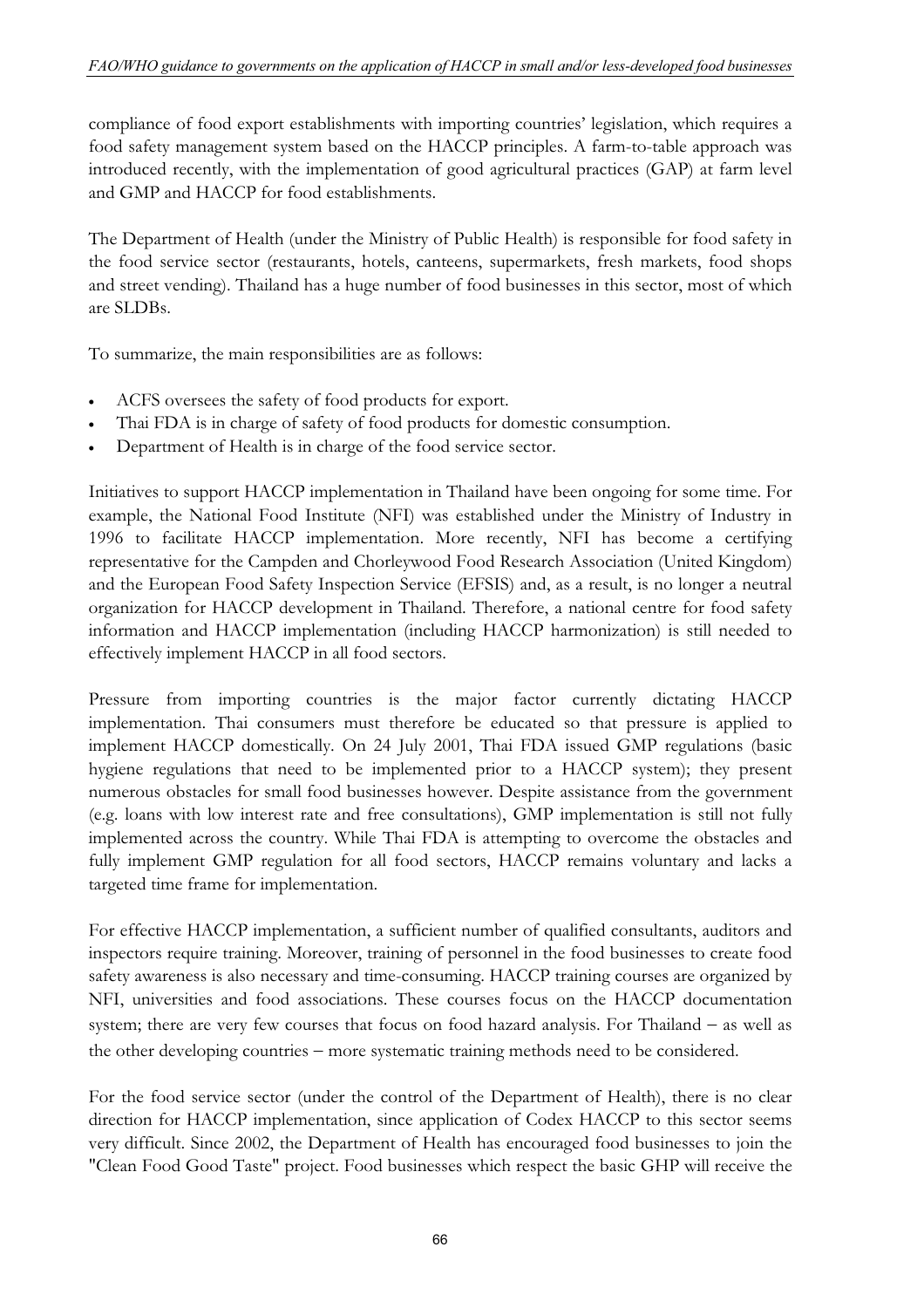"Clean Food Good Taste" mark. A number of food businesses, including fresh markets, have joined this voluntary project. The HACCP-based system needs to be developed for this sector.

## **LESSONS LEARNED AND THE FUTURE**

Implementation of GMP or GHP prior to HACCP implementation is proving effective, given that GMP/GHP is the foundation for HACCP implementation and does not require much knowledge of food hazard analysis  $-$  a concept which is difficult to understand for SLDBs.

Development of a HACCP system is resource intensive and requires harmonization. The appropriate HACCP-based system must be developed for the food business sector. It is not easy to estimate the time required to implement HACCP and a national survey is necessary. The lessons learned during HACCP implementation in the food export sectors and the future are summarized as follows:

| Lessons learned                                                                                                                                                            | The future                                                                                                                                                                                                                                                                                                                                                   |
|----------------------------------------------------------------------------------------------------------------------------------------------------------------------------|--------------------------------------------------------------------------------------------------------------------------------------------------------------------------------------------------------------------------------------------------------------------------------------------------------------------------------------------------------------|
| Pressure to encourage HACCP implementation<br>is necessary.                                                                                                                | National legislation for HACCP implementation should<br>$\bullet$<br>be clearly stated in advance.<br>Policy-makers are needed to target HACCP<br>implementation through a risk-based prioritization<br>approach.<br>Consumer education is necessary to apply pressure for<br>HACCP implementation in food businesses producing<br>for domestic consumption. |
| Development of HACCP system is varied,<br>depending on third party auditors/inspectors.                                                                                    | Central organization is needed for harmonization of the<br>HACCP system.<br>Single body is needed to organize the official inspection<br>process and control/accredit both government and<br>private third party auditors, in order to reduce confusion<br>among food businesses during the development of the<br>HACCP system.                              |
| Training/education, experience and information<br>on food safety (e.g. food hazards and their<br>control) are not sufficient to effectively implement<br>the HACCP system. | Systematic training for all stakeholders is needed (how<br>to create food safety awareness; hazard analysis for<br>specific food sectors; integration of risk analysis into<br>HACCP system).<br>Central organization is required for the development of<br>HACCP system.                                                                                    |

## **United Kingdom**

### **NATIONAL FACTORS SUPPORTING APPROACH**

- Large number of food premises (>540 000) of which over 60 percent are caterers.
- Catering premises are diverse with high turnover of staff and businesses and low level of literacy.
- National legislation for licensing of butcher's shops has required them to have a HACCP system since 2000.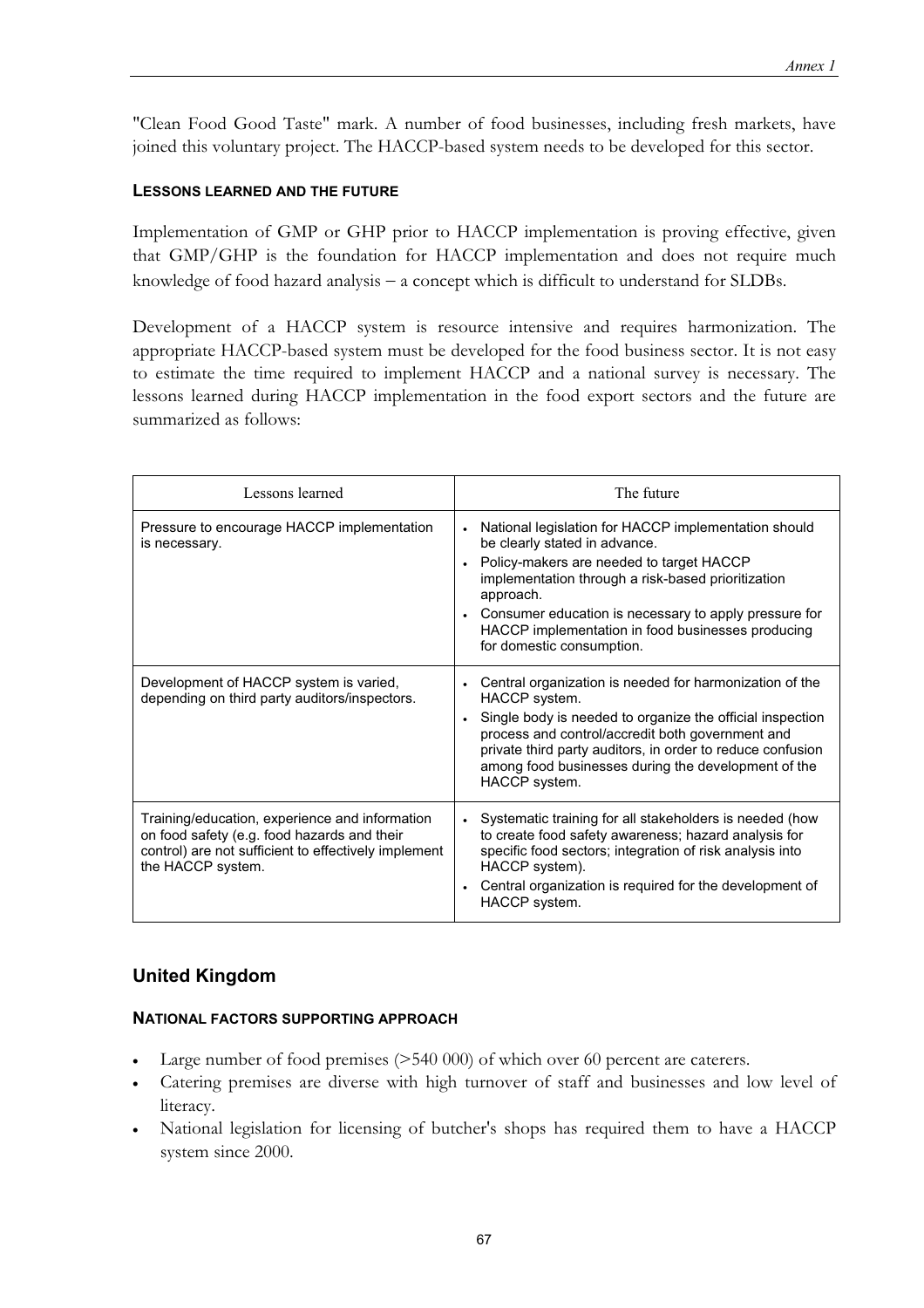- National legislation since 2002 requires meat plant operators to introduce hygiene procedures based on HACCP principles.
- <sup>x</sup> A food safety initiative with specialist cheese-makers was launched in January 2002 to promote protocols based on HACCP.
- <sup>x</sup> EU regulation requiring the first five principles of HACCP has been part of United Kingdom legislation since 1995.
- <sup>x</sup> A food hygiene campaign launched in 2002 has targeted food businesses with the aim of reducing food poisoning.
- <sup>x</sup> Enforcement and education take place primarily at local authority level.
- Many businesses in the manufacturing sector already operate HACCP-based food safety procedures due to customer requirements.

## **BRIEF DESCRIPTION OF THE APPROACH AND OUTCOMES TO DATE**

The United Kingdom Food Standards Agency (FSA) was established in 2000 with the aim of protecting consumers and improving food standards. Progress with the implementation of food safety management procedures in food businesses based on HACCP principles is seen as a key factor in working towards the FSA's target of reducing food-borne disease. The FSA recognizes that, in order to achieve the public health objectives in forthcoming European Community legislation, many businesses will require further guidance to explain how they might comply with the new legislation by having in place a food safety management system based on the principles of HACCP.

The FSA carried out a survey of local authorities in 2001. The results of this survey indicated that the adoption of food safety management procedures based on HACCP principles was highest in food manufacturing premises and lowest in catering premises. An estimate of the prevalence of documented hazard analysis in retail and catering premises was made as part of surveillance studies carried out by the Local Authority Co-ordinating Office on Regulatory Services and the Health Protection Agency. The six studies carried out since 2001 in over 9 000 establishments in England and Wales reveal a wide variation in uptake of documented hazard analysis, from 8 percent (take-aways) to 70 percent (retail premises). The average figure over all establishments was 55 percent. In addition, recent surveys in Scotland and Northern Ireland indicated that the corresponding figure for catering premises only in these countries is about 35 percent. The FSA's strategy looks towards eventual full compliance with the requirements for food safety management based on HACCP principles in the forthcoming legislation.

The FSA's strategy is to produce a "tool kit" of guidance materials and supporting materials on different approaches to HACCP, recognizing the diversity of the industry and that there can be no "one size fits all" solution.

The FSA has decided to address the need for guidance materials in the catering sector first, given the high proportion of catering premises (about 60 percent), and because it is in this sector that most progress needs to be made. It is also a particularly difficult sector for which to produce guidance, since it cannot be treated as a manufacturing, production line operation. The nature and size of catering businesses is so diverse that it is highly improbable that any single approach will satisfy the requirements of the whole catering sector.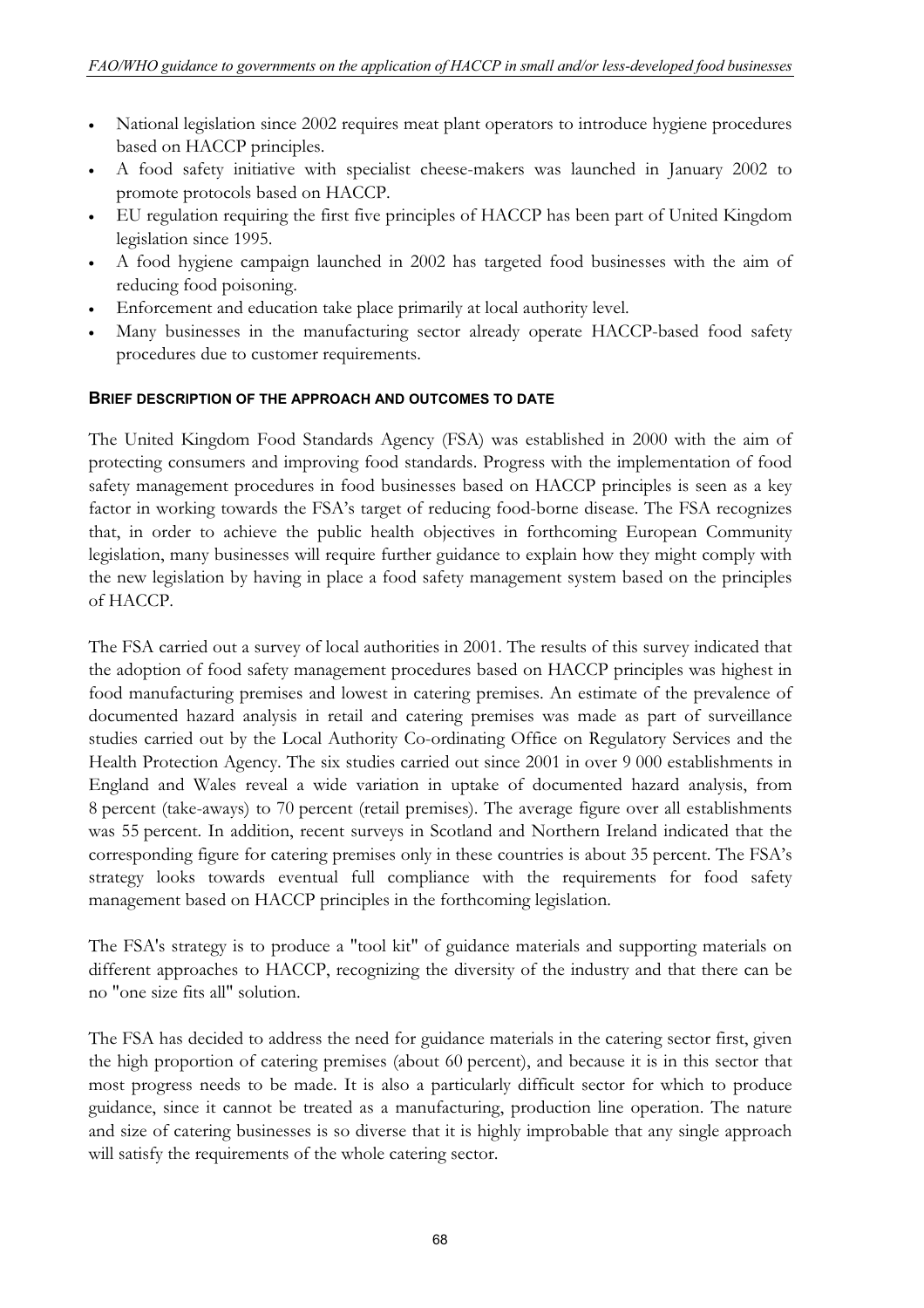The FSA's "tool kit" of approaches provides businesses with the option to choose a route to compliance that best meets their business needs and preferred management style. Businesses are also free to use other models that facilitate compliance.

The FSA is developing a food safety management tool, "Safer Food, Better Business" (SFBB), based on its Food Hygiene Campaign, in conjunction with enforcers, caterers, HACCP experts and food scientists and trade associations. SFBB is aimed at small and medium-sized catering businesses (<10 employees), which account for almost 90 percent of all catering businesses in the United Kingdom, and targets the owner or manager of the business. FSA Scotland and Northern Ireland also have each produced guidance material.

Guidance materials are being developed in partnership with all relevant stakeholders. These include local authorities, industry representatives, trade associations and businesses. The FSA has recognized the need to build from the current level of knowledge in the business, particularly at the micro-business level, in achieving the implementation of a food safety management system. The FSA has also recognized the diversity found within the catering sector and has undertaken a number of projects to ensure that guidance materials are fully relevant to these sectors. A number of projects to test the feasibility of guidance and methods of delivery are currently underway. The results of this work will be used for the further development of guidance materials, the constituent parts of the agency's "tool kit" and the FSA strategy on implementation from 2005.

#### **LESSONS LEARNED AND THE FUTURE**

The United Kingdom approach – using the flexibility of the Codex General Principles of Food Hygiene to control a food operation and in accordance with the EU Regulations to provide small catering businesses with a "tool kit" of routes to compliance  $-$  is supported by a graduated and educative approach to enforcement. The success of the approach will be determined by trial results, which will be reflected in future guidance and business support. It is clear that the business sector (in this case, caterers) needs to be fully involved in the production of guidance materials and that materials must be thoroughly tested before wide-scale use. It is recognized that much of the further development of HACCP guidance is likely to be industry-led, and that full compliance may take several years. Consistent support at national and regional level will be provided through local authorities and trade associations, as well as by government.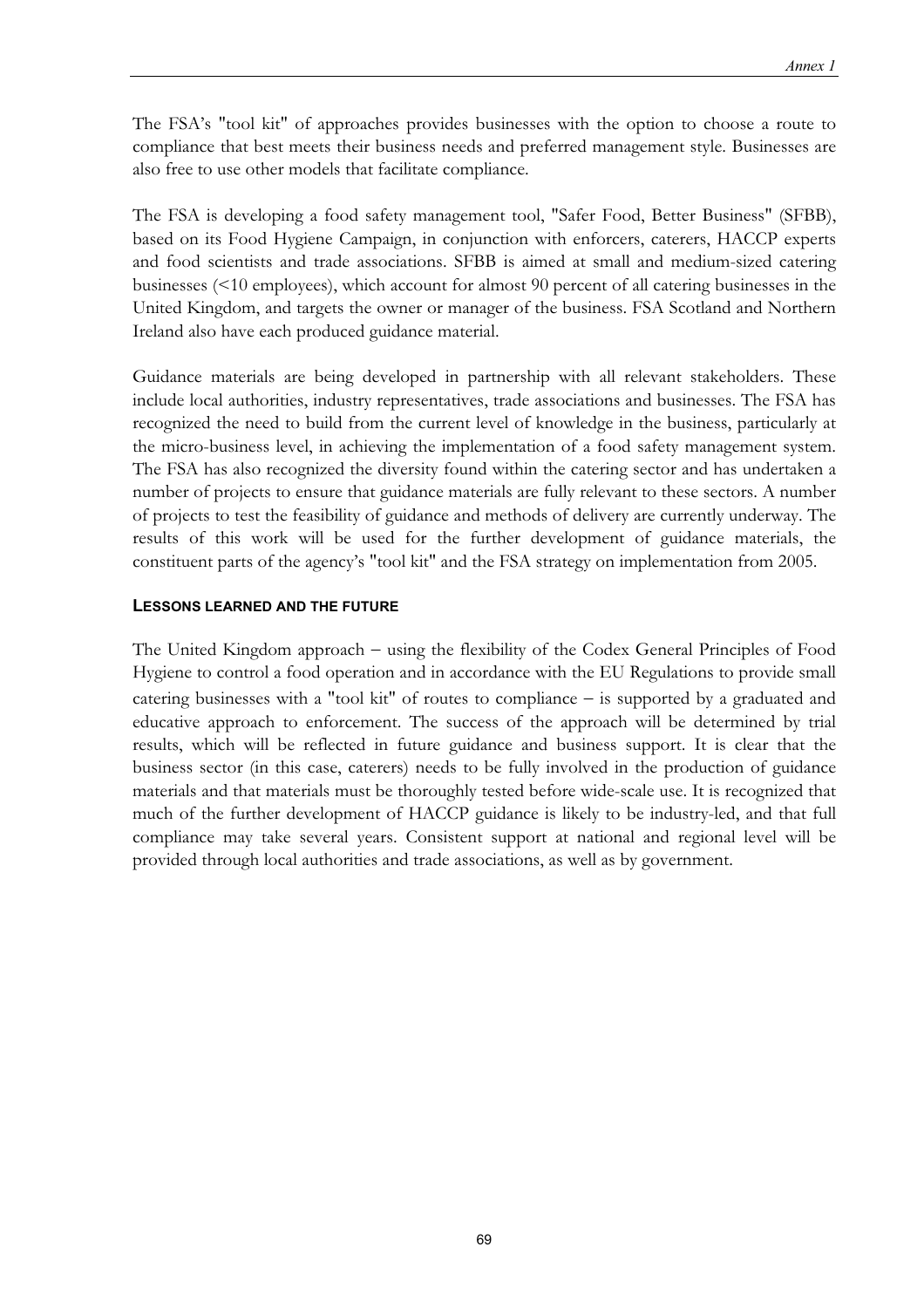# **ANNEX 2**

# **The seven principles of the HACCP System and specific strategic activities in SLDBs**

Annex 1 outlines various activities which may be implemented singly or in a combined way as part of the national policy for the application of HACCP in SLDBs. To reinforce where specific tools may be and have been used, information is presented below outlining methods to support SLDBs in complying with specific HACCP principles.

#### **METHODS ASSOCIATED WITH ACHIEVING THE SEVEN PRINCIPLES OF HACCP**

#### **PRINCIPLE 1–CONDUCT A HAZARD ANALYSIS**

- <sup>x</sup> Merging both the general (i.e. prerequisites) and specific (i.e. HACCP) hazards in a way that businesses can understand and consequently control.
- Grouping similar hazards and controls to facilitate the operation of HACCP by the business. Examples include the completion of maintenance requirements during cleaning and using the scope statement (which outlines the different processes undertaken by a food business) as the basis of a training requirements list.
- <sup>x</sup> Identifying the hazard at a sufficient level of detail to allow the analysis to lead to identification of relevant and appropriate control measures<sup>19</sup>. Agents may be identified at various levels of detail:



For example, in the preparation of meat pies which are consumed hot immediately after cooking, it is sufficient to identify pathogens as a likely hazard in raw meat ingredients. One could identify specific pathogens, such as *Salmonella, Campylobacter, Clostridium* and *Yersinia*, and parasites, such as *Toxoplasmosis Gondii*, but this would not change the control outcome. All vegetative pathogens and parasites are effectively destroyed by the heat treatment regimes during cooking; any spore formers (e.g. clostridia species), do not have time to regenerate. However, in the preparation of meat pies which are subject to storage and distribution, more detailed analysis is required. *Clostridia perfringens* and *Bacillus cereus* should

<sup>19</sup> *Source:* New Zealand Ministry of Health, 2002. Guidance about the design, implementation and operation of Food Safety Programmes and the content of Codes of Practice, not published.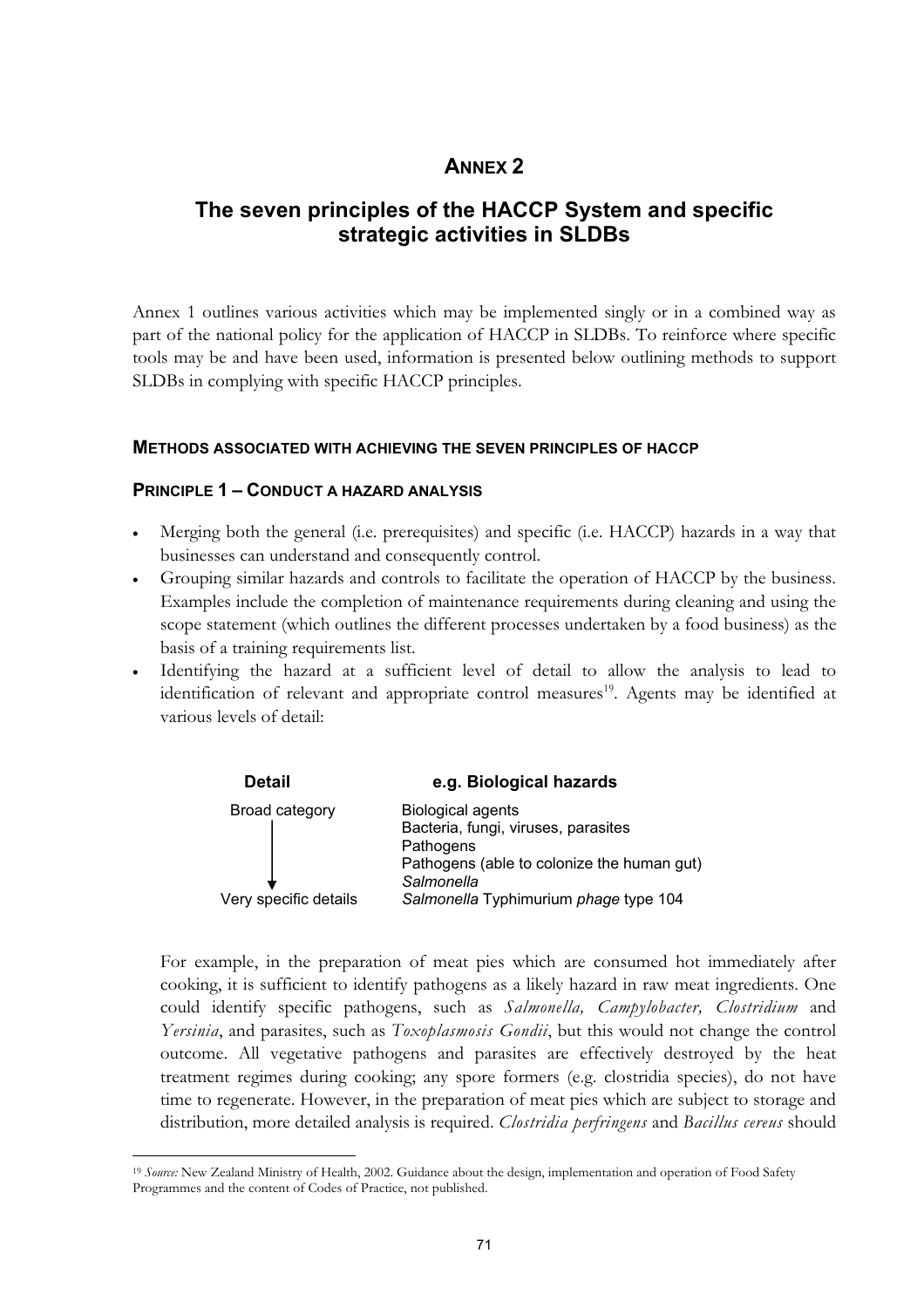be identified, as these spore formers may flourish if the cooling rate and product storage temperature are not controlled. In the preparation of cooked rice, a more detailed approach is required. *Bacillus cereus* should be identified as a likely hazard in the ingredient rice and, because it is a spore former, it can survive the cooking process. Control needs to be applied to the cooling of the cooked rice and holding until final food preparation. The hazard needs to be identified at this more detailed level and the spore forming nature highlighted.

Rewording hazards as "problems" and controls as "steps to manage the problems" (or similar expressions) can reduce confusion for a food business.

# **PRINCIPLE 2–DETERMINE THE CRITICAL CONTROL POINTS (CCPS):**

- <sup>x</sup> Developing general guidance material to be used in association with the decision tree is helpful. The information needs to outline how to deal with prerequisite controls, hurdle technology and define acceptable and unacceptable limits. An example of such guidance material may be found on the New Zealand Food Safety Authority Web site:
- http://www.nzfsa.govt.nz/processed-food-retail-sale/fsp/faq/index.htm#P35\_1457.
- Defining recommended critical control points is a possible approach for simpler food processors, for example in the food service industry. Care needs to be taken with this approach to ensure that the critical control points do not become prescribed. Food businesses should always have the option of using an alternative control system that has been assessed for equivalence.

# **PRINCIPLE 3–ESTABLISH CRITICAL LIMIT(S):**

<sup>x</sup> Validation is usually completed by scientific trials or reference to scientific literature. This is often seen as difficult for SLDBs, who do not have easy access to such information or the ability to understand it. It is common for validation to be completed by reference to dated and prescriptive legislation. The regulator's role is to collate commonly used critical limits and validate them through scientific literature. Limits "generally regarded as safe" (sometimes known as "GRAS") and including those associated with good hygienic practices, should also be included in this resource. By making these collations available to businesses, identification of adequate critical limits is aided.

# **PRINCIPLE 4–ESTABLISH A SYSTEM TO MONITOR CONTROL OF THE CCP:**

- Utilizing methods that reduce the quantity of record keeping (this may be in the form of a "diary" or simplified records based on "management by exception").
- The process of taking temperature measurements has been identified as a barrier to the implementation of HACCP. Visual monitoring to determine when the critical limit has been achieved is possible in two cases:
	- Where there is a large buffer between the critical limit and final temperature reached through the traditional method of cooking (e.g. frying of bacon to make crispy bacon rashers).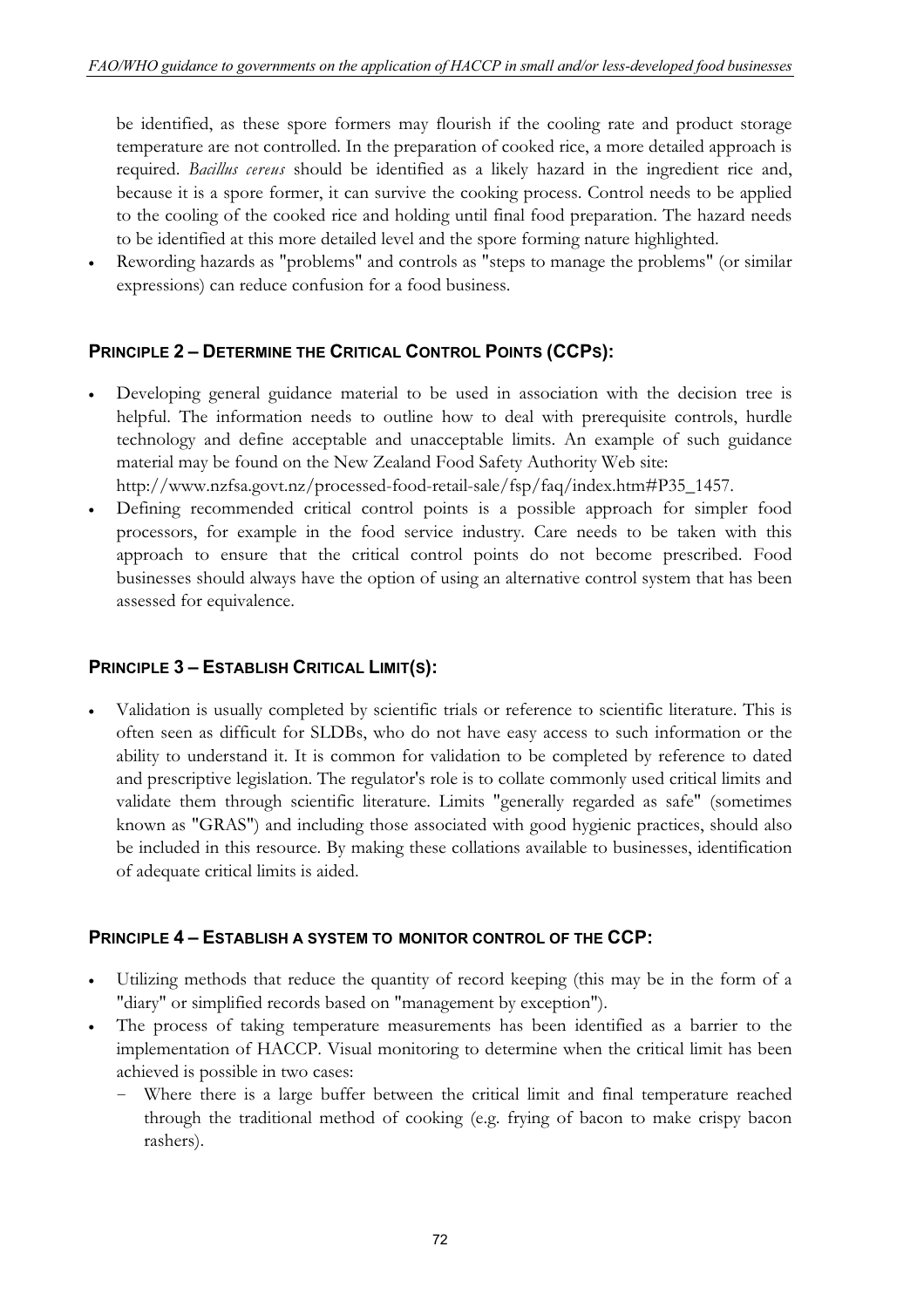- î The correlation between the visual colour and texture change in the food and the critical limits achieved at this point is validated. Some validation work on this area has been completed and more continues. Unless there is validation to show the correlation in a food type, use of visual checks to determine when critical limits are achieved is not recommended.
- Simple instructions on how to lessen the burden of monitoring should also be made available. This information should include the fact that where historical records covering the monitoring are available and consistency is observed, the amount of monitoring may be reduced.

## **PRINCIPLE 5–ESTABLISH THE CORRECTIVE ACTION TO BE TAKEN WHEN MONITORING INDICATES THAT A PARTICULAR CCP IS NOT UNDER CONTROL:**

No alternative strategies have been identified.

## **PRINCIPLE 6–ESTABLISH PROCEDURES FOR VERIFICATION TO CONFIRM THAT THE HACCP SYSTEM IS WORKING EFFECTIVELY:**

Internal verification solutions for businesses with a small number of staff include the following:

- The food business's external verifier (auditor) checks records of CCP monitoring fortnightly (i.e. fax through records to the verifier). There is a potential cost issue associated with this option. A possible method to prevent this cost is to use people wanting to become auditors to verify this information. This would provide good training for these potential auditors and an internal verification within the food business.
- The food business may approach a family member or associate to undertake the internal audit function. Food safety training for this person is essential to ensure a useful verification.
- <sup>x</sup> Initiating a "swap" programme between similar businesses: owners from similar businesses undertake the internal audit function of another business - and vice versa.
- <sup>x</sup> Allowing the food business to undertake its own internal verification and request that the external verifier (auditor) reviews the effectiveness of the internal verification system. If found inappropriate, the business would have to revert to another option outlined above.
- <sup>x</sup> Refocusing enforcement and audit requirements onto businesses' understanding and control of processes (this might be typified as "self-audit" monitoring).
- The potential cost of external verification is another clear barrier to HACCP implementation. Other than the regulator funding or completing this task, options to resolve this issue are limited. In the United Kingdom's "Safer Food Better Business" system, the verification of the system is done routinely by self-audit  $-$  i.e. activity is undertaken by the manger responsible and intermittently by official enforcement officers.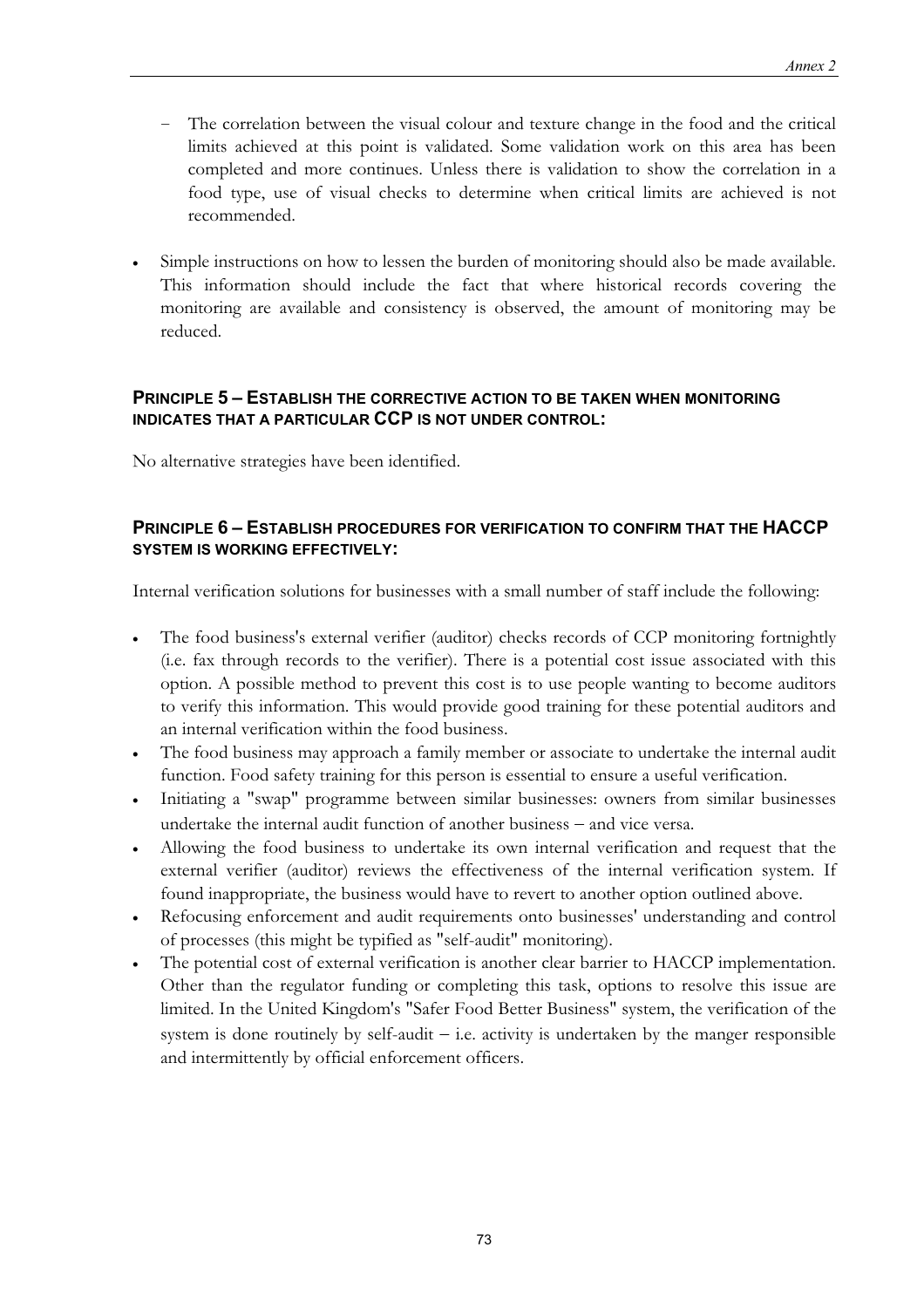# **PRINCIPLE 7 ESTABLISH DOCUMENTATION CONCERNING ALL PROCEDURES AND RECORDS APPROPRIATE TO THESE PRINCIPLES AND THEIR APPLICATION:**

- The diary option is one way of helping to ensure that records are kept with minimal effort. This system provides a place for all records taken for each working day.
- Checklists and pens positioned close to the area where monitoring is being undertaken can act as both a time saver and a reminder to the food worker.

An example of a system using the various methods outlined above is the "Safer Food Better Business" system developed by the UK Food Standards Agency (see Annex 1). The system merges both the general (i.e. prerequisites) and specific (i.e. HACCP) hazards, but their criticality is indicated by the level and frequency of monitoring required. The record-keeping element of the system is focused on a diary that is signed on a daily basis by the person responsible for food safety. Focus is on record keeping by exception, i.e. making a written record only when things go wrong and corrective action is undertaken. The verification of the system is done routinely by self-audit, i.e. activity is undertaken by the manager responsible and intermittently by official enforcement officers.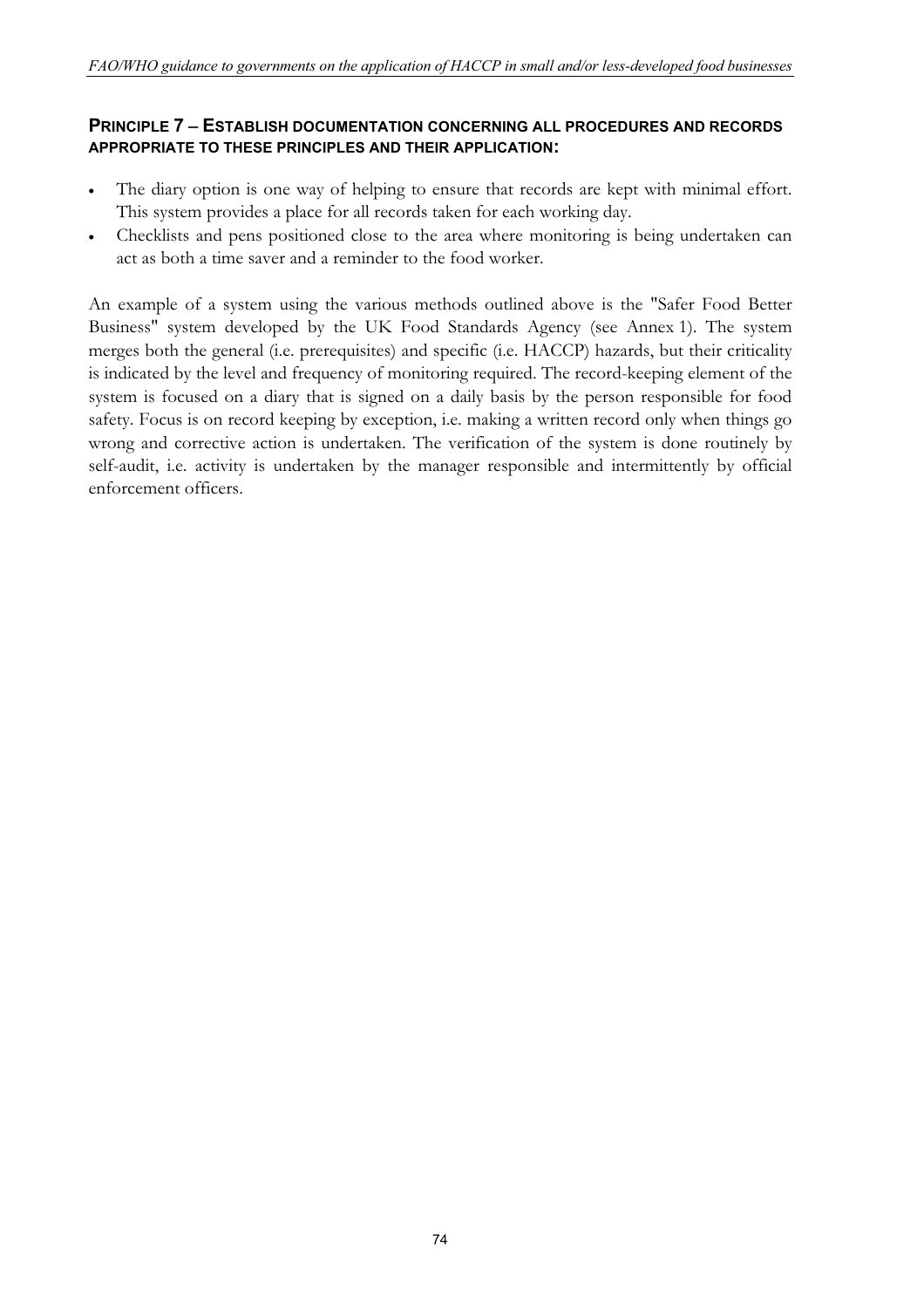#### **FAO FOOD AND NUTRITION PAPERS**

| 1/1        | Review of food consumption surveys 1977 - Vol. 1.    |        |
|------------|------------------------------------------------------|--------|
|            | Europe, North America, Oceania, 1977 (E)             |        |
| 1/2        | Review of food consumption surveys 1977 - Vol. 2.    |        |
|            | Africa, Latin America, Near East, Far East, 1979 (E) |        |
| 2          | Report of the joint FAO/WHO/UNEP conference on       |        |
|            | mycotoxins, 1977 (E F S)                             |        |
| 3          | Report of a joint FAO/WHO expert consultation        |        |
|            | on dietary fats and oils in human nutrition,         |        |
|            | 1977 (E F S)                                         |        |
| 4          | JECFA specifications for identity and purity         |        |
|            | of thickening agents, anticaking agents,             |        |
|            | antimicrobials, antioxidants and emulsifiers,        |        |
|            | 1978 (E)                                             |        |
| 5          | JECFA - guide to specifications, 1978 (E F)          |        |
| 5 Rev. 1   | JECFA - guide to specifications, 1983 (E F)          |        |
| 5 Rev. 2   | JECFA - guide to specifications, 1991 (E)            |        |
| 6          | The feeding of workers in developing countries,      |        |
|            | 1976 (E S)                                           | 2      |
| 7          | JECFA specifications for identity and purity of      | 2      |
|            | food colours, enzyme preparations and other food     | Ž      |
|            | additives, 1978 (E F)                                |        |
| 8          | Women in food production, food handling and          | 2      |
|            | nutrition, 1979 (E F S)                              |        |
| 9          | Arsenic and tin in foods: reviews of commonly used   | 2      |
|            |                                                      |        |
|            | methods of analysis, 1979 (E)                        |        |
| 10         | Prevention of mycotoxins, 1979 (E F S)               | 2      |
| 11         | The economic value of breast-feeding, 1979 (E F)     | Ž      |
| 12         | JECFA specifications for identity and purity of      |        |
|            | food colours, flavouring agents and other food       |        |
|            | additives, 1979 (E F)                                |        |
| 13         | Perspective on mycotoxins, 1979 (E F S)              |        |
| 14         | Manuals of food quality control:                     | 2      |
| 14/1       | Food control laboratory, 1979 (Ar E)                 | 2      |
| 14/1 Rev.1 | The food control laboratory, 1986 (E)                | 2      |
| 14/2       | Additives, contaminants, techniques, 1980 (E)        |        |
| 14/3       | Commodities, 1979 (E)                                |        |
| 14/4       | Microbiological analysis, 1979 (E F S)               |        |
| 14/5       | Food inspection, 1981 (Ar E) (Rev. 1984, E S)        |        |
| 14/6       | Food for export, 1979 (E S)                          | 2      |
| 14/6 Rev.1 | Food for export, 1990 (E S)                          |        |
| 14/7       | Food analysis: general techniques, additives,        | Ξ      |
|            | contaminants and composition, 1986 (C E)             |        |
| 14/8       | Food analysis: quality, adulteration and tests of    |        |
|            | identity, 1986 (E)                                   |        |
| 14/9       | Introduction to food sampling, 1988 (Ar C E F S)     | Ξ      |
| 14/10      | Training in mycotoxins analysis, 1990 (E S)          |        |
| 14/11      | Management of food control programmes,               | Ξ      |
|            | 1991 (E)                                             | Ξ      |
| 14/12      | Quality assurance in the food control                |        |
|            | microbiological laboratory, 1992 (E F S)             | Ξ      |
| 14/13      | Pesticide residue analysis in the food control       |        |
|            | laboratory, 1993 (E F)                               |        |
| 14/14      | Quality assurance in the food control chemical       | Ξ<br>Ξ |
|            | laboratory, 1993 (E)                                 |        |
| 14/15      | Imported food inspection, 1993 (E F)                 |        |
| 14/16      | Radionuclides in food, 1994 (E)                      | Ξ      |
|            |                                                      |        |

| 14/17     | Unacceptable visible can defects - a pictorial<br>manual, 1998 (E F S) |
|-----------|------------------------------------------------------------------------|
| 15        | Carbohydrates in human nutrition, 1980 (E F S)                         |
| 16        | Analysis of food consumption survey data for                           |
|           | developing countries, 1980 (E F S)                                     |
| 17        | JECFA specifications for identity and purity of                        |
|           | sweetening agents, emulsifying agents, flavouring                      |
|           | agents and other food additives, 1980 (E F)                            |
| 18        | Bibliography of food consumption surveys, 1981 (E)                     |
| 18 Rev. 1 | Bibliography of food consumption surveys, 1984 (E)                     |
| 18 Rev. 2 | Bibliography of food consumption surveys, 1987 (E)                     |
| 18 Rev. 3 | Bibliography of food consumption surveys, 1990 (E)                     |
| 19        | JECFA specifications for identity and purity of                        |
|           | carrier solvents, emulsifiers and stabilizers, enzyme                  |
|           | preparations, flavouring agents, food colours,                         |
|           | sweetening agents and other food additives,                            |
|           | 1981 (E F)                                                             |
| 20        | Legumes in human nutrition, 1982 (E F S)                               |
| 21        | Mycotoxin surveillance - a guideline, 1982 (E)                         |
| 22        | Guidelines for agricultural training curricula in                      |
|           | Africa, 1982 (E F)                                                     |
| 23        | Management of group feeding programmes,                                |
|           | 1982 (E F P S)                                                         |
| 23 Rev. 1 | Food and nutrition in the management of group                          |
|           | feeding programmes, 1993 (E F S)                                       |
| 24        | Evaluation of nutrition interventions, 1982 (E)                        |
| 25        | JECFA specifications for identity and purity of                        |
|           | buffering agents, salts; emulsifiers, thickening                       |
|           | agents, stabilizers; flavouring agents, food colours,                  |
|           | sweetening agents and miscellaneous food                               |
|           | additives, 1982 (E F)                                                  |
| 26        | Food composition tables for the Near East, 1983 (E)                    |
| 27        | Review of food consumption surveys 1981, 1983 (E)                      |
| 28        | JECFA specifications for identity and purity of                        |
|           | buffering agents, salts, emulsifiers, stabilizers,                     |
|           | thickening agents, extraction solvents, flavouring                     |
|           | agents, sweetening agents and miscellaneous food                       |
|           | additives, 1983 (E F)                                                  |
| 29        | Post-harvest losses in quality of food grains,                         |
| 30        | 1983 (E F)<br>FAO/WHO food additives data system, 1984 (E)             |
| 30 Rev. 1 | FAO/WHO food additives data system, 1985 (E)                           |
| 31/1      | JECFA specifications for identity and purity of food                   |
|           | colours, 1984 (E F)                                                    |
| 31/2      | JECFA specifications for identity and purity of food                   |
|           | additives, 1984 (E F)                                                  |
| 32        | Residues of veterinary drugs in foods, 1985 (E/F/S)                    |
| 33        | Nutritional implications of food aid: an annotated                     |
|           | bibliography, 1985 (E)                                                 |
| 34        | JECFA specifications for identity and purity of                        |
|           | certain food additives, 1986 (E F)                                     |
| 35        | Review of food consumption surveys 1985, 1986 (E)                      |
| 36        | Guidelines for can manufacturers and food                              |
|           | canners, 1986 (E)                                                      |
| 37        | JECFA specifications for identity and purity of                        |
|           | certain food additives, 1986 (E F)                                     |
|           |                                                                        |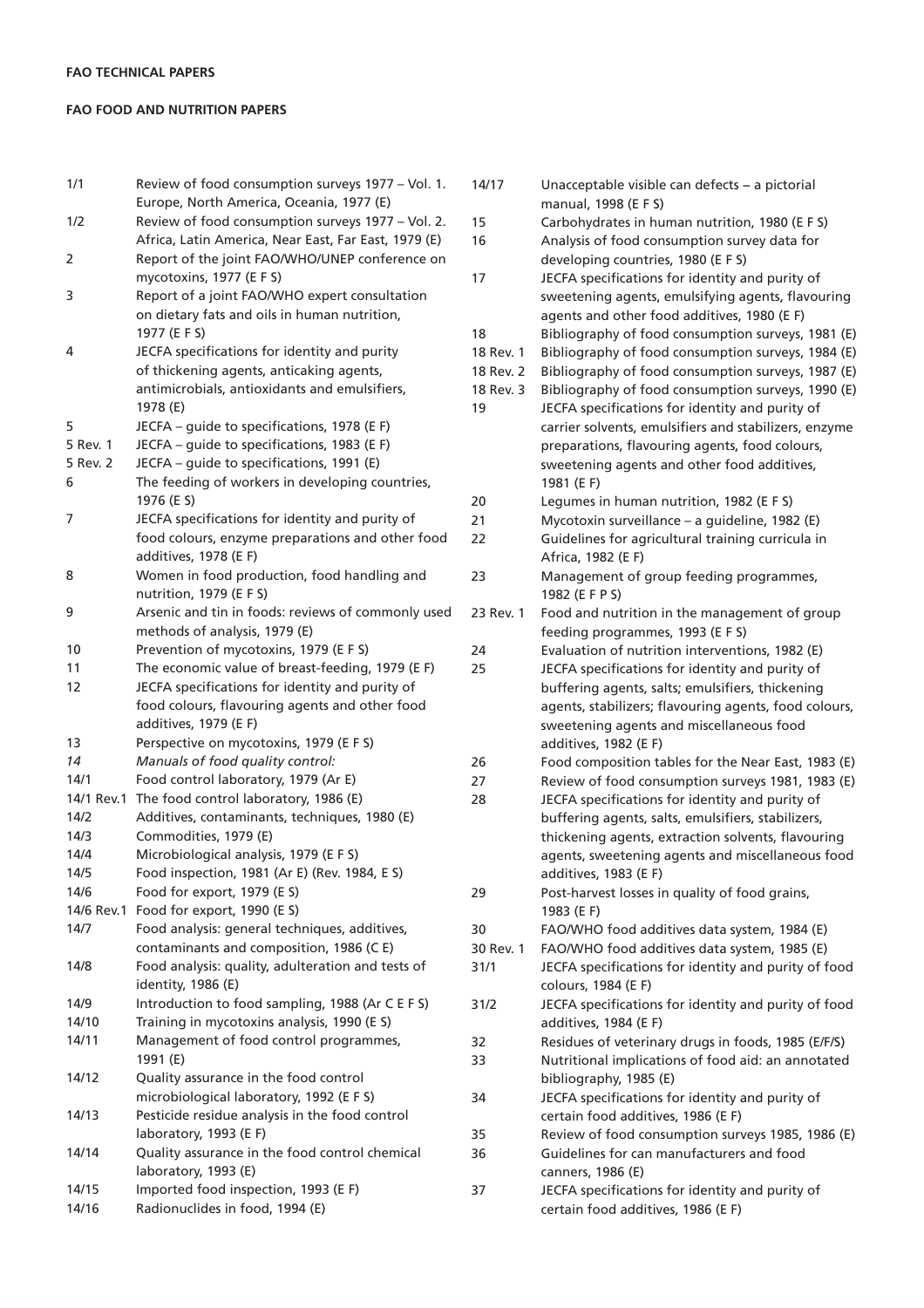- JECFA specifications for identity and purity of 38 certain food additives, 1988 (E)
- 39 Quality control in fruit and vegetable processing, 1988 (E F S)
- Directory of food and nutrition institutions in the 40 Near East, 1987 (E)
- $41$ Residues of some veterinary drugs in animals and foods, 1988 (E)
- $41/2$ Residues of some veterinary drugs in animals and foods. Thirty-fourth meeting of the joint FAO/WHO Expert Committee on Food Additives, 1990 (E)
- $41/3$ Residues of some veterinary drugs in animals and foods. Thirty-sixth meeting of the joint FAO/WHO Expert Committee on Food Additives, 1991 (E)
- $41/4$ Residues of some veterinary drugs in animals and foods. Thirty-eighth meeting of the joint FAO/WHO Expert Committee on Food Additives, 1991 (E)
- $41/5$ Residues of some veterinary drugs in animals and foods. Fortieth meeting of the Joint FAO/WHO Expert Committee on Food Additives, 1993 (E)
- $41/6$ Residues of some veterinary drugs in animals and foods. Forty-second meeting of the Joint FAO/WHO Expert Committee on Food Additives, 1994 (E)
- 41/7 Residues of some veterinary drugs in animals and foods. Forty-third meeting of the Joint FAO/WHO Expert Committee on Food Additives, 1994 (E)
- $41/8$ Residues of some veterinary drugs in animals and foods. Forty-fifth meeting of the Joint FAO/WHO Expert Committee on Food Additives, 1996 (E)
- 41/9 Residues of some veterinary drugs in animals and foods. Forty-seventh meeting of the Joint FAO/ WHO Expert Committee on Food Additives, 1997 (E)
- 41/10 Residues of some veterinary drugs in animals and foods. Forty-eighth meeting of the Joint FAO/WHO Expert Committee on Food Additives, 1998 (E)
- $41/11$ Residues of some veterinary drugs in animals and foods. Fiftieth meeting of the Joint FAO/WHO Expert Committee on Food Additives, 1999 (E)
- $41/12$ Residues of some veterinary drugs in animals and foods. Fifty-second meeting of the Joint FAO/WHO Expert Committee on Food Additives, 2000 (E)  $41/13$
- Residues of some veterinary drugs in animals and foods. Fifty-forth meeting of the Joint FAO/WHO Expert Committee on Food Additives, 2000 (E)
- 41/14 Residues of some veterinary drugs in animals and foods. Fifty-eighth meeting of the Joint FAO/WHO Expert Committee on Food Additives, 2002 (E)
- $41/15$ Residues of some veterinary drugs in animals and foods. Sixtieth meeting of the Joint FAO/WHO Expert Committee on Food Additives, 2003 (E)
- 41/16 Residues of some veterinary drugs in animals and foods. Monographs prepared by the sixty-second meeting of the Joint FAO/WHO Expert Committee on Food Additives, 2004 (E)

42 Traditional food plants, 1988 (E)

- $42/1$ Edible plants of Uganda. The value of wild and cultivated plants as food, 1989 (E)
- 43 Guidelines for agricultural training curricula in Arab countries, 1988 (Ar)
- 44 Review of food consumption surveys 1988, 1988 (E)
- 45 Exposure of infants and children to lead, 1989 (E)
- Street foods, 1990 (E/F/S) 46
- $47/1$ Utilization of tropical foods: cereals, 1989  $(F F S)$
- $47/2$ Utilization of tropical foods: roots and tubers, 1989 (E F S)
- $47/3$ Utilization of tropical foods: trees, 1989 (E F S)
- $47/4$ Utilization of tropical foods: tropical beans. 1989 (E F S)
- $47/5$ Utilization of tropical foods: tropical oil seeds, 1989 (E F S)
- Utilization of tropical foods: sugars, spices and  $47/6$ stimulants, 1989 (E F S)
- 47/7 Utilization of tropical foods: fruits and leaves, 1990 (E F S)
- 47/8 Utilization of tropical foods: animal products, 1990 (E F S)
- 48 Number not assigned
- JECFA specifications for identity and purity of  $\Delta$ 9 certain food additives, 1990 (E)
- 50 Traditional foods in the Near East, 1991 (E)
- 51 Protein quality evaluation. Report of the Joint FAO/WHO Expert Consultation, 1991 (E F)
- $52/1$ Compendium of food additive specifications - Vol. 1, 1993 (E)
- $52/2$ Compendium of food additive specifications - Vol. 2, 1993 (E)
- 52 Add. 1 Compendium of food additive specifications - Addendum 1, 1992 (E)
- 52 Add. 2 Compendium of food additive specifications - Addendum 2, 1993 (E)
- 52 Add. 3 Compendium of food additive specifications - Addendum 3, 1995 (E)
- 52 Add. 4 Compendium of food additive specifications - Addendum 4, 1996 (E)
- 52 Add. 5 Compendium of food additive specifications - Addendum 5, 1997 (E)
- 52 Add. 6 Compendium of food additive specifications - Addendum 6, 1998 (E)
- 52 Add. 7 Compendium of food additive specifications - Addendum 7, 1999 (E)
- 52 Add. 8 Compendium of food additive specifications - Addendum 8, 2000 (E)
- 52 Add. 9 Compendium of food additive specifications - Addendum 9, 2001 (E)
- 52 Add. 10 Compendium of food additive specifications - Addendum 10, 2002 (E)
- 52 Add. 11 Compendium of food additive specifications - Addendum 11, 2003 (E)
- 52 Add. 12 Compendium of food additive specifications - Addendum 12, 2004 (E)
- 52 Add. 13 Compendium of food additive specifications - Addendum 13, 2005 (E)
- 53 Meat and meat products in human nutrition in developing countries, 1992 (E)
- 54 Number not assigned
- 55 Sampling plans for aflatoxin analysis in peanuts and corn, 1993 (E)
- 56 Body mass index - A measure of chronic energy deficiency in adults, 1994 (E F S)
- 57 Fats and oils in human nutrition, 1995  $(Ar E F S)$
- 58 The use of hazard analysis critical control point (HACCP) principles in food control, 1995 (E F S)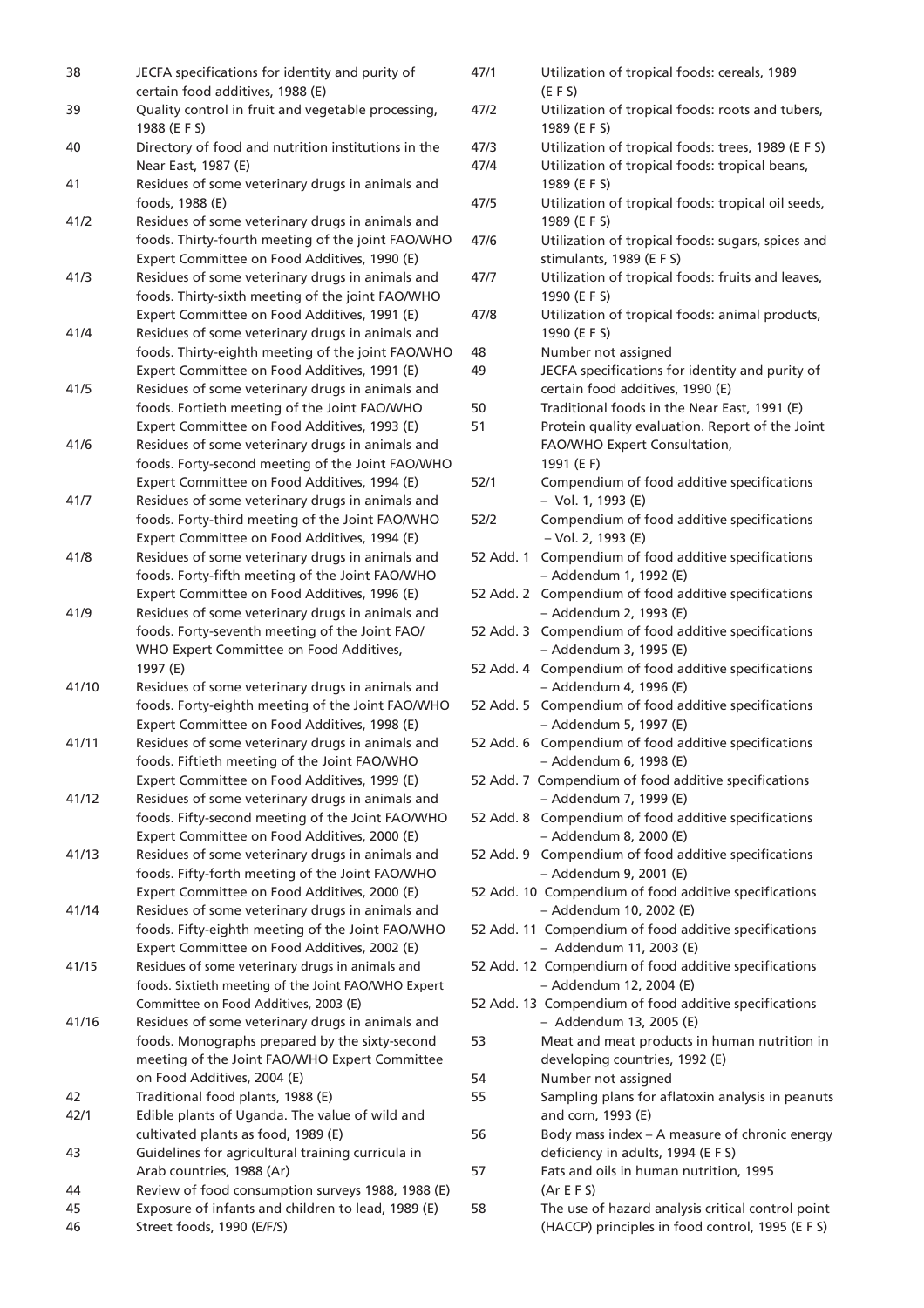- Nutrition education for the public, 1995 (E F S) 59
- 60 Food fortification: technology and quality control, 1996 (E)
- 61 Biotechnology and food safety, 1996 (E)
- 62 Nutrition education for the public - Discussion papers of the FAO Expert Consultation, 1996 (E)
- 63 Street foods, 1997 (E/F/S)
- 64 Worldwide regulations for mycotoxins 1995 - A compendium, 1997 (E)
- Risk management and food safety, 1997 (E) 65
- Carbohydrates in human nutrition, 1998 (E S) 66
- 67 Les activités nutritionnelles au niveau communautaire - Expériences dans les pays du Sahel, 1998 (F)
- Validation of analytical methods for food control, 68 1998 (E)
- Animal feeding and food safety, 1998 (E)  $69$
- 70 The application of risk communication to food standards and safety matters, 1999 (Ar C E F S)
- 71 Joint FAO/WHO Expert Consultation on Risk Assessment of Microbiological Hazards in Foods, 2004 (E F S)
- 72 Joint FAO/WHO Expert Consultation on Risk Assessment of Microbiological Hazards in Foods - Risk characterization of Salmonella spp. in eggs and broiler chickens and Listeria monocytogenes in ready-to-eat foods, 2001 (E F S)
- 73 Manual on the application of the HACCP system in mycotoxin prevention and control, 2001 (E F S)
- 74 Safety evaluation of certain mycotoxins in food, 2001 (E)
- 75 Risk assessment of Campylobacter spp. in broiler chickens and Vibrio spp. in seafood, 2003 (E)
- Assuring food safety and quality Guidelines for 76 strengthening national food control systems, 2003 (E F S)
- 77 Food energy - Methods of analysis and conversion factors, 2003 (E)
- Energy in human nutrition. Report of a Joint 78 FAO/WHO/UNU Expert Consultation, 2003 (E). Issued as No. 1 in the FAO Food and Nutrition Technical Report Series entitled Human energy requirements, Report of a Joint FAO/WHO/UNU Expert Consultation, 2004 (E)
- 79 Safety assessment of foods derived from genetically modified animals, including fish,  $2004(E)$
- $80$ Marine biotoxins, 2004 (E)
- 81 Worldwide regulations for mycotoxins in food and feed in 2003, 2004 (C E F S)
- Safety evaluation of certain contaminants in food, 82  $2005$  (E)
- 83 Globalization of food systems in developing countries: impact on food security and nutrition,  $2004(F)$
- The double burden of malnutrition Case studies 84 from six developing countries, 2006 (E)
- 85 Probiotics in food - Health and nutritional properties and guidelines for evaluation, 2006 (E S)

| FAO/WHO guidance to governments on the   |
|------------------------------------------|
| application of HACCP in small and/or     |
| less-developed food businesses, 2006 (E) |

#### Availability: November 2006

 $\mathsf{R}$ 

Ar - Arabic Multil - Multilingual  $C -$ Chinese Out of print  $\ddot{x}$  $E -$  English In preparation  $F -$  French P - Portuguese  $S - Spanish$ 

The FAO Technical Papers are available through the authorized FAO Sales Agents or directly from Sales and Marketing Group, FAO, Viale delle Terme di Caracalla, 00100 Rome, Italy.